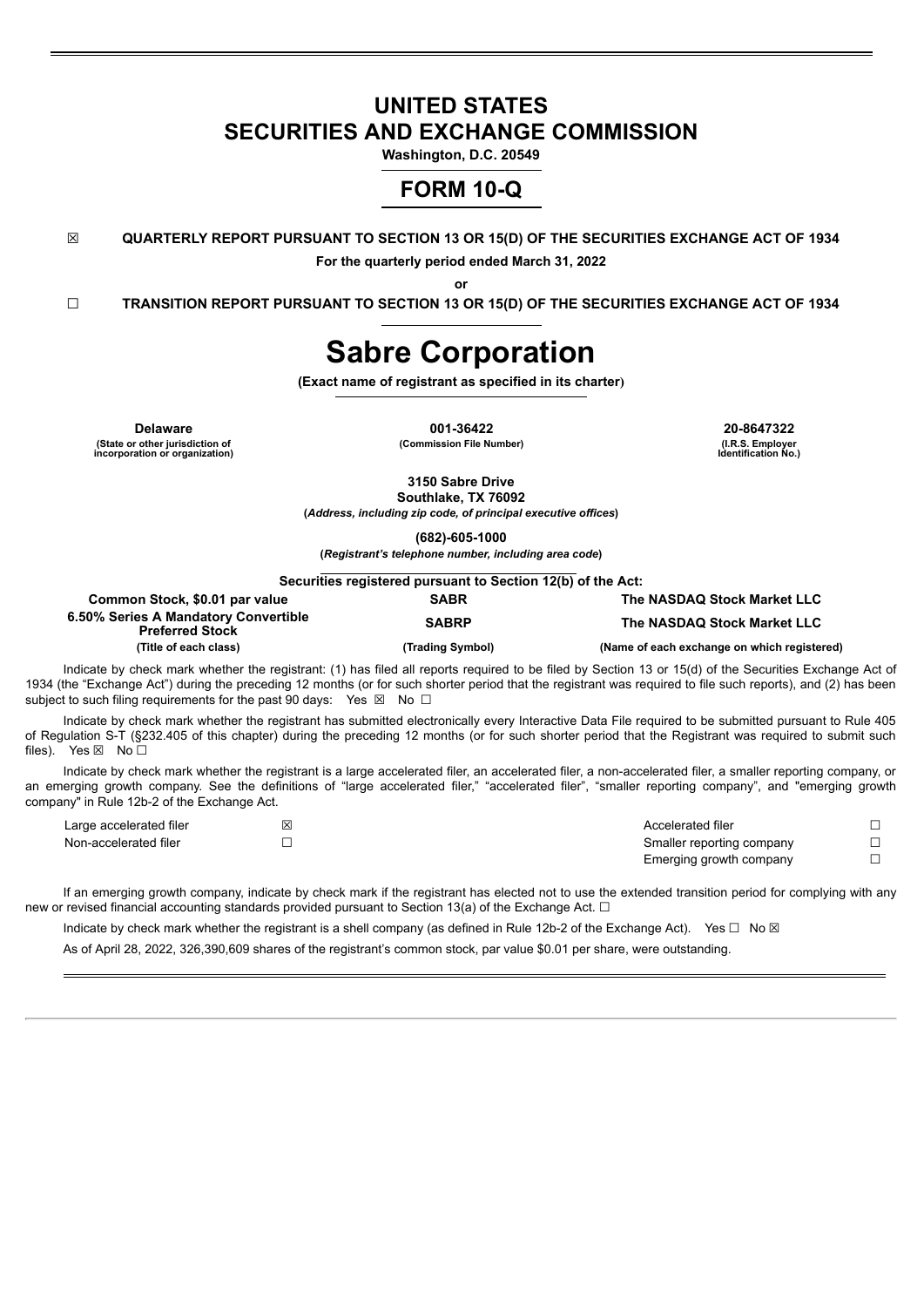# **SABRE CORPORATION**

# **TABLE OF CONTENTS**

|          | <b>PART I. FINANCIAL INFORMATION</b>                                                                                                                   | Page No.  |
|----------|--------------------------------------------------------------------------------------------------------------------------------------------------------|-----------|
| Item 1.  | <b>Financial Statements:</b>                                                                                                                           |           |
|          | Consolidated Statements of Operations for the Three Months Ended March 31, 2022 and 2021                                                               |           |
|          | Consolidated Statements of Comprehensive Income (Loss) for the Three Months Ended March 31, 2022 and 2021                                              |           |
|          | Consolidated Balance Sheets as of March 31, 2022 and December 31, 2021                                                                                 |           |
|          | Consolidated Statements of Cash Flows for the Three Months Ended March 31, 2022 and 2021                                                               |           |
|          | Consolidated Statements of Stockholders' Equity for the Three Months Ended March 31, 2022 and 2021                                                     |           |
|          | <b>Notes to Consolidated Financial Statements</b>                                                                                                      | 6         |
| Item 2.  | Management's Discussion and Analysis of Financial Condition and Results of Operations                                                                  | 23        |
| Item 3.  | <b>Quantitative and Qualitative Disclosures About Market Risk</b>                                                                                      | <u>38</u> |
| Item 4.  | <b>Controls and Procedures</b>                                                                                                                         | 38        |
|          | PART II. OTHER INFORMATION                                                                                                                             |           |
| ltem 1.  | <b>Legal Proceedings</b>                                                                                                                               | <u>38</u> |
| Item 1A. | <b>Risk Factors</b>                                                                                                                                    | <u>39</u> |
| Item 2.  | Unregistered Sales of Equity Securities and Use of Proceeds                                                                                            | 53        |
| Item 6.  | <b>Exhibits</b>                                                                                                                                        | 54        |
|          | We may use our website, our Twitter account (@Sabre, Corp) and other social media channels as additional means of disclosing information to the public |           |

<span id="page-1-0"></span>*We may use our website, our Twitter account (@Sabre\_Corp) and other social media channels as additional means of disclosing information to the public. The information disclosed through those channels may be considered to be material and may not be otherwise disseminated by us, so we encourage investors to review our website, Twitter account and other social media channels. The contents of our website or social media channels referenced herein are not incorporated by reference into this Quarterly Report on Form 10-Q.*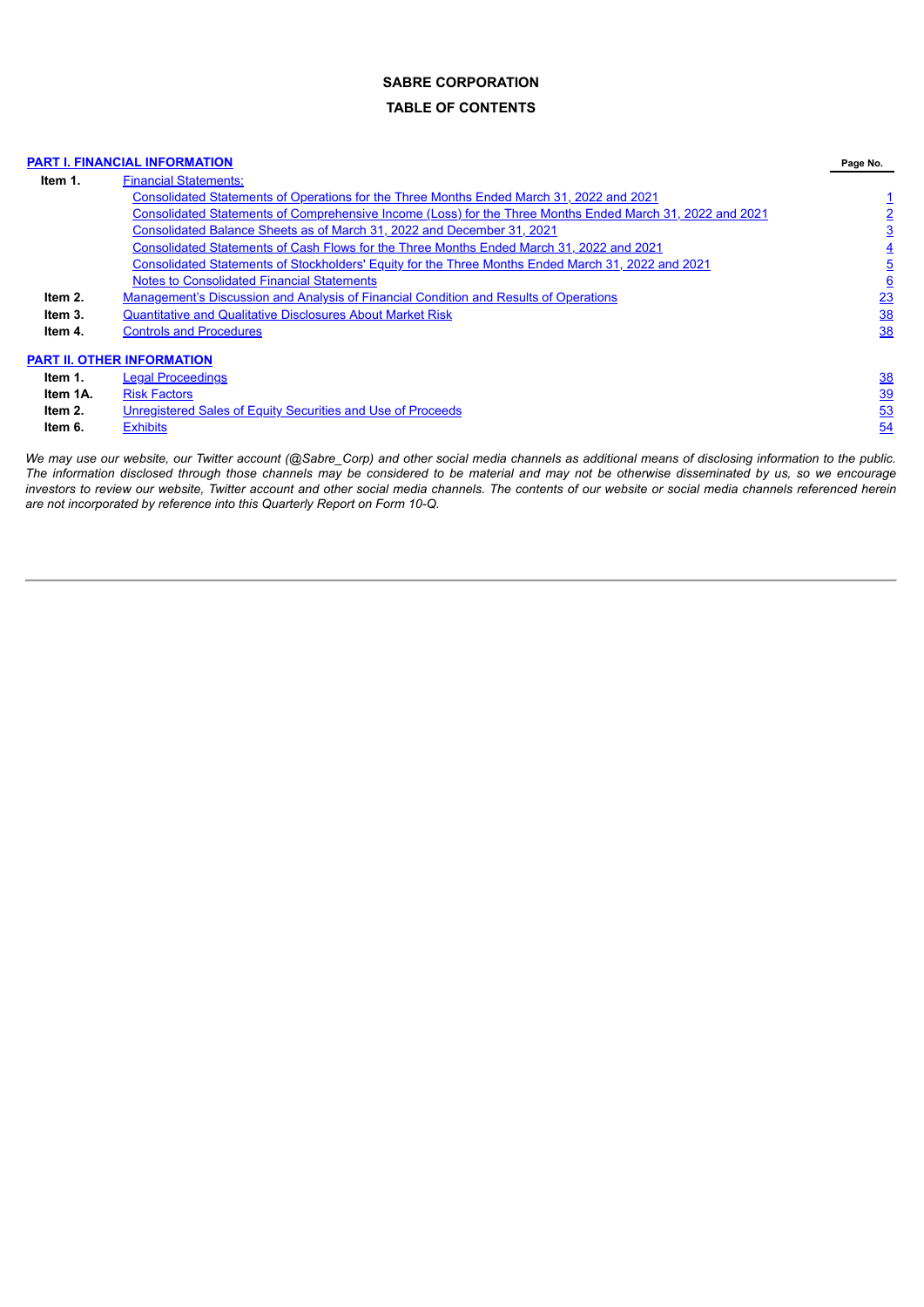# <span id="page-2-1"></span><span id="page-2-0"></span>**ITEM 1. FINANCIAL STATEMENTS**

#### **SABRE CORPORATION CONSOLIDATED STATEMENTS OF OPERATIONS (In thousands, except per share amounts) (Unaudited)**

|                                                                          |                | Three Months Ended March 31, |                         |            |  |  |
|--------------------------------------------------------------------------|----------------|------------------------------|-------------------------|------------|--|--|
|                                                                          |                | 2022                         |                         | 2021       |  |  |
| Revenue                                                                  | $\mathfrak{S}$ | 584,910 \$                   |                         | 327,484    |  |  |
| Cost of revenue, excluding technology costs                              |                | 223,034                      |                         | 146,761    |  |  |
| Technology costs                                                         |                | 273,730                      |                         | 252,663    |  |  |
| Selling, general and administrative                                      |                | 167,678                      |                         | 130,613    |  |  |
| <b>Operating loss</b>                                                    |                | (79, 532)                    |                         | (202, 553) |  |  |
| Other income (expense):                                                  |                |                              |                         |            |  |  |
| Interest expense, net                                                    |                | (61,058)                     |                         | (64, 101)  |  |  |
| Loss on extinguishment of debt                                           |                | (3,533)                      |                         |            |  |  |
| Equity method loss                                                       |                | (170)                        |                         | (911)      |  |  |
| Other, net                                                               |                | 191,241                      |                         | 11,631     |  |  |
| Total other income (expense), net                                        |                | 126,480                      |                         | (53, 381)  |  |  |
| Income (loss) from continuing operations before income taxes             |                | 46,948                       |                         | (255, 934) |  |  |
| (Benefit) provision for income taxes                                     |                | (596)                        |                         | 3,997      |  |  |
| Income (loss) from continuing operations                                 |                | 47,544                       |                         | (259, 931) |  |  |
| Income (loss) from discontinued operations, net of tax                   |                | 134                          |                         | (263)      |  |  |
| Net income (loss)                                                        |                | 47,678                       |                         | (260, 194) |  |  |
| Net income attributable to noncontrolling interests                      |                | 272                          |                         | 484        |  |  |
| Net income (loss) attributable to Sabre Corporation                      |                | 47,406                       |                         | (260, 678) |  |  |
| Preferred stock dividends                                                |                | 5,346                        |                         | 5,428      |  |  |
| Net income (loss) attributable to common stockholders                    | \$             | 42,060                       | \$                      | (266, 106) |  |  |
|                                                                          |                |                              |                         |            |  |  |
| Basic net income (loss) per share attributable to common stockholders:   |                |                              |                         |            |  |  |
| Income (loss) from continuing operations                                 | \$             | 0.13                         | \$                      | (0.84)     |  |  |
| Net income (loss) per common share                                       | \$             | 0.13                         | \$                      | (0.84)     |  |  |
| Diluted net income (loss) per share attributable to common stockholders: |                |                              |                         |            |  |  |
| Income (loss) from continuing operations                                 | \$             | 0.12                         | \$                      | (0.84)     |  |  |
| Net income (loss) per common share                                       | $\mathbb{S}$   | 0.12                         | $\sqrt[6]{\frac{1}{2}}$ | (0.84)     |  |  |
| Weighted-average common shares outstanding:                              |                |                              |                         |            |  |  |
| <b>Basic</b>                                                             |                | 323,658                      |                         | 317,634    |  |  |
| <b>Diluted</b>                                                           |                | 409,378                      |                         | 317,634    |  |  |

1

<span id="page-2-2"></span>See Notes to Consolidated Financial Statements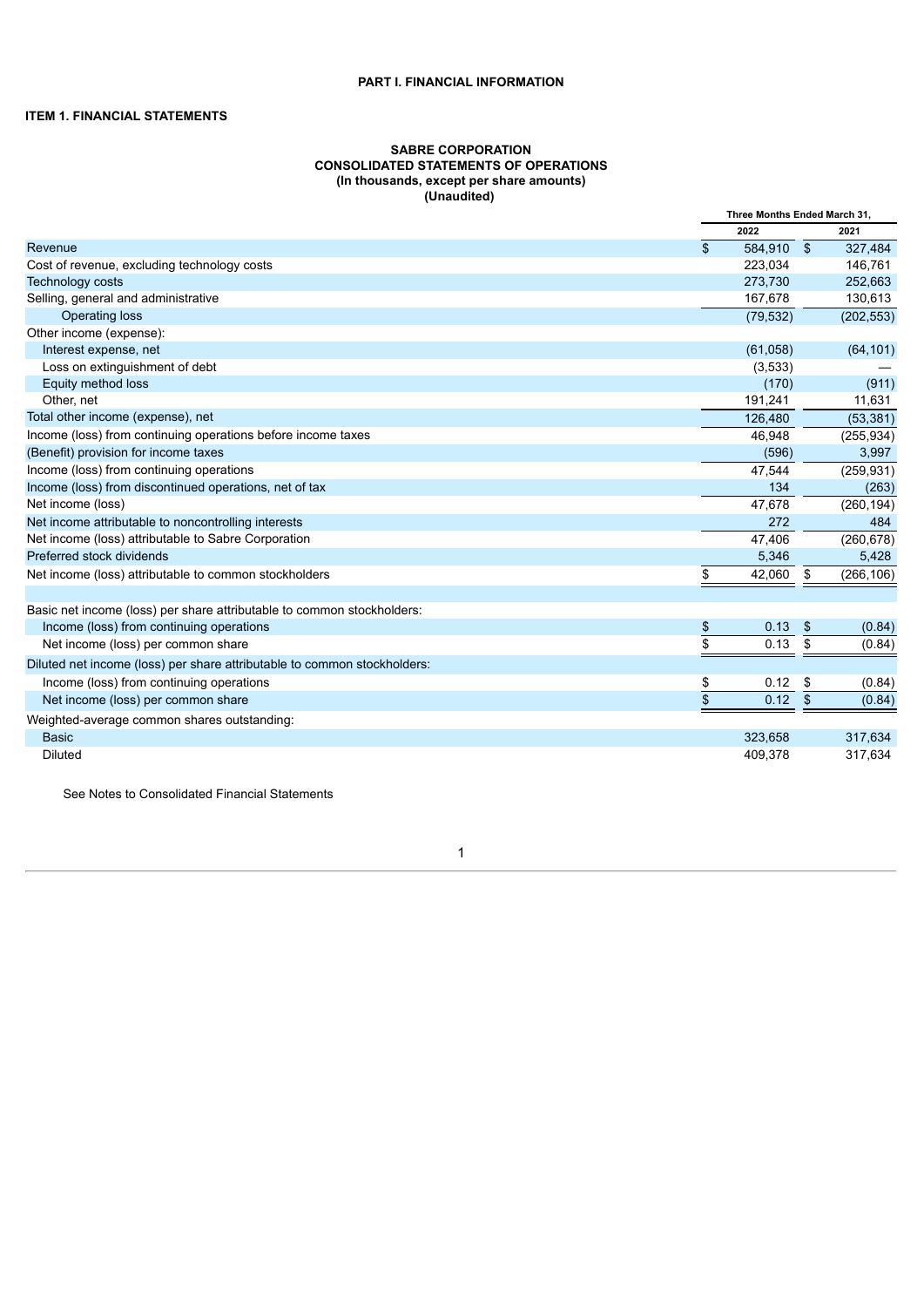#### **SABRE CORPORATION CONSOLIDATED STATEMENTS OF COMPREHENSIVE INCOME (LOSS) (In thousands) (Unaudited)**

|                                                                                   | Three Months Ended March 31. |         |      |            |  |  |
|-----------------------------------------------------------------------------------|------------------------------|---------|------|------------|--|--|
|                                                                                   |                              | 2022    |      | 2021       |  |  |
| Net income (loss)                                                                 |                              | 47,678  | - 35 | (260, 194) |  |  |
| Other comprehensive income (loss), net of tax:                                    |                              |         |      |            |  |  |
| Foreign currency translation adjustments ("CTA")                                  |                              | (1,287) |      | (4,840)    |  |  |
| Retirement-related benefit plans:                                                 |                              |         |      |            |  |  |
| Net actuarial gain, net of taxes of $\frac{1}{2}$ , $\frac{1}{2}$                 |                              | 1.671   |      |            |  |  |
| Amortization of prior service credits, net of taxes of \$—, and \$80              |                              | (358)   |      | (278)      |  |  |
| Amortization of actuarial losses, net of taxes of \$—, and \$(481)                |                              | 1,783   |      | 1,674      |  |  |
| Net change in retirement-related benefit plans, net of tax                        |                              | 3,096   |      | 1,396      |  |  |
| Derivatives:                                                                      |                              |         |      |            |  |  |
| Unrealized losses, net of taxes of \$-, and \$1                                   |                              |         |      | (3)        |  |  |
| Reclassification adjustment for realized losses, net of taxes of \$—, and \$(899) |                              |         |      | 3,128      |  |  |
| Net change in derivatives, net of tax                                             |                              |         |      | 3,125      |  |  |
| Share of other comprehensive income of equity method investments                  |                              | 655     |      | 534        |  |  |
| Other comprehensive income                                                        |                              | 2,464   |      | 215        |  |  |
| Comprehensive income (loss)                                                       |                              | 50,142  |      | (259, 979) |  |  |
| Less: Comprehensive income attributable to noncontrolling interests               |                              | (272)   |      | (484)      |  |  |
| Comprehensive income (loss) attributable to Sabre Corporation                     |                              | 49,870  |      | (260, 463) |  |  |

<span id="page-3-0"></span>See Notes to Consolidated Financial Statements.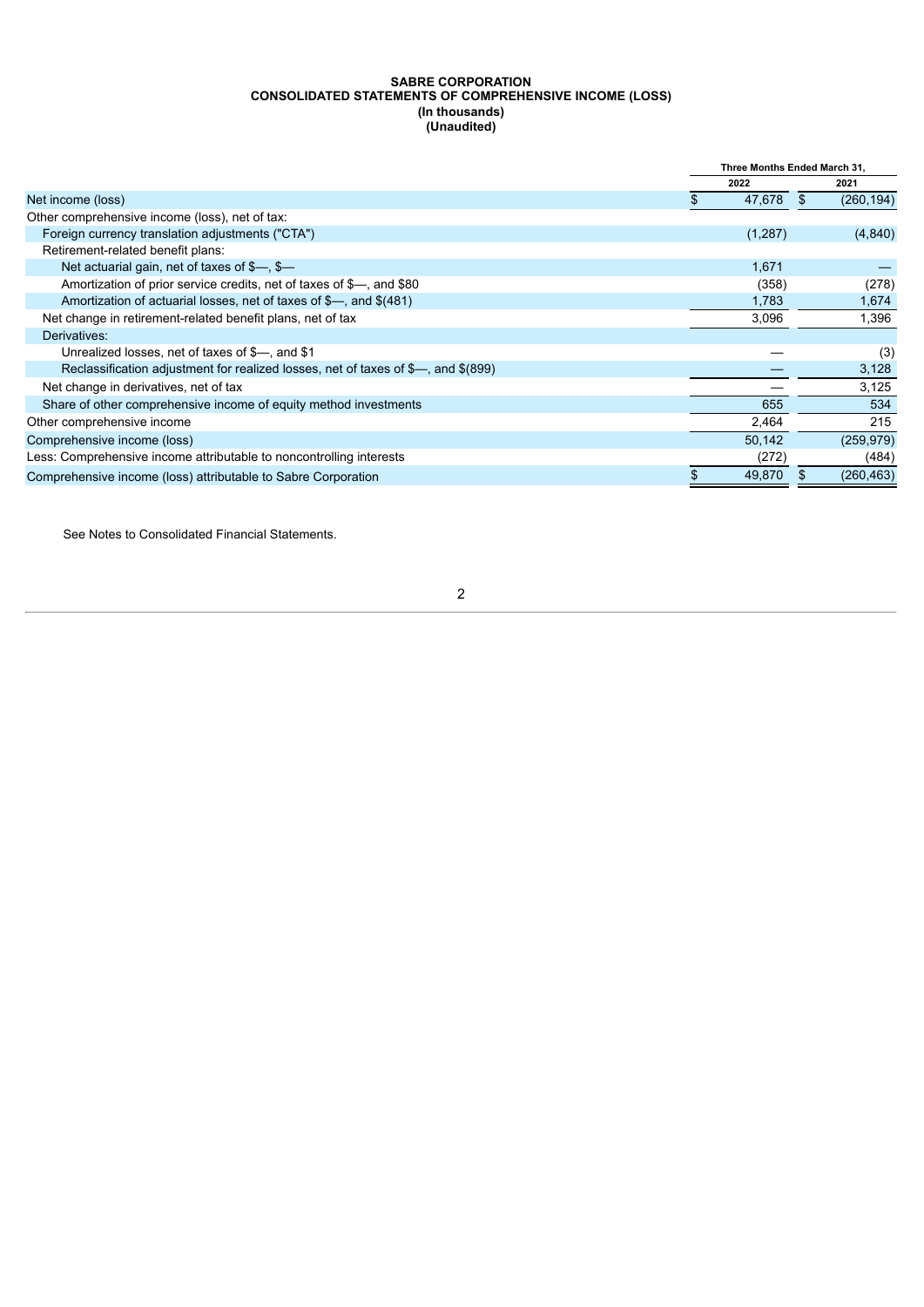#### **SABRE CORPORATION CONSOLIDATED BALANCE SHEETS (In thousands) (Unaudited)**

|                                                                                                                                                                                                                           | March 31, 2022  |                           | December 31, 2021  |
|---------------------------------------------------------------------------------------------------------------------------------------------------------------------------------------------------------------------------|-----------------|---------------------------|--------------------|
| <b>Assets</b>                                                                                                                                                                                                             |                 |                           |                    |
| <b>Current assets</b>                                                                                                                                                                                                     |                 |                           |                    |
| Cash and cash equivalents                                                                                                                                                                                                 | \$<br>1,186,414 | $\sqrt[6]{3}$             | 978,352            |
| Restricted cash                                                                                                                                                                                                           | 21.039          |                           | 21.039             |
| Accounts receivable, net of allowance for credit losses of \$56,660 and \$58,965                                                                                                                                          | 333.579         |                           | 259.934            |
| Prepaid expenses and other current assets                                                                                                                                                                                 | 137,393         |                           | 121,591            |
| Current assets held for sale                                                                                                                                                                                              |                 |                           | 21,358             |
| Total current assets                                                                                                                                                                                                      | 1,678,425       |                           | 1,402,274          |
| Property and equipment, net of accumulated depreciation of \$1,925,422 and \$1,912,651                                                                                                                                    | 238,591         |                           | 249,812            |
| Equity method investments                                                                                                                                                                                                 | 23,036          |                           | 22,671             |
| Goodwill                                                                                                                                                                                                                  | 2,476,632       |                           | 2,470,206          |
| Acquired customer relationships, net of accumulated amortization of \$784,763 and \$771,479                                                                                                                               | 251,255         |                           | 257,362            |
| Other intangible assets, net of accumulated amortization of \$754,436 and \$751,917                                                                                                                                       | 173,625         |                           | 183,321            |
| Deferred income taxes                                                                                                                                                                                                     | 25,523          |                           | 27,056             |
| Other assets, net                                                                                                                                                                                                         | 447,392         |                           | 475,424            |
| Long-term assets held for sale                                                                                                                                                                                            |                 |                           | 203.204            |
| <b>Total assets</b>                                                                                                                                                                                                       | \$<br>5,314,479 | $\boldsymbol{\mathsf{s}}$ | 5,291,330          |
|                                                                                                                                                                                                                           |                 |                           |                    |
| Liabilities and stockholders' deficit                                                                                                                                                                                     |                 |                           |                    |
| <b>Current liabilities</b>                                                                                                                                                                                                |                 |                           |                    |
|                                                                                                                                                                                                                           | \$              |                           |                    |
| Accounts payable                                                                                                                                                                                                          | 155,813         | -\$                       | 122,934<br>135,974 |
| Accrued compensation and related benefits                                                                                                                                                                                 | 75,720          |                           |                    |
| Accrued subscriber incentives                                                                                                                                                                                             | 181,815         |                           | 137,448            |
| Deferred revenues                                                                                                                                                                                                         | 76,151          |                           | 81,061             |
| Other accrued liabilities                                                                                                                                                                                                 | 188.300         |                           | 188.706            |
| Current portion of debt                                                                                                                                                                                                   | 16.730          |                           | 29.290             |
| Current liabilities held for sale                                                                                                                                                                                         |                 |                           | 21,092             |
| <b>Total current liabilities</b>                                                                                                                                                                                          | 694.529         |                           | 716,505            |
| Deferred income taxes                                                                                                                                                                                                     | 37,384          |                           | 38,344             |
| Other noncurrent liabilities                                                                                                                                                                                              | 287,560         |                           | 297,037            |
| Long-term debt                                                                                                                                                                                                            | 4,732,711       |                           | 4,723,685          |
| Long-term liabilities held for sale                                                                                                                                                                                       |                 |                           | 15,476             |
| Commitments and contingencies (Note 13)                                                                                                                                                                                   |                 |                           |                    |
| Stockholders' deficit                                                                                                                                                                                                     |                 |                           |                    |
| Preferred stock, \$0.01 par value, 225,000 authorized, 3,290 issued and outstanding as of March 31,<br>2022 and December 31, 2021; aggregate liquidation value of \$329,000 as of March 31, 2022 and<br>December 31, 2021 | 33              |                           | 33                 |
| Common Stock: \$0.01 par value; 1,000,000 authorized shares; 350,314 and 346,430 shares issued,<br>326,307 and 323,501 shares outstanding at March 31, 2022 and December 31, 2021, respectively                           | 3.503           |                           | 3.464              |
| Additional paid-in capital                                                                                                                                                                                                | 3,143,315       |                           | 3,115,719          |
| Treasury Stock, at cost, 24,007 and 22,930 shares at March 31, 2022 and December 31, 2021,<br>respectively                                                                                                                | (508, 441)      |                           | (498, 141)         |
| Accumulated deficit                                                                                                                                                                                                       | (3,007,635)     |                           | (3,049,695)        |
| Accumulated other comprehensive loss                                                                                                                                                                                      | (77, 823)       |                           | (80, 287)          |
| Noncontrolling interest                                                                                                                                                                                                   | 9,343           |                           | 9,190              |
| Total stockholders' deficit                                                                                                                                                                                               | (437,705)       |                           | (499, 717)         |
|                                                                                                                                                                                                                           | \$<br>5,314,479 | \$                        | 5.291.330          |
| Total liabilities and stockholders' deficit                                                                                                                                                                               |                 |                           |                    |

<span id="page-4-0"></span>See Notes to Consolidated Financial Statements.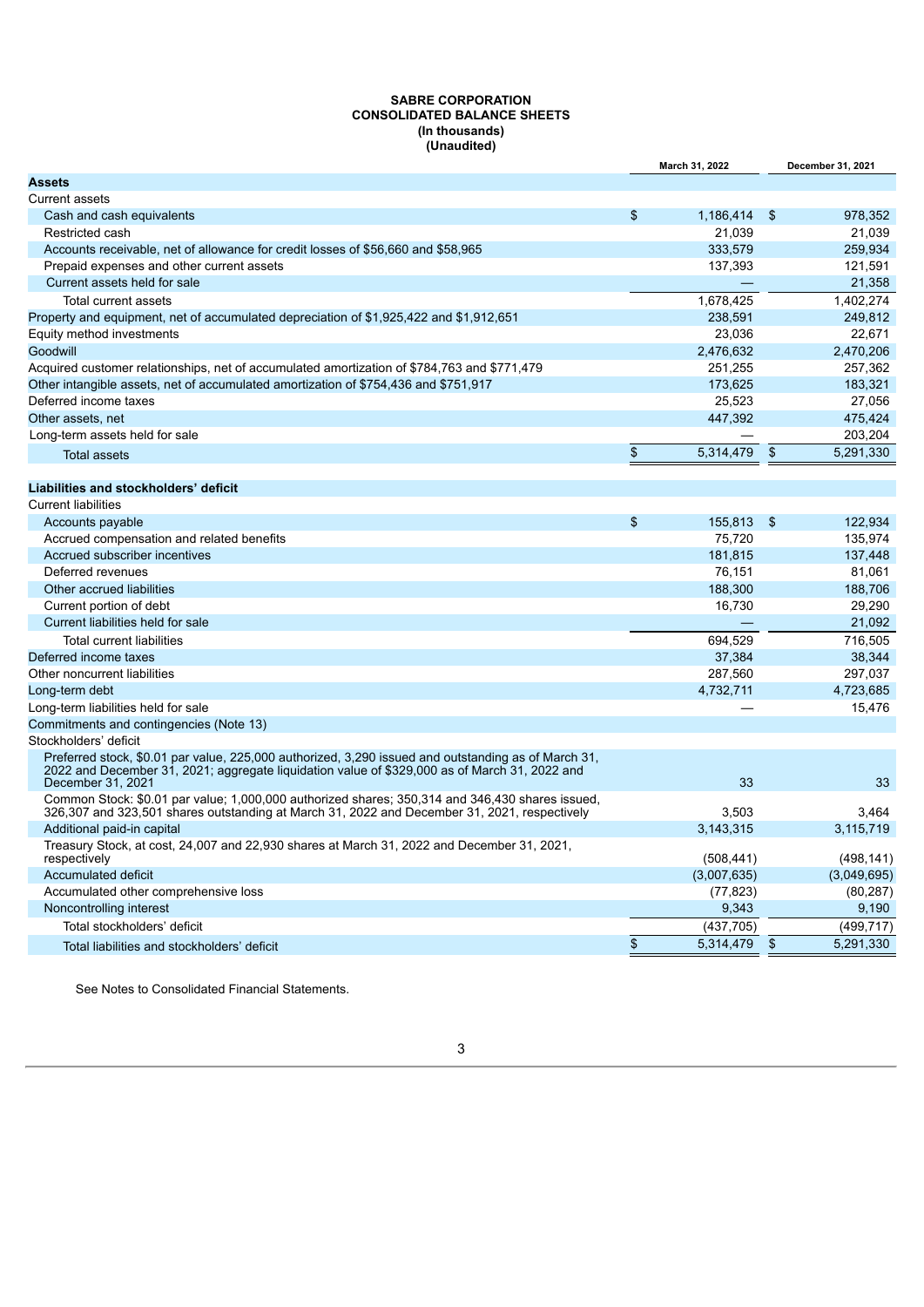#### **SABRE CORPORATION CONSOLIDATED STATEMENTS OF CASH FLOWS (In thousands) (Unaudited)**

|                                                                                  | Three Months Ended March 31. |    |            |  |  |  |
|----------------------------------------------------------------------------------|------------------------------|----|------------|--|--|--|
|                                                                                  | 2022                         |    | 2021       |  |  |  |
| <b>Operating Activities</b>                                                      |                              |    |            |  |  |  |
| Net income (loss)                                                                | \$<br>47,678                 | \$ | (260, 194) |  |  |  |
| Adjustments to reconcile net income (loss) to cash used in operating activities: |                              |    |            |  |  |  |
| Gain on sale of assets and investments                                           | (192, 151)                   |    | (14, 532)  |  |  |  |
| Depreciation and amortization                                                    | 50,108                       |    | 73,223     |  |  |  |
| Stock-based compensation expense                                                 | 27,605                       |    | 24,426     |  |  |  |
| Amortization of upfront incentive consideration                                  | 11,325                       |    | 15,825     |  |  |  |
| Loss on extinguishment of debt                                                   | 3,533                        |    |            |  |  |  |
| Amortization of debt discount and issuance costs                                 | 3,438                        |    | 2,853      |  |  |  |
| Deferred income taxes                                                            | (2,570)                      |    | (2,004)    |  |  |  |
| Provision for expected credit losses                                             | 1,997                        |    | (2, 226)   |  |  |  |
| (Income) loss from discontinued operations                                       | (134)                        |    | 263        |  |  |  |
| Other                                                                            | (485)                        |    | 1,396      |  |  |  |
| Changes in operating assets and liabilities:                                     |                              |    |            |  |  |  |
| Accounts and other receivables                                                   | (106, 655)                   |    | (41, 144)  |  |  |  |
| Prepaid expenses and other current assets                                        | (20, 631)                    |    | (18,008)   |  |  |  |
| Capitalized implementation costs                                                 | (4, 481)                     |    | (5,022)    |  |  |  |
| Upfront incentive consideration                                                  | (700)                        |    | (2, 185)   |  |  |  |
| Other assets                                                                     | 23,353                       |    | 3,176      |  |  |  |
| Accrued compensation and related benefits                                        | (59, 748)                    |    | 681        |  |  |  |
| Accounts payable and other accrued liabilities                                   | 72,890                       |    | 17,433     |  |  |  |
| Deferred revenue including upfront solution fees                                 | 6,545                        |    | 8,636      |  |  |  |
| Cash used in operating activities                                                | (139,083)                    |    | (197, 403) |  |  |  |
| <b>Investing Activities</b>                                                      |                              |    |            |  |  |  |
| Net proceeds from dispositions                                                   | 392,268                      |    | 14,840     |  |  |  |
| Additions to property and equipment                                              | (17, 403)                    |    | (6, 435)   |  |  |  |
| Cash provided by investing activities                                            | 374.865                      |    | 8,405      |  |  |  |
| <b>Financing Activities</b>                                                      |                              |    |            |  |  |  |
| Payments on borrowings from lenders                                              | (625, 296)                   |    | (6, 295)   |  |  |  |
| Proceeds of borrowings from lenders                                              | 625,000                      |    |            |  |  |  |
| Net payment on the settlement of equity-based awards                             | (10, 309)                    |    | (12, 434)  |  |  |  |
| Debt prepayment fees and issuance costs                                          | (10, 185)                    |    |            |  |  |  |
| Dividends paid on preferred stock                                                | (5, 346)                     |    | (5, 428)   |  |  |  |
| Other financing activities                                                       | 301                          |    | (64)       |  |  |  |
| Cash used in financing activities                                                | (25, 835)                    |    | (24, 221)  |  |  |  |
| <b>Cash Flows from Discontinued Operations</b>                                   |                              |    |            |  |  |  |
| Cash used in operating activities                                                | (1,680)                      |    | (281)      |  |  |  |
| Cash used in discontinued operations                                             | (1,680)                      |    | (281)      |  |  |  |
| Effect of exchange rate changes on cash, cash equivalents and restricted cash    | (205)                        |    | (1, 247)   |  |  |  |
| Increase (decrease) in cash, cash equivalents and restricted cash                | 208,062                      |    | (214, 747) |  |  |  |
| Cash, cash equivalents and restricted cash at beginning of period                | 999,391                      |    | 1,499,665  |  |  |  |
| Cash, cash equivalents and restricted cash at end of period                      | \$<br>1,207,453              | \$ | 1,284,918  |  |  |  |
|                                                                                  |                              |    |            |  |  |  |

<span id="page-5-0"></span>See Notes to Consolidated Financial Statements.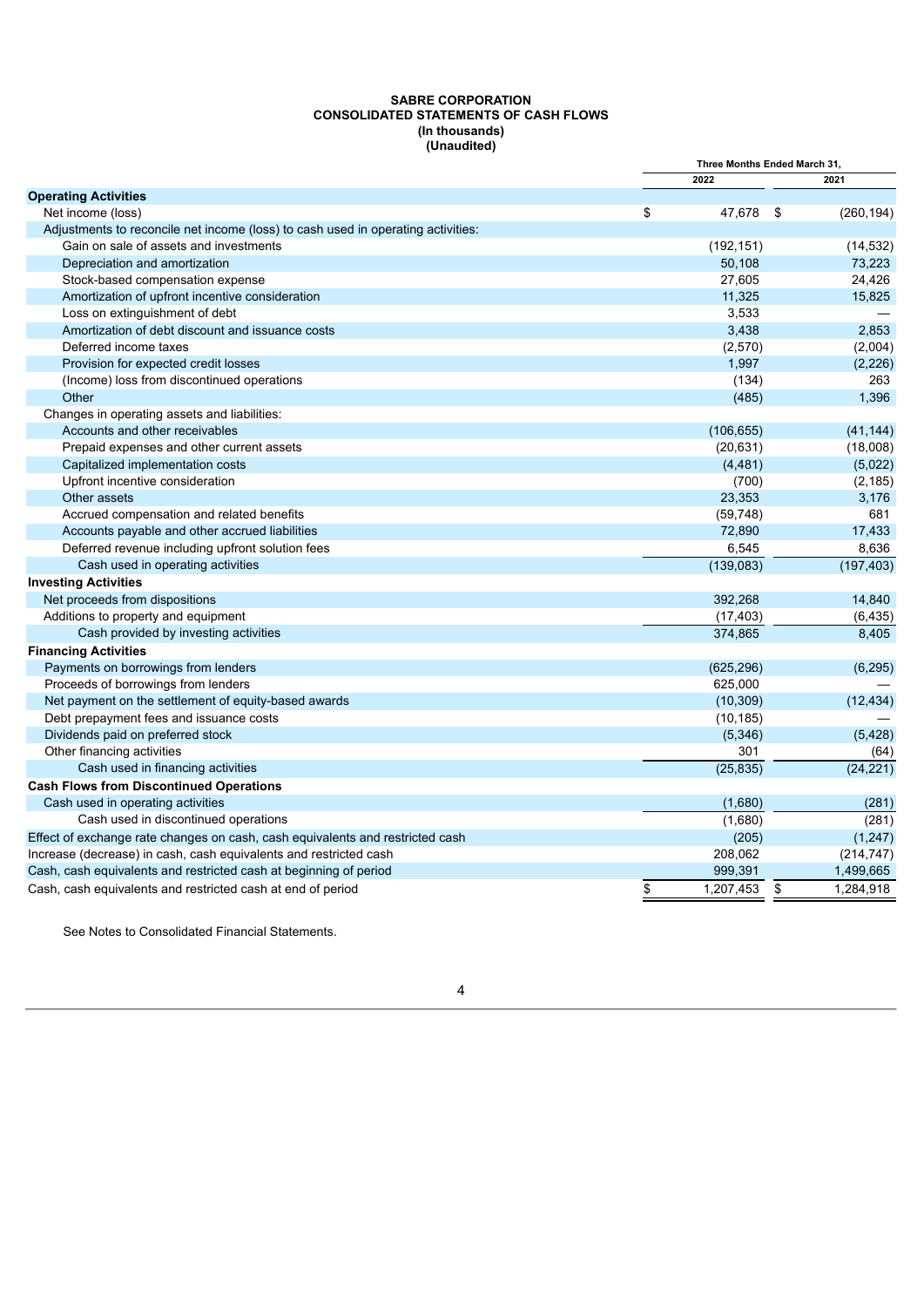#### **SABRE CORPORATION CONSOLIDATED STATEMENTS OF STOCKHOLDERS' (DEFICIT) EQUITY (In thousands, except share data)**

|                                          |                                               |        |    |               |                          |      |                          | <b>Stockholders' Deficit</b> |  |                          |                         |  |                       |                            |                          |                                 |            |  |  |  |  |           |  |  |  |  |  |  |  |  |  |  |  |           |
|------------------------------------------|-----------------------------------------------|--------|----|---------------|--------------------------|------|--------------------------|------------------------------|--|--------------------------|-------------------------|--|-----------------------|----------------------------|--------------------------|---------------------------------|------------|--|--|--|--|-----------|--|--|--|--|--|--|--|--|--|--|--|-----------|
|                                          | <b>Preferred Stock</b><br><b>Common Stock</b> |        |    |               | <b>Additional</b>        |      | Accumulated<br>Other     |                              |  |                          | <b>Total</b>            |  |                       |                            |                          |                                 |            |  |  |  |  |           |  |  |  |  |  |  |  |  |  |  |  |           |
|                                          | <b>Shares</b>                                 | Amount |    | <b>Shares</b> | Amount                   |      | Paid in<br>Capital       | <b>Shares</b>                |  | Amount                   | <b>Retained Deficit</b> |  | Comprehensive<br>Loss | Noncontrolling<br>Interest |                          | Stockholders'<br><b>Deficit</b> |            |  |  |  |  |           |  |  |  |  |  |  |  |  |  |  |  |           |
| Balance at December 31, 2021             | 3,290,000                                     |        | 33 | 346,430,421   | 3.464                    |      | 3.115.719                | 22,929,668                   |  | (498, 141)               | $(3,049,695)$ \$        |  | $(80, 287)$ \$        |                            | 9,190                    |                                 | (499, 717) |  |  |  |  |           |  |  |  |  |  |  |  |  |  |  |  |           |
| Comprehensive income                     |                                               |        |    | —             |                          |      |                          |                              |  | $\overline{\phantom{m}}$ | 47.406                  |  | 2.464                 |                            | 272                      |                                 | 50,142     |  |  |  |  |           |  |  |  |  |  |  |  |  |  |  |  |           |
| Preferred stock dividends <sup>(1)</sup> |                                               |        |    |               |                          |      | $\overline{\phantom{0}}$ |                              |  | $\qquad \qquad -$        | (5,346)                 |  |                       |                            | -                        |                                 | (5, 346)   |  |  |  |  |           |  |  |  |  |  |  |  |  |  |  |  |           |
| Settlement of stock-based awards         |                                               |        |    | 3,883,688     | 39                       |      | (9)                      | 1,077,178                    |  |                          |                         |  |                       |                            |                          |                                 |            |  |  |  |  | (10, 300) |  |  |  |  |  |  |  |  |  |  |  | (10, 270) |
| Stock-based compensation expense         |                                               |        |    |               | $\overline{\phantom{0}}$ |      | 27.605                   |                              |  |                          |                         |  |                       |                            | $\overline{\phantom{0}}$ |                                 | 27,605     |  |  |  |  |           |  |  |  |  |  |  |  |  |  |  |  |           |
| Other                                    |                                               |        |    |               |                          |      |                          |                              |  |                          |                         |  |                       |                            | (119)                    |                                 | (119)      |  |  |  |  |           |  |  |  |  |  |  |  |  |  |  |  |           |
| Balance at March 31, 2022                | 3,290,000                                     |        | 33 | 350.314.109   | 3.503                    | - 35 | 3.143.315                | 24.006.846                   |  | (508.441)                | $(3,007,635)$ \$        |  | (77, 823)             |                            | 9,343                    |                                 | (437, 705) |  |  |  |  |           |  |  |  |  |  |  |  |  |  |  |  |           |

 $(1)$  Our mandatory convertible preferred stock accumulates cumulative dividends at an annual rate of 6.50%.

|                                          | <b>Stockholders' Equity</b> |        |                     |        |      |                    |                       |      |            |                         |            |  |                       |  |                          |  |                                   |                         |  |
|------------------------------------------|-----------------------------|--------|---------------------|--------|------|--------------------|-----------------------|------|------------|-------------------------|------------|--|-----------------------|--|--------------------------|--|-----------------------------------|-------------------------|--|
|                                          | <b>Preferred Stock</b>      |        | <b>Common Stock</b> |        |      | <b>Additional</b>  | <b>Treasury Stock</b> |      |            |                         |            |  | Accumulated<br>Other  |  |                          |  | <b>Total</b>                      |                         |  |
|                                          | <b>Shares</b>               | Amount | <b>Shares</b>       | Amount |      | Paid in<br>Capital | <b>Shares</b>         |      | Amount     | <b>Retained Deficit</b> |            |  | Comprehensive<br>Loss |  |                          |  | <b>Noncontrolling</b><br>Interest | Stockholders'<br>Equity |  |
| Balance at December 31, 2020             | 3,340,000                   | 33     | 338,661,960         | 3,387  |      | 2,985,077          | 21,365,227            |      | (474, 790) | (2,099,624)             |            |  | (135, 957)            |  | 7,028                    |  | 285.154                           |                         |  |
| Comprehensive loss                       |                             |        |                     |        |      |                    |                       |      |            |                         | (260, 678) |  | 215                   |  | 484                      |  | (259.979)                         |                         |  |
| Preferred stock dividends <sup>(1)</sup> |                             |        | –                   | –      |      |                    |                       |      |            |                         | (5, 428)   |  |                       |  | $\overline{\phantom{0}}$ |  | (5, 428)                          |                         |  |
| Settlement of stock-based awards         |                             |        | 2.900.693           | 29     |      | 148                | 764.947               |      | (12, 611)  |                         |            |  |                       |  |                          |  | (12, 434)                         |                         |  |
| Stock-based compensation expense         |                             |        |                     | —      |      | 24.426             |                       |      |            |                         |            |  |                       |  |                          |  | 24.426                            |                         |  |
| Balance at March 31, 2021                | 3,340,000                   | 33     | 341.562.653         | 3.416  | - 71 | 3.009.651          | 22.130.174            | - 35 | (487.401)  | (2.365.730)             |            |  | (135, 742)            |  | 7.512                    |  | 31.739                            |                         |  |
|                                          |                             |        |                     |        |      |                    |                       |      |            |                         |            |  |                       |  |                          |  |                                   |                         |  |

 $(1)$  Our mandatory convertible preferred stock accumulates cumulative dividends at an annual rate of 6.50%.

<span id="page-6-0"></span>See Notes to Consolidated Financial Statements.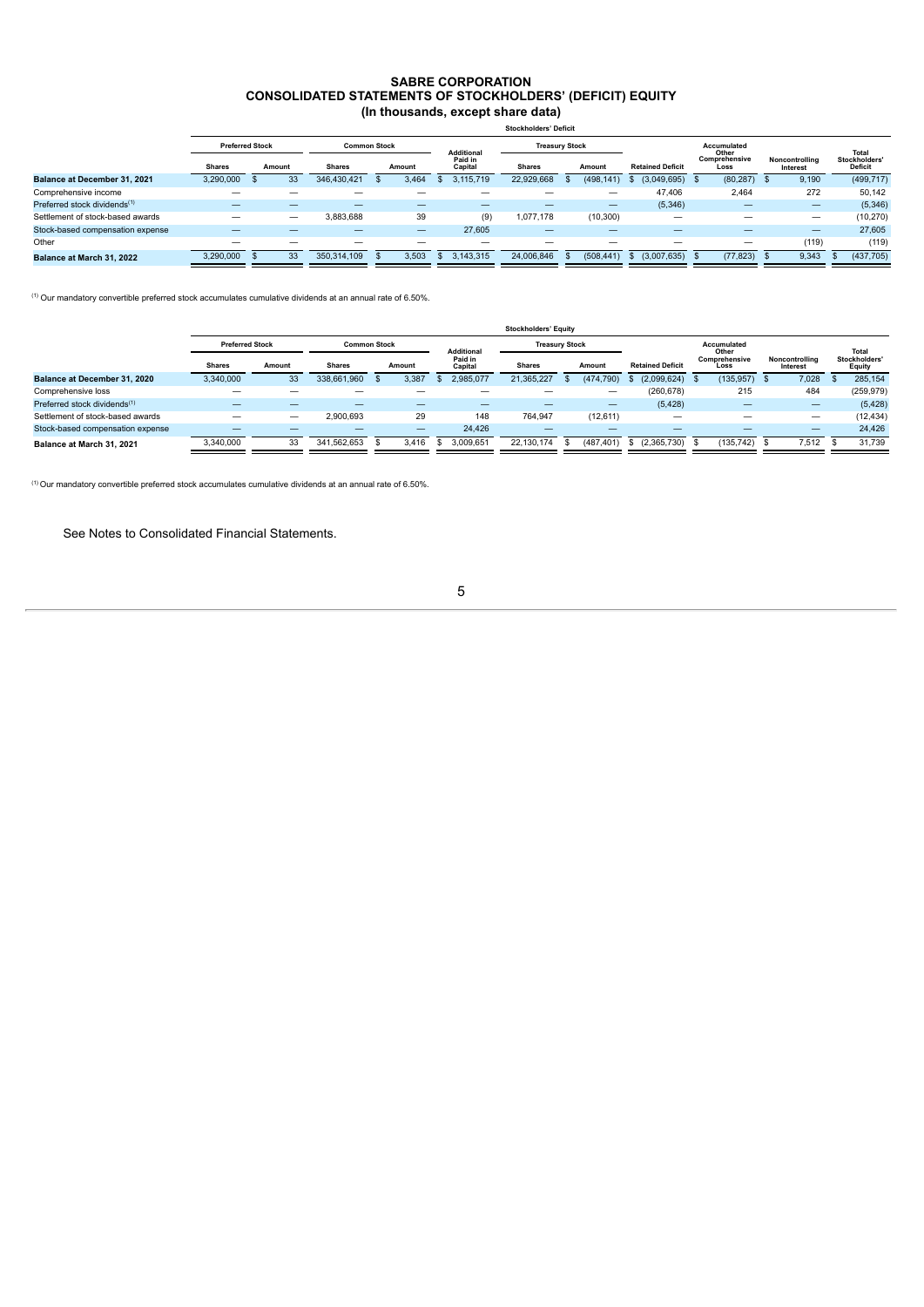#### **SABRE CORPORATION NOTES TO CONSOLIDATED FINANCIAL STATEMENTS (Unaudited)**

#### <span id="page-7-0"></span>**1. General Information**

Sabre Corporation is a Delaware corporation formed in December 2006. On March 30, 2007, Sabre Corporation acquired Sabre Holdings Corporation ("Sabre Holdings"). Sabre Holdings is the sole direct subsidiary of Sabre Corporation. Sabre GLBL Inc. ("Sabre GLBL") is the principal operating subsidiary and sole direct subsidiary of Sabre Holdings. Sabre GLBL or its direct or indirect subsidiaries conduct all of our businesses. In these consolidated financial statements, references to "Sabre," the "Company," "we," "our," "ours" and "us" refer to Sabre Corporation and its consolidated subsidiaries unless otherwise stated or the context otherwise requires.

*Recent Events—*The travel industry continues to be adversely affected by the global health crisis due to the outbreak of the coronavirus ("COVID-19"), as well as by government directives that have been enacted to slow the spread of the virus. As expected, this pandemic has continued to have a material impact on our consolidated financial results in the first quarter of 2022. Despite the continued negative impacts of the COVID-19 pandemic on our business and global travel volumes, we have seen some continued improvement in our key volume metrics during the first quarter of 2022 as compared to the prior year as COVID-19 vaccines have continued to be administered and some travel restrictions have been relaxed. While domestic bookings continue to exceed international bookings, international bookings also continue to improve, resulting in year-over-year revenue improvement. With the continued increase in volumes, our incentive consideration costs have also increased significantly compared to the prior year.

The inputs into our judgments and estimates consider the economic implications of COVID-19 on our critical and significant accounting estimates. Our air booking cancellation reserve totaled \$15 million and \$18 million as of March 31, 2022, and December 31, 2021, respectively. Additionally, our allowance for credit losses at March 31, 2022 was \$58 million, a decrease of \$2 million from December 31, 2021. The provision for credit losses for the three months ended March 31, 2022 was \$2 million, and for the three months ended March 31, 2021 was a reversal of \$2 million due to the recovery experienced in 2021. See Note 5. Credit Losses.

We believe our cash position and the liquidity measures we have taken will provide additional flexibility as we manage through the global economic recovery from the COVID-19 pandemic. As a result, we believe that we have resources to sufficiently fund our liquidity requirements over at least the next twelve months; however, given the magnitude of travel decline and the unknown duration of the COVID-19 impact, we will continue to monitor our liquidity levels and take additional steps should we determine they are necessary.

Subsequent to the initiation of the current military conflict in Ukraine, we terminated our distribution agreement with Public Joint Stock Company Aeroflot Russian Airlines ("Aeroflot"). In addition, air travel in and to Russia, Ukraine, and Belarus has substantially declined, including as a result of sanctions imposed on those countries. While none of Russia, Ukraine, and Belarus constituted a significant portion of our financial results in 2021, we have experienced significantly reduced GDS bookings and passengers boarded in Russia, Belarus and Ukraine beginning in the middle of the first quarter of 2022, and these reductions are ongoing. For reference, our Travel Solutions revenue generated in Russia represented a low-single digit percentage of our total 2019 Travel Solutions revenue. An expansion in the scope of the current conflict or any economic disruption, or any expansion of sanctions or export controls, could have a material adverse effect on our results of operations.

*Basis of Presentation—*The accompanying unaudited consolidated financial statements have been prepared in accordance with generally accepted accounting principles in the United States ("GAAP") for interim financial information. Accordingly, they do not include all of the information and footnotes required by GAAP for complete financial statements. In the opinion of management, these financial statements contain all adjustments, consisting of normal recurring accruals, necessary to present fairly the financial position, results of operations and cash flows for the periods indicated. Operating results for the three months ended March 31, 2022 are not necessarily indicative of results that may be expected for any other interim period or for the year ending December 31, 2022. The accompanying interim financial statements should be read in conjunction with the consolidated financial statements and related notes thereto included in our Annual Report on Form 10-K filed with the SEC on February 18, 2022.

We consolidate all majority-owned subsidiaries and companies over which we exercise control through majority voting rights. No entities are consolidated due to control through operating agreements, financing agreements or as the primary beneficiary of a variable interest entity.

The consolidated financial statements include our accounts after elimination of all significant intercompany balances and transactions. All dollar amounts in the financial statements and the tables in the notes, except per share amounts, are stated in thousands of U.S. dollars unless otherwise indicated. All amounts in the notes reference results from continuing operations unless otherwise indicated.

*Use of Estimates*—The preparation of these interim financial statements in conformity with GAAP requires that certain amounts be recorded based on estimates and assumptions made by management. Actual results could differ from these estimates and assumptions. Our accounting policies that utilize significant estimates and assumptions include: (i) estimation for revenue recognition and multiple performance obligation arrangements, (ii) determination of the fair value of assets and liabilities

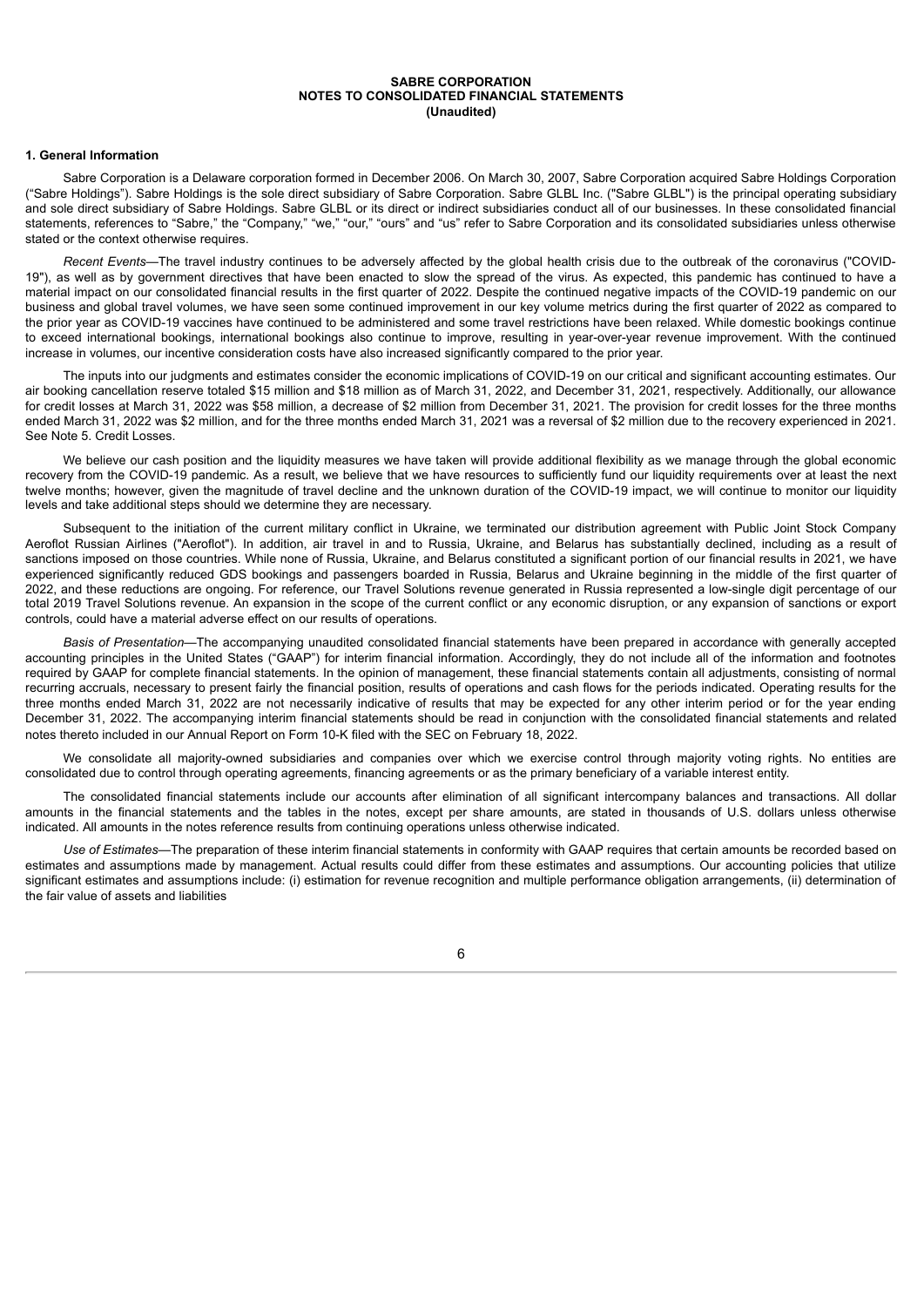acquired in a business combination, (iii) the evaluation of the recoverability of the carrying value of long-lived assets and goodwill, (iv) assumptions utilized to test recoverability of capitalized implementation costs and customer and subscriber advances, (v) judgments in capitalization of software developed for internal use, (vi) the evaluation of uncertainties surrounding the calculation of our tax assets and liabilities, (vii) estimation of the air booking cancellation reserve, and (viii) the evaluation of the allowance for credit losses. Our use of estimates and the related accounting policies are discussed in the consolidated financial statements and related notes thereto included in our Annual Report on Form 10-K filed with the SEC on February 18, 2022. Given the uncertainties surrounding the duration and effects of COVID-19, including any variants, we cannot provide assurance that the assumptions used in our estimates will be accurate and the impacts could be material on our cancellation reserves, credit loss provisions and results of operations.

#### **Adoption of New Accounting Standards**

In March 2022, the Financial Accounting Standards Board ("FASB") issued updated guidance on derivatives and hedging which allows entities to apply fair value hedging to closed portfolios of prepayable financial assets without having to consider prepayment risk or credit risk when measuring the assets. The amendments allow multiple hedged layers to be designated for a single closed portfolio for financial assets or one or more beneficial interests secured by a portfolio of financial instruments. As a result, an entity can achieve hedge accounting for hedges of a greater proportion of the interest rate risk inherent in the assets included in the closed portfolio, further aligning hedge accounting with risk management strategies. The standard is effective for public entities for fiscal years beginning after December 15, 2022, with early adoption permitted. We adopted this standard in the first quarter of 2022 and there was no impact to our consolidated financial statements for the three months ended March 31, 2022 as a result of the adoption.

#### **2. Revenue from Contracts with Customers**

#### *Contract Balances*

Revenue recognition for a significant portion of our revenue coincides with normal billing terms, including our transactional revenues, Software-as-a-Service ("SaaS") revenues, and hosted revenues. Timing differences among revenue recognition, unconditional rights to bill, and receipt of contract consideration may result in contract assets or contract liabilities.

The following table presents our assets and liabilities with customers as of March 31, 2022 and December 31, 2021 (in thousands).

| Account                                                               | <b>Consolidated Balance Sheet Location</b>                       |  | March 31, 2022 |  |         |  | December 31, 2021 |
|-----------------------------------------------------------------------|------------------------------------------------------------------|--|----------------|--|---------|--|-------------------|
| Contract assets and customer advances and<br>discounts <sup>(1)</sup> | Prepaid expenses and other current assets / other<br>assets, net |  | 78.840         |  | 79.682  |  |                   |
| Trade and unbilled receivables, net                                   | Accounts receivable, net                                         |  | 332.911        |  | 258.800 |  |                   |
| Long-term trade unbilled receivables, net                             | Other assets, net                                                |  | 18.027         |  | 23,709  |  |                   |
| Contract liabilities                                                  | Deferred revenues / other noncurrent liabilities                 |  | 137.380        |  | 135.273 |  |                   |

 $(1)$  Includes contract assets of \$12 million and \$11 million for March 31, 2022 and December 31, 2021, respectively.

During the three months ended March 31, 2022, we recognized revenue of approximately \$7 million from contract liabilities that existed as of January 1, 2022. Our long-term trade unbilled receivables, net relate to fixed license fees billed over the contractual period and recognized when the customer gains control of the software. We evaluate collectability of our accounts receivable based on a combination of factors and record reserves as described further in Note 5. Credit Losses.

#### *Revenue*

The following table presents our revenues disaggregated by business (in thousands):

|                                    |         | Three Months Ended March 31, |         |  |  |  |  |
|------------------------------------|---------|------------------------------|---------|--|--|--|--|
|                                    | 2022    |                              | 2021    |  |  |  |  |
| <b>Distribution</b>                | 342,888 | - \$                         | 151,781 |  |  |  |  |
| <b>IT Solutions</b>                | 191.110 |                              | 137,094 |  |  |  |  |
| <b>Total Travel Solutions</b>      | 533,998 |                              | 288,875 |  |  |  |  |
| SynXis Software and Services       | 49.734  |                              | 38,730  |  |  |  |  |
| Other                              | 6,270   |                              | 3,485   |  |  |  |  |
| <b>Total Hospitality Solutions</b> | 56.004  |                              | 42.215  |  |  |  |  |
| <b>Eliminations</b>                | (5,092) |                              | (3,606) |  |  |  |  |
| <b>Total Sabre Revenue</b>         | 584,910 |                              | 327,484 |  |  |  |  |
|                                    |         |                              |         |  |  |  |  |

We may occasionally recognize revenue in the current period for performance obligations partially or fully satisfied in the previous periods resulting from changes in estimates for the transaction price, including any changes to our assessment of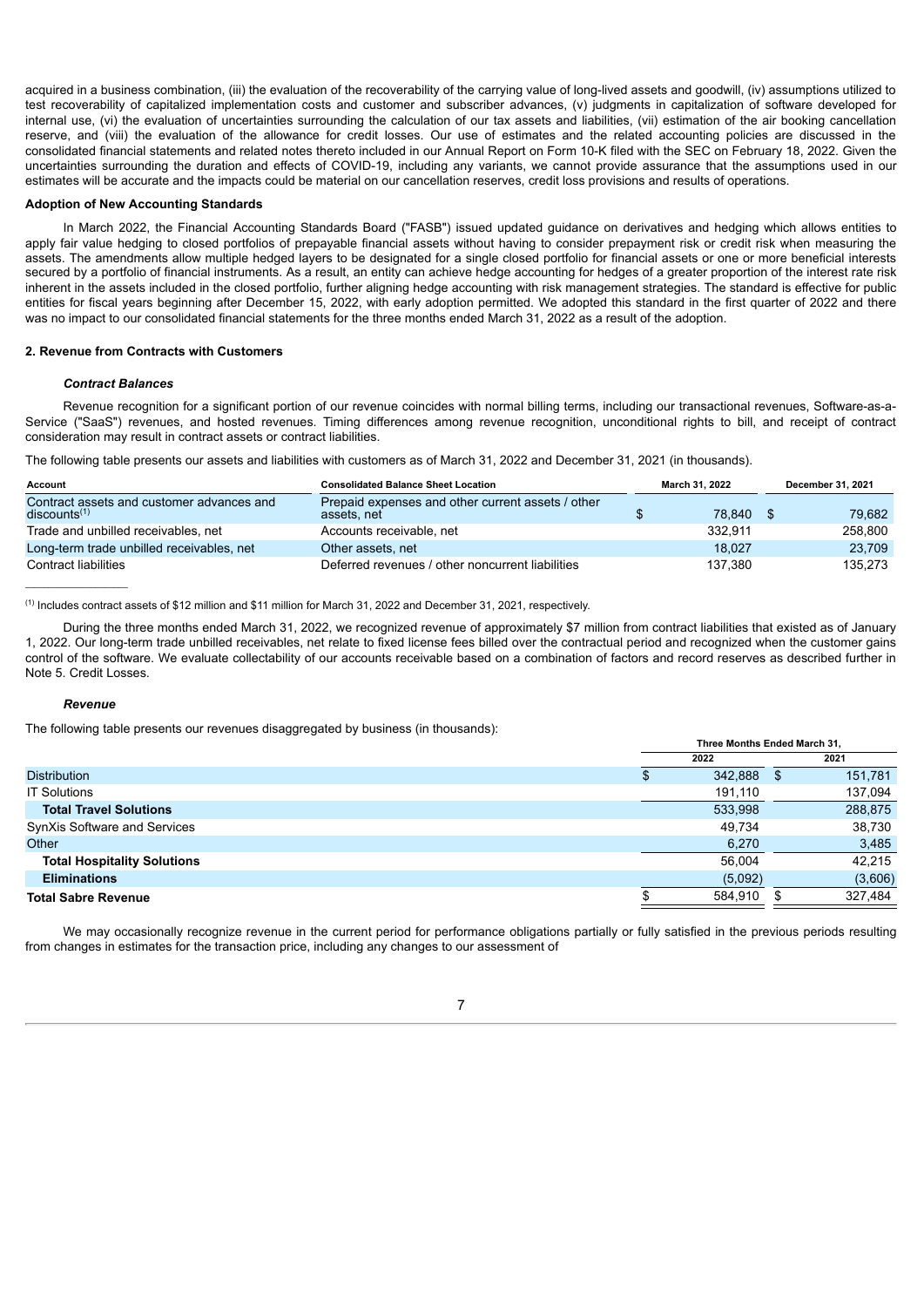whether an estimate of variable consideration is constrained. For the three months ended March 31, 2022, the impact on revenue recognized in the current period from performance obligations partially or fully satisfied in the previous period is \$24 million, which is due to the recognition of revenue that was previously deferred but became recognizable due to a change in facts and circumstances associated with an IT Solutions customer located in Eastern Europe. It is no longer considered probable that this revenue will be reversed and this amount was fully paid by the customer.

Unearned performance obligations primarily consist of deferred revenue for fixed implementation fees and future product implementations, which are included in deferred revenue and other noncurrent liabilities in our consolidated balance sheet. We have not disclosed the performance obligation related to contracts containing minimum transaction volume, as it represents a subset of our business, and therefore would not be meaningful in understanding the total future revenues expected to be earned from our long-term contracts.

#### **3. Dispositions**

#### *AirCentre Disposition*

On October 28, 2021, we announced that we entered into an agreement with a third party to sell our suite of flight and crew management and optimization solutions, which represents our AirCentre airline operations portfolio. The assets and liabilities associated with the AirCentre portfolio are presented as held for sale on our consolidated balance sheets as of December 31, 2021. On February 28, 2022, we completed the sale of AirCentre to a third party for cash proceeds of \$392 million. The operating results of AirCentre are included within Travel Solutions for all periods presented through the date of sale. The net assets of AirCentre disposed of primarily included goodwill of \$146 million, working capital of \$18 million, and other assets, net of \$25 million. We recorded a pre-tax gain on sale of approximately \$192 million (after-tax \$121 million) in Other, net in our consolidated statements of operations for the three months ended March 31, 2022.

In connection with the closing of the transaction, we entered into a Transition Services Agreement ("TSA") with the acquirer, under which we will provide transition services consisting of technology, administrative and other services for up to a twenty-four month period to provide for an orderly transition and facilitate the ongoing operations of the AirCentre business. Consideration received under the TSA is primarily based on a fixed fee for each service provided. To the extent a contract was unable to be assigned by the time of close, we will continue to invoice and collect any relevant consideration and transfer the economic benefit to the acquirer.

#### **4. Income Taxes**

For the three months ended March 31, 2022, we recognized \$1 million of income tax benefit, representing a negative effective tax rate of 1%, compared to an income tax expense of \$4 million, representing a negative effective tax rate of 2% for the three months ended March 31, 2021. The effective tax rate remained relatively flat for the three months ended March 31, 2022 as compared to the same period in 2021. The difference between our effective tax rates and the U.S. federal statutory income tax rate primarily results from valuation allowances, our geographic mix of taxable income in various tax jurisdictions, tax permanent differences and tax credits.

In assessing the realizability of deferred tax assets, management considers whether it is more likely than not that some portion or all of the deferred tax assets will not be realized. The ultimate realization of deferred tax assets is dependent upon the generation of future taxable income during the periods in which those temporary differences become deductible. We consider the scheduled reversal of deferred tax liabilities, projected future taxable income, and tax-planning strategies in making this assessment. We believe it is more likely than not that the results of future operations will not generate sufficient taxable income in the U.S. and in certain foreign jurisdictions to realize the full benefit of its deferred tax assets. On the basis of this evaluation, as of March 31, 2022, a cumulative valuation allowance of \$420 million has been recorded to recognize only the portion of the deferred tax asset that is more likely than not to be realized. The amount of the deferred tax asset considered realizable, however, could be adjusted if estimates of future taxable income during the carryforward period are reduced or increased.

We recognize liabilities when we believe that an uncertain tax position may not be fully sustained upon examination by the tax authorities. This evaluation requires significant judgment, the use of estimates, and the interpretation and application of complex tax laws. When facts and circumstances change, we reassess these probabilities and record any changes in the consolidated financial statements as appropriate. Our net unrecognized tax benefits, excluding interest and penalties, included in our consolidated balance sheets, were \$80 million and \$85 million as of March 31, 2022 and December 31, 2021, respectively.

#### **5. Credit Losses**

We are exposed to credit losses primarily through our sales of services provided to participants in the travel and transportation industry, which we consider to be our singular portfolio segment. We develop and document our methodology used in determining the allowance for credit losses at the portfolio segment level. Within the travel portfolio segment, we identify airlines, hoteliers and travel agencies as each presenting unique risk characteristics associated with historical credit loss patterns, and we determine the adequacy of our allowance for credit loss by assessing the risks and losses inherent in our receivables related to each.

We evaluate the collectability of our receivables based on a combination of factors. In circumstances where we are aware of a specific customer's inability to meet its financial obligations to us, such as bankruptcy filings or failure to pay amounts due to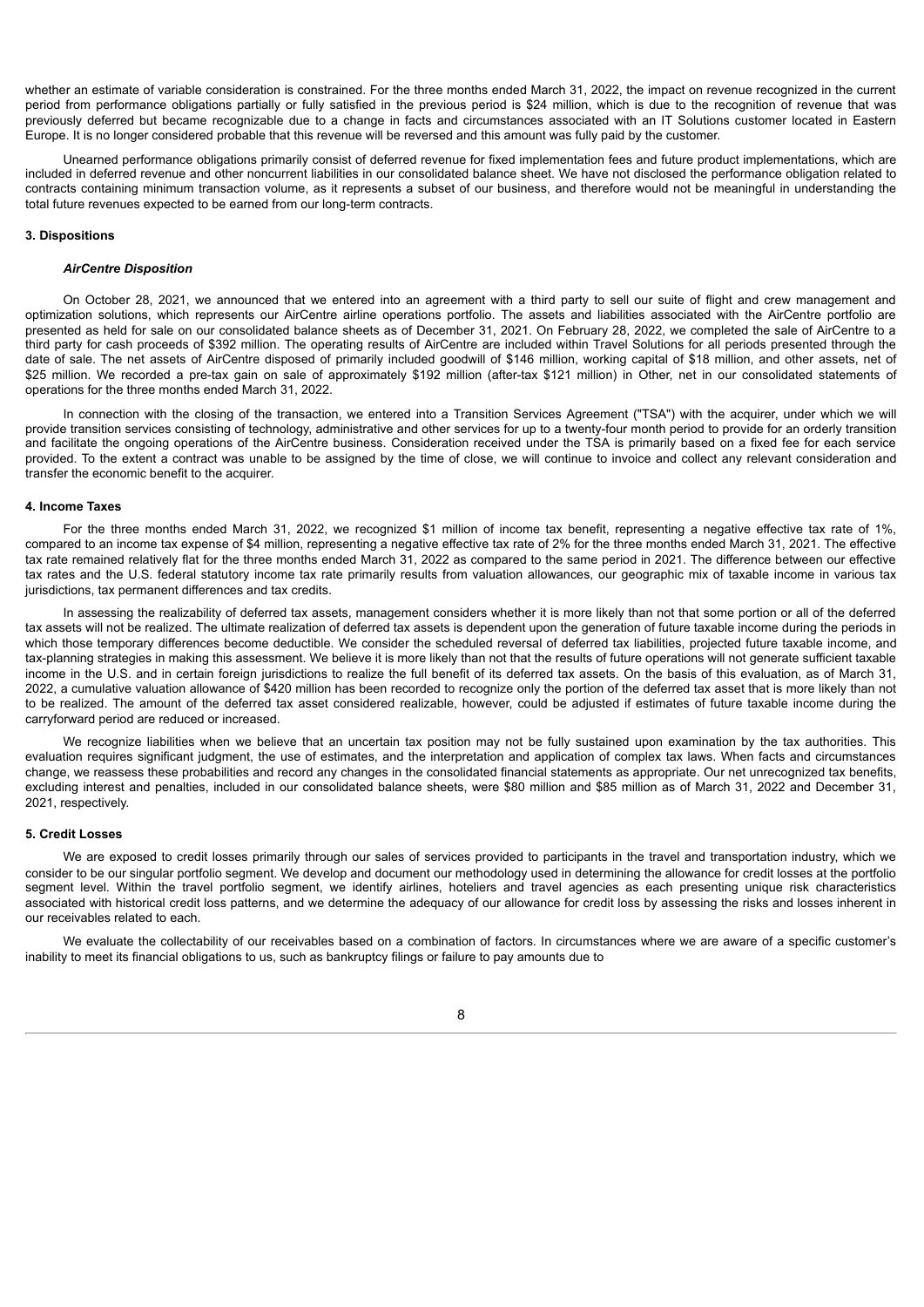us or others, we specifically reserve for bad debts against amounts due to reduce the recorded receivable to the amount we reasonably believe will be collected. For all other customers, we record reserves for receivables, including unbilled receivables and contract assets, based on historical experience and the length of time the receivables are past due. The estimate of credit losses is developed by analyzing historical twelve-month collection rates and adjusting for current customer-specific factors indicating financial instability and other macroeconomic factors that correlate with the expected collectability of our receivables.

Our allowance for credit losses relates to all financial assets, primarily trade receivables due in less than one year recorded in Accounts Receivable, net on our consolidated balance sheets. Our allowance for credit losses for the three months ended March 31, 2022 for our portfolio segment is summarized as follows (in thousands):

|                                      | <b>Three Months Ended</b><br>March 31, 2022 |  |  |
|--------------------------------------|---------------------------------------------|--|--|
| Balance at December 31, 2021         | 59,646                                      |  |  |
| Provision for expected credit losses | 1.997                                       |  |  |
| <b>Write-offs</b>                    | (3,864)                                     |  |  |
| Other                                | (263)                                       |  |  |
| Balance at March 31, 2022            | 57,516                                      |  |  |

Our provision for expected credit losses for the three months ended March 31, 2022 increased \$4 million to a provision of \$2 million from a reversal of \$2 million in the same period in the prior year. In the prior year quarter and throughout the year of 2021, we experienced the reversal of provisions recorded during 2020, as the economy began to recover and payment experience began to improve. Macro-economic factors, including the economic downturn, lack of liquidity in the capital markets resulting from the COVID-19 pandemic and lack of additional government funding, can have a significant effect on additions to the allowance as the pandemic or the current economic environment may continue to result in restructuring or bankruptcy of additional customers. Given the uncertainties surrounding the duration and effects of COVID-19, including any variants, we cannot provide assurance that the assumptions used in our estimates will be accurate and actual write-offs may vary from our estimates.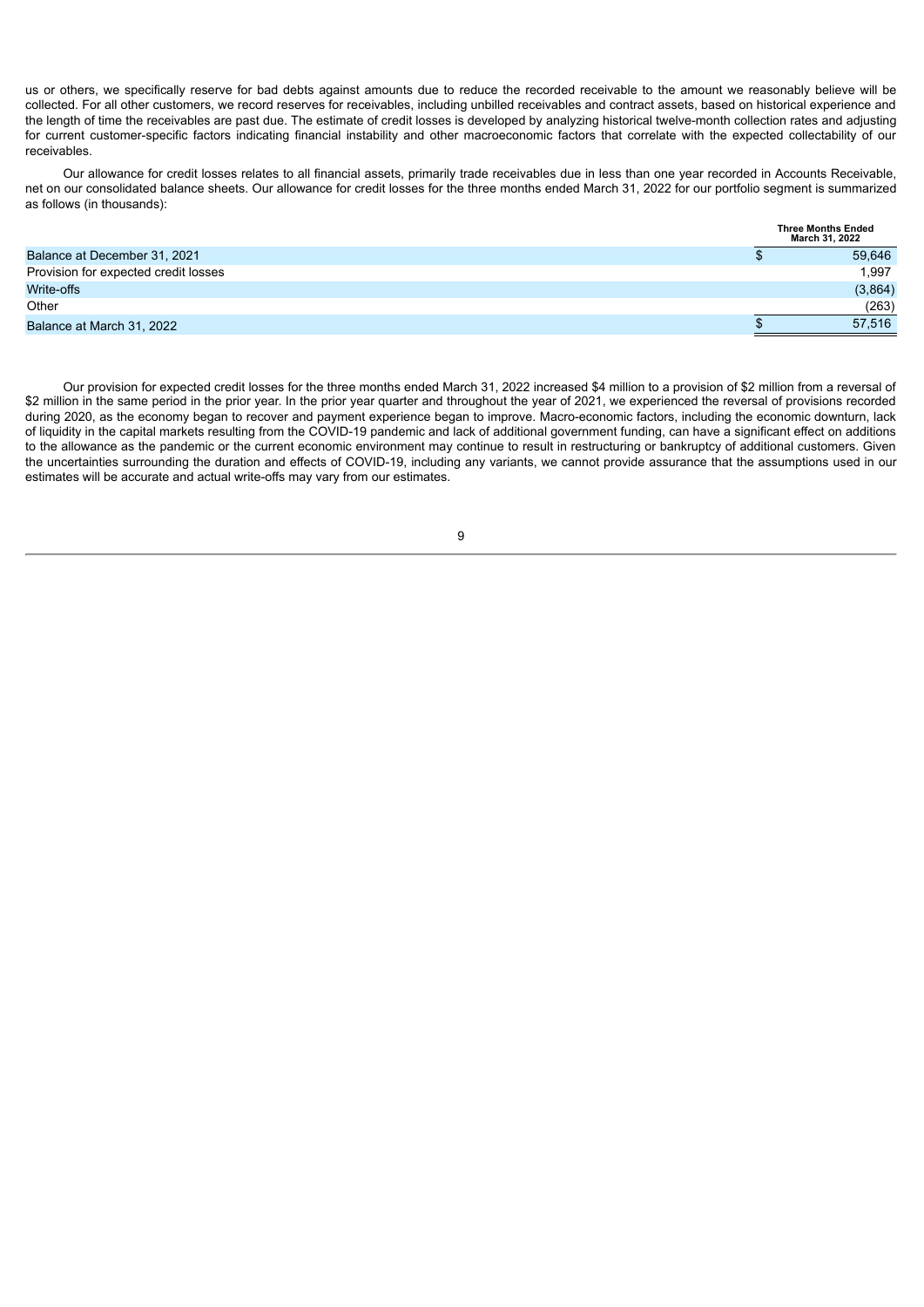#### **6. Debt**

As of March 31, 2022 and December 31, 2021, our outstanding debt included in our consolidated balance sheets totaled \$4,749 million and \$4,753 million, respectively, which are net of debt issuance costs of \$43 million and \$45 million, respectively, and unamortized discounts of \$14 million and \$9 million, respectively. The following table sets forth the face values of our outstanding debt as of March 31, 2022 and December 31, 2021 (in thousands):

|                                          | Rate               | <b>Maturity</b>   | March 31, 2022       |    | December 31, 2021 |
|------------------------------------------|--------------------|-------------------|----------------------|----|-------------------|
| Senior secured credit facilities:        |                    |                   |                      |    |                   |
| Term Loan B                              | $L + 2.00\%$       | February 2024     | \$<br>$1.183.129$ \$ |    | 1,805,806         |
| Other Term Loan B                        | $S^{(1)} + 4.25\%$ | June 2028         | 625,000              |    |                   |
| Term Loan B-1                            | $L + 3.50%$        | December 2027     | 400.970              |    | 401,980           |
| Term Loan B-2                            | $L + 3.50%$        | December 2027     | 639.170              |    | 640,780           |
| 9.25% senior secured notes due 2025      | 9.250%             | <b>April 2025</b> | 775,000              |    | 775,000           |
| 7.375% senior secured notes due 2025     | 7.375%             | September 2025    | 850.000              |    | 850.000           |
| 4.00% senior exchangeable notes due 2025 | 4.000%             | <b>April 2025</b> | 333,220              |    | 333,220           |
| Face value of total debt outstanding     |                    |                   | 4,806,489            |    | 4,806,786         |
| Less current portion of debt outstanding |                    |                   | (16, 730)            |    | (29, 290)         |
| Face value of long-term debt outstanding |                    |                   | 4,789,759            | S. | 4,777,496         |

 $(1)$  Represents the Secured Overnight Financing Rate ("SOFR")

We had outstanding letters of credit totaling \$13 million and \$10 million as of March 31, 2022 and December 31, 2021, respectively, which were secured by a \$20 million cash collateral deposit account.

#### **Senior Secured Credit Facilities**

#### *Refinancing Transactions*

On August 23, 2017, Sabre GLBL entered into a Fourth Incremental Term Facility Amendment to our Amended and Restated Credit Agreement, Term Loan A Refinancing Amendment to our Amended and Restated Credit Agreement, and Second Revolving Facility Refinancing Amendment to our Amended and Restated Credit Agreement (the "2017 Refinancing"). The 2017 Refinancing included a \$400 million revolving credit facility ("Revolver") as well as the application of the proceeds of the approximately \$1,891 million incremental Term Loan B facility ("Term Loan B") and \$570 million Term Loan A facility ("Term Loan A").

On August 27, 2020, Sabre GLBL entered into a Third Revolving Facility Refinancing Amendment to the Amended and Restated Credit Agreement (the "Third Revolving Refinancing Amendment") and the First Term A Loan Extension Amendment to the Amended and Restated Credit Agreement (the "Term A Loan Extension Amendment" and, together with the Third Revolving Refinancing Amendment, the "2020 Refinancing"), which extended the maturity of the Revolver from July 1, 2022 to November 23, 2023 at the earliest and February 22, 2024 at the latest, depending on certain "springing" maturity conditions as described in the Third Revolving Refinancing Amendment. In addition to extending the maturity date of the Revolver, the 2020 Refinancing also provided that, during any covenant suspension resulting from a "Material Travel Event Disruption" (as defined in the Amended and Restated Credit Agreement), including during the current covenant suspension period, we were required to maintain liquidity of at least \$300 million on a monthly basis, which was lowered in December 2020 from \$450 million. In addition, during this covenant suspension, the 2020 Refinancing limited certain payments to equity holders, certain investments, certain prepayments of unsecured debt and the ability of certain subsidiaries to incur additional debt. The applicable margins for the Revolver were between 2.50% and 1.75% per annum for Eurocurrency rate loans and between 1.50% and 0.75% per annum for base rate loans, with the applicable margin for any quarter reduced by 25 basis points (up to 75 basis points total) if the Senior Secured First-Lien Net Leverage Ratio (as defined in the Amended and Restated Credit Agreement) was less than 3.75 to 1.0, 3.00 to 1.0, or 2.25 to 1.0, respectively. These interest rate spreads for the Revolver were increased by 0.25%, during covenant suspension, in connection with the 2020 Refinancing.

On December 17, 2020, Sabre GLBL entered into a Sixth Term A Loan Refinancing and Incremental Amendment to our Amended and Restated Credit Agreement, resulting in additional Term Loan B borrowings of \$637 million ("Other Term B Loans") due December 17, 2027. The applicable interest rate margins for the Other Term B Loans are 4.00% per annum for Eurocurrency rate loans and 3.00% per annum for base rate loans, with a floor of 0.75% for the Eurocurrency rate, and 1.75% for the base rate, respectively. The net proceeds of \$623 million from the issuance, net of underwriting fees and commissions, were used to fully redeem both the \$500 million outstanding 5.25% senior secured notes due November 2023 and the \$134 million outstanding Term Loan A. We incurred no material additional indebtedness as a result of these transactions, other than amounts for certain interest, fees and expenses. We recognized aloss on extinguishment of debt of \$11 million during the year ended December 31, 2020 in connection with these transactions,which consisted of a redemption premium of \$6 million and the write-off of unamortized debt issuance costs of \$5 million.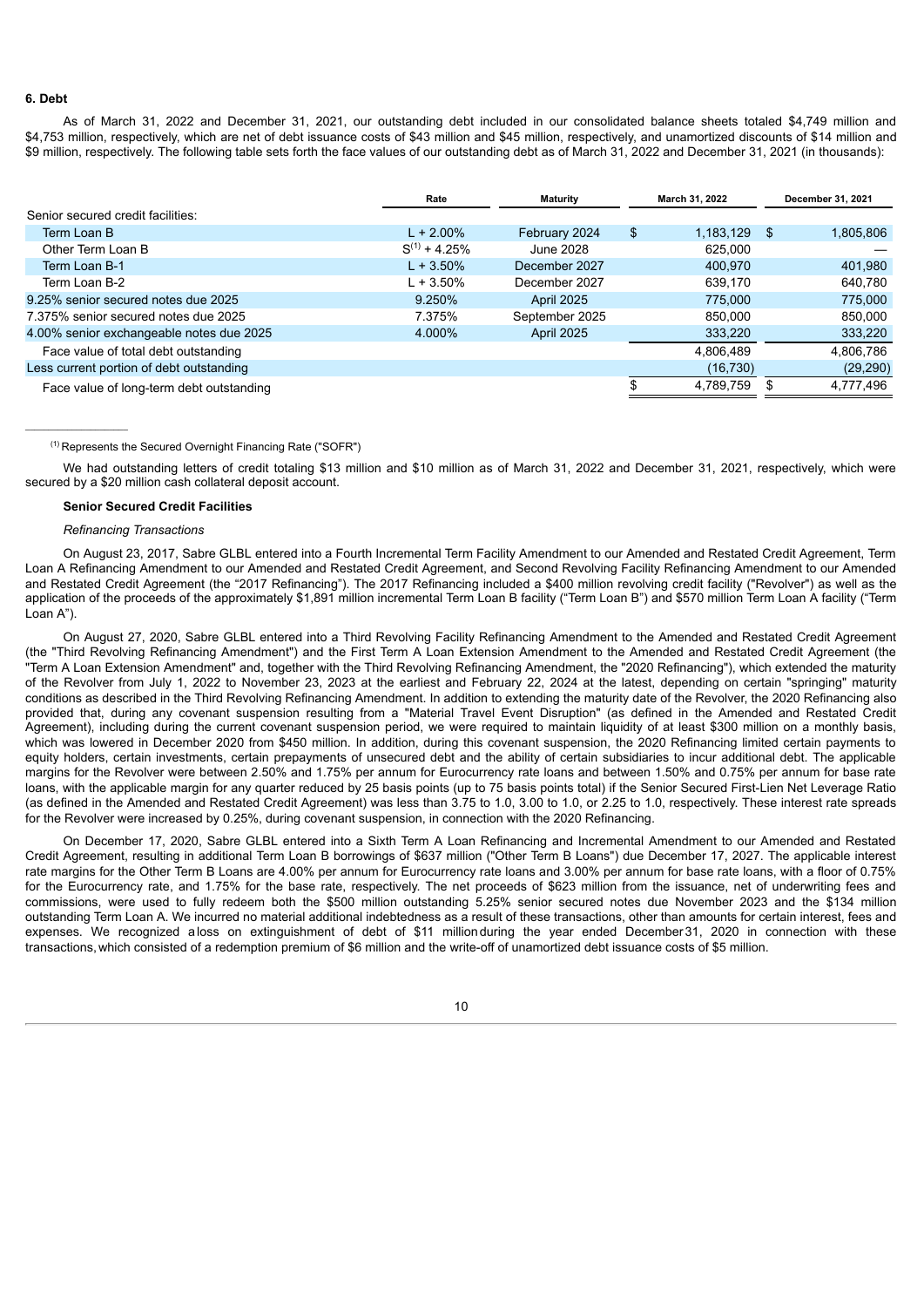On July 12, 2021, we entered into agreements to refinance the Other Term Loan B facility and the Revolver, and terminated the revolving commitments thereunder (the "2021 Refinancing"). We incurred no additional indebtedness as a result of the 2021 Refinancing, other than amounts covering certain interest, fees and expenses. Among other things, the 2021 Refinancing amended the financial performance covenant to remove the minimum liquidity requirement of \$300 million, the Total Net Leverage Ratio maintenance requirement, and certain other limitations. The 2021 Refinancing included the application of the proceeds of (i) a new \$404 million term loan "B-1" facility (the "New Term B-1 Facility") and (ii) a new \$644 million term loan "B-2" facility (the "New Term B-2 Facility" and together with the New Term B-1 Facility, the "New Facilities"), borrowed by Sabre GLBL under our Amended and Restated Credit Agreement, to pay down in full approximately \$634 million of Other Term B Loans and the outstanding \$400 million Revolver balance, and to terminate the revolving commitments thereunder. The remaining proceeds, net of a \$3 million discount, were used to pay a \$6 million redemption premium and \$6 million in other fees associated with the refinancing. We recognized a loss on extinguishment of debt in connection with these transactions during the year ended December 31, 2021 of \$13 million and debt modification costs for financing fees of \$2 million recorded to Other, net. The New Facilities mature on December 17, 2027, and we have the ability to prepay the New Facilities after December 17, 2021 without a premium. In addition, on July 2, 2021, in anticipation of the Revolver repayment and termination of the revolving commitments (and related letter of credit subfacility), Sabre GLBL entered into a new \$20 million bilateral letter of credit facility, which is secured by a cash collateral deposit account and included as restricted cash on our consolidated balance sheets.

On March 9, 2022, we entered into an amendment to refinance a portion of the Term Loan B facility (the "2022 Refinancing"). We incurred no additional indebtedness as a result of the 2022 Refinancing, other than amounts covering certain fees and expenses. The 2022 Refinancing included the application of the proceeds of a new \$625 million term loan "B" facility (the "New Other Term B Facility"), borrowed by Sabre GLBL under our Amended and Restated Credit Agreement, with the effect of extending the maturity of approximately \$623 million of the existing Term Loan B credit facility under the Amended and Restated Credit Agreement. We recognized a loss on extinguishment of debt in connection with these transactions during the three months ended March 31, 2022 of \$4 million and debt modification costs for financing fees of \$1 million recorded to Other, net. The New Other Term B Facility matures on June 30, 2028 and offers us the ability to prepay or repay the New Other Term B Facility after 12 months or to prepay or repay at a 101 premium before that date. The interest rates on the New Other Term B Facility are based on Term SOFR, replacing LIBOR, plus an applicable margin.

Under the Amended and Restated Credit Agreement, the loan parties are subject to certain customary non-financial covenants, including restrictions on incurring certain types of indebtedness, creation of liens on certain assets, making of certain investments, and payment of dividends. We are further required to pay down the term loans with proceeds from certain asset sales, if not reinvested into the business within 15 months, as defined in the Amended and Restated Credit Agreement. As of March 31, 2022, we are in compliance with all covenants under the terms of the Amended and Restated Credit Agreement.

#### *Exchangeable Notes*

On April 17, 2020, Sabre GLBL entered into a new debt agreement consisting of \$345 million aggregate principal amount of 4.000% senior exchangeable notes due 2025 (the "Exchangeable Notes"). The Exchangeable Notes are senior, unsecured obligations of Sabre GLBL, accrue interest payable semi-annually in arrears and mature on April 15, 2025, unless earlier repurchased or exchanged in accordance with specified circumstances and terms of the indenture governing the Exchangeable Notes. During the year ended December 31, 2021, a certain holder elected to exchange \$10 million of the Exchangeable Notes for 1,269,497 shares of common stock, which we elected to settle in shares of our common stock. Additionally, certain holders elected to exchange \$2 million of the Exchangeable Notes for \$3 million in cash, which we elected to settle in cash. As of March 31, 2022, we have \$333 million aggregate principal amount of Exchangeable Notes outstanding.

Under the terms of indenture, the notes are exchangeable into common stock of Sabre Corporation (referred to as "our common stock" herein) at the following times or circumstances:

- during any calendar quarter commencing after the calendar quarter ended June 30, 2020, if the last reported sale price per share of our common stock exceeds 130% of the exchange price for each of at least 20 trading days (whether or not consecutive) during the 30 consecutive trading days ending on, and including, the last trading day of the immediately preceding calendar quarter;
- during the five consecutive business days immediately after any five consecutive trading day period (such five consecutive trading day period, the "Measurement Period") if the trading price per \$1,000 principal amount of Exchangeable Notes, as determined following a request by their holder in accordance with the procedures in the indenture, for each trading day of the Measurement Period was less than 98% of the product of the last reported sale price per share of our common stock on such trading day and the exchange rate on such trading day;
- upon the occurrence of certain corporate events or distributions on our common stock, including but not limited to a "Fundamental Change" (as defined in the indenture governing the notes);
- upon the occurrence of specified corporate events; or
- on or after October 15, 2024, until the close of business on the second scheduled trading day immediately preceding the maturity date, April 15, 2025.

With certain exceptions, upon a Change of Control or other Fundamental Change (both as defined in the indenture governing the Exchangeable Notes), the holders of the Exchangeable Notes may require us to repurchase all or part of the principal amount of the Exchangeable Notes at a repurchase price equal to 100% of the principal amount of the Exchangeable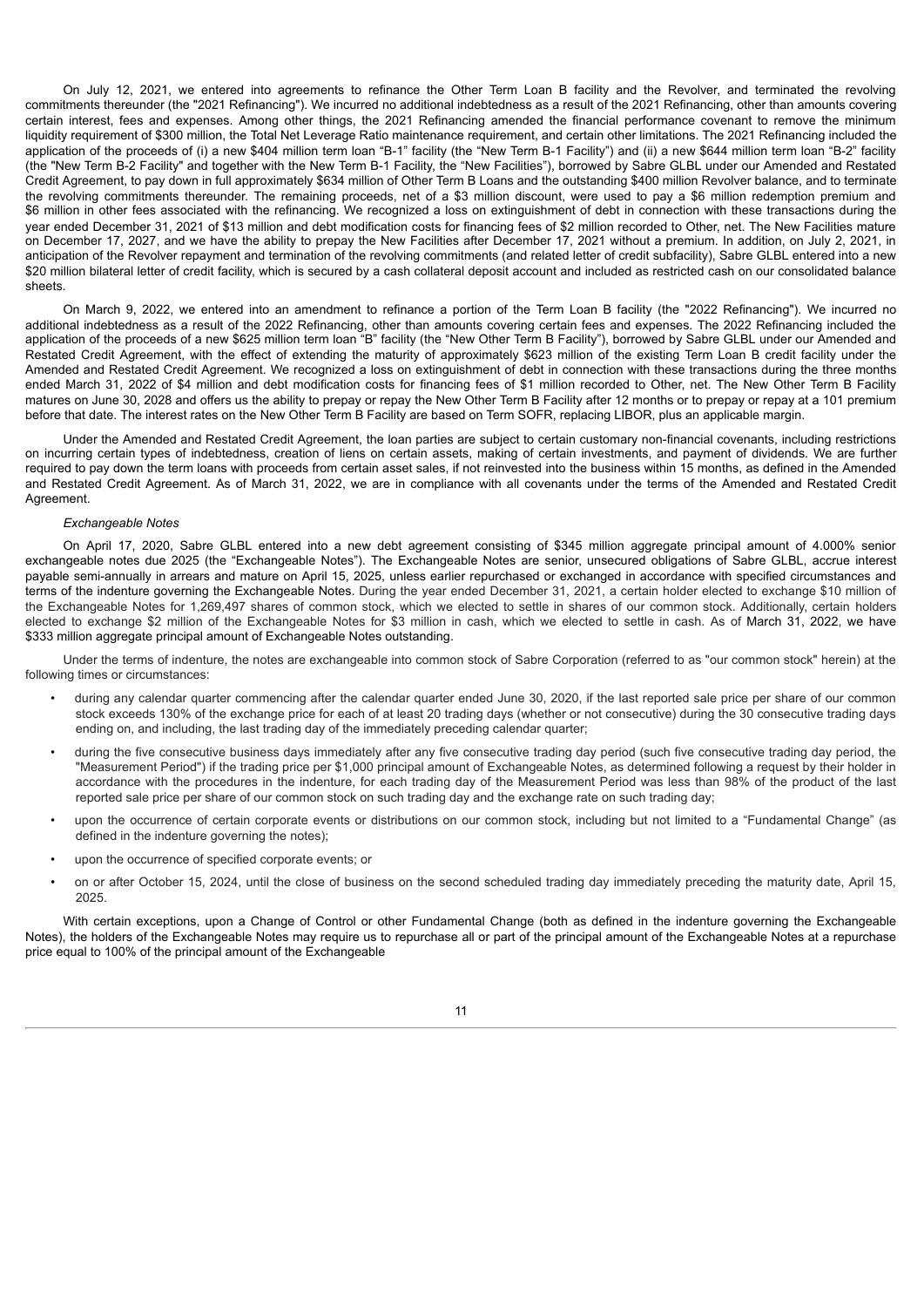Notes, plus any accrued and unpaid interest to, but excluding, the repurchase date. As of March 31, 2022, none of the conditions allowing holders of the Exchangeable Notes to exchange have been met. As of March 31, 2022, the if-converted value of the Exchangeable Notes exceeds the outstanding principal amount by \$150 million.

The Exchangeable Notes are convertible at their holder's election into shares of our common stock based on an initial conversion rate of 126.9499 shares of common stock per \$1,000 principal amount of the Exchangeable Notes, which is equivalent to an initial conversion price of approximately \$7.88 per share. The exchange rate is subject to anti-dilution and other adjustments. Upon conversion, Sabre GLBL will pay or deliver, as the case may be, cash, shares of our common stock or a combination of cash and shares of common stock, at our election. If a "Make-Whole Fundamental Change" (as defined in the Exchangeable Notes Indenture) occurs with respect to any Exchangeable Note and the exchange date for the exchange of such Exchangeable Note occurs during the related "Make-Whole Fundamental Change Exchange Period" (as defined in the Exchangeable Notes Indenture), then, subject to the provisions set forth in the Exchangeable Notes Indenture, the exchange rate applicable to such exchange will be increased by a number of shares set forth in the table contained in the Exchangeable Notes Indenture, based on a function of the time since origination and our stock price on the date of the occurrence of such Make-Whole Fundamental Change. The net proceeds received from the sale of the Exchangeable Notes of \$336 million, net of underwriting fees and commissions, are being used for general corporate purposes.

The following table sets forth the carrying value of the Exchangeable Notes as of March 31, 2022 and December 31, 2021, (in thousands):

|                                       | March 31, 2022 | December 31, 2021 |
|---------------------------------------|----------------|-------------------|
| Principal                             | 333.220        | 333,220           |
| Less: Unamortized debt issuance costs | 7,359          | 7,917             |
| Net Carrying Value                    | 325.861        | 325,303           |

The following table sets forth interest expense recognized related to the Exchangeable Notes for the three months ended March 31, 2022 and 2021 (in thousands):

|                                                  |       | Three Months Ended March 31. |       |  |  |  |
|--------------------------------------------------|-------|------------------------------|-------|--|--|--|
|                                                  | 2022  |                              | 2021  |  |  |  |
| Contractual interest expense                     | 3.332 |                              | 3,450 |  |  |  |
| Amortization of debt discount and issuance costs | 559   |                              | 551   |  |  |  |

#### **7. Derivatives**

*Hedging Objectives*—We are exposed to certain risks relating to ongoing business operations. The primary risks managed by using derivative instruments are foreign currency exchange rate risk and interest rate risk. Forward contracts on various foreign currencies are entered into to manage the foreign currency exchange rate risk on operational expenditures' exposure denominated in foreign currencies. Interest rate swaps are entered into to manage interest rate risk associated with our floating-rate borrowings.

In accordance with authoritative guidance on accounting for derivatives and hedging, we designate foreign currency forward contracts as cash flow hedges on operational exposure and interest rate swaps as cash flow hedges of floating-rate borrowings.

*Cash Flow Hedging Strategy*—To protect against the reduction in value of forecasted foreign currency cash flows, we hedge portions of our revenues and expenses denominated in foreign currencies with forward contracts. For example, when the dollar strengthens significantly against the foreign currencies, the decline in present value of future foreign currency expense is offset by losses in the fair value of the forward contracts designated as hedges. Conversely, when the dollar weakens, the increase in the present value of future foreign currency expense is offset by gains in the fair value of the forward contracts. Due to the uncertainty driven by the COVID-19 pandemic on our foreign currency exposures, we have paused entering into new cash flow hedges of forecasted foreign currency cash flows until we have more clarity regarding the recovery trajectory and its impacts on net exposures.

We enter into interest rate swap agreements to manage interest rate risk exposure. The interest rate swap agreements modify our exposure to interest rate risk by converting floating-rate debt to a fixed rate basis, thus reducing the impact of interest rate changes on future interest expense and net earnings. These agreements involve the receipt of floating rate amounts in exchange for fixed rate interest payments over the life of the agreements without an exchange of the underlying principal amount.

For derivative instruments that are designated and qualify as cash flow hedges, the effective portions and ineffective portions of the gain or loss on the derivative instruments, and the hedge components excluded from the assessment of effectiveness, are reported as a component of other comprehensive income (loss) ("OCI") and reclassified into earnings in the same line item associated with the forecasted transaction and in the same period or periods during which the hedged transaction

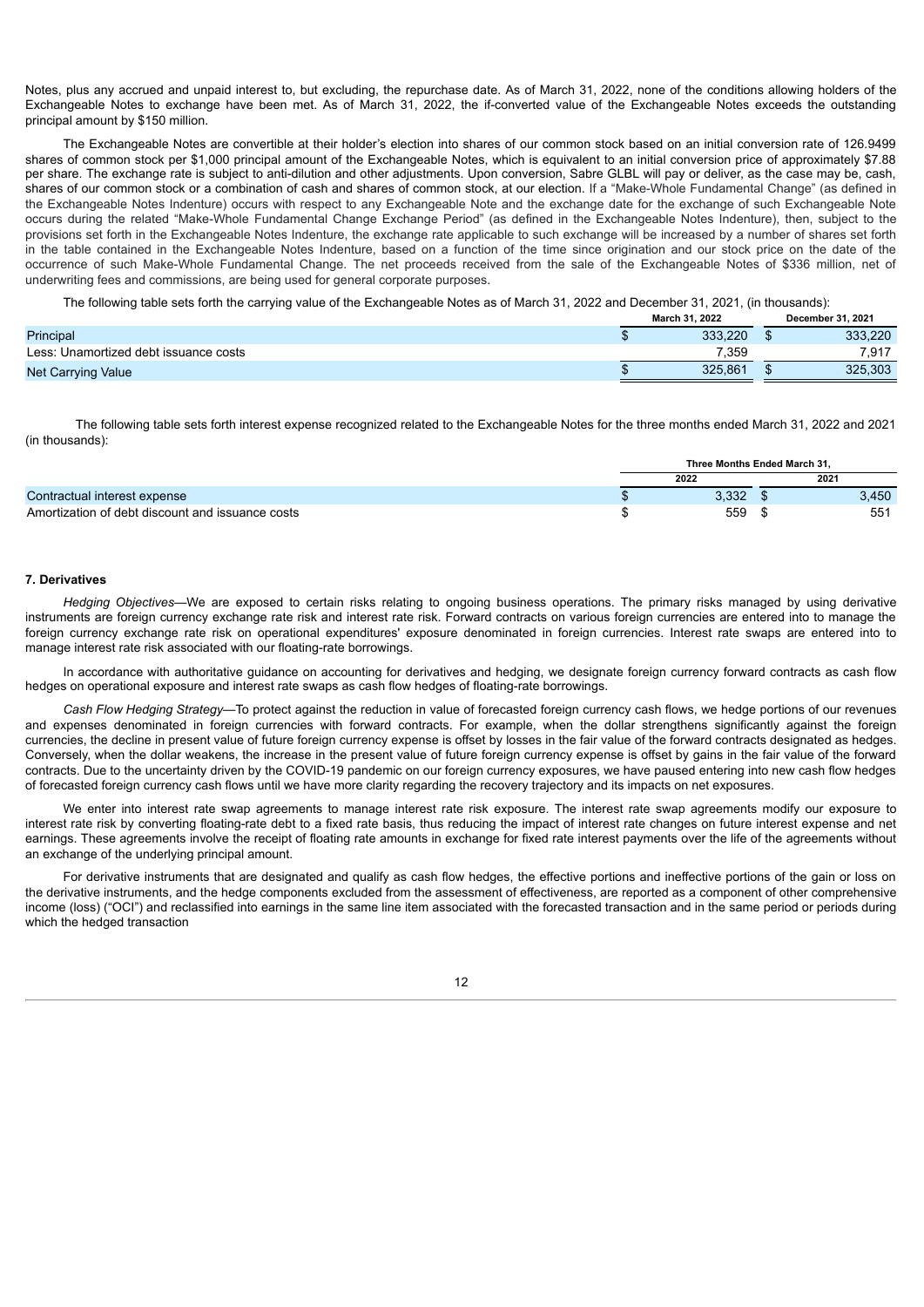affects earnings. Derivatives not designated as hedging instruments are carried at fair value with changes in fair value reflected in Other, net in the consolidated statements of operations.

*Forward Contracts*—In order to hedge our operational expenditures' exposure to foreign currency movements, we were a party to certain foreign currency forward contracts that extended until December 31, 2020. We designated these instruments as cash flow hedges. As of March 31, 2022 and December 31, 2021, we had no unsettled forward contracts.

*Interest Rate Swap Contracts*—We had no interest rate swaps outstanding as of March 31, 2022 or December 31, 2021. Interest rate swaps matured during the year ended December 31, 2021 as follows:

| <b>Notional Amount</b>           | <b>Interest Rate</b><br>Received | <b>Effective Date</b> | <b>Maturity Date</b> |                     |
|----------------------------------|----------------------------------|-----------------------|----------------------|---------------------|
| Designated as Hedging Instrument |                                  |                       |                      |                     |
| \$600 million                    | month $LIBOR(1)$                 | 2.81%                 | December 31, 2020    | 2021<br>December 31 |

#### $(1)$  Subject to a 1% floor.

In April 2018, we entered into forward starting interest rate swaps to hedge the interest payments associated with \$450 million of the floating-rate Term Loan B related to the year 2021. In December 2018, we entered into forward starting interest rate swaps to hedge the interest payments associated with \$150 million of the floating-rate Term Loan B for the year 2021. We designated these swaps as cash flow hedges.

Subsequent to March 31, 2022, on April 1, 2022, we entered into an interest rate swap to hedge interest payments associated with \$200 million of the floating rate Other Term Loan B related to the years 2022 and 2023. The total notional outstanding of \$200 million became effective April 30, 2022.

There are no effects of derivative instruments, net of taxes, on OCI for the three months ended March 31, 2022. The effects of derivative instruments, net of taxes, on OCI for the three months ended March 31, 2021 are as follows (in thousands):

|                                                | Amount of Loss Recognized in OCI on<br>Derivative.<br><b>Effective Portion</b> |
|------------------------------------------------|--------------------------------------------------------------------------------|
|                                                | Three Months Ended March 31,                                                   |
| Derivatives in Cash Flow Hedging Relationships | 2021                                                                           |
| Interest rate swaps                            | (3)                                                                            |
| <b>Total</b>                                   | (3)                                                                            |

|                                                |                                  | Amount of Loss Reclassified from<br><b>Accumulated OCI into Income, Effective</b><br>Portion |       |
|------------------------------------------------|----------------------------------|----------------------------------------------------------------------------------------------|-------|
|                                                |                                  | Three Months Ended March 31,                                                                 |       |
| Derivatives in Cash Flow Hedging Relationships | <b>Income Statement Location</b> |                                                                                              | 2021  |
| Interest rate swaps                            | Interest expense, net            |                                                                                              | 3.128 |
| Total                                          |                                  |                                                                                              | 3.128 |

#### **8. Fair Value Measurements**

Fair value is defined as the price that would be received to sell an asset or paid to transfer a liability in an orderly transaction between market participants at the measurement date in the principal or most advantageous market for that asset or liability. Guidance on fair value measurements and disclosures establishes a valuation hierarchy for disclosure of inputs used in measuring fair value defined as follows:

Level 1—Inputs are unadjusted quoted prices that are available in active markets for identical assets or liabilities.

Level 2—Inputs include quoted prices for similar assets and liabilities in active markets and quoted prices in non-active markets, inputs other than quoted prices that are observable, and inputs that are not directly observable, but are corroborated by observable market data.

Level 3—Inputs that are unobservable and are supported by little or no market activity and reflect the use of significant management judgment.

The classification of a financial asset or liability within the hierarchy is determined based on the least reliable level of input that is significant to the fair value measurement. In determining fair value, we utilize valuation techniques that maximize the use of observable inputs and minimize the use of unobservable inputs to the extent possible. We also consider the counterparty and our own non-performance risk in our assessment of fair value.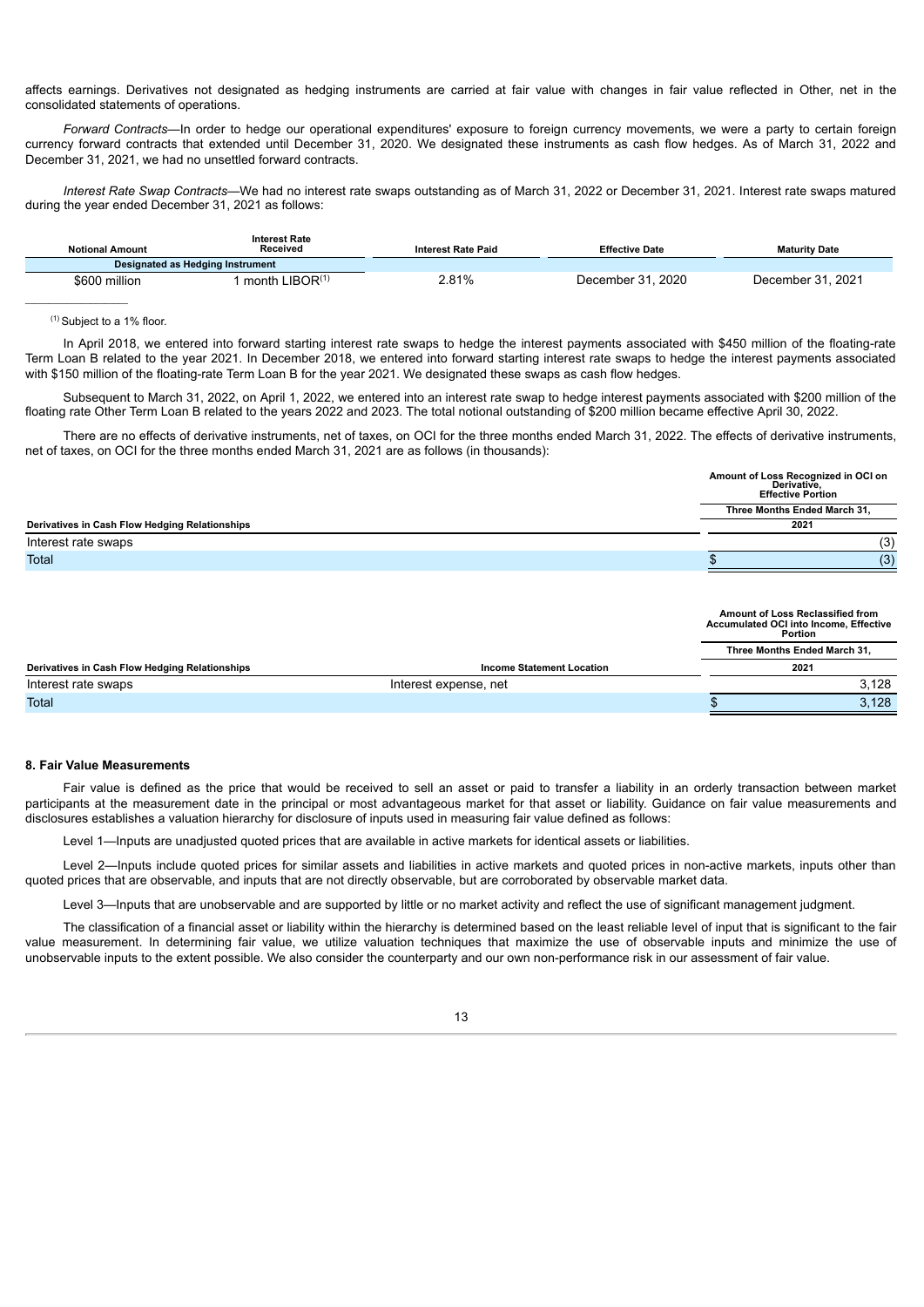#### *Financial Instruments*

The carrying value of our financial instruments including cash and cash equivalents, restricted cash and accounts receivable approximates their fair values due to the short term nature of these instruments. The fair values of our Exchangeable Notes, senior secured notes due 2025 and term loans under our Amended and Restated Credit Agreement are determined based on quoted market prices for a similar liability when traded as an asset in an active market, a Level 2 input.

The following table presents the fair value and carrying value of our senior notes and borrowings under our senior secured credit facilities as of March 31, 2022 and December 31, 2021 (in thousands):

|                                          | <b>Fair Value at</b> |                                     |    | Carrying Value at (1) |    |           |                   |           |
|------------------------------------------|----------------------|-------------------------------------|----|-----------------------|----|-----------|-------------------|-----------|
| <b>Financial Instrument</b>              |                      | March 31, 2022<br>December 31, 2021 |    | March 31, 2022        |    |           | December 31, 2021 |           |
| Term Loan B                              | \$                   | 1.168.340                           | \$ | 1,767,432             | \$ | 1.181.690 | S                 | 1,803,318 |
| Other Term Loan B                        |                      | 596.094                             |    |                       |    | 618.080   |                   |           |
| Term Loan B-1                            |                      | 396.960                             |    | 397,458               |    | 400.062   |                   | 401,036   |
| Term Loan B-2                            |                      | 633.178                             |    | 633.171               |    | 634.011   |                   | 635.416   |
| 9.25% senior secured notes due 2025      |                      | 859.522                             |    | 877.916               |    | 775,000   |                   | 775.000   |
| 7.375% senior secured notes due 2025     |                      | 888.990                             |    | 886.423               |    | 850,000   |                   | 850,000   |
| 4.00% senior exchangeable notes due 2025 |                      | 548.663                             |    | 454.459               |    | 333.220   |                   | 333.220   |

Excludes net unamortized debt issuance costs. (1)

#### *Assets that are Measured at Fair Value on a Nonrecurring Basis*

We assess goodwill and other intangible assets with indefinite lives for impairment annually or more frequently if indicators arise. We continually monitor events and changes in circumstances such as changes in market conditions, near and long-term demand and other relevant factors, that could indicate that the fair value of any one of our reporting units may more likely than not have fallen below its respective carrying amount. We have not identified any triggering events or changes in circumstances since the performance of our annual goodwill impairment test that would require us to perform another goodwill impairment test and we did not record any goodwill impairment charges for the three months ended March 31, 2022 or March 31, 2021.. As we cannot predict the duration or scope of the COVID-19 pandemic, future impairments may occur and the negative financial impact to our consolidated financial statements and results of operations of potential future impairments cannot be reasonably estimated but could be material.

#### **9. Accumulated Other Comprehensive Loss**

As of March 31, 2022 and December 31, 2021, the components of accumulated other comprehensive loss, net of related deferred income taxes, are as follows (in thousands):

|                                                                | March 31, 2022 | December 31, 2021 |
|----------------------------------------------------------------|----------------|-------------------|
| Defined benefit pension and other postretirement benefit plans | $(81,678)$ \$  | (84, 773)         |
| Unrealized foreign currency translation gain                   | 4.997          | 6.282             |
| Share of other comprehensive loss of equity method investments | (1.142)        | (1,796)           |
| Total accumulated other comprehensive loss, net of tax         | (77.823)       | (80, 287)         |

The amortization of actuarial losses and periodic service credits associated with our retirement-related benefit plans is primarily included in Other, net in the consolidated statements of operations. On March 11, 2021, the American Rescue Plan Act ("ARPA") of 2021 was signed into law, which modified funding requirements for single-employer defined benefit pension plans by restarting and extending the amortization of funding shortfalls and extending and enhancing interest rate stabilization percentages. We have elected to use excess contributions resulting from a reduction to past contribution requirements allowed by ARPA to offset remaining required contributions. As of March 31, 2022, we have not contributed to our defined benefit pension plan in 2022 and do not expect to make any contributions for the year. See Note 7. Derivatives, for information on the income statement line items affected as the result of reclassification adjustments associated with derivatives.

#### **10. Stock and Stockholders' Equity**

#### *Preferred Stock*

On August 24, 2020, we completed an offering of 3,340,000 shares of our 6.50% Series A Mandatory Convertible Preferred Stock (the "Preferred Stock"), which generated net proceeds of approximately \$323 million for use as general corporate purposes. During the year ended December 31, 2021, a certain holder elected to convert 50,000 shares of preferred stock to 595,240 shares of common stock, leaving 3,290,000 shares outstanding.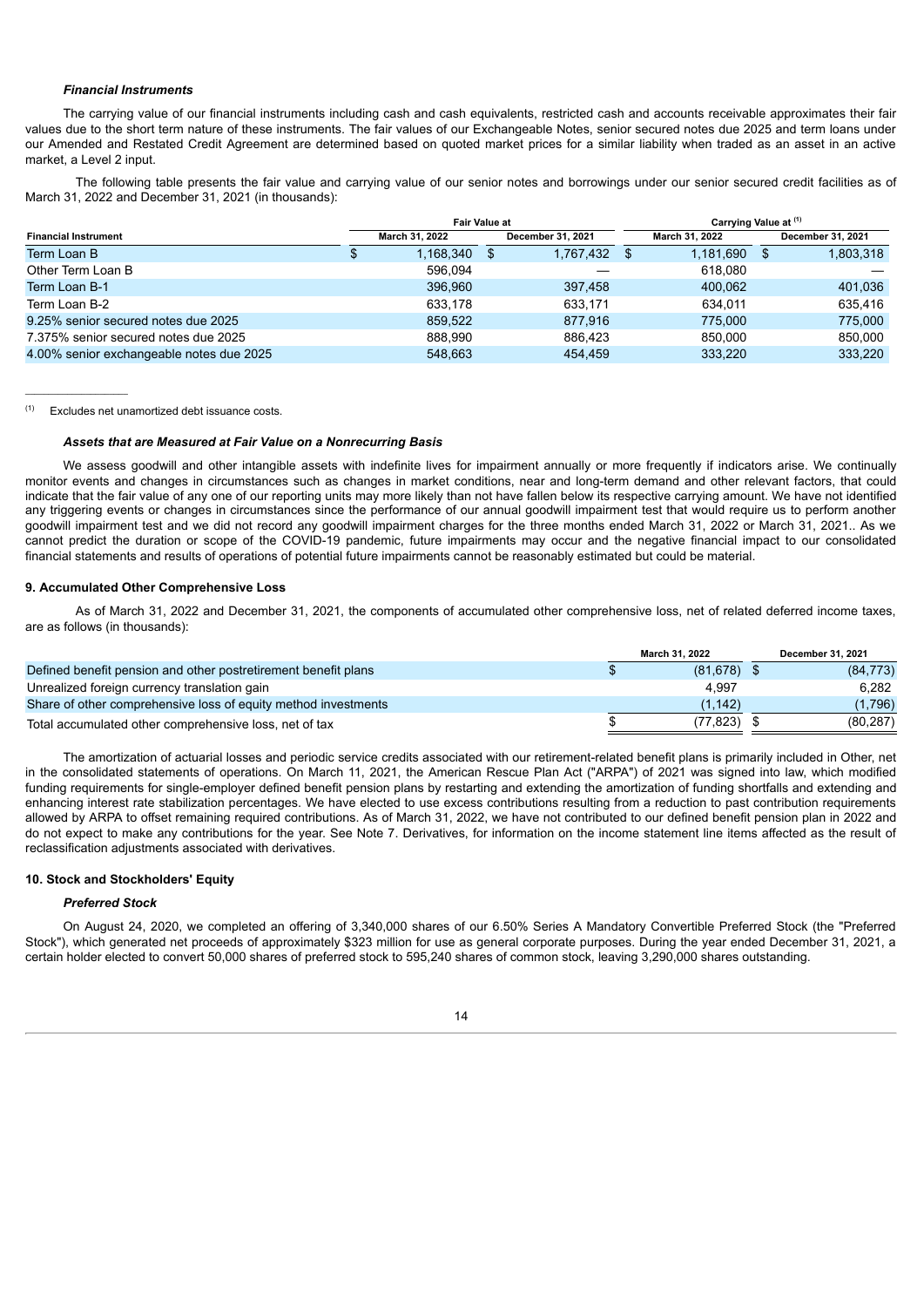The Preferred Stock accumulates cumulative dividends at a rate per annum equal to 6.50% of the liquidation preference of \$100 per share (equivalent to \$6.50 annually per share) payable in cash or, subject to certain limitations, by delivery of shares of our common stock or any combination of cash and shares of our common stock, at our election; provided, however, that any undeclared and unpaid dividends will continue to accumulate. Dividends are payable when, as and if declared by our Board of Directors, out of funds legally available for their payment to the extent paid in cash, quarterly in arrears on March 1, June 1, September 1 and December 1 of each year, beginning on December 1, 2020 and ending on, and including, September 1, 2023. Declared dividends on the Preferred Stock will be payable, at our election, in cash, shares of our common stock or a combination of cash and shares of our common stock.

Subject to limited exceptions, no dividends may be declared or paid on shares of our common stock, unless all accumulated dividends have been paid or set aside for payment on all outstanding shares of our Preferred Stock for all past completed dividend periods. In the event of our voluntary or involuntary liquidation, dissolution or winding-up, no distribution of our assets may be made to holders of our common stock until we have paid to holders of our Preferred Stock a liquidation preference equal to \$100 per share plus accumulated and unpaid dividends.

We recorded \$5 million of accrued preferred stock dividends in our consolidated results of operations for the three months ended March 31, 2022 and 2021. During the three months ended March 31, 2022 and 2021, we paid cash dividends on our preferred stock of \$5 million.

Unless earlier converted, each outstanding share of Preferred Stock will automatically convert, on the mandatory conversion date, which is expected to be September 1, 2023, into shares of our common stock at a rate between 11.9048 and 14.2857, subject to customary anti-dilution adjustments. The number of shares of our common stock issuable upon conversion will be determined based on the average volume-weighted average price per share of our common stock over the 20 consecutive trading day period beginning on, and including, the 21st scheduled trading day immediately before September 1, 2023. The number of shares issued at conversion based on the unadjusted conversion rates will be between 39 million and 47 million shares.

Holders of the Preferred Stock have the right to convert all or any portion of their shares at any time until the close of business on the mandatory conversion date. Early conversions that are not in connection with a "Make-Whole Fundamental Change" (as defined in the Certificate of Designations governing the Preferred Stock) will be settled at the minimum conversion rate of 11.9048. If a Make-Whole Fundamental Change occurs, holders of the Preferred Stock will, in certain circumstances, be entitled to convert their shares at an increased conversion rate for a specified period of time and receive an amount to compensate them for certain unpaid accumulated dividends and any remaining future scheduled dividend payments.

The Preferred Stock is not redeemable at our election before the mandatory conversion date. The holders of the Preferred Stock will not have any voting rights, with limited exceptions. In the event that Preferred Stock dividends have not been declared and paid in an aggregate amount corresponding to six or more dividend periods, whether or not consecutive, the holders of the Preferred Stock will have the right to elect two new directors until all accumulated and unpaid Preferred Stock dividends have been paid in full, at which time that right will terminate.

#### *Share Repurchase Program*

In February 2017, we announced the approval of a multi-year share repurchase program (the "Share Repurchase Program") to purchase up to \$500 million of Sabre's common stock outstanding. Repurchases under the Share Repurchase Program may take place in the open market or privately negotiated transactions. During the three months ended March 31, 2022, we did not repurchase any shares pursuant to the Share Repurchase Program. On March 16, 2020, we announced the suspension of share repurchases under the Share Repurchase Program in conjunction with certain cash management measures we undertook as a result of the market conditions caused by COVID-19. Approximately \$287 million remains authorized for repurchases under the Share Repurchase Program as of March 31, 2022.

#### *Exchangeable Notes*

On April 17, 2020, we issued \$345 million aggregate principal amount of Exchangeable Notes. Under the terms of indenture, the Exchangeable Notes are exchangeable into our common stock under specified circumstances. During the year ended December 31, 2021, a certain holder elected to exchange \$10 million of the Exchangeable Notes for 1,269,497 shares of common stock. We elected to settle this conversion in shares of our common stock. As of March 31, 2022, we have \$333 million aggregate principal amount of Exchangeable Notes outstanding. See Note 6. Debt for further details. We expect to settle the principal amount of the outstanding Exchangeable Notes in shares of our common stock.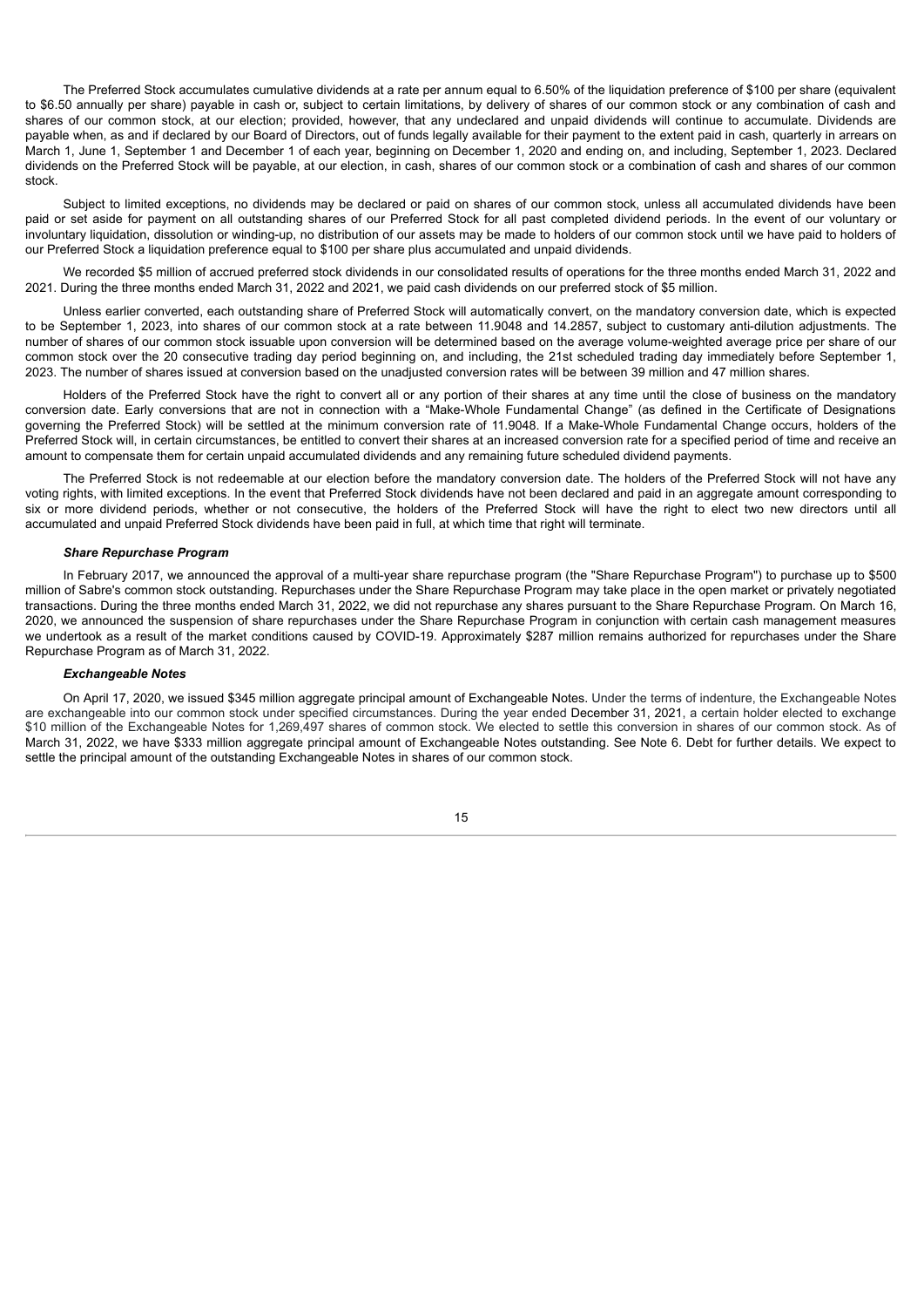#### **11. Earnings Per Share**

The following table reconciles the numerators and denominators used in the computations of basic and diluted earnings per share from continuing operations (in thousands, except per share data):

|                                                                                                               | Three Months Ended March 31, |         |     |            |
|---------------------------------------------------------------------------------------------------------------|------------------------------|---------|-----|------------|
|                                                                                                               |                              | 2022    |     | 2021       |
| Numerator:                                                                                                    |                              |         |     |            |
| Income (loss) from continuing operations                                                                      | \$                           | 47,544  | SS. | (259, 931) |
| Less: Net income attributable to noncontrolling interests                                                     |                              | 272     |     | 484        |
| Less: Preferred stock dividends                                                                               |                              | 5,346   |     | 5,428      |
| Net income (loss) from continuing operations available to common stockholders, basic                          |                              | 41,926  |     | (265, 843) |
| Add: Interest expense and amortization of debt discount and issuance costs for exchangeable notes, net of tax |                              | 3,074   |     |            |
| Add: Preferred stock dividends                                                                                |                              | 5,346   |     |            |
| Net income (loss) from continuing operations available to common stockholders, diluted                        |                              | 50,346  |     | (265, 843) |
| Denominator:                                                                                                  |                              |         |     |            |
| Basic weighted-average common shares outstanding                                                              |                              | 323,658 |     | 317,634    |
| Add: Dilutive effect of stock options and restricted stock awards                                             |                              | 4,251   |     |            |
| Add: Dilutive effect of exchangeable notes                                                                    |                              | 42.302  |     |            |
| Add: Dilutive effect of preferred shares                                                                      |                              | 39,167  |     |            |
| Diluted weighted-average common shares outstanding                                                            |                              | 409,378 |     | 317,634    |
| Earnings per share from continuing operations:                                                                |                              |         |     |            |
| Basic                                                                                                         | \$                           | 0.13    |     | (0.84)     |
| <b>Diluted</b>                                                                                                | \$                           | 0.12    |     | (0.84)     |
|                                                                                                               |                              |         |     |            |

Basic earnings per share is computed by dividing net income from continuing operations available to common stockholders by the weightedaverage number of common shares outstanding during each period. Diluted earnings per share is computed by dividing net income from continuing operations available to common stockholders by the weighted-average number of common shares outstanding plus the effect of all dilutive common stock equivalents during each period. The diluted weighted-average common shares outstanding calculation excludes 6 million of dilutive stock options and restricted stock awards for the three months ended March 31, 2021, as their effect would be anti-dilutive given the net loss incurred in those periods. The calculation of diluted weighted-average shares excludes the impact of 2 million and 1 million of anti-dilutive common stock equivalents for the three months ended March 31, 2022 and 2021, respectively.

We have used the if-converted method for calculating any potential dilutive effect of the Exchangeable Notes on our diluted net income per share. Under the if-converted method, the Exchangeable Notes are assumed to be converted at the beginning of the period and the resulting common shares are included in the denominator of the diluted earnings per share calculation for the entire period being presented and interest expense, net of tax, recorded in connection with the Exchangeable Notes is added back to the numerator, only in the periods in which such effect is dilutive. The approximately 42 million resulting common shares related to the Exchangeable Notes are not included in the dilutive weighted-average common shares outstanding calculation for the three months ended March 31, 2021 as their effect would be anti-dilutive given the net loss incurred in the period.

Likewise, the potential dilutive effect of our Preferred Stock outstanding during the period was calculated using the if-converted method assuming the conversion as of the earliest period reported or at the date of issuance, if later. The resulting common shares are included in the denominator of the diluted earnings per share calculation for the entire period being presented and preferred stock dividends are added back to the numerator, only in the periods in which such effect is dilutive. The approximately 39 million resulting common shares related to the Preferred Stock are not included in the dilutive weightedaverage common shares outstanding calculation for the three months ended March 31, 2021 as their effect would be anti-dilutive given the net loss incurred in the period.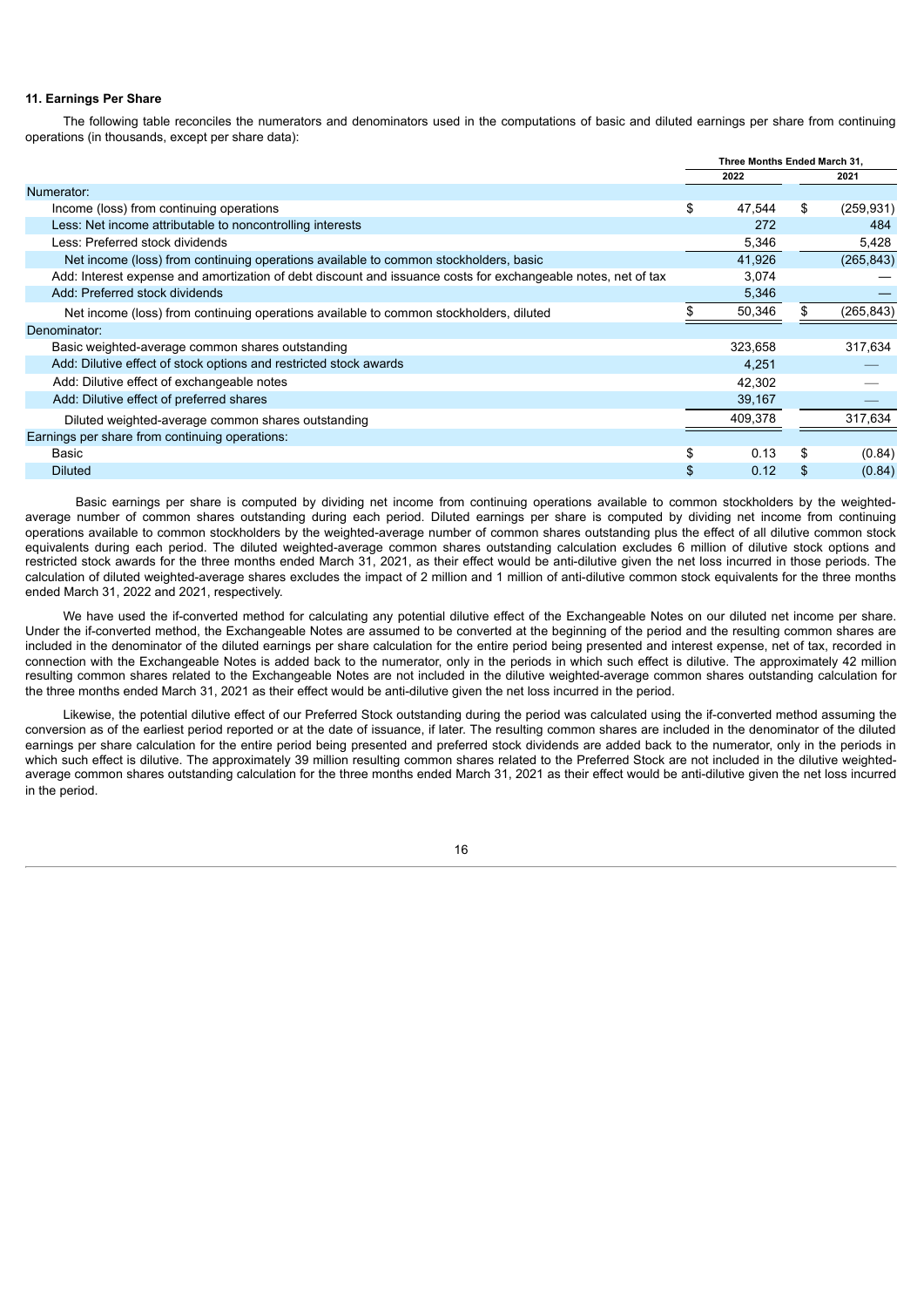#### **12. Leases**

We lease certain facilities under long-term operating leases. Operating lease assets are included in operating lease right-of-use ("ROU") assets within other assets, net and operating lease liabilities are included in other accrued liabilities and other noncurrent liabilities in our consolidated balance sheets. Our finance leases are not material to our consolidated financial statements and have been omitted from the information below.

The following table presents supplemental cash flow information related to operating leases (in thousands):

|                                                                         | Three Months Ended March 31. |       |  |  |       |
|-------------------------------------------------------------------------|------------------------------|-------|--|--|-------|
|                                                                         |                              | 2022  |  |  |       |
| <b>Supplemental Cash Flow Information</b>                               |                              |       |  |  |       |
| Cash paid for amounts included in the measurement of lease liabilities: |                              |       |  |  |       |
| Operating cash flows used in operating leases                           |                              | 6.408 |  |  | 6.162 |
|                                                                         |                              |       |  |  |       |

The following table presents supplemental balance sheet information related to operating leases (in thousands):

|                                     | Three Months Ended March 31. |                |  |                   |
|-------------------------------------|------------------------------|----------------|--|-------------------|
|                                     |                              | March 31, 2022 |  | December 31, 2021 |
| <b>Operating Leases</b>             |                              |                |  |                   |
| Operating lease right-of-use assets |                              | 93.898         |  | 99.587            |
| Other accrued liabilities           |                              | 18.451         |  | 21,106            |
| Other noncurrent liabilities        |                              | 75.579         |  | 79.368            |
| Total operating lease liabilities   |                              | 94.030         |  | 100,474           |

Our leases have remaining minimum terms that range between one and twelve years. Some of our leases include options to extend for up to ten additional years; others include options to terminate the agreement within two years. Future minimum lease payments under non-cancellable operating leases as of March 31, 2022 are as follows (in thousands):

| Year Ending December 31, | <b>Operating Leases</b> |
|--------------------------|-------------------------|
| 2022                     | 14,965                  |
| 2023                     | 17,126                  |
| 2024                     | 15,682                  |
| 2025                     | 11,125                  |
| 2026                     | 11,726                  |
| Thereafter               | 48,993                  |
| Total                    | 119,617                 |
| Imputed Interest         | (25, 587)               |
| Total                    | 94,030                  |

#### **13. Contingencies**

#### **Legal Proceedings**

While certain legal proceedings and related indemnification obligations to which we are a party specify the amounts claimed, these claims may not represent reasonably possible losses. Given the inherent uncertainties of litigation, the ultimate outcome of these matters cannot be predicted at this time, nor can the amount of possible loss or range of loss, if any, be reasonably estimated, except in circumstances where an aggregate litigation accrual has been recorded for probable and reasonably estimable loss contingencies. A determination of the amount of accrual required, if any, for these contingencies is made after careful analysis of each matter. The required accrual may change in the future due to new information or developments in each matter or changes in approach such as a change in settlement strategy in dealing with these matters.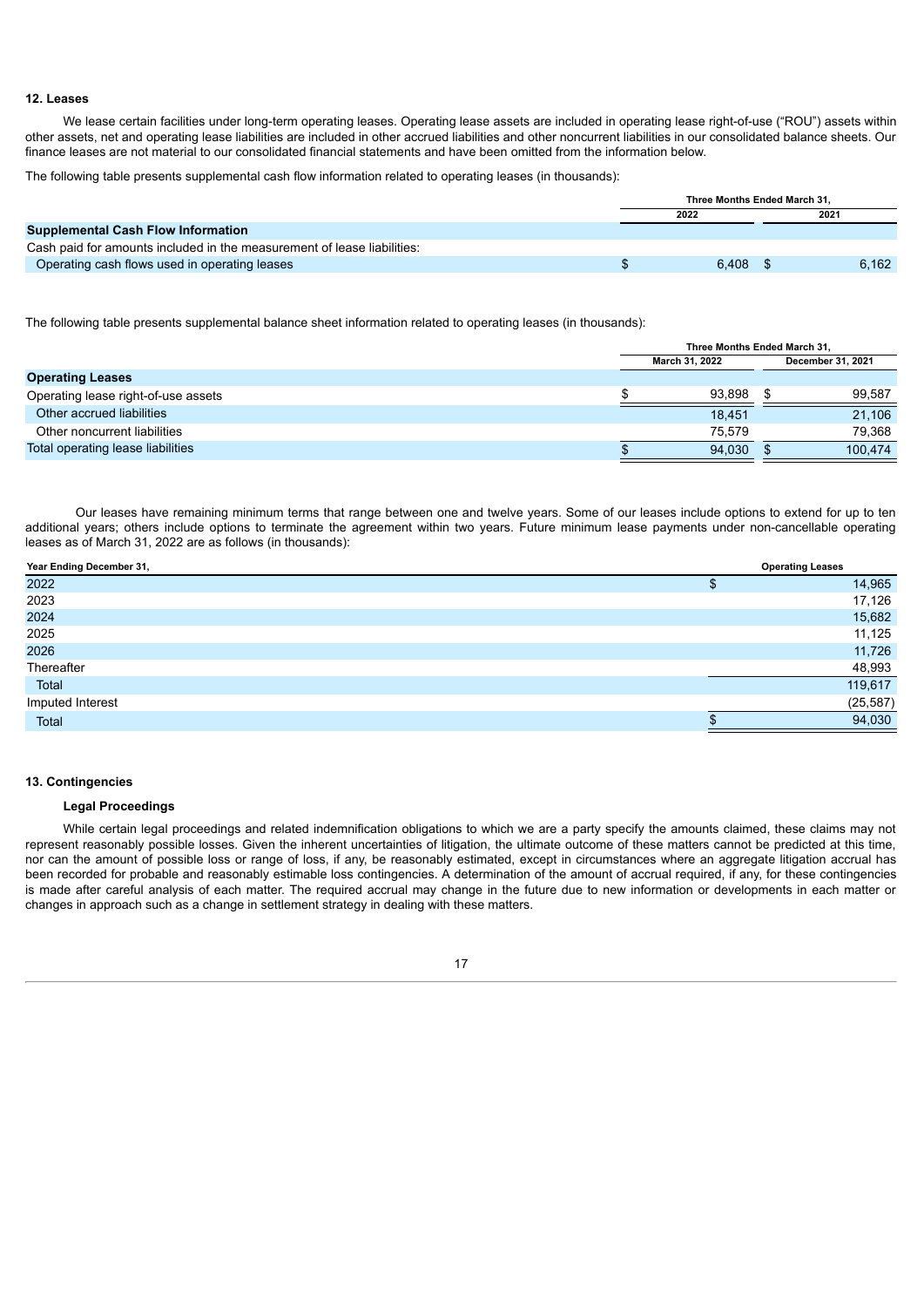#### *Antitrust Litigation and Investigations*

#### *US Airways Antitrust Litigation*

In April 2011, US Airways filed suit against us in federal court in the Southern District of New York, alleging violations of the Sherman Act Section 1 (anticompetitive agreements) and Section 2 (monopolization). The complaint was filed fewer than two months after we entered into a new distribution agreement with US Airways. In September 2011, the court dismissed all claims relating to Section 2. The claims that were not dismissed are claims brought under Section 1 of the Sherman Act, relating to our contracts with US Airways, which US Airways claims contain anticompetitive provisions, and an alleged conspiracy with the other GDSs, allegedly to maintain the industry structure and not to compete for content. We strongly deny all of the allegations made by US Airways.

Sabre filed summary judgment motions in April 2014. In January 2015, the court issued an order granting Sabre's summary judgment motions in part, eliminating a majority of US Airways' alleged damages and rejecting its request for injunctive relief by which US Airways sought to bar Sabre from enforcing certain provisions in our contracts. In September 2015, the court also dismissed US Airways' claim for declaratory relief. In February 2017, US Airways sought reconsideration of the court's opinion dismissing the claim for declaratory relief, which the court denied in March 2017. US Airways estimated its damages in a range of \$317 million to \$482 million (before trebling), depending on certain assumptions; this quantification was substantially reduced following the court's summary judgment ruling described above.

The trial on the remaining claims commenced in October 2016. In December 2016, the jury issued a verdict in favor of US Airways with respect to its claim under Section 1 of the Sherman Act regarding Sabre's contract with US Airways and awarded it \$5 million in single damages. The jury rejected US Airways' claim alleging a conspiracy with the other GDSs.

Based on the jury's verdict, in March 2017 the court entered final judgment in favor of US Airways in the amount of \$15 million, which is three times the jury's award of \$5 million as required by the Sherman Act. As a result of the jury's verdict, US Airways was also entitled to receive reasonable attorneys' fees and costs under the Sherman Act. As such, it filed a motion seeking approximately \$125 million in attorneys' fees and costs, the amount of which we strongly dispute. In January 2018, the court denied US Airways' motion seeking attorneys' fees and costs, without prejudice.

In the fourth quarter of 2016, we accrued a loss of \$32 million, which represented the court's final judgment of \$15 million, plus our estimate of \$17 million for US Airways' reasonable attorneys' fees, expenses and costs.

In April 2017, we filed an appeal with the United States Court of Appeals for the Second Circuit seeking a reversal of the judgment. US Airways also filed a counter-appeal challenging earlier court orders, including the above-referenced orders dismissing and/or issuing summary judgment as to portions of its claims and damages. In connection with this appeal, we posted an appellate bond equal to the aggregate amount of the \$15 million judgment entered plus interest, which stayed the judgment pending the appeal. The Second Circuit heard oral arguments on this matter in December 2018.

In September 2019, the Second Circuit issued its Order and Opinion. The Second Circuit vacated the judgment with respect to US Airways' claim under Section 1, reversed the trial court's dismissal of US Airways' claims relating to Section 2, and remanded the case to district court for a new trial. In addition, the Second Circuit affirmed the trial court's ruling limiting US Airways' damages. The judgment in our favor on US Airways' conspiracy claim remains intact. The lawsuit has been remanded to federal court in the Southern District of New York for further proceedings. The trial began April 22, 2022. We continue to believe that our business practices and contract terms are lawful.

As a result of the Second Circuit's opinion, we believe that the claims associated with this case are not probable; therefore, in the third quarter of 2019, we reversed our previously accrued loss of \$32 million and do not have any losses accrued for this matter as of March 31, 2022.

We have and will incur significant fees, costs and expenses for as long as the litigation is ongoing. In addition, litigation by its nature is highly uncertain and fraught with risk, and it is therefore difficult to predict the outcome of any particular matter, including any changes to our business that may be required as a result of the litigation. If favorable resolution of the matter is not reached upon remand, any monetary damages are subject to trebling under the antitrust laws and US Airways would be eligible to be reimbursed by us for its reasonable costs and attorneys' fees. US Airways has quantified its damages for the retrial in a range of \$204 million to \$299 million (before trebling), based on its payments of GDS booking fees to Sabre and depending on certain assumptions. We believe these estimates are based on faulty assumptions and analysis and therefore are highly overstated. In the event US Airways were to prevail on the merits of its claim, we believe any monetary damages awarded (before trebling) would be significantly less than either of US Airways' proposed damage amounts. Depending on the amount of any such judgment, if we do not have sufficient cash on hand, we may be required to seek private or public financing. Depending on the outcome of the litigation, any of these consequences could have a material adverse effect on our business, financial condition and results of operations.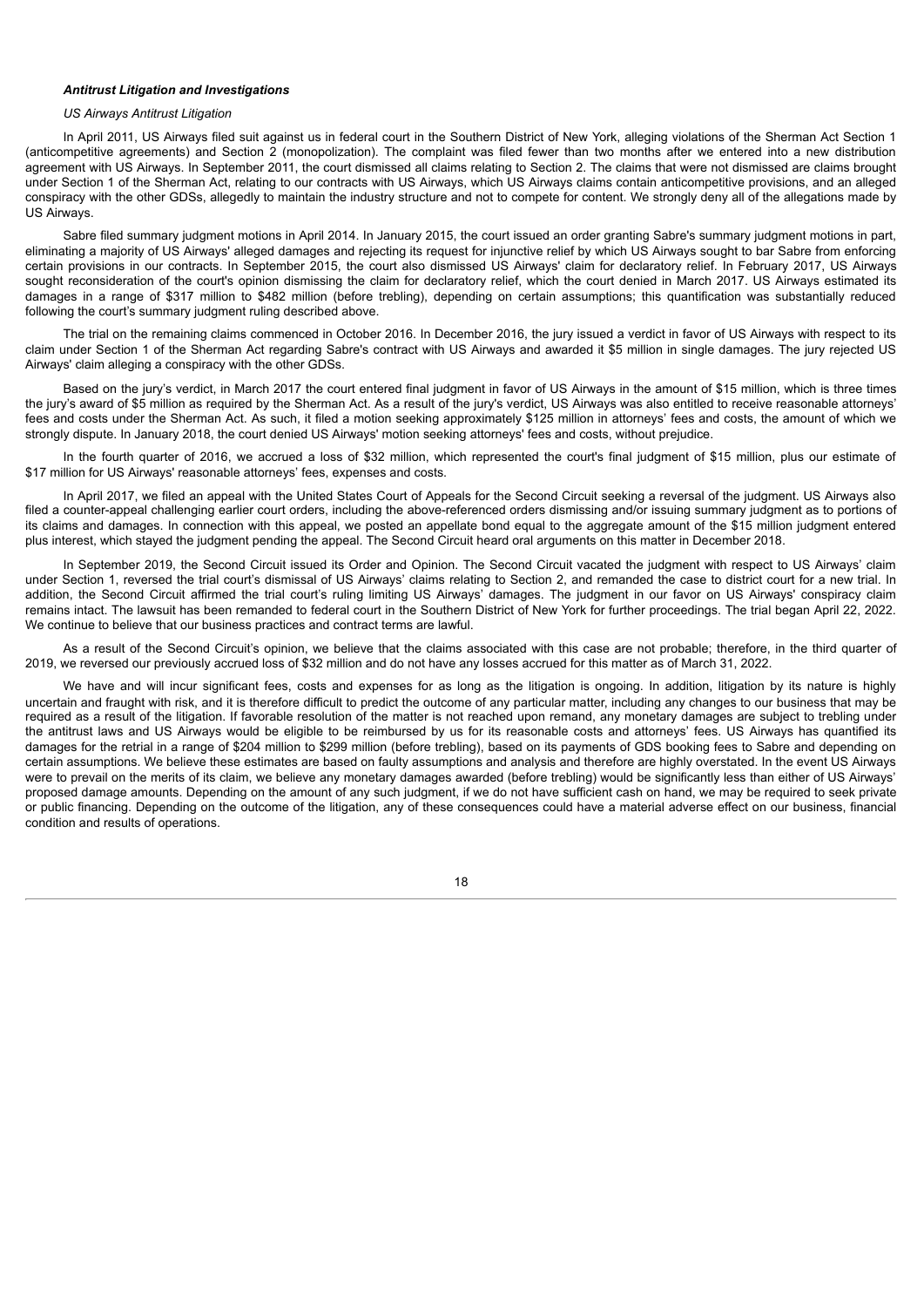#### *American Airlines Commercial Litigation*

On June 29, 2021, American Airlines filed suit against us in state district court in Tarrant County, Texas, alleging that our New Airline Storefront, a modern retailing experience designed to enhance comparison shopping of airline offers in the GDS, and a new value-based incentive model with agencies breach our contract with American Airlines. American Airlines is seeking a temporary and permanent injunction preventing the alleged breach of contract. We strongly deny the allegations and have filed our response denying American Airlines' allegations and seeking a declaratory judgment that, among other things, New Airline Storefront does not violate the contract and that the contract does not prohibit Sabre's value-based fee arrangements. In October 2021, the court heard arguments to determine whether to grant a temporary injunction preventing the alleged breach of contract, and on October 27, 2021, the court issued a ruling denying the temporary injunction. The court also denied American Airlines' subsequent motion seeking reconsideration of the court's denial of the temporary injunction. The court has scheduled the trial to begin on January 17, 2023. We could incur significant fees, costs and expenses for as long as the litigation is ongoing. If we cannot resolve this matter favorably, we could be limited in our ability to utilize New Airline Storefront and make the value-based incentive payments until our contract with American Airlines terminates. Furthermore, if this dispute were to result in the termination of our distribution contract with American Airlines, we may be unable to negotiate a new contract with American Airlines on as favorable terms or at all, which could have a material adverse effect on our business, financial condition and results of operations.

#### *Indian Income Tax Litigation*

We are currently a defendant in income tax litigation brought by the Indian Director of Income Tax ("DIT") in the Supreme Court of India. The dispute arose in 1999 when the DIT asserted that we have a permanent establishment within the meaning of the Income Tax Treaty between the United States and the Republic of India and accordingly issued tax assessments for assessment years ending March 1998 and March 1999, and later issued further tax assessments for assessment years ending March 2000 through March 2006. The DIT has continued to issue further tax assessments on a similar basis for subsequent years; however, the tax assessments for assessment years ending March 2007 and later are no longer material. We appealed the tax assessments for assessment years ending March 1998 through March 2006 and the Indian Commissioner of Income Tax Appeals returned a mixed verdict. We filed further appeals with the Income Tax Appellate Tribunal ("ITAT"). The ITAT ruled in our favor on June 19, 2009 and July 10, 2009, stating that no income would be chargeable to tax for assessment years ending March 1998 and March 1999, and from March 2000 through March 2006. The DIT appealed those decisions to the Delhi High Court, which found in our favor on July 19, 2010. The DIT has appealed the decision to the Supreme Court of India and our case is currently pending before that court. We have appealed the tax assessments for the assessment years ended March 2013 to March 2018 with the ITAT and no trial date has been set for these subsequent years.

In addition, Sabre Asia Pacific Pte Ltd ("SAPPL") is currently a defendant in similar income tax litigation brought by the DIT. The dispute arose when the DIT asserted that SAPPL has a permanent establishment within the meaning of the Income Tax Treaty between Singapore and India and accordingly issued tax assessments for assessment years ending March 2000 through March 2005. SAPPL appealed the tax assessments, and the Indian Commissioner of Income Tax (Appeals) returned a mixed verdict. SAPPL filed further appeals with the ITAT. The ITAT ruled in SAPPL's favor, finding that no income would be chargeable to tax for assessment years ending March 2000 through March 2005. The DIT appealed those decisions to the Bombay High Court and our case is pending before that court. The DIT also assessed taxes on a similar basis plus some additional issues for assessment years ending March 2006 through March 2018 and appeals for assessment years ending March 2006 through March 2016 and March 2018 are pending before the ITAT or the High Court depending on the year.

If the DIT were to fully prevail on every claim against us, including SAPPL, we could be subject to taxes, interest and penalties of approximately \$45 million as of March 31, 2022. We intend to continue to aggressively defend against each of the foregoing claims. Although we do not believe that the outcome of the proceedings will result in a material impact on our business or financial condition, litigation is by its nature uncertain. We do not believe this outcome is more likely than not and therefore have not made any provisions or recorded any liability for the potential resolution of any of these claims.

#### *Indian Service Tax Litigation*

SAPPL's Indian subsidiary is also subject to litigation by the India Director General (Service Tax) ("DGST"), which has assessed the subsidiary for multiple years related to its alleged failure to pay service tax on marketing fees and reimbursements of expenses. Indian courts have returned verdicts favorable to the Indian subsidiary. The DGST has appealed the verdict to the Indian Supreme Court. We do not believe that an adverse outcome is probable and therefore have not made any provisions or recorded any liability for the potential resolution of any of these claims.

#### *Litigation Relating to Routine Proceedings*

We are also engaged from time to time in other routine legal and tax proceedings incidental to our business. We do not believe that any of these routine proceedings will have a material impact on the business or our financial condition.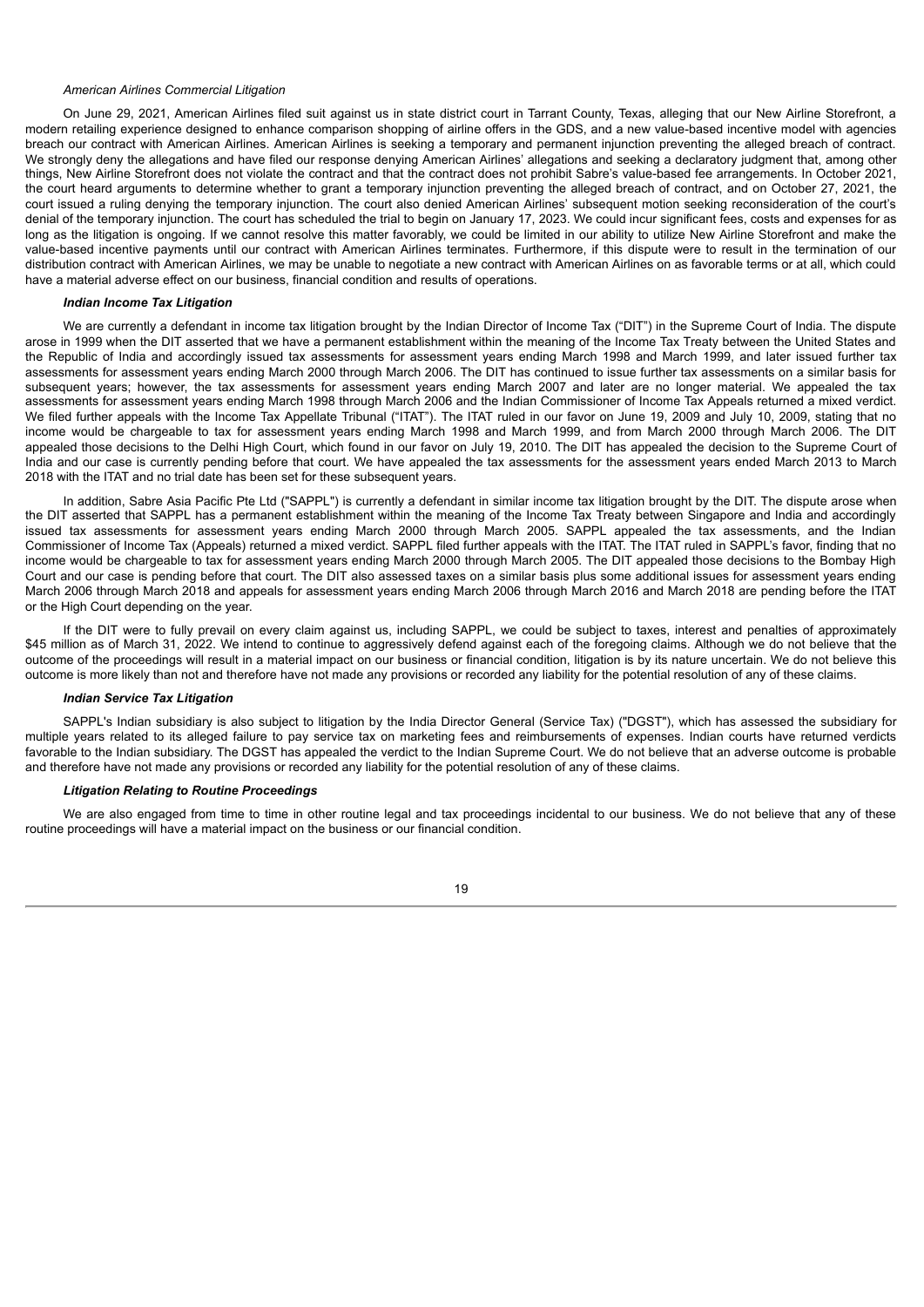#### **Other**

#### *SynXis Central Reservation System*

As previously disclosed, we became aware of an incident involving unauthorized access to payment information contained in a subset of hotel reservations processed through the Sabre Hospitality Solutions SynXis Central Reservation System (the "HS Central Reservation System"). Our investigation was supported by third party experts, including a leading cybersecurity firm. Our investigation determined that an unauthorized party: obtained access to account credentials that permitted access to a subset of hotel reservations processed through the HS Central Reservation System; used the account credentials to view a credit card summary page on the HS Central Reservation System and access payment card information (although we use encryption, this credential had the right to see unencrypted card data); and first obtained access to payment card information and some other reservation information on August 10, 2016. The last access to payment card information was on March 9, 2017. The unauthorized party was able to access information for certain hotel reservations, including cardholder name; payment card number; card expiration date; and, for a subset of reservations, card security code. The unauthorized party was also able, in some cases, to access certain information such as guest name(s), email, phone number, address, and other information if provided to the HS Central Reservation System. Information such as Social Security, passport, or driver's license number was not accessed. The investigation did not uncover forensic evidence that the unauthorized party removed any information from the system, but it is a possibility. We took successful measures to ensure this unauthorized access to the HS Central Reservation System was stopped and is no longer possible. There is no indication that any of our systems beyond the HS Central Reservation System, such as Sabre's Travel Solutions platforms, were affected or accessed by the unauthorized party. We notified law enforcement and the payment card brands and engaged a payment card industry data ("PCI") forensic investigator to investigate this incident at the payment card brands' request. We have notified customers and other companies that use or interact with, directly or indirectly, the HS Central Reservation System about the incident. In December 2020, we entered into settlement agreements with certain state Attorneys General to resolve their investigation into this incident. As part of these settlement agreements, we paid \$2 million to the states represented by the Attorneys General in the first quarter of 2021 and agreed to implement certain security controls and processes.

Separately, in November 2017, Sabre Hospitality Solutions observed a pattern of activity that, after further investigation, led it to believe that an unauthorized party improperly obtained access to certain hotel user credentials for purposes of accessing the HS Central Reservation System. We deactivated the compromised accounts and notified law enforcement of this activity. We also notified the payment card brands, and at their request, we engaged a PCI forensic investigator to investigate this incident. We did not find any evidence of a breach of the network security of the HS Central Reservation System, and we believe that the number of affected reservations represented only a fraction of 1% of the bookings in the HS Central Reservation System. Although the costs related to these incidents, including any associated penalties assessed by any other governmental authority or payment card brand or indemnification obligations to our customers, as well as any other impacts or remediation related to this incident, may be material, it is not possible at this time to determine whether we will incur, or to reasonably estimate the amount of, any liabilities in connection with them, with the exception of the payment related to the settlement agreements as described above. We maintain insurance that covers certain aspects of cyber risks, including the payment related to the settlement agreements, and we continue to work with our insurance carriers in these matters.

#### *Other Tax Matters*

We operate in numerous jurisdictions in which taxing authorities may challenge our position with respect to income and non-income based taxes. We routinely receive inquiries and may also from time to time receive challenges or assessments from these taxing authorities. With respect to non-income based taxes, we recognize liabilities when we believe it is probable that amounts will be owed to the taxing authorities and such amounts are estimable. For example, in most countries we pay and collect Value Added Tax ("VAT") when procuring goods and services, or providing services, within the normal course of business. VAT receivables are established in jurisdictions where VAT paid exceeds VAT collected and are recoverable through the filing of refund claims. These receivables have inherent audit and collection risks unique to the specific jurisdictions that evaluate our refund claims. We intend to vigorously defend our positions against any claims that are not insignificant, including through litigation when necessary. As of March 31, 2022, we do not believe that an adverse outcome is probable with respect to current outstanding claims; as a result, we have not accrued any material amounts for exposure related to such contingencies or adverse decisions. Nevertheless, we may incur expenses in future periods related to such matters, including litigation costs and possible pre-payment of a portion of any assessed tax amount to defend our position, and if our positions are ultimately rejected, it could have a material impact to our results of operations.

#### **14. Segment Information**

Our reportable segments are based upon our internal organizational structure; the manner in which our operations are managed; the criteria used by our Chief Executive Officer, who is our Chief Operating Decision Maker ("CODM"), to evaluate segment performance; the availability of separate financial information; and overall materiality considerations.

We operate our business and present our results through two business segments, (i) Travel Solutions, our global travel solutions for travel suppliers and travel buyers, including a broad portfolio of software technology products and solutions for airlines, and (ii) Hospitality Solutions, an extensive suite of software solutions for hoteliers.

Our CODM utilizes Adjusted Operating Loss, which is not a recognized term under GAAP, as the measure of profitability to evaluate performance of our segments and allocate resources. Our use of Adjusted Operating Loss has limitations as an analytical tool, and should not be considered in isolation or as a substitute for analysis of our results as reported under GAAP.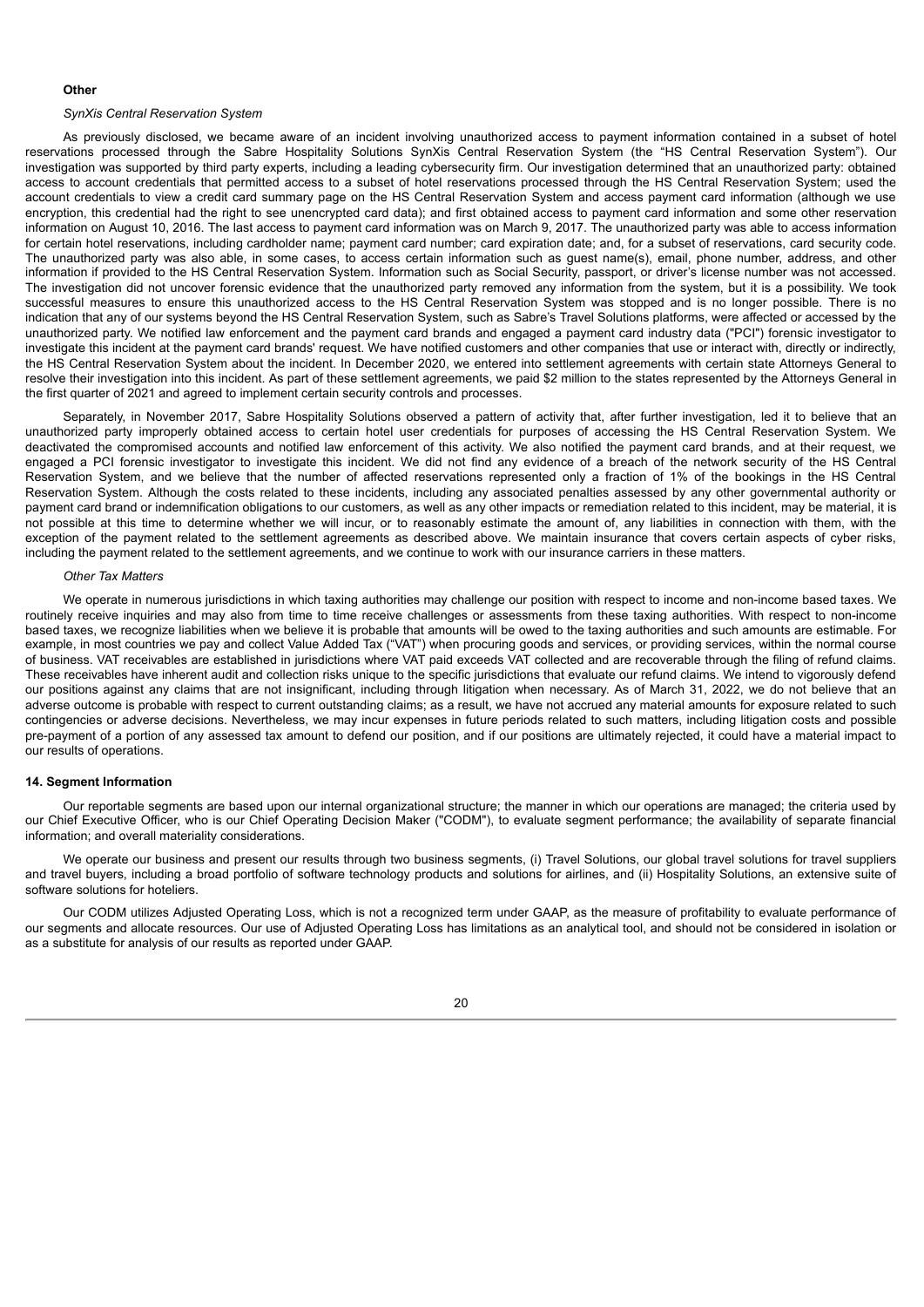We define Adjusted Operating Loss as operating loss adjusted for equity method loss, acquisition-related amortization, restructuring and other costs, acquisition-related costs, litigation costs, net, and stock-based compensation.

Our CODM does not review total assets by segment as operating evaluations and resource allocation decisions are not made on the basis of total assets by segment.

Certain costs associated with our technology organization are allocated to the segments based on the segments' usage of resources. Benefit expenses, facility and lease costs and associated depreciation expense are allocated to the segments based on headcount. Unallocated corporate costs include certain shared expenses such as accounting, finance, human resources, legal, corporate systems, amortization of acquired intangible assets, impairment and related charges, stock-based compensation, restructuring charges, legal reserves and other items not identifiable with one of our segments.

We account for significant intersegment transactions as if the transactions were with third parties, that is, at estimated current market prices. The majority of the intersegment revenues and cost of revenues are fees charged by Travel Solutions to Hospitality Solutions for hotel stays booked through our GDS.

Segment information for the three months ended March 31, 2022 and 2021 is as follows (in thousands):

 $\mathcal{L}_\text{max}$  and  $\mathcal{L}_\text{max}$  and  $\mathcal{L}_\text{max}$ 

 $\mathcal{L}_\text{max}$  and  $\mathcal{L}_\text{max}$  and  $\mathcal{L}_\text{max}$ 

|                                                 | Three Months Ended March 31, |                |            |
|-------------------------------------------------|------------------------------|----------------|------------|
|                                                 | 2022                         |                | 2021       |
| Revenue                                         |                              |                |            |
| <b>Travel Solutions</b>                         | \$<br>533,998                | \$             | 288,875    |
| <b>Hospitality Solutions</b>                    | 56,004                       |                | 42,215     |
| Eliminations                                    | (5,092)                      |                | (3,606)    |
| Total revenue                                   | \$<br>584,910                | $\mathfrak{S}$ | 327,484    |
| Adjusted Operating Income (Loss) <sup>(a)</sup> |                              |                |            |
| <b>Travel Solutions</b>                         | \$<br>45,306                 | \$             | (106, 133) |
| <b>Hospitality Solutions</b>                    | (15, 117)                    |                | (13, 587)  |
| Corporate                                       | (59, 344)                    |                | (46, 782)  |
| Total                                           | \$<br>(29, 155)              | \$             | (166, 502) |
| Depreciation and amortization                   |                              |                |            |
| <b>Travel Solutions</b>                         | \$<br>28,254                 | \$             | 48,770     |
| <b>Hospitality Solutions</b>                    | 5,800                        |                | 7,927      |
| Total segments                                  | 34,054                       |                | 56,697     |
| Corporate                                       | 16,054                       |                | 16,526     |
| Total                                           | \$<br>50,108                 | \$             | 73,223     |
| <b>Capital Expenditures</b>                     |                              |                |            |
| <b>Travel Solutions</b>                         | \$<br>7,397                  | \$             | 4,199      |
| <b>Hospitality Solutions</b>                    | 3,529                        |                | 190        |
| Total segments                                  | 10,926                       |                | 4,389      |
| Corporate                                       | 6,477                        |                | 2,046      |
| Total                                           | \$<br>17,403                 | \$             | 6,435      |

(a) The following table sets forth the reconciliation of operating loss in our statement of operations to Adjusted Operating Loss (in thousands):

|                                                 |   | Three Months Ended March 31, |  |            |  |
|-------------------------------------------------|---|------------------------------|--|------------|--|
|                                                 |   | 2022                         |  | 2021       |  |
| Operating loss                                  | æ | (79, 532)                    |  | (202, 553) |  |
| Add back:                                       |   |                              |  |            |  |
| Equity method loss                              |   | (170)                        |  | (911)      |  |
| Acquisition-related amortization <sup>(1)</sup> |   | 15.803                       |  | 16,221     |  |
| Restructuring and other costs <sup>(2)</sup>    |   |                              |  | (5, 135)   |  |
| Acquisition-related costs <sup>(3)</sup>        |   | 3.664                        |  | 720        |  |
| Litigation costs, $net(4)$                      |   | 3.475                        |  | 730        |  |
| Stock-based compensation                        |   | 27,605                       |  | 24,426     |  |
| <b>Adjusted Operating Loss</b>                  |   | (29, 155)                    |  | (166, 502) |  |
|                                                 |   |                              |  |            |  |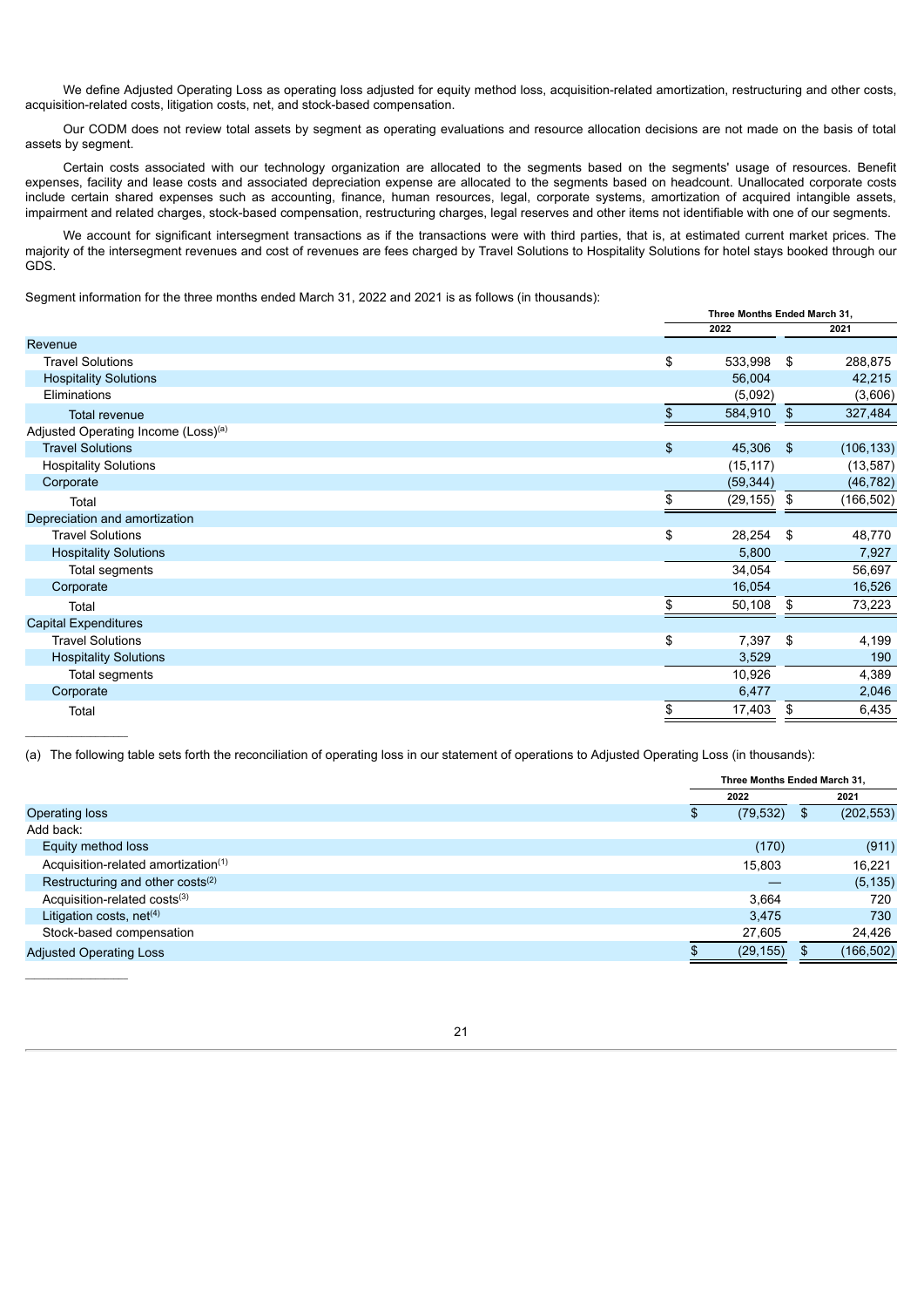- Acquisition-related amortization represents amortization of intangible assets from the take-private transaction in 2007 as well as intangibles associated with acquisitions since that date. (1)
- Restructuring and other costs represent charges, and adjustments to those charges, associated with business restructuring and associated changes, as well as other measures to support the new organizational structure and to respond to the impacts of the COVID-19 pandemic on our business, facilities and cost structure. (2)
- Acquisition-related costs represent fees and expenses incurred associated with acquisition and disposition related activities. (3)
- <span id="page-23-0"></span>Litigation costs, net represent charges associated with antitrust litigation and other foreign non-income tax contingency matters. See Note 13. Contingencies. (4)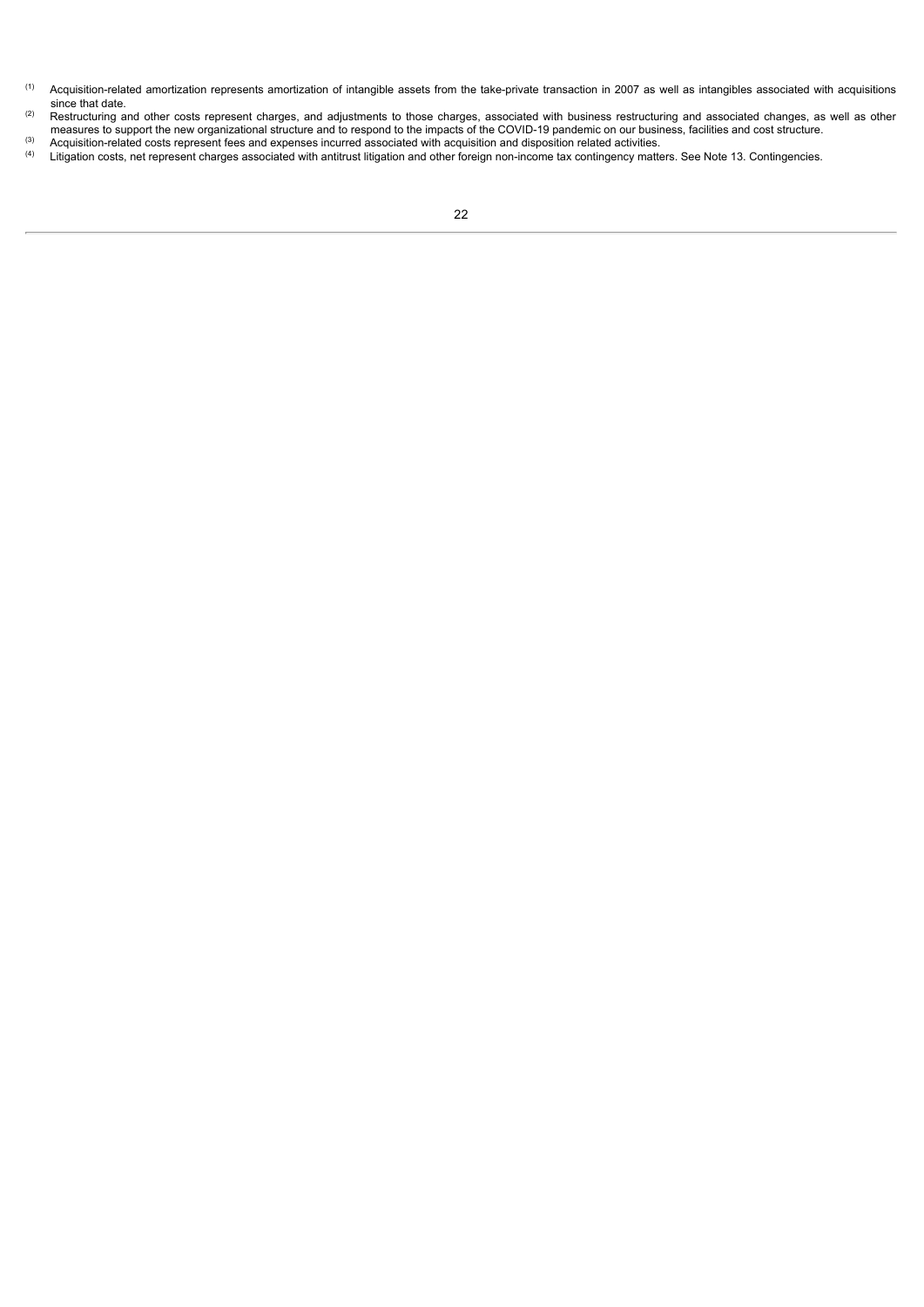#### **ITEM 2. MANAGEMENT'S DISCUSSION AND ANALYSIS OF FINANCIAL CONDITION AND RESULTS OF OPERATIONS**

#### **Forward-Looking Statements**

This Quarterly Report on Form 10-Q, including this "Management's Discussion and Analysis of Financial Condition and Results of Operations" in Part I, Item 2, contains information that may constitute forward-looking statements. Forward-looking statements relate to expectations, beliefs, projections, future plans and strategies, anticipated events or trends and similar expressions concerning matters that are not historical facts, such as statements regarding our future financial condition or results of operations, our prospects and strategies for future growth, the development and introduction of new products, and the implementation of our marketing and branding strategies. In many cases, you can identify forward-looking statements by terms such as *"expects," "outlook," "intends," "will," "may," "believes," "plans," "provisional," "predicts," "potential," "anticipates," "estimates," "should," "could," "likely," "commit," "guidance," "anticipate," "incremental," "preliminary," "forecast," "continue," "strategy," "confidence," "momentum," "estimate," "objective," "project,"* or the negative of these terms or other comparable terminology. The forward-looking statements are based on our current expectations and assumptions regarding our business, the economy and other future conditions and are subject to risks, uncertainties and changes in circumstances that may cause events or our actual activities or results to differ significantly from those expressed in any forward-looking statement. Certain of these risks, uncertainties and changes in circumstances are described in the "Risk Factors" section of this Quarterly Report on Form 10-Q and in the "Risk Factors" and "Forward-Looking Statements" sections included in our Annual Report on Form 10-K filed with the SEC on February 18, 2022. Although we believe that the expectations reflected in the forward-looking statements are reasonable, we cannot guarantee future events, outlook, guidance, results, actions, levels of activity, performance or achievements. Readers are cautioned not to place undue reliance on these forward-looking statements. Unless required by law, the Company undertakes no obligation to publicly update or revise any forward-looking statements to reflect circumstances or events after the date they are made.

The following discussion and analysis should be read in conjunction with our consolidated financial statements and related notes contained elsewhere in this Quarterly Report on Form 10-Q and our Annual Report on Form 10-K filed with the SEC on February 18, 2022.

#### **Overview**

We connect people and places with technology that reimagines the business of travel. We operate our business and present our results through two business segments: (i) Travel Solutions, our global business-to-business travel marketplace for travel suppliers and travel buyers, including a broad portfolio of software technology products and solutions for airlines, and (ii) Hospitality Solutions, an extensive suite of leading software solutions for hoteliers.

A significant portion of our revenue is generated through transaction-based fees that we charge to our customers. For Travel Solutions, we generate revenue from our distribution activities through transaction fees for bookings on our global distribution system ("GDS"), and from our IT solutions through recurring usage-based fees for the use of our Software-as-a-Service ("SaaS") and hosted systems, as well as upfront fees and professional services fees. For Hospitality Solutions, we generate revenue from recurring usage-based fees for the use of our SaaS and hosted systems, as well as upfront fees and professional services fees. Items that are not allocated to our business segments are identified as corporate and primarily include stock-based compensation expense, litigation costs, corporate headcount-related costs and other items that are not identifiable with either of our segments.

#### **Recent Developments Affecting our Results of Operations**

The travel industry continues to be adversely affected by the global health crisis due to the outbreak of the coronavirus ("COVID-19"), including variants, as well as by government directives that have been enacted to slow the spread of the virus. In 2020, we experienced significant decreases in transaction-based revenue in our Travel Solutions segment, including increased cancellation activity beyond what was initially estimated, as well as a reduction in SynXis Software and Services revenue in our Hospitality Solutions segment due to a decrease in transaction volumes as a result of the COVID-19 pandemic. As expected, this pandemic has continued to have a material impact to our consolidated financial results in 2021 and 2022. Despite the continued negative impacts of the COVID-19 pandemic on our business and global travel volumes, as COVID-19 vaccines have continued to be administered and some travel restrictions have been relaxed, we have seen some gradual improvement in our key volume metrics during 2021 and 2022. With the continued increase in volumes, our incentive consideration costs are also increasing significantly compared to 2021 and 2020.

The inputs into our judgments and estimates consider the economic implications of COVID-19 on our critical and significant accounting estimates. Our air booking cancellation reserve totaled \$15 million and \$18 million as of March 31, 2022, and December 31, 2021, respectively. Additionally, the provision for credit losses for the three months ended March 31, 2022 was \$2 million, and for the three months ended March 31, 2021 was a reversal of \$2 million due to the recovery experienced in 2021. See Note 5. Credit Losses. Given the uncertainties surrounding the duration and effects of COVID-19, including any variants, on transaction volumes in the global travel industry, particularly air travel transaction volumes and future cancellation activity, including from airlines' insolvency or suspension of service or aircraft groundings, we cannot provide assurance that the assumptions used in the estimates will be accurate and the impacts could be material on our cancellation reserves, credit loss provisions and results of operations.

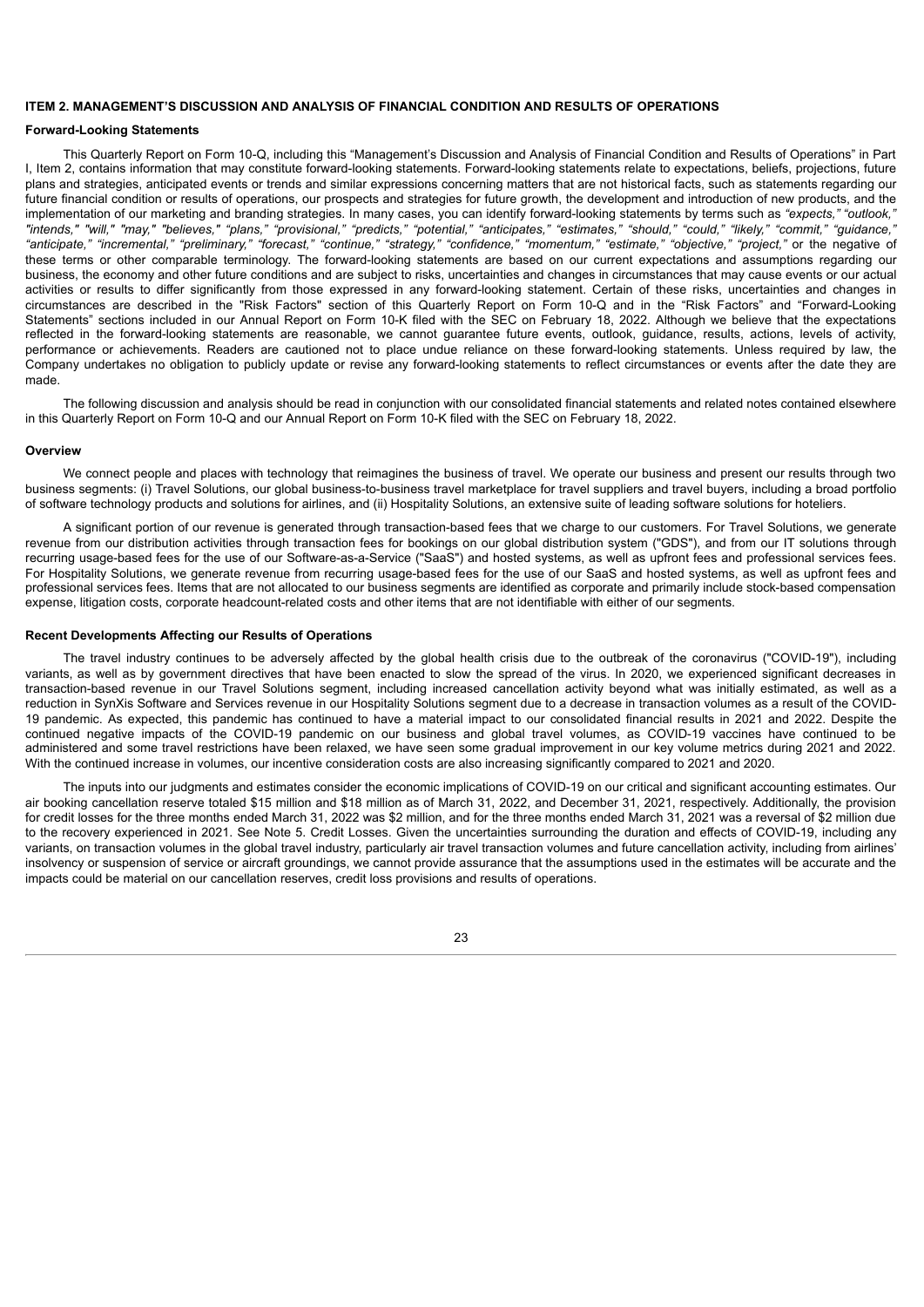We believe the ongoing effects of COVID-19 on our operations and global bookings will continue to have a material negative impact on our financial results and liquidity, and this negative impact may continue well beyond the containment of the outbreak. We believe our cash position and the liquidity measures we have taken since 2020 will provide additional flexibility as we manage through the global economic recovery from the COVID-19 pandemic. See "—Recent Events Impacting Our Liquidity and Capital Resources" and "—Senior Secured Credit Facilities." As a result, we believe that we have resources to sufficiently fund our liquidity requirements over at least the next twelve months; however, given the magnitude of travel decline and the unknown duration of the COVID-19 impact, we will continue to monitor our liquidity levels and take additional steps should we determine they are necessary.

On October 28, 2021, we announced that we entered into an agreement with a third party to sell our suite of flight and crew management and optimization solutions, which represents our AirCentre airline operations portfolio within Travel Solution's IT Solutions. On February 28, 2022, we sold the AirCentre product portfolio, related technology and intellectual property for \$392 million. We recorded a pre-tax gain on sale of approximately \$192 million (after-tax \$121 million) in Other, net in our consolidated statements of operations for the three months ended March 31, 2022. In connection with the closing, we entered into a transition services agreement with the purchaser, pursuant to which we will continue to provide certain services and conduct certain operations in connection with the transferred business while it transitions to the purchaser's system, in return for compensation from the purchaser with respect to these costs. See Note 3. Dispositions for further details.

Subsequent to the initiation of the current military conflict in Ukraine, we terminated our distribution agreement with Aeroflot. In addition, air travel in and to Russia, Ukraine, and Belarus has substantially declined, including as a result of sanctions imposed on those countries. While none of Russia, Ukraine, and Belarus constituted a significant portion of our financial results in 2021, we have experienced significantly reduced GDS bookings and passengers boarded in Russia, Belarus, and Ukraine beginning in the middle of the first quarter of 2022, and these reductions are ongoing. For reference, our Travel Solutions revenue generated in Russia represented a low-single digit percentage of our total 2019 Travel Solutions revenue. An expansion in the scope of the current conflict or any economic disruption, or any expansion of sanctions or export controls, could have a material adverse effect on our results of operations. See "Risk Factors—Our business could be harmed by adverse global and regional economic and political conditions."

During the three months ended March 31, 2022, we recognized \$24 million of previously deferred revenue due to a change in facts and circumstances associated with an IT Solutions customer located in Eastern Europe. It is no longer considered probable that this revenue will be reversed and this amount was fully paid by the customer. See Note 2. Revenue from Contracts with Customers for details regarding the impact on revenue. Our consolidated balance sheets include net assets of approximately \$15 million as of March 31, 2022 related to customers located in Russia. If our performance under our IT Solutions agreements with such customers were terminated, or if we are unable to collect amounts due to us in the future, these net assets could be impaired.

#### **Factors Affecting our Results**

In addition to the "—Recent Developments Affecting our Results of Operations" above, a discussion of trends that we believe are the most significant opportunities and challenges currently impacting our business and industry is included in the section entitled "Management's Discussion and Analysis of Financial Condition and Results of Operations—Factors Affecting our Results" in our Annual Report on Form 10-K filed with the SEC on February 18, 2022. The discussion also includes management's assessment of the effects these trends have had and are expected to have on our results of continuing operations. This information is not an exhaustive list of all of the factors that could affect our results and should be read in conjunction with the factors referred to in the sections entitled "Risk Factors" and "Forward-Looking Statements" included in this Quarterly Report on Form 10-Q and in our Annual Report on Form 10-K filed with the SEC on February 18, 2022.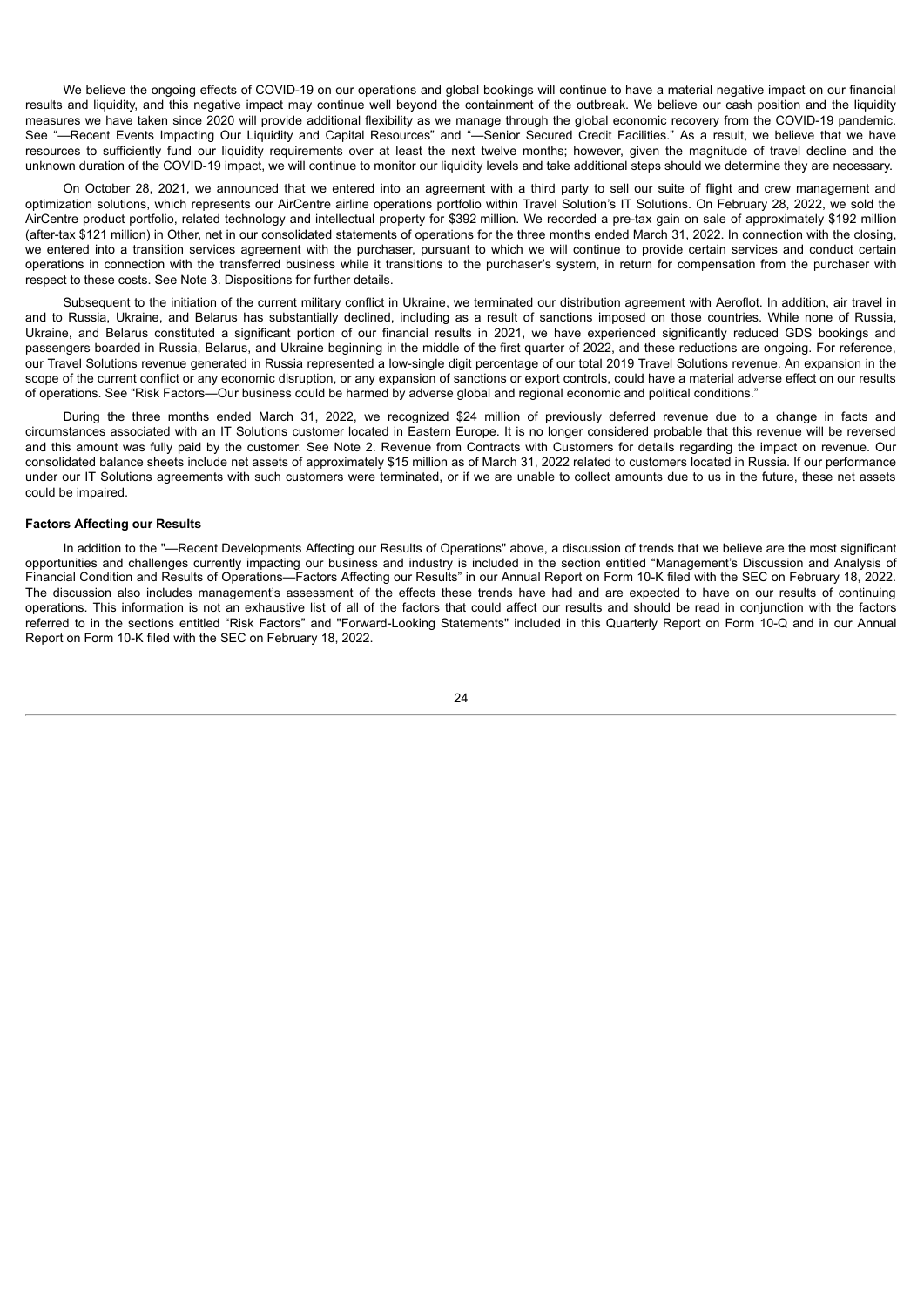#### **Components of Revenues and Expenses**

#### *Revenues*

Travel Solutions generates revenues from distribution activities through Direct Billable Bookings processed on our GDS, adjusted for estimated cancellations of those bookings. Travel Solutions also generates revenues from IT solutions activities from its product offerings including reservation systems for full-service and low-cost carriers, commercial and operations products, professional services, agency solutions and booking data. Additionally, Travel Solutions generates revenue through software licensing and maintenance fees. Recognition of license fees upon delivery has previously resulted and will continue to result in periodic fluctuations in revenue recognized.

Hospitality Solutions generates revenue through upfront solution fees and recurring usage-based fees for the use of our software solutions hosted on secure platforms or deployed through our SaaS and through other professional service fees including Digital Experience ("DX"). Certain professional service fees are discrete sales opportunities that may have a high degree of variability from period to period, and we cannot guarantee that we will have such fees in the future consistent with prior periods.

#### *Cost of revenue, excluding technology costs*

Cost of revenue, excluding technology costs, incurred by Travel Solutions and Hospitality Solutions consists primarily of costs associated with the delivery and distribution of our products and services and includes employee-related costs for our delivery, customer operations and call center teams as well as allocated overhead such as facilities and other support costs. Cost of revenue, excluding technology costs, for Travel Solutions also includes incentive consideration expense representing payments or other consideration to travel agencies for reservations made on our GDS which accrue on a monthly basis. Cost of revenue, excluding technology costs, also includes amortization of upfront incentive consideration representing upfront payments or other consideration provided to travel agencies for reservations made on our GDS which are capitalized and amortized over the expected life of the contract. The technology costs excluded from Cost of revenue, excluding technology costs, are presented separately below.

Corporate cost of revenue, excluding technology costs, includes certain expenses such as stock-based compensation, restructuring charges and other items not identifiable with either of our segments.

Depreciation and amortization included in cost of revenue, excluding technology costs, is associated with capitalized implementation costs and intangible assets associated with contracts, supplier and distributor agreements purchased through acquisitions or established with our take private transaction in 2007.

#### *Technology Costs*

Technology costs incurred by Travel Solutions and Hospitality Solutions consist of expenses related to third-party providers and employee-related costs to operate technology operations including hosting, third-party software, and other costs associated with the maintenance and minor enhancement of our technology. Technology costs also include costs associated with our technology transformation efforts. Technology costs are less variable in nature and therefore may not correlate with related changes in revenue.

Depreciation and amortization included in technology costs is associated with software developed for internal use that supports our products, assets supporting our technology platform, businesses and systems and intangible assets for technology purchased through acquisitions or established through the take private transaction in 2007.

#### *Selling, General and Administrative Expenses*

Selling, general and administrative expenses consist of professional service fees, certain settlement charges or reimbursements, costs to defend legal disputes, provision for expected credit losses, other overhead costs, and personnel-related expenses, including stock-based compensation, for employees engaged in sales, sales support, account management and who administratively support the business in finance, legal, human resources, information technology and communications.

Depreciation and amortization included in selling, general and administrative expenses is associated with property and equipment, acquired customer relationships, trademarks and brand names purchased through acquisitions or established through the take private transaction in 2007.

#### *Intersegment Transactions*

We account for significant intersegment transactions as if the transactions were with third parties, that is, at estimated current market prices. Hospitality Solutions pays fees to Travel Solutions for hotel stays booked through our GDS.

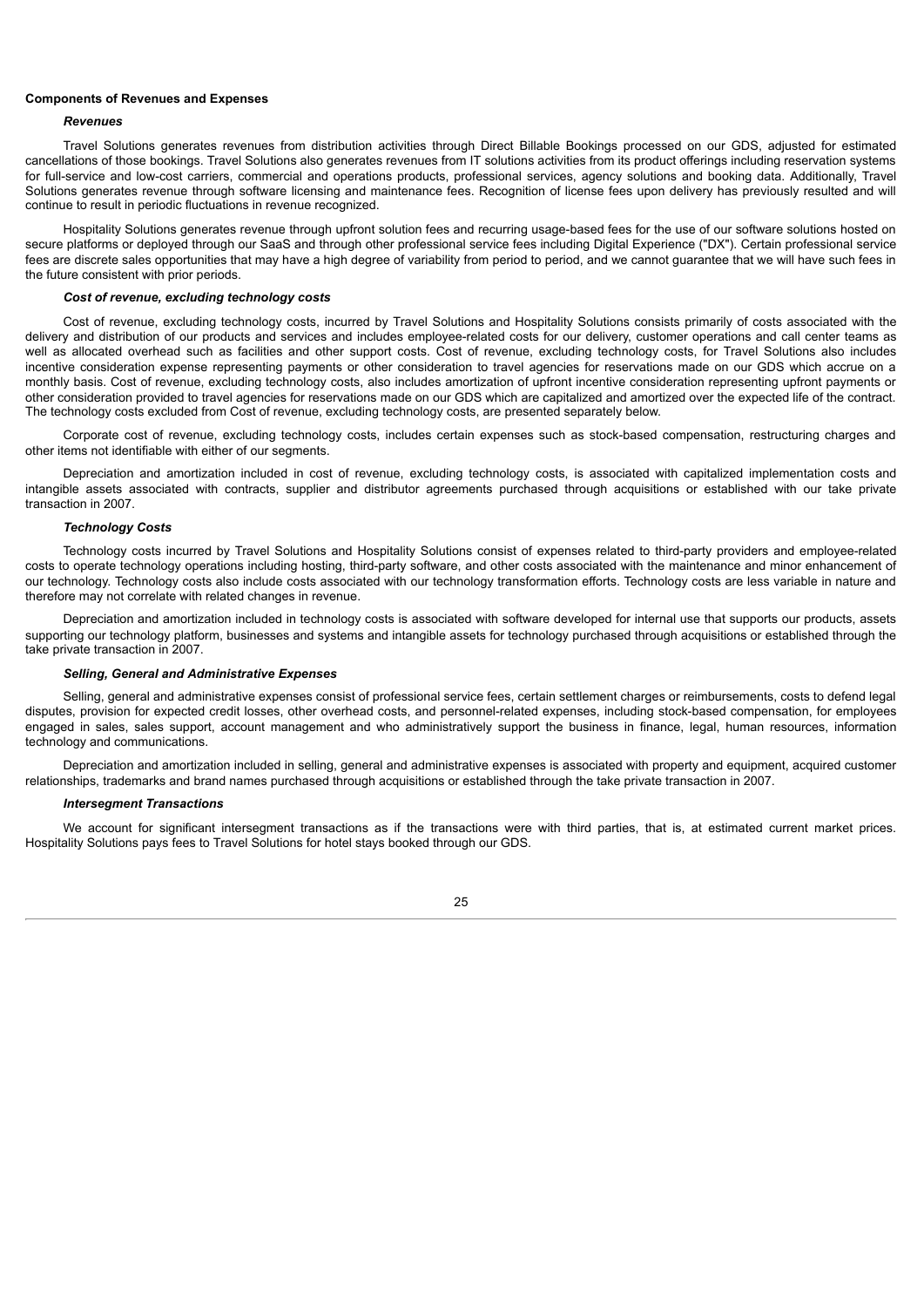#### **Key Metrics**

"Direct Billable Bookings" and "Passengers Boarded" are the primary metrics utilized by Travel Solutions to measure operating performance. Travel Solutions generates distribution revenue for each Direct Billable Booking, which includes bookings made through our GDS (e.g., Air, and Lodging, Ground and Sea ("LGS")) and through our equity method investments in cases where we are paid directly by the travel supplier. Air Bookings are presented net of bookings cancelled within the period presented. Travel Solutions also recognizes IT solutions revenue from recurring usage-based fees for Passengers Boarded ("PBs"). The primary metric utilized by Hospitality Solutions is booking transactions processed through the Sabre Hospitality Solutions SynXis Central Reservation System (the "HS Central Reservation System"). These key metrics allow management to analyze customer volume over time for each of our product lines to monitor industry trends and analyze performance. We believe that these key metrics are useful for investors and other third parties as indicators of our financial performance and industry trends. While these metrics are based on what we believe to be reasonable estimates of our transaction counts for the applicable period of measurement, there are inherent challenges associated with their measurement. In addition, we are continually seeking to improve our estimates of these metrics, and these estimates may change due to improvements or changes in our methodology.

The following table sets forth these key metrics for the periods indicated (in thousands):

|                                                 |         | Three Months Ended March 31. |          |  |
|-------------------------------------------------|---------|------------------------------|----------|--|
|                                                 | 2022    | 2021                         | % Change |  |
| <b>Travel Solutions</b>                         |         |                              |          |  |
| Direct Billable Bookings - Air                  | 57.550  | 35.289                       | 63.1%    |  |
| Direct Billable Bookings - LGS                  | 7.428   | 3.654                        | 103.3%   |  |
| Distribution Total Direct Billable Bookings     | 64,978  | 38.943                       | 66.9%    |  |
| <b>IT Solutions Passengers Boarded</b>          | 129.163 | 75.189                       | 71.8%    |  |
|                                                 |         |                              |          |  |
| <b>Hospitality Solutions</b>                    |         |                              |          |  |
| <b>Central Reservations System Transactions</b> | 23.028  | 17.560                       | 31.1%    |  |

#### **Definitions of Non-GAAP Financial Measures**

We have included both financial measures compiled in accordance with GAAP and certain non-GAAP financial measures in this Quarterly Report on Form 10-Q, including Adjusted Operating Loss, Adjusted Net Loss from continuing operations ("Adjusted Net Loss"), Adjusted EBITDA, Free Cash Flow and ratios based on these financial measures.

We define Adjusted Operating Loss as operating loss adjusted for equity method loss, acquisition-related amortization, restructuring and other costs, acquisition-related costs, litigation costs, net, and stock-based compensation.

We define Adjusted Net Loss as net income (loss) attributable to common stockholders adjusted for loss from discontinued operations, net of tax, net income attributable to noncontrolling interests, preferred stock dividends, acquisition-related amortization, restructuring and other costs, loss on extinguishment of debt, other, net, acquisition-related costs, litigation costs, net, stock-based compensation, and the tax impact of adjustments.

We define Adjusted EBITDA as income (loss) from continuing operations adjusted for depreciation and amortization of property and equipment, amortization of capitalized implementation costs, acquisition-related amortization, restructuring and other costs, interest expense, net, other, net, loss on extinguishment of debt, acquisition-related costs, litigation costs, net, stock-based compensation and the remaining (benefit) provision for income taxes.

We define Free Cash Flow as cash used in operating activities less cash used in additions to property and equipment.

We define Adjusted Net Loss from continuing operations per share as Adjusted Net Loss divided by adjusted diluted weighted-average common shares outstanding.

These non-GAAP financial measures are key metrics used by management and our board of directors to monitor our ongoing core operations because historical results have been significantly impacted by events that are unrelated to our core operations as a result of changes to our business and the regulatory environment. We believe that these non-GAAP financial measures are used by investors, analysts and other interested parties as measures of financial performance and to evaluate our ability to service debt obligations, fund capital expenditures, fund our investments in technology transformation, and meet working capital requirements. We also believe that Adjusted Operating Loss, Adjusted Net Loss and Adjusted EBITDA assist investors in company-to-company and period-to-period comparisons by excluding differences caused by variations in capital structures (affecting interest expense), tax positions and the impact of depreciation and amortization expense. In addition, amounts derived from Adjusted EBITDA are a primary component of certain covenants under our senior secured credit facilities.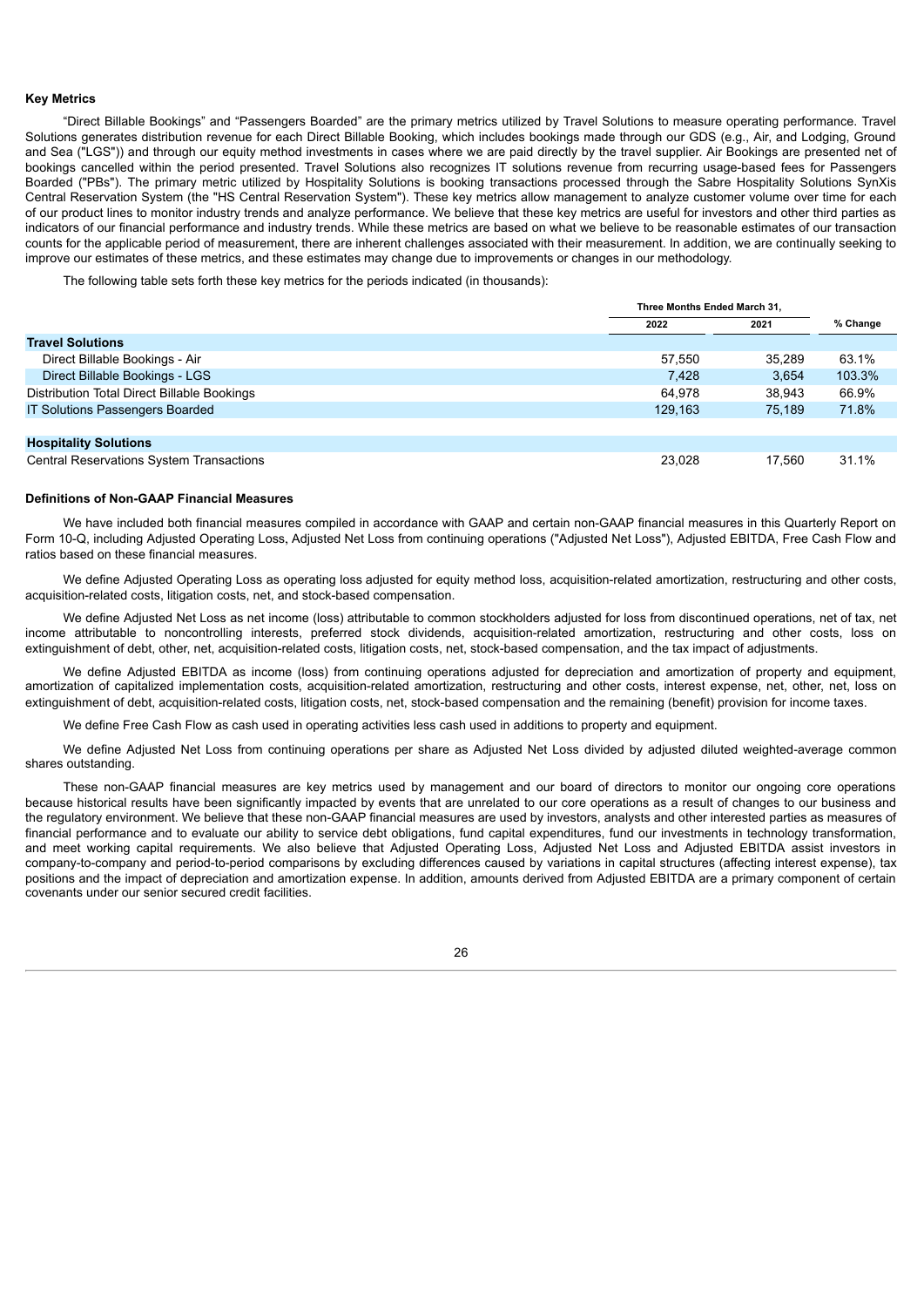Adjusted Operating Loss, Adjusted Net Loss, Adjusted EBITDA, Free Cash Flow and ratios based on these financial measures are not recognized terms under GAAP. These non-GAAP financial measures and ratios based on them are unaudited and have important limitations as analytical tools, and should not be viewed in isolation and do not purport to be alternatives to net income as indicators of operating performance or cash flows from operating activities as measures of liquidity. These non-GAAP financial measures and ratios based on them exclude some, but not all, items that affect net income or cash flows from operating activities and these measures may vary among companies. Our use of these measures has limitations as an analytical tool, and you should not consider them in isolation or as substitutes for analysis of our results as reported under GAAP. Some of these limitations are:

- these non-GAAP financial measures exclude certain recurring, non-cash charges such as stock-based compensation expense and amortization of acquired intangible assets;
- although depreciation and amortization are non-cash charges, the assets being depreciated and amortized may have to be replaced in the future, and Adjusted EBITDA does not reflect cash requirements for such replacements;
- Adjusted EBITDA does not reflect amortization of capitalized implementation costs associated with our revenue contracts, which may require future working capital or cash needs in the future;
- Adjusted Operating Loss, Adjusted Net Loss and Adjusted EBITDA do not reflect changes in, or cash requirements for, our working capital needs;
- Adjusted EBITDA does not reflect the interest expense or the cash requirements necessary to service interest or principal payments on our indebtedness;
- Adjusted EBITDA does not reflect tax payments that may represent a reduction in cash available to us;
- Free Cash Flow removes the impact of accrual-basis accounting on asset accounts and non-debt liability accounts, and does not reflect the cash requirements necessary to service the principal payments on our indebtedness; and
- other companies, including companies in our industry, may calculate Adjusted Operating Loss, Adjusted Net Loss, Adjusted EBITDA or Free Cash Flow differently, which reduces their usefulness as comparative measures. *•*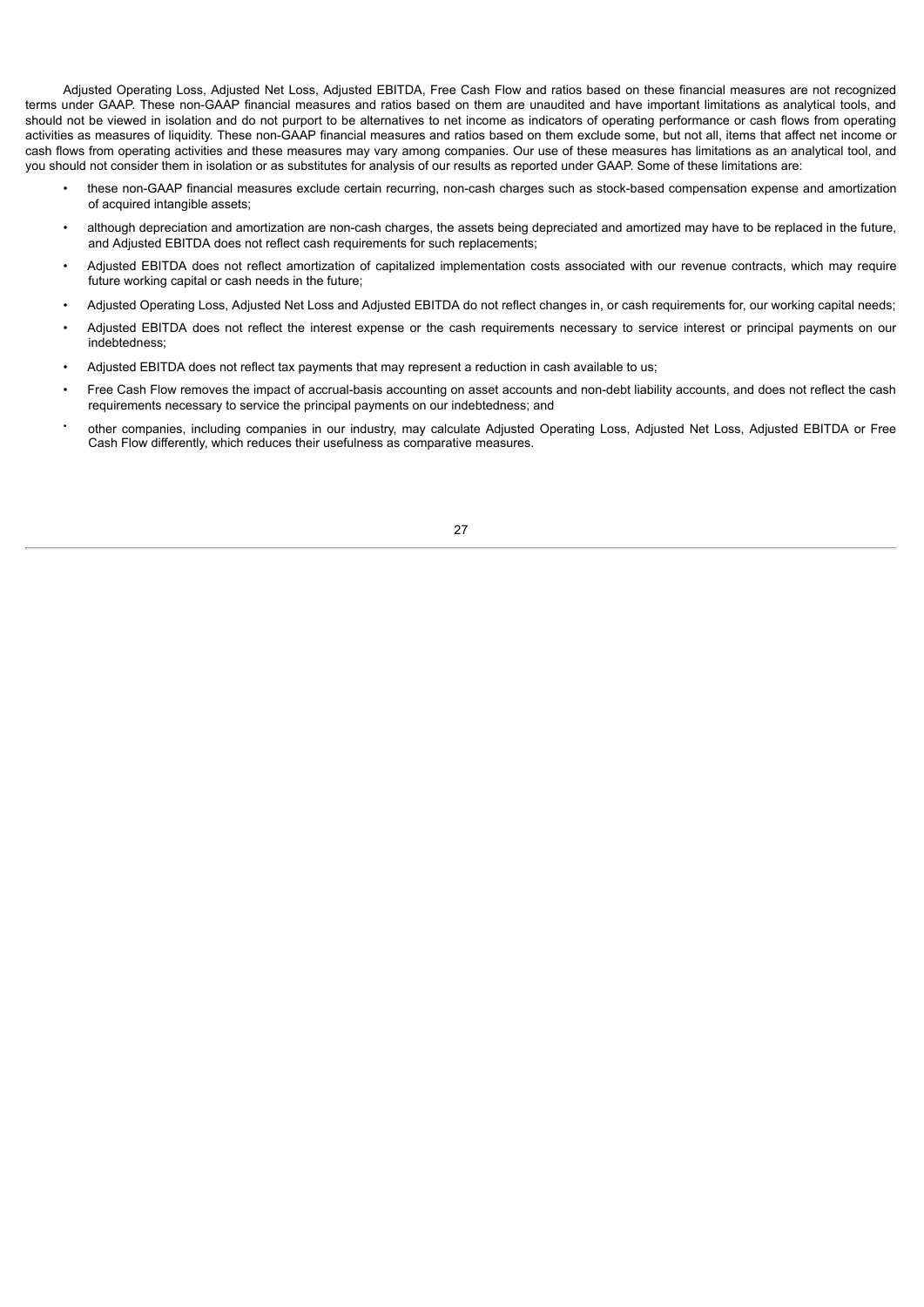The following table sets forth the reconciliation of Net income (loss) attributable to common stockholders to Adjusted Net Loss from continuing operations, Operating loss to Adjusted Operating Loss, and Income (loss) from continuing operations to Adjusted EBITDA (in thousands):

|                                                                  |                      | Three Months Ended March 31, |            |  |  |
|------------------------------------------------------------------|----------------------|------------------------------|------------|--|--|
|                                                                  | 2022                 |                              | 2021       |  |  |
| Net income (loss) attributable to common stockholders            | \$<br>42,060 \$      |                              | (266, 106) |  |  |
| (Income) loss from discontinued operations, net of tax           | (134)                |                              | 263        |  |  |
| Net income attributable to noncontrolling interests $(1)$        | 272                  |                              | 484        |  |  |
| Preferred stock dividends                                        | 5,346                |                              | 5.428      |  |  |
| Income (loss) from continuing operations                         | 47,544               |                              | (259, 931) |  |  |
| Adjustments:                                                     |                      |                              |            |  |  |
| Acquisition-related amortization <sup>(2a)</sup>                 | 15,803               |                              | 16,221     |  |  |
| Restructuring and other costs <sup>(4)</sup>                     |                      |                              | (5, 135)   |  |  |
| Loss on extinguishment of debt                                   | 3,533                |                              |            |  |  |
| Other, $net^{(3)}$                                               | (191, 241)           |                              | (11, 631)  |  |  |
| Acquisition-related costs <sup>(5)</sup>                         | 3,664                |                              | 720        |  |  |
| Litigation costs, $net^{(6)}$                                    | 3,475                |                              | 730        |  |  |
| Stock-based compensation                                         | 27,605               |                              | 24,426     |  |  |
| Tax impact of adjustments <sup>(7)</sup>                         | (3, 552)             |                              | 6,326      |  |  |
| Adjusted Net Loss from continuing operations                     | \$<br>$(93, 169)$ \$ |                              | (228, 274) |  |  |
| Adjusted Net Loss from continuing operations per share           | \$                   | $(0.29)$ \$                  | (0.72)     |  |  |
| Adjusted diluted weighted-average common shares outstanding      | 323,658              |                              | 317,634    |  |  |
|                                                                  |                      |                              |            |  |  |
| <b>Operating loss</b>                                            | \$<br>$(79, 532)$ \$ |                              | (202, 553) |  |  |
| Add back:                                                        |                      |                              |            |  |  |
| Equity method loss                                               | (170)                |                              | (911)      |  |  |
| Acquisition-related amortization <sup>(2a)</sup>                 | 15,803               |                              | 16,221     |  |  |
| Restructuring and other costs $(4)$                              |                      |                              | (5, 135)   |  |  |
| Acquisition-related costs <sup>(5)</sup>                         | 3,664                |                              | 720        |  |  |
| Litigation costs, net <sup>(6)</sup>                             | 3,475                |                              | 730        |  |  |
| Stock-based compensation                                         | 27,605               |                              | 24,426     |  |  |
| <b>Adjusted Operating Loss</b>                                   | \$<br>$(29, 155)$ \$ |                              | (166, 502) |  |  |
|                                                                  |                      |                              |            |  |  |
| Income (loss) from continuing operations                         | \$<br>47,544         | \$                           | (259, 931) |  |  |
| Adjustments:                                                     |                      |                              |            |  |  |
| Depreciation and amortization of property and equipment $(2b)$   | 26,966               |                              | 48.592     |  |  |
| Amortization of capitalized implementation costs <sup>(2c)</sup> | 7,339                |                              | 8,410      |  |  |
| Acquisition-related amortization <sup>(2a)</sup>                 | 15,803               |                              | 16,221     |  |  |
| Restructuring and other costs $(4)$                              |                      |                              | (5, 135)   |  |  |
| Interest expense, net                                            | 61,058               |                              | 64,101     |  |  |
| Other, $net^{(3)}$                                               | (191, 241)           |                              | (11, 631)  |  |  |
| Loss on extinguishment of debt                                   | 3,533                |                              |            |  |  |
| Acquisition-related costs <sup>(5)</sup>                         | 3,664                |                              | 720        |  |  |
| Litigation costs, net <sup>(6)</sup>                             | 3,475                |                              | 730        |  |  |
| Stock-based compensation                                         | 27,605               |                              | 24,426     |  |  |
| (Benefit) provision for income taxes                             | (596)                |                              | 3,997      |  |  |
| Adjusted EBITDA                                                  | \$<br>5,150          | \$                           | (109, 500) |  |  |
|                                                                  |                      |                              |            |  |  |

The following table sets forth the reconciliation of diluted weighted-average common shares outstanding, calculated in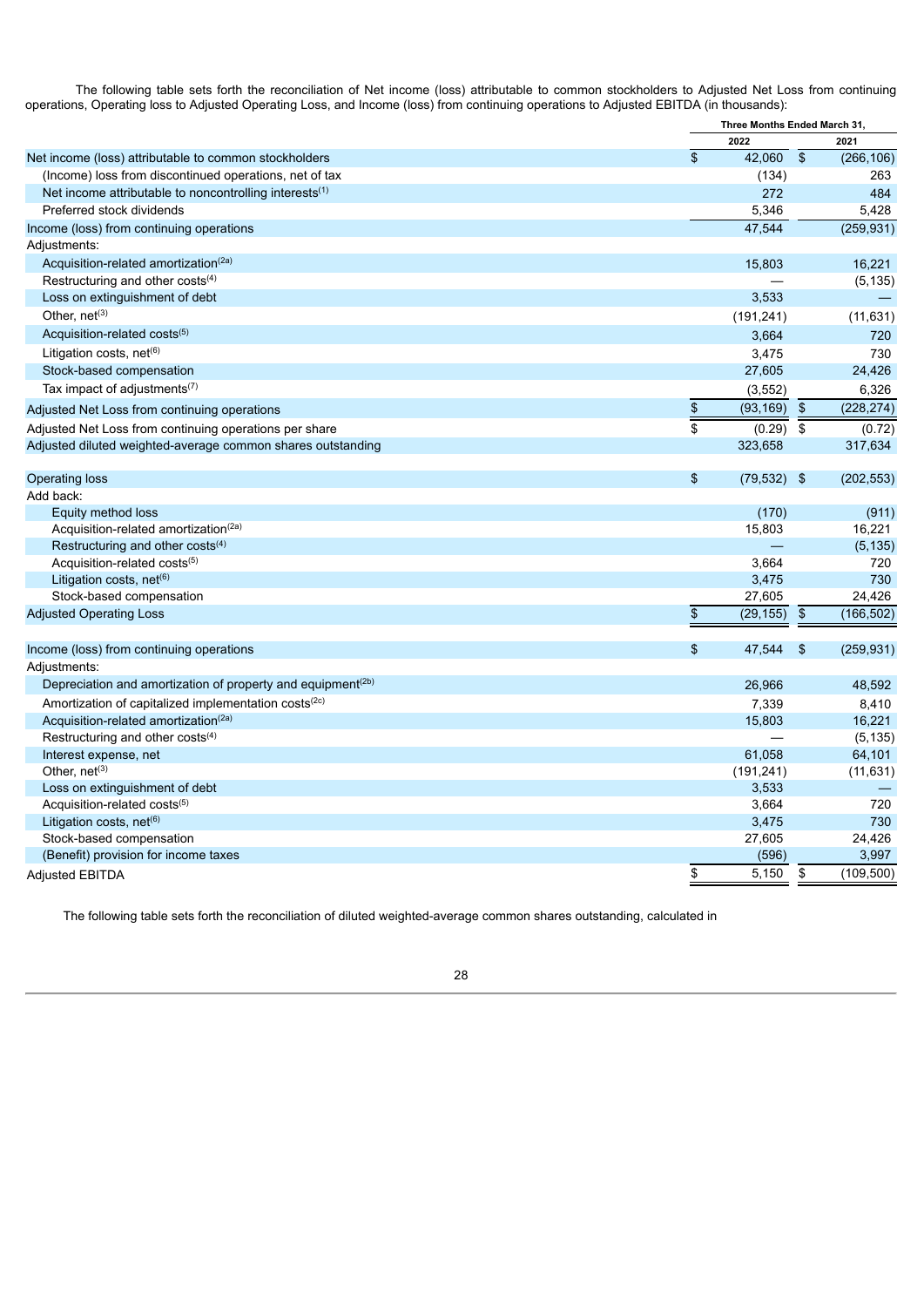accordance with GAAP, to the adjusted diluted weighted-average shares outstanding (in thousands):

|                                                                    | Three Months Ended March 31. |         |  |  |  |
|--------------------------------------------------------------------|------------------------------|---------|--|--|--|
|                                                                    | 2022                         | 2021    |  |  |  |
| GAAP diluted weighted-average common shares outstanding            | 409,378                      | 317.634 |  |  |  |
| Less: Dilutive effect of stock options and restricted stock awards | 4.251                        |         |  |  |  |
| Less: Dilutive effect of exchangeable notes                        | 42.302                       |         |  |  |  |
| Less: Dilutive effect of preferred shares                          | 39.167                       |         |  |  |  |
| Adjusted diluted weighted-average common shares outstanding        | 323.658                      | 317.634 |  |  |  |

The following tables set forth the reconciliation of Adjusted Operating Income (Loss) to Operating income (loss) in our statement of operations and Adjusted EBITDA to Income (loss) from continuing operations in our statement of operations by business segment (in thousands): **Three Months Ended March 31, 2022**

|                                                                         | Three Months Ended March 31, 2022 |                                                     |                |           |                |                 |    |              |
|-------------------------------------------------------------------------|-----------------------------------|-----------------------------------------------------|----------------|-----------|----------------|-----------------|----|--------------|
|                                                                         |                                   | Hospitality<br>Solutions<br><b>Travel Solutions</b> |                |           | Corporate      |                 |    | <b>Total</b> |
| Adjusted Operating Income (Loss)                                        | \$                                | 45,306                                              | $\mathfrak{S}$ | (15, 117) | $\mathfrak{S}$ | $(59,344)$ \$   |    | (29, 155)    |
| Less:                                                                   |                                   |                                                     |                |           |                |                 |    |              |
| Equity method loss                                                      |                                   | (170)                                               |                |           |                |                 |    | (170)        |
| Acquisition-related amortization <sup>(2a)</sup>                        |                                   |                                                     |                |           |                | 15.803          |    | 15,803       |
| Acquisition-related costs(5)                                            |                                   |                                                     |                |           |                | 3,664           |    | 3,664        |
| Litigation costs, net <sup>(6)</sup>                                    |                                   |                                                     |                |           |                | 3,475           |    | 3,475        |
| Stock-based compensation                                                |                                   |                                                     |                |           |                | 27,605          |    | 27,605       |
| Operating income (loss)                                                 | \$                                | 45,476                                              | \$             | (15, 117) | \$             | $(109, 891)$ \$ |    | (79, 532)    |
|                                                                         |                                   |                                                     |                |           |                |                 |    |              |
| Adjusted EBITDA                                                         | \$                                | 73,560                                              | \$             | (9,317)   | \$             | $(59,093)$ \$   |    | 5,150        |
| Less:                                                                   |                                   |                                                     |                |           |                |                 |    |              |
| Depreciation and amortization of property and equipment <sup>(2b)</sup> |                                   | 22,115                                              |                | 4,600     |                | 251             |    | 26,966       |
| Amortization of capitalized implementation costs <sup>(2c)</sup>        |                                   | 6,139                                               |                | 1,200     |                |                 |    | 7,339        |
| Acquisition-related amortization <sup>(2a)</sup>                        |                                   |                                                     |                |           |                | 15,803          |    | 15,803       |
| Acquisition-related costs(5)                                            |                                   |                                                     |                |           |                | 3,664           |    | 3,664        |
| Litigation costs, net <sup>(6)</sup>                                    |                                   |                                                     |                |           |                | 3,475           |    | 3,475        |
| Stock-based compensation                                                |                                   |                                                     |                |           |                | 27,605          |    | 27,605       |
| Equity method loss                                                      |                                   | (170)                                               |                |           |                |                 |    | (170)        |
| Operating income (loss)                                                 | \$                                | 45,476                                              | \$             | (15, 117) | $\sqrt[6]{3}$  | $(109, 891)$ \$ |    | (79, 532)    |
| Interest expense, net                                                   |                                   |                                                     |                |           |                |                 |    | (61,058)     |
| Other, net <sup>(3)</sup>                                               |                                   |                                                     |                |           |                |                 |    | 191,241      |
| Loss on extinguishment of debt                                          |                                   |                                                     |                |           |                |                 |    | (3, 533)     |
| Equity method loss                                                      |                                   |                                                     |                |           |                |                 |    | (170)        |
| Benefit for income taxes                                                |                                   |                                                     |                |           |                |                 |    | 596          |
| Income from continuing operations                                       |                                   |                                                     |                |           |                |                 | \$ | 47,544       |
|                                                                         |                                   |                                                     |                |           |                |                 |    |              |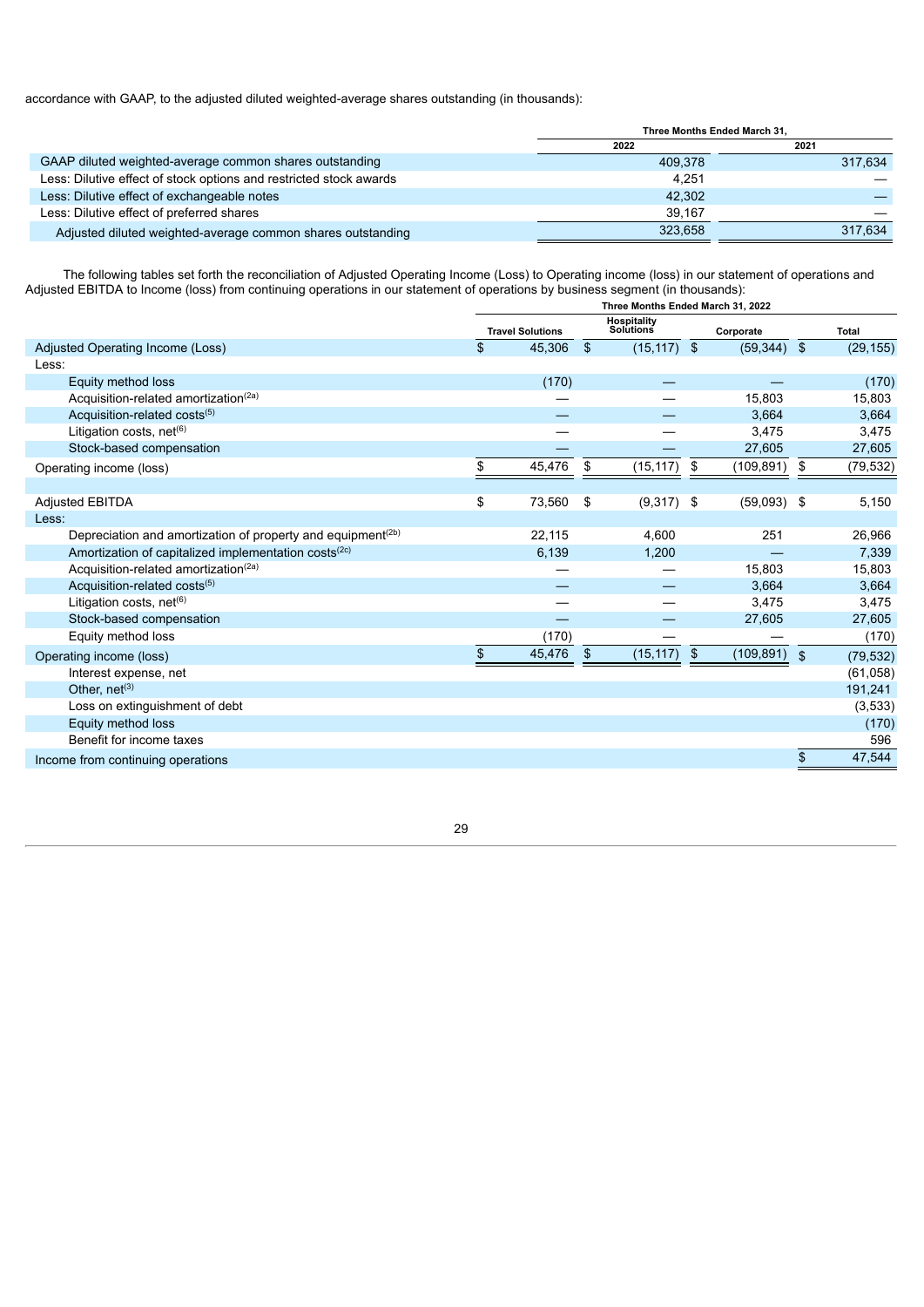|                                                                         | Three Months Ended March 31, 2021 |                         |               |                                        |               |                |    |              |
|-------------------------------------------------------------------------|-----------------------------------|-------------------------|---------------|----------------------------------------|---------------|----------------|----|--------------|
|                                                                         |                                   | <b>Travel Solutions</b> |               | <b>Hospitality</b><br><b>Solutions</b> |               | Corporate      |    | <b>Total</b> |
| <b>Adjusted Operating Loss</b>                                          | \$                                | $(106, 133)$ \$         |               | (13, 587)                              | $\sqrt[6]{3}$ | $(46, 782)$ \$ |    | (166, 502)   |
| Less:                                                                   |                                   |                         |               |                                        |               |                |    |              |
| Equity method loss                                                      |                                   | (911)                   |               |                                        |               |                |    | (911)        |
| Acquisition-related amortization <sup>(2a)</sup>                        |                                   |                         |               |                                        |               | 16,221         |    | 16,221       |
| Restructuring and other costs <sup>(4)</sup>                            |                                   |                         |               |                                        |               | (5, 135)       |    | (5, 135)     |
| Acquisition-related costs(5)                                            |                                   |                         |               |                                        |               | 720            |    | 720          |
| Litigation costs, $net^{(6)}$                                           |                                   |                         |               |                                        |               | 730            |    | 730          |
| Stock-based compensation                                                |                                   |                         |               |                                        |               | 24,426         |    | 24,426       |
| <b>Operating loss</b>                                                   | \$                                | (105, 222)              | $\frac{3}{2}$ | (13, 587)                              | \$            | (83, 744)      | \$ | (202, 553)   |
|                                                                         |                                   |                         |               |                                        |               |                |    |              |
| <b>Adjusted EBITDA</b>                                                  | \$                                | $(57,363)$ \$           |               | $(5,660)$ \$                           |               | $(46, 477)$ \$ |    | (109, 500)   |
| Less:                                                                   |                                   |                         |               |                                        |               |                |    |              |
| Depreciation and amortization of property and equipment <sup>(2b)</sup> |                                   | 41,372                  |               | 6,915                                  |               | 305            |    | 48,592       |
| Amortization of capitalized implementation costs <sup>(2c)</sup>        |                                   | 7,398                   |               | 1,012                                  |               |                |    | 8,410        |
| Acquisition-related amortization <sup>(2a)</sup>                        |                                   |                         |               |                                        |               | 16,221         |    | 16,221       |
| Restructuring and other costs <sup>(4)</sup>                            |                                   |                         |               |                                        |               | (5, 135)       |    | (5, 135)     |
| Acquisition-related costs <sup>(5)</sup>                                |                                   |                         |               |                                        |               | 720            |    | 720          |
| Litigation costs, $net^{(6)}$                                           |                                   |                         |               |                                        |               | 730            |    | 730          |
| Stock-based compensation                                                |                                   |                         |               |                                        |               | 24,426         |    | 24,426       |
| Equity method loss                                                      |                                   | (911)                   |               |                                        |               |                |    | (911)        |
| <b>Operating loss</b>                                                   | S                                 | (105, 222)              | \$            | (13, 587)                              | $\sqrt[6]{3}$ | $(83,744)$ \$  |    | (202, 553)   |
| Interest expense, net                                                   |                                   |                         |               |                                        |               |                |    | (64, 101)    |
| Other, $net^{(3)}$                                                      |                                   |                         |               |                                        |               |                |    | 11,631       |
| Equity method loss                                                      |                                   |                         |               |                                        |               |                |    | (911)        |
| Provision for income taxes                                              |                                   |                         |               |                                        |               |                |    | (3,997)      |
| Loss from continuing operations                                         |                                   |                         |               |                                        |               |                | \$ | (259, 931)   |

The following tables present information from our statements of cash flows and set forth the reconciliation of Free Cash Flow to cash used in operating activities, the most directly comparable GAAP measure (in thousands):

|                                       | Three Months Ended March 31. |            |  |  |
|---------------------------------------|------------------------------|------------|--|--|
|                                       | 2022                         | 2021       |  |  |
| Cash used in operating activities     | $(139,083)$ \$               | (197, 403) |  |  |
| Cash provided by investing activities | 374.865                      | 8.405      |  |  |
| Cash used in financing activities     | (25, 835)                    | (24, 221)  |  |  |
|                                       |                              |            |  |  |
|                                       | Three Months Ended March 31, |            |  |  |
|                                       | 0.000                        | <b>BBB</b> |  |  |

|                                     | 2022      | 2021       |
|-------------------------------------|-----------|------------|
| Cash used in operating activities   | (139.083) | (197, 403) |
| Additions to property and equipment | (17.403)  | (6.435)    |
| Free Cash Flow                      | (156.486) | (203, 838) |
|                                     |           |            |

(1) Net income attributable to noncontrolling interests represents an adjustment to include earnings allocated to noncontrolling interests held in (i) Sabre Travel Network Middle East of 40%, (ii) Sabre Seyahat Dagitim Sistemleri A.S. of 40%, (iii) Sabre Travel Network Lanka (Pte) Ltd of 40%, and (iv) Sabre Bulgaria of 40%.

(2) Depreciation and amortization expenses:

(a) Acquisition-related amortization represents amortization of intangible assets from the take-private transaction in 2007 as well as intangibles associated with acquisitions since that date.

(b) Depreciation and amortization of property and equipment includes software developed for internal use as well as amortization of contract acquisition costs.

(c) Amortization of capitalized implementation costs represents amortization of upfront costs to implement new customer contracts under our SaaS and hosted revenue model.

(3) Other, net includes a \$192 million gain on the sale of AirCentre during the three months ended March 31, 2022 and a \$15 million gain on sale of equity securities during the three months ended March 31, 2021. In addition, all periods presented include foreign exchange gains and losses related to the remeasurement of foreign currency denominated balances included in our consolidated balance sheets into the relevant functional currency.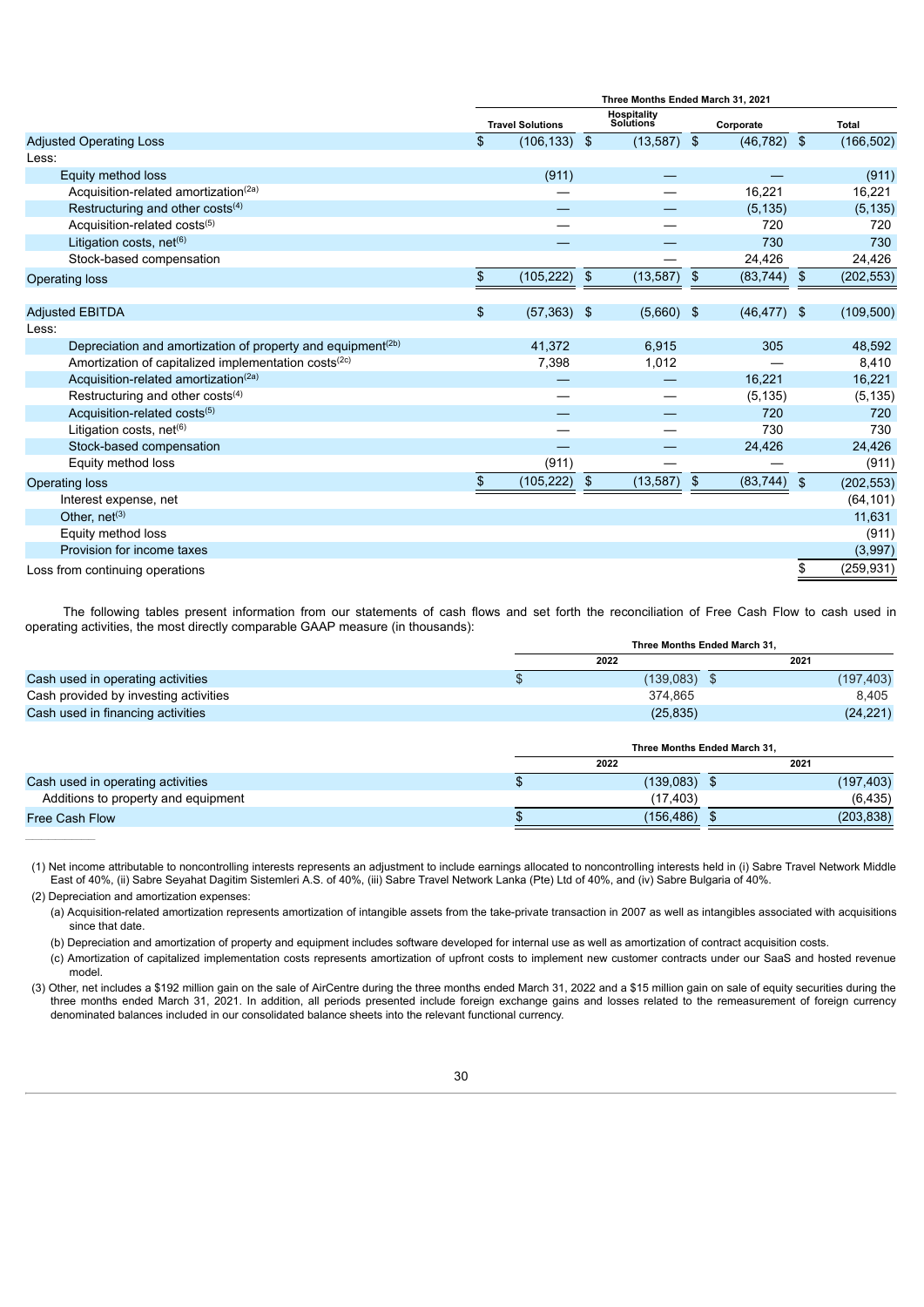- (4) Restructuring and other costs represents charges, and adjustments to those charges, associated with business restructuring and associated changes as well as other measures to support the new organizational structure and to respond to the impacts of the COVID-19 pandemic on our business, facilities and cost structure.
- (5) Acquisition-related costs represent fees and expenses incurred associated with the AirCentre disposition and other potential transactions.
- (6) Litigation costs, net represent charges associated with antitrust litigation and other foreign non-income tax contingency matters. See Note 13. Contingencies, to our consolidated financial statements.
- (7) The tax impact of adjustments includes the tax effect of each separate adjustment based on the statutory tax rate for the jurisdiction(s) in which the adjustment was taxable or deductible, the impact of the adjustments on valuation allowance assessments, and the tax effect of items that relate to tax specific financial transactions, tax law changes, uncertain tax positions, and other items.

#### **Results of Operations**

The following table sets forth our consolidated statements of operations data for each of the periods presented:

|                                                              |                  | Three Months Ended March 31, |            |  |  |  |
|--------------------------------------------------------------|------------------|------------------------------|------------|--|--|--|
|                                                              | 2022             |                              | 2021       |  |  |  |
|                                                              |                  | (Amounts in thousands)       |            |  |  |  |
| Revenue                                                      | \$<br>584.910 \$ |                              | 327,484    |  |  |  |
| Cost of revenue, excluding technology costs                  | 223.034          |                              | 146,761    |  |  |  |
| Technology costs                                             | 273,730          |                              | 252,663    |  |  |  |
| Selling, general and administrative                          | 167,678          |                              | 130,613    |  |  |  |
| Operating loss                                               | (79, 532)        |                              | (202, 553) |  |  |  |
| Interest expense, net                                        | (61,058)         |                              | (64, 101)  |  |  |  |
| Loss on debt extinguishment                                  | (3,533)          |                              |            |  |  |  |
| Equity method loss                                           | (170)            |                              | (911)      |  |  |  |
| Other, net                                                   | 191,241          |                              | 11,631     |  |  |  |
| Income (loss) from continuing operations before income taxes | 46.948           |                              | (255, 934) |  |  |  |
| (Benefit) provision for income taxes                         | (596)            |                              | 3,997      |  |  |  |
| Income (loss) from continuing operations                     | 47,544           |                              | (259, 931) |  |  |  |
|                                                              |                  |                              |            |  |  |  |

### *Three Months Ended March 31, 2022 and 2021*

*Revenue*

|                              | Three Months Ended March 31, |         |     |         |  |         |       |
|------------------------------|------------------------------|---------|-----|---------|--|---------|-------|
|                              |                              | 2022    |     | 2021    |  | Change  |       |
|                              | (Amounts in thousands)       |         |     |         |  |         |       |
| <b>Travel Solutions</b>      | S                            | 533,998 | \$. | 288,875 |  | 245,123 | 85 %  |
| <b>Hospitality Solutions</b> |                              | 56.004  |     | 42.215  |  | 13.789  | 33 %  |
| Total segment revenue        |                              | 590.002 |     | 331.090 |  | 258.912 | 78 %  |
| Eliminations                 |                              | (5,092) |     | (3,606) |  | (1,486) | (41)% |
| Total revenue                |                              | 584.910 |     | 327,484 |  | 257.426 | 79 %  |

*Travel Solutions—*Revenue increased \$245 million, or 85%, for the three months ended March 31, 2022 compared to the same period in the prior year, primarily due to:

- a \$191 million, or 126%, increase in transaction-based distribution revenue due to a 67% increase in Direct Billable Bookings to 65 million primarily as a result of continued recovery trends from the COVID-19 pandemic and favorable rate impacts as international and corporate bookings have improved at an accelerating rate since January 2022; and *•*
- a \$54 million increase in IT solutions revenue consisting of a \$42 million, or 102%, increase in reservation revenue primarily due to a 72% increase in Passengers Boarded to 129 million as a result of continued recovery trends from the COVID-19 pandemic and \$24 million of previously deferred revenue recognized during the three months ended March 31, 2022 due to a change in facts and circumstances associated with an Eastern European customer. See Note 2. Revenue from Contracts with Customers. This increase was partially offset by an unfavorable rate mix due to revenue that does not fluctuate with our volumes. Additionally, commercial and operations revenue increased \$12 million primarily due to license fee revenue related to AirCentre recognized upon delivery to the customer and increased volumes from the existing customer base, partially offset by reduced revenue due to the sale of our AirCentre portfolio on February 28, 2022. Recognition of license fees upon delivery has previously resulted and will continue to result in periodic fluctuations in revenue recognized.
	- 31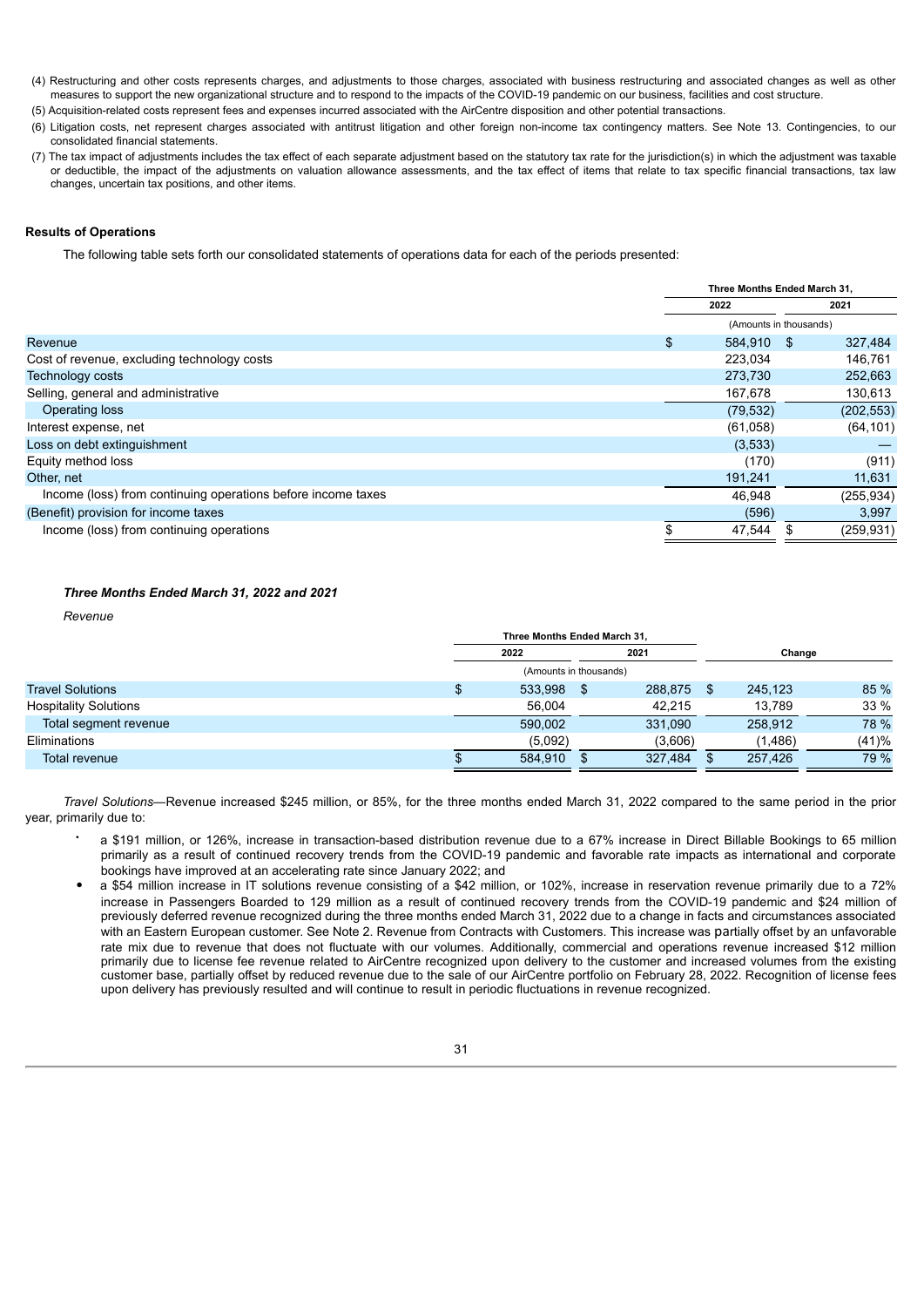*Hospitality Solutions—*Revenue increased \$14 million, or 33%, for the three months ended March 31, 2022 compared to the same period in the prior year. The increase was primarily driven by an \$11 million increase in SynXis Software and Services revenue due to an increase in transaction volumes of 31% to 23 million, as a result of continued recovery from the COVID-19 pandemic and an increase of \$3 million in DX revenue.

*Cost of revenue, excluding technology costs*

|                                                           | Three Months Ended March 31. |         |     |              |    |          |       |
|-----------------------------------------------------------|------------------------------|---------|-----|--------------|----|----------|-------|
|                                                           |                              | 2022    |     | $2021^{(1)}$ |    | Change   |       |
|                                                           | (Amounts in thousands)       |         |     |              |    |          |       |
| <b>Travel Solutions</b>                                   |                              | 189.754 | \$. | 117.217      | -S | 72,537   | 62 %  |
| <b>Hospitality Solutions</b>                              |                              | 27.725  |     | 19.877       |    | 7.848    | 39 %  |
| <b>Eliminations</b>                                       |                              | (5,092) |     | (3,606)      |    | (1,486)  | (41)% |
| Total segment cost of revenue, excluding technology costs |                              | 212.387 |     | 133.488      |    | 78.899   | 59 %  |
| Corporate                                                 |                              | 1,978   |     | 3.140        |    | (1, 162) | (37)% |
| Depreciation and amortization                             |                              | 8,669   |     | 10,133       |    | (1,464)  | (14)% |
| Total cost of revenue, excluding technology costs         |                              | 223.034 |     | 146,761      |    | 76,273   | 52 %  |

 $^{(1)}$  Certain amounts previously presented for the three months ended March 31, 2021 have been reclassified between Travel Solutions and Corporate; total cost of revenue, excluding technology costs, was not impacted by this reclassification.

*Travel Solutions—*Cost of revenue, excluding technology costs, increased \$73 million, or 62%, for the three months ended March 31, 2022 compared to the same period in the prior year. The increase was primarily driven by a \$78 million increase in incentive consideration due to higher transaction volume given continued recovery from the COVID-19 pandemic. This increase was slightly offset by a decrease in labor and professional services costs resulting from the sale of AirCentre and other labor related expenses.

*Hospitality Solutions—*Cost of revenue, excluding technology costs, increased \$8 million, or 39%, for the three months ended March 31, 2022 compared to the same period in the prior year primarily due to costs associated with increased transaction volumes.

*Depreciation and amortization*—Depreciation and amortization decreased \$1 million, or 14%, for the three months ended March 31, 2022 compared to the same period in the prior year primarily due to the sale of previously held for sale assets within our AirCentre portfolio that incurred no depreciation charges for the current quarter.

#### *Technology Costs*

|                              |                        | Three Months Ended March 31. |  |         |        |        |      |  |
|------------------------------|------------------------|------------------------------|--|---------|--------|--------|------|--|
|                              |                        | 2022                         |  | 2021    | Change |        |      |  |
|                              | (Amounts in thousands) |                              |  |         |        |        |      |  |
| <b>Travel Solutions</b>      | ъ                      | 225.144                      |  | 213,697 |        | 11.447 | 5 %  |  |
| <b>Hospitality Solutions</b> |                        | 28,560                       |  | 22,420  |        | 6,140  | 27 % |  |
| Corporate                    |                        | 20.026                       |  | 16.546  |        | 3.480  | 21 % |  |
| Total technology costs       |                        | 273,730                      |  | 252,663 |        | 21,067 | 8%   |  |

*Travel Solutions—*Technology costs increased \$11 million, or 5%, for the three months ended March 31, 2022 compared to the same period in the prior year. The increase was primarily driven by a \$25 million increase in technology costs due to higher transaction volumes given continued recovery from the COVID-19 pandemic and expected temporary costs resulting from our cloud migration efforts. Additionally, labor and professional services increased \$5 million to support our technology transformation initiatives. We expect to incur a significant amount of incremental technology costs in 2022 over the prior year as a result of our technology transformation. These increases were partially offset by a decrease in depreciation and amortization of \$18 million primarily due to a change in the mix of our technology spend beginning in 2019 resulting in less capitalized internal use software as well as a reduction due to the sale of our AirCentre portfolio as these assets were classified as held for sale as of December 31, 2021 and incurred no depreciation for the three months ended March 31, 2022. We expect depreciation and amortization expense to be significantly lower in 2022 than in the prior year due to the lower capitalization rate on technology spend beginning in 2019 and due to the sale of our AirCentre portfolio.

*Hospitality Solutions—*Technology costs increased \$6 million, or 27%, for the three months ended March 31, 2022 compared to the same period in the prior year due to a \$6 million increase in labor and professional services costs and a \$2 million increase in technology costs to support our technology transformation initiatives. This increase was partially offset by a \$2 million decrease in depreciation and amortization primarily driven by a change in the mix of our technology spend beginning in 2019 resulting in less capitalized internal use software.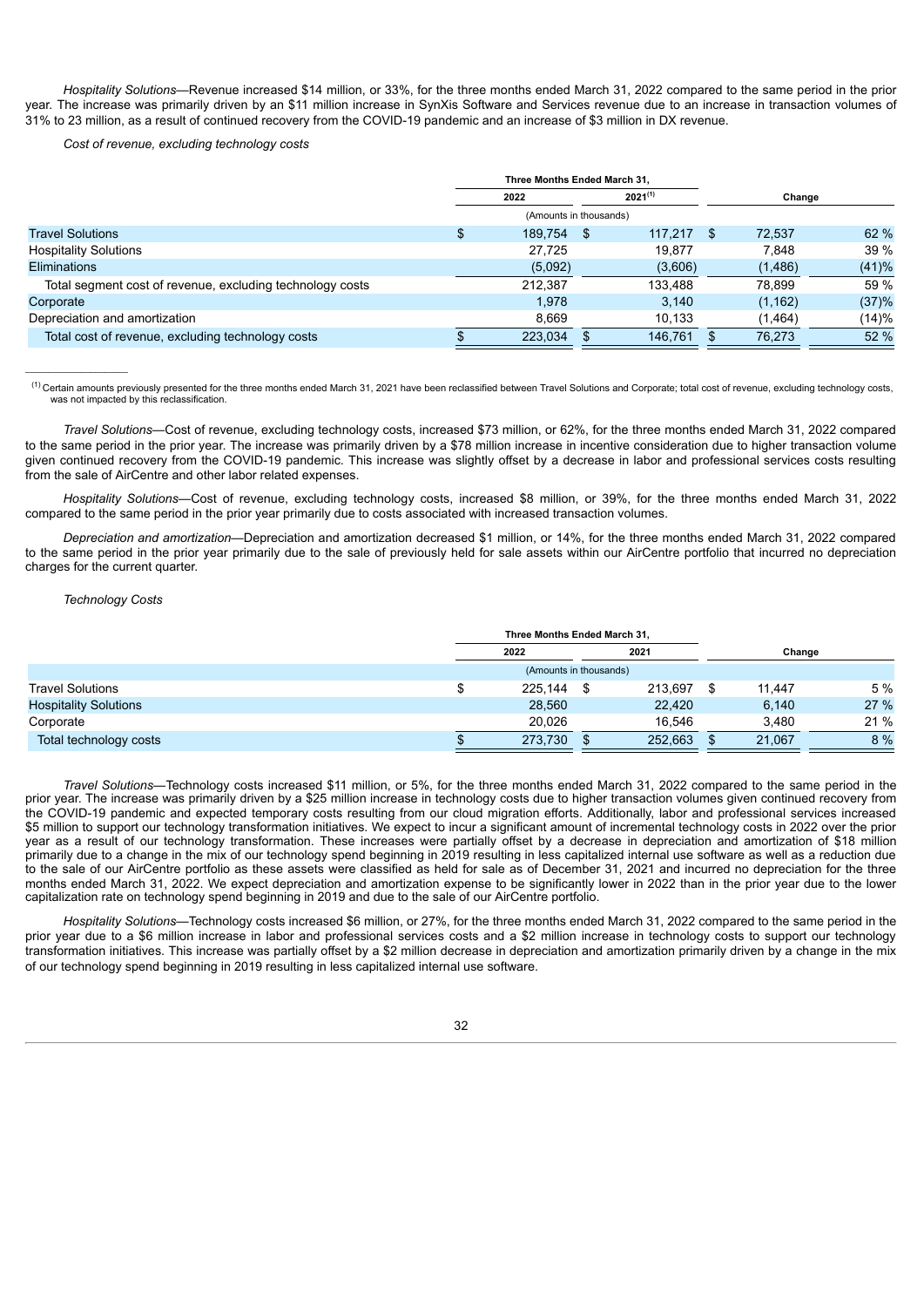*Corporate—*Technology costs increased \$3 million, or 21%, for the three months ended March 31, 2022 compared to the same period in the prior year primarily due to a \$2 million increase in stock-based compensation associated with previously awarded performance-based units and a reversal of severance costs in the prior year associated with the reduction of our workforce in 2020.

#### *Selling, General and Administrative Expenses*

|                                                    | Three Months Ended March 31. |  |         |  |        |      |
|----------------------------------------------------|------------------------------|--|---------|--|--------|------|
|                                                    | 2022                         |  | 2021    |  | Change |      |
|                                                    | (Amounts in thousands)       |  |         |  |        |      |
| <b>Travel Solutions</b>                            | 67.031                       |  | 54.960  |  | 12.071 | 22 % |
| <b>Hospitality Solutions</b>                       | 13.626                       |  | 12.477  |  | 1.149  | 9%   |
| Corporate                                          | 87.021                       |  | 63.176  |  | 23.845 | 38 % |
| Total selling, general and administrative expenses | 167.678                      |  | 130.613 |  | 37.065 | 28 % |

*Travel Solutions—*Selling, general and administrative expenses increased \$12 million, or 22%, for the three months ended March 31, 2022 compared to the same period in the prior year. The increase was driven by a \$5 million increase in legal costs incurred due to ongoing litigation and a \$7 million increase in the provision for expected credit losses due to the unfavorable comparison to a provision reversal in the prior year as the economy began to recover and payment experience began to improve.

*Hospitality Solutions—*Selling, general and administrative expenses increased \$1 million, or 9%, for the three months ended March 31, 2022 compared to the same period in the prior year. An increase in consulting related to our business strategy to support the long-term growth of the business was partially offset by a decrease in the provision for expected credit losses due to an improvement in our expected credit losses in the current year as a result of continued recovery from the COVID-19 pandemic, and lower depreciation and amortization.

*Corporate—*Selling, general and administrative expenses increased \$24 million, or 38%, for the three months ended March 31, 2022 compared to the same period in the prior year. This increase was driven by a \$6 million increase in professional services for consulting related to our business strategy to support the long-term growth of the business, a \$5 million increase in risk and security costs, a \$2 million increase as a result of increased compensation to attract and retain talent, a \$3 million increase due to continued investments in our internal business systems, a \$2 million increase in legal costs resulting from ongoing litigation, a \$2 million increase in stock-based compensation associated with previously awarded performance-based units, a \$2 million increase due to the reversal of severance costs in the prior year associated with the reduction of our workforce in 2020, and other ongoing business expenses.

#### *Interest expense, net*

| Three Months Ended March 31, |                        |  |        |        |         |      |
|------------------------------|------------------------|--|--------|--------|---------|------|
|                              | 2021<br>2022           |  |        | Change |         |      |
|                              | (Amounts in thousands) |  |        |        |         |      |
|                              | 61,058                 |  | 64,101 |        | (3,043) | (5)% |
|                              |                        |  |        |        |         |      |

Interest expense decreased \$3 million, or 5% during the three months ended March 31, 2022 compared to the same period in the prior year primarily due to the maturation of our interest rate swaps in the fourth quarter of 2021.

#### *Loss on extinguishment of debt*

*Other, net*

We recognized a loss on extinguishment of debt of \$4 million during the three months ended March 31, 2022 as a result of the refinancing that occurred in the first quarter of 2022. See Note 6. Debt for further details.

| <i><b>Other, het</b></i> |                              |               |        |           |         |
|--------------------------|------------------------------|---------------|--------|-----------|---------|
|                          | Three Months Ended March 31, |               |        |           |         |
|                          | 2022                         | 2021          | Change |           |         |
|                          | (Amounts in thousands)       |               |        |           |         |
| Other, net               | (191, 241)                   | $(11.631)$ \$ |        | (179.610) | 1,544 % |
|                          |                              |               |        |           |         |

Other, net decreased \$180 million for the three months ended March 31, 2022 compared to the same period in the prior year primarily due to the gain on the sale of AirCentre. See Note 3. Dispositions for further details regarding the AirCentre sale.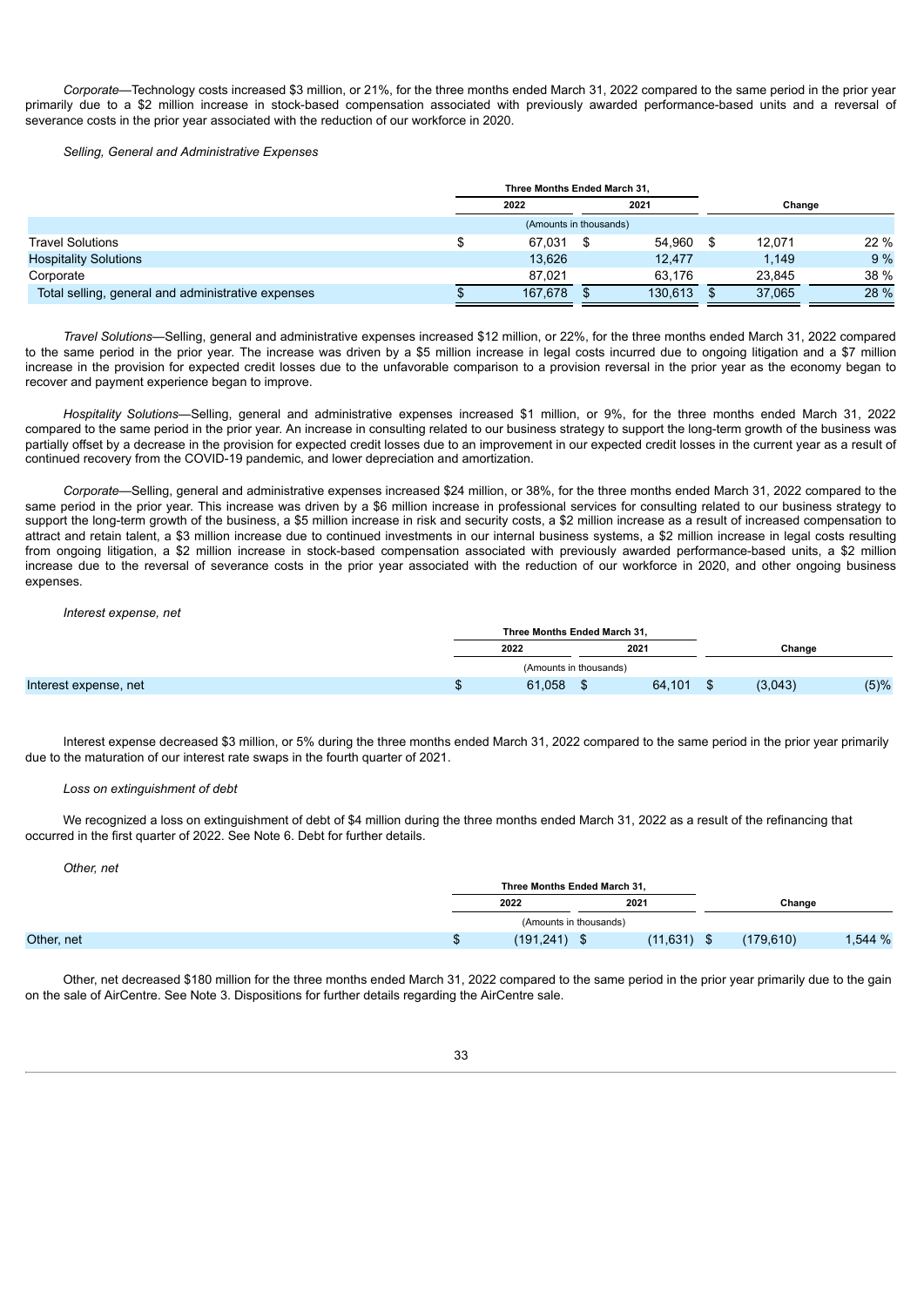|                                      | Three Months Ended March 31, |                        |       |  |         |        |  |  |
|--------------------------------------|------------------------------|------------------------|-------|--|---------|--------|--|--|
|                                      | 2022<br>2021                 |                        |       |  | Change  |        |  |  |
|                                      |                              | (Amounts in thousands) |       |  |         |        |  |  |
| (Benefit) provision for income taxes | (596)                        |                        | 3.997 |  | (4.593) | (115)% |  |  |
|                                      |                              |                        |       |  |         |        |  |  |

For the three months ended March 31, 2022, we recognized \$1 million income tax benefit, representing a negative effective tax rate of 1%, compared to an income tax expense of \$4 million, representing a negative effective tax rate of 2% for the three months ended March 31, 2021. The effective tax rate remained relatively flat for the three months ended March 31, 2022 as compared to the same period in 2021. The difference between our effective tax rates and the U.S. federal statutory income tax rate primarily results from valuation allowances, our geographic mix of taxable income in various tax jurisdictions, tax permanent differences and tax credits.

#### **Liquidity and Capital Resources**

Our current principal source of liquidity is our cash and cash equivalents on hand. As of March 31, 2022 and December 31, 2021, our cash and cash equivalents and outstanding letters of credit were as follows (in thousands):

|                                                                             | March 31, 2022 |           |  | December 31, 2021 |  |
|-----------------------------------------------------------------------------|----------------|-----------|--|-------------------|--|
| Cash and cash equivalents                                                   |                | 1.186.414 |  | 978.352           |  |
| Available under the bilateral letter of credit facility                     |                | 6.921     |  | 10.018            |  |
| Outstanding letters of credit under the bilateral letter of credit facility |                | 13.079    |  | 9.982             |  |

We consider cash equivalents to be highly liquid investments that are readily convertible into cash. Securities with contractual maturities of three months or less, when purchased, are considered cash equivalents. We record changes in a book overdraft position, in which our bank account is not overdrawn but recently issued and outstanding checks result in a negative general ledger balance, as cash flows from financing activities. We invest in a money market fund which is classified as cash and cash equivalents in our consolidated balance sheets and statements of cash flows. We held no shortterm investments as of March 31, 2022 and December 31, 2021. We had \$21 million held as cash collateral for standby letters of credit in restricted cash on our consolidated balance sheets as of March 31, 2022 and December 31, 2021.

While the COVID-19 pandemic has had an adverse impact on our business, we expect to recognize federal taxable income in 2022 based on our operating and non-operating results, the annual limitation on the use of NOL carryforwards and a provision of the Tax Cuts and Jobs Act set to take effect. As a result, while we expect to be a U.S. federal cash taxpayer in 2022, we expect to also benefit from the usage of NOLs in 2022 to the extent available. We expect to continue to benefit from our NOLs in the near-term beyond 2022.

#### *Liquidity Outlook*

The reduction in revenues as the result of COVID-19 has significantly adversely affected our liquidity. Given the uncertainties surrounding the duration and effects of COVID-19, including any variants, on transaction volumes in the global travel industry, particularly air travel transaction volumes, including from airlines' insolvency or suspension of service or aircraft groundings, we cannot provide assurance that the assumptions used to estimate our liquidity requirements will be accurate. However, based on our assumptions and estimates with respect to our financial condition, we believe that we have resources to sufficiently fund our liquidity requirements over at least the next twelve months. As previously disclosed, we responded with measures to increase our cash position during 2020, including the suspension of quarterly cash dividends on our common stock, effective with respect to the dividends occurring after the March 30, 2020 payment and share repurchases under our \$500 million share repurchase program (the "Share Repurchase Program"), borrowing under our Revolver, implementing cost savings measures, and completing debt and equity offerings. In addition, in the third quarter of 2021, we refinanced and extended the maturity on a portion of our debt and amended the financial performance covenant to remove minimum liquidity and leverage ratio requirements and in the first quarter of 2022, we refinanced and extended the maturity on another portion of our debt. We believe these actions will provide additional flexibility as we manage through the global economic recovery from the COVID-19 pandemic.

Free cash flow is calculated as cash flow from operations reduced by additions to property and equipment. For 2022, we expect our free cash flow to improve on an annual basis from 2021, turning positive within the second half of 2022. This expectation is based on industry projections regarding anticipated recovery levels in air travel and could change. See "—Risk Factors" for further details. Given the magnitude of travel decline and the unknown duration of the COVID-19 impact, we will continue to monitor travel activity and take additional steps should we determine they are necessary. Additionally, we may review opportunities to refinance our existing debt, as well as conduct debt or equity offerings to support future strategic investments, support operational requirements, provide additional liquidity, or pay down debt.

We utilize cash and cash equivalents primarily to pay our operating expenses, make capital expenditures, invest in our information technology infrastructure, products and offerings, pay taxes, pay quarterly dividends on our Preferred Stock (as defined below) when declared, and service our debt and other long-term liabilities. On July 12, 2021, we refinanced the Revolver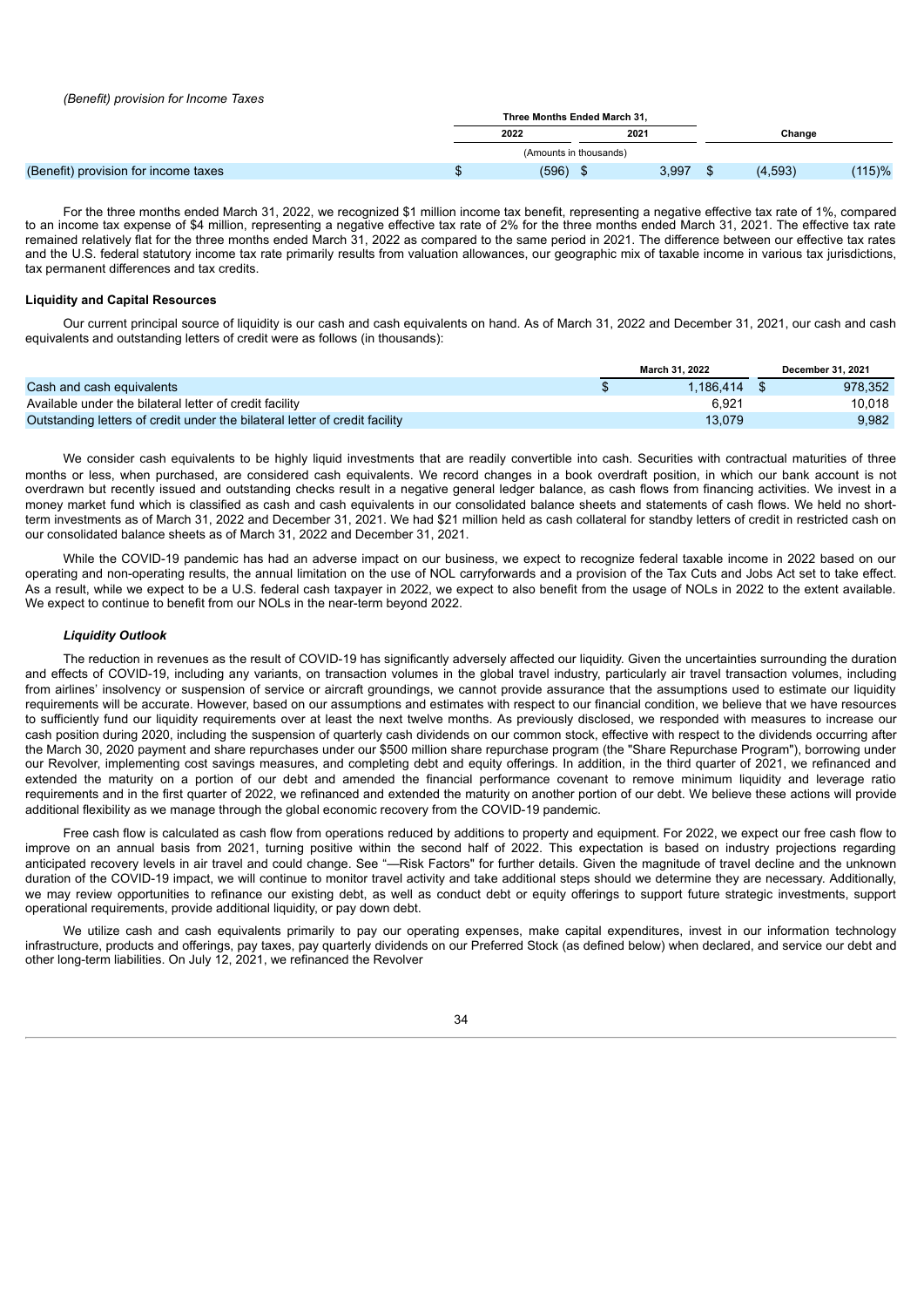and terminated the commitments thereunder, replacing it with term loans. See "—*Senior Secured Credit Facilities* below. We had outstanding letters of credit totaling \$13 million and \$10 million as of March 31, 2022 and December 31, 2021, respectively, which were secured by a \$20 million cash collateral deposit account.

Our ability to generate cash depends on many factors beyond our control, and any failure to meet our debt service obligations could harm our business, financial condition and results of operations. Our ability to make payments on and to refinance our indebtedness, and to fund working capital needs and planned capital expenditures will depend on our ability to generate cash in the future, which is subject to general economic, financial, competitive, business, legislative, regulatory and other factors that are beyond our control, including the impacts of COVID-19. See "Risk Factors—The COVID-19 pandemic has had and is expected to continue to have a significant adverse impact on our business, including our financial results and prospects, and the travel suppliers on whom our business relies." and "—We may require more cash than we generate in our operating activities, and additional funding on reasonable terms or at all may not be available."

The ongoing effects of COVID-19 on our operations and global bookings have had, and we believe they will continue to have, a material negative impact on our financial results and liquidity, and this negative impact may continue well beyond the containment of the outbreak. On an ongoing basis, we will evaluate and consider strategic acquisitions, divestitures, joint ventures, equity method investments, or repurchasing our outstanding debt obligations in open market or in privately negotiated transactions, as well as other transactions we believe may create stockholder value or enhance financial performance. These transactions may require cash expenditures or generate proceeds and, to the extent they require cash expenditures, may be funded through a combination of cash on hand, debt or equity offerings.

#### *Recent Events Impacting Our Liquidity and Capital Resources*

#### *Debt Agreements*

On March 9, 2022, we refinanced and extended the maturity on a portion of the Term Loan B facility. See "— Senior Secured Credit Facilities" below.

#### *Dividends*

The Preferred Stock accumulates cumulative dividends at a rate per annum equal to 6.50% and dividends are payable when, as and if declared by our board of directors, out of funds legally available for their payment to the extent paid in cash, quarterly in arrears on March 1, June 1, September 1 and December 1 of each year, beginning on December 1, 2020 and ending on, and including, September 1, 2023. Declared dividends on the Preferred Stock are payable, at our election, in cash, shares of our common stock or a combination of cash and shares of our common stock. We recorded \$5 million of accrued preferred stock dividends in our consolidated results of operations for the three months ended March 31, 2022. During the three months ended March 31, 2022, we paid cash dividends on our preferred stock of \$5 million.

On March 16, 2020, we announced the suspension of the payment of quarterly cash dividends on our common stock, effective with respect to the dividends occurring after the March 30, 2020 payment.

#### *Share Repurchase Program*

In February 2017, we announced the approval of the Share Repurchase Program to purchase up to \$500 million of Sabre's common stock outstanding. Repurchases under the Share Repurchase Program may take place in the open market or privately negotiated transactions. For the three months ended March 31, 2022, we did not repurchase any shares pursuant to the Share Repurchase Program. On March 16, 2020, we announced the suspension of share repurchases under the Share Repurchase Program in conjunction with the cash management measures we are undertaking as a result of the market conditions caused by COVID-19. Approximately \$287 million remains authorized for repurchases under the Share Repurchase Program as of March 31, 2022.

#### *Senior Secured Credit Facilities*

On August 23, 2017, Sabre GLBL entered into a Fourth Incremental Term Facility Amendment to our Amended and Restated Credit Agreement, Term Loan A Refinancing Amendment to our Amended and Restated Credit Agreement, and Second Revolving Facility Refinancing Amendment to our Amended and Restated Credit Agreement (the "2017 Refinancing"). The 2017 Refinancing included a \$400 million revolving credit facility ("Revolver") as well as the application of the proceeds of the approximately \$1,891 million incremental Term Loan B facility ("Term Loan B") and \$570 million Term Loan A facility ("Term Loan A").

On August 27, 2020, Sabre GLBL entered into a Third Revolving Facility Refinancing Amendment to the Amended and Restated Credit Agreement (the "Third Revolving Refinancing Amendment") and the First Term A Loan Extension Amendment to the Amended and Restated Credit Agreement (the "Term A Loan Extension Amendment" and, together with the Third Revolving Refinancing Amendment, the "2020 Refinancing"), which extended the maturity of the Revolver from July 1, 2022 to November 23, 2023 at the earliest and February 22, 2024 at the latest, depending on certain "springing" maturity conditions as described in the Third Revolving Refinancing Amendment. In addition to extending the maturity date of the Revolver, the 2020 Refinancing also provided that, during any covenant suspension resulting from a "Material Travel Event Disruption" (as defined in the Amended and Restated Credit Agreement), including during the current covenant suspension period, we were required to maintain liquidity of at least \$300 million on a monthly basis, which was lowered in December 2020 from \$450 million. In addition, during this covenant suspension, the 2020 Refinancing limited certain payments to equity holders, certain investments, certain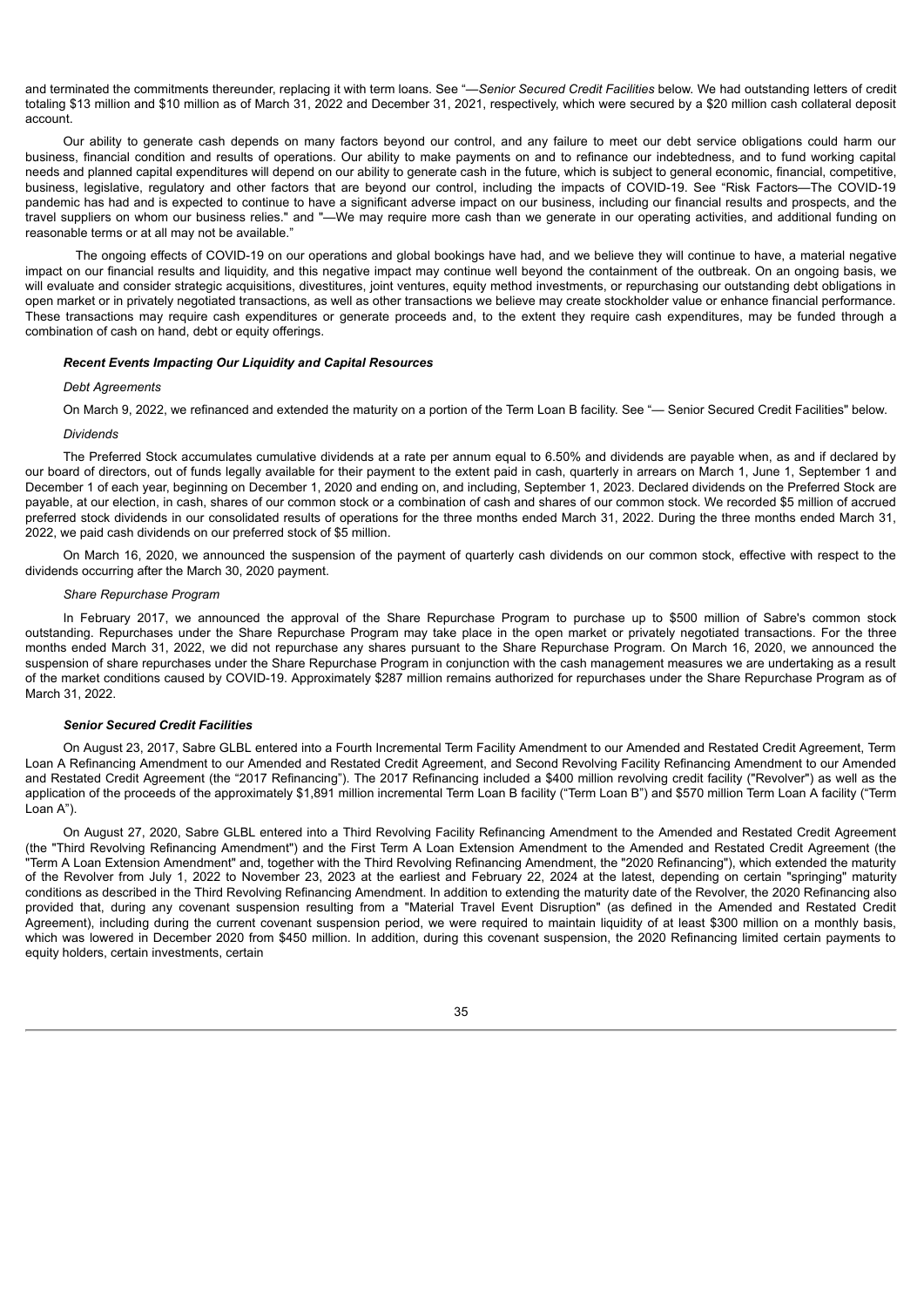prepayments of unsecured debt and the ability of certain subsidiaries to incur additional debt. The applicable margins for the Revolver were between 2.50% and 1.75% per annum for Eurocurrency rate loans and between 1.50% and 0.75% per annum for base rate loans, with the applicable margin for any quarter reduced by 25 basis points (up to 75 basis points total) if the Senior Secured First-Lien Net Leverage Ratio (as defined in the Amended and Restated Credit Agreement) was less than 3.75 to 1.0, 3.00 to 1.0, or 2.25 to 1.0, respectively. These interest rate spreads for the Revolver were increased by 0.25%, during covenant suspension, in connection with the 2020 Refinancing.

On December 17, 2020, Sabre GLBL entered into a Sixth Term A Loan Refinancing and Incremental Amendment to our Amended and Restated Credit Agreement, resulting in additional Term Loan B borrowings of \$637 million ("Other Term B Loans") due December 17, 2027. The applicable interest rate margins for the Other Term B Loans are 4.00% per annum for Eurocurrency rate loans and 3.00% per annum for base rate loans, with a floor of 0.75% for the Eurocurrency rate, and 1.75% for the base rate, respectively. The net proceeds of \$623 million from the issuance, net of underwriting fees and commissions, were used to fully redeem both the \$500 million outstanding 5.25% senior secured notes due November 2023 and the \$134 million outstanding Term Loan A. We incurred no material additional indebtedness as a result of these transactions, other than amounts for certain interest, fees and expenses. We recognized aloss on extinguishment of debt of \$11 million during the year ended December 31, 2020 in connection with these transactions,which consisted of a redemption premium of \$6 million and the write-off of unamortized debt issuance costs of \$5 million.

On July 12, 2021, we entered into agreements to refinance the Other Term Loan B facility and the Revolver, and terminated the revolving commitments thereunder (the "2021 Refinancing"). We incurred no additional indebtedness as a result of the 2021 Refinancing, other than amounts covering certain interest, fees and expenses. Among other things, the 2021 Refinancing amended the financial performance covenant to remove the minimum liquidity requirement of \$300 million, the Total Net Leverage Ratio maintenance requirement, and certain other limitations. The 2021 Refinancing included the application of the proceeds of (i) a new \$404 million term loan "B-1" facility (the "New Term B-1 Facility") and (ii) a new \$644 million term loan "B-2" facility (the "New Term B-2 Facility" and together with the New Term B-1 Facility, the "New Facilities"), borrowed by Sabre GLBL under our Amended and Restated Credit Agreement, to pay down in full approximately \$634 million of Other Term B Loans and the outstanding \$400 million Revolver balance, and to terminate the revolving commitments thereunder. The remaining proceeds, net of a \$3 million discount, were used to pay a \$6 million redemption premium and \$6 million in other fees associated with the refinancing. We recognized a loss on extinguishment of debt in connection with these transactions during the year ended December 31, 2021 of \$13 million and debt modification costs for financing fees of \$2 million recorded to Other, net. The New Facilities mature on December 17, 2027, and we have the ability to prepay the New Facilities after December 17, 2021 without a premium. In addition, on July 2, 2021, in anticipation of the Revolver repayment and termination of the revolving commitments (and related letter of credit subfacility), Sabre GLBL entered into a new \$20 million bilateral letter of credit facility, which is secured by a cash collateral deposit account and included as restricted cash on our consolidated balance sheets as of December 31, 2021.

On March 9, 2022, we entered into an amendment to refinance a portion of the Term Loan B facility (the "2022 Refinancing"). We incurred no additional indebtedness as a result of the 2022 Refinancing, other than amounts covering certain fees and expenses. The 2022 Refinancing included the application of the proceeds of a new \$625 million term loan "B" facility (the "New Other Term B Facility"), borrowed by Sabre GLBL under our Amended and Restated Credit Agreement, with the effect of extending the maturity of approximately \$623 million of the existing Term Loan B credit facility under the Amended and Restated Credit Agreement. We recognized a loss on extinguishment of debt in connection with these transactions during the three months ended March 31, 2022 of \$4 million and debt modification costs for financing fees of \$1 million recorded to Other, net. The New Other Term B Facility matures on June 30, 2028 and offers us the ability to prepay or repay the New Other Term B Facility after 12 months or to prepay or repay at a 101 premium before that date. The interest rates on the New Other Term B Facility are based on Term SOFR, replacing LIBOR, plus an applicable margin.

Under the Amended and Restated Credit Agreement, the loan parties are subject to certain customary non-financial covenants, including certain restrictions on incurring certain types of indebtedness, creation of liens on certain assets, making of certain investments, and payment of dividends. As of March 31, 2022, we are in compliance with all covenants under the terms of the Amended and Restated Credit Agreement.

We are also required to pay down the term loans by an amount equal to 50% of annual excess cash flow, as defined in the Amended and Restated Credit Agreement. This percentage requirement may decrease or be eliminated if certain leverage ratios are achieved. Based on our results for the year ended December 31, 2020, we were not required to make an excess cash flow payment in 2021, and no excess cash flow payment is required in 2022 with respect to our results for the year ended December 31, 2021. We are further required to pay down the term loans with proceeds from certain asset sales or borrowings, that are not otherwise reinvested in the business, as defined in the Amended and Restated Credit Agreement.

As of March 31, 2022, we had outstanding approximately \$2.2 billion of variable debt that is indexed to the London Interbank Offered Rate ("LIBOR") consisting of Term Loan B for \$1.2 billion, Term Loan B-1 for \$400 million and Term Loan B-2 for \$634 million. In July 2017, the Financial Conduct Authority announced its intention to phase out LIBOR by the end of 2021, and subsequently extended the phase-out date to June 30, 2023. In July 2021, we entered into the 2021 Refinancing which, among other things, allows for the LIBOR rate to be phased out and replaced with SOFR plus a credit spread adjustment factor for Term Loan B-1 and Term Loan B-2, and we therefore do not anticipate a material impact from the anticipated phase out of LIBOR with respect to these loans. In March 2022, we entered into the 2022 Refinancing, which extended the maturity and replaced LIBOR with Term SOFR on a portion of our Term Loan B facility. The remaining Term Loan B allows for a transition to the Prime rate plus a margin, and assuming the discontinuation of LIBOR in June 2023, we estimate the impact of transitioning to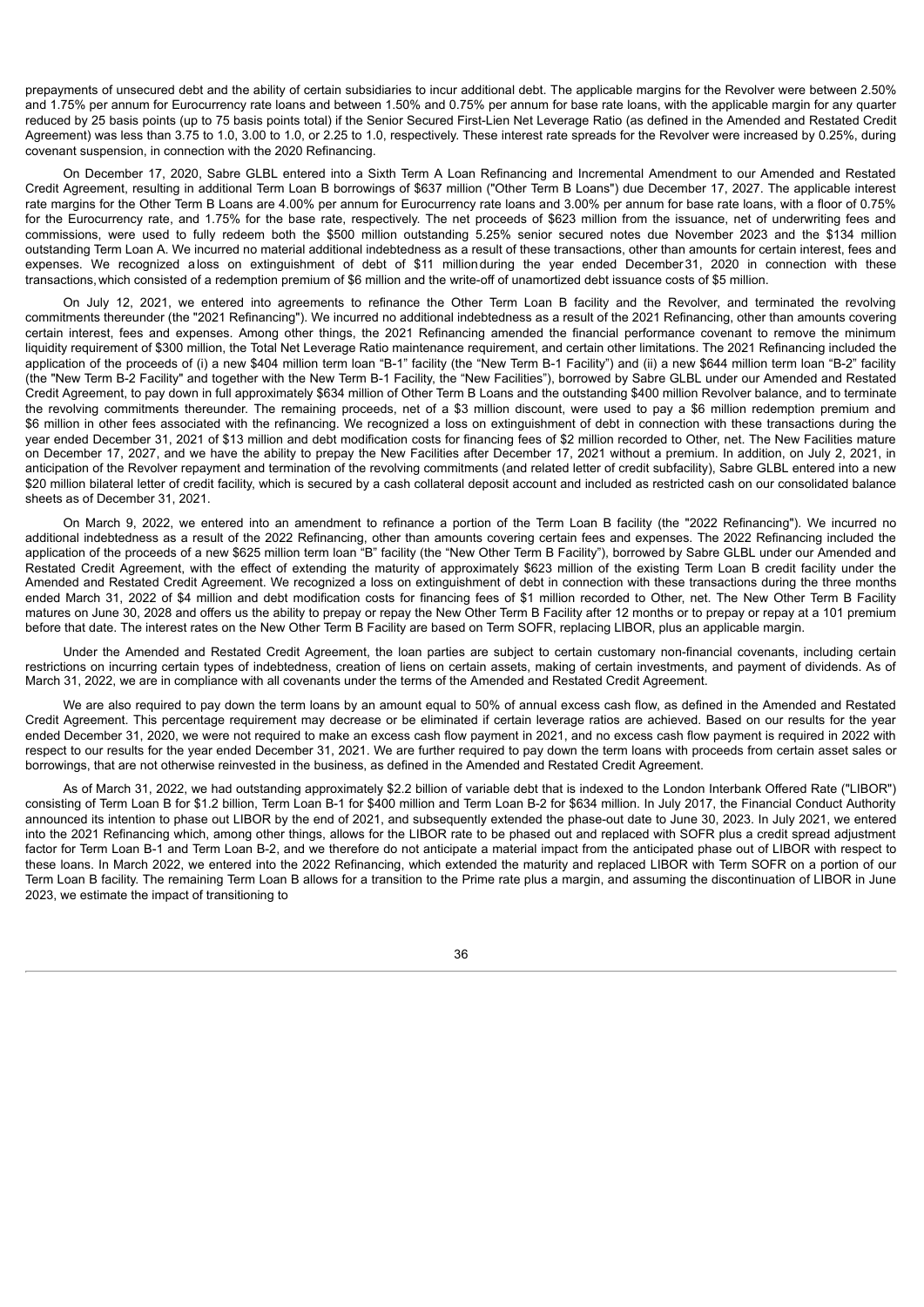the Prime rate in June 2023, assuming changes in Prime rates aligned with expected changes in the federal funds rate, which are based on market data and analysts' forecasts, would result in an aggregate of approximately \$15 million of incremental interest expense over the remaining life of Term Loan B. We intend to seek an amendment with our lenders of Term Loan B prior to June 2023 to provide for a transition to SOFR or another alternative to LIBOR in anticipation of its discontinuation, but there can be no assurance that we will be able to reach an agreement with our lenders for any such amendment or that the incremental amount of any interest pursuant to such amendment would be significantly less than current requirements. See "Risk Factors—We are exposed to interest rate fluctuations."

#### **Cash Flows**

|                                                                               | Three Months Ended March 31. |                        |            |  |  |
|-------------------------------------------------------------------------------|------------------------------|------------------------|------------|--|--|
|                                                                               | 2021<br>2022                 |                        |            |  |  |
|                                                                               |                              | (Amounts in thousands) |            |  |  |
| Cash used in operating activities                                             | $(139,083)$ \$               |                        | (197, 403) |  |  |
| Cash provided by investing activities                                         | 374.865                      |                        | 8.405      |  |  |
| Cash used in financing activities                                             | (25, 835)                    |                        | (24, 221)  |  |  |
| Cash used in discontinued operations                                          | (1,680)                      |                        | (281)      |  |  |
| Effect of exchange rate changes on cash, cash equivalents and restricted cash | (205)                        |                        | (1,247)    |  |  |
| Increase (decrease) in cash, cash equivalents and restricted cash             | 208.062                      |                        | (214, 747) |  |  |

#### *Operating Activities*

Cash used in operating activities totaled \$139 million for the three months ended March 31, 2022. The \$58 million increase in operating cash flow from the same period in the prior year was primarily due to the impact of COVID-19 on the travel industry and on our results of operations and a \$5 million decline in interest payments as our interest rate swaps have matured, offset by an increase of \$67 million associated with payments to our employees under performance-based bonus plans that did not occur in the prior year.

#### *Investing Activities*

For the three months ended March 31, 2022, we received proceeds of \$392 million from the sale of AirCentre, partially offset by \$17 million of cash used on capital expenditures related to software developed for internal use.

For the three months ended March 31, 2021, we received proceeds of \$15 million from the sale of an investment, partially offset by \$6 million of cash used on capital expenditures related to software developed for internal use.

#### *Financing Activities*

For the three months ended March 31, 2022, financing activities used \$26 million. Significant highlights of our financing activities include:

- proceeds of \$625 million from the issuance of New Other Term B Facility; *•*
- payment of \$623 million on Term Loan B; *•*
- payment of \$3 million on Term B-1 Facility and Term B-2 Facility; *•*
- payment of \$10 million for debt prepayment fees and issuance costs;
- net payments of \$10 million from the settlement of employee stock-option awards; and
- payment of \$5 million in dividends on our preferred stock.

For the three months ended March 31, 2021, financing activities used \$24 million. Significant highlights of our financing activities include:

- net payments of \$12 million from the settlement of employee stock-option awards;
- payment of \$6 million on Term Loan B and Other Term Loan B; and
- payment of \$5 million in dividends on our preferred stock.

#### **Contractual Obligations**

There were no material changes to our future minimum contractual obligations since December 31, 2021 as previously disclosed in our Annual Report on Form 10-K filed with the SEC on February 18, 2022, other than the impact of interest rates on our debt. As of March 31, 2022, we had a total debt obligation of \$6.1 billion, with \$286 million due for the remainder of 2022.

We had no off balance sheet arrangements during the three months ended March 31, 2022 and year ended December 31, 2021.

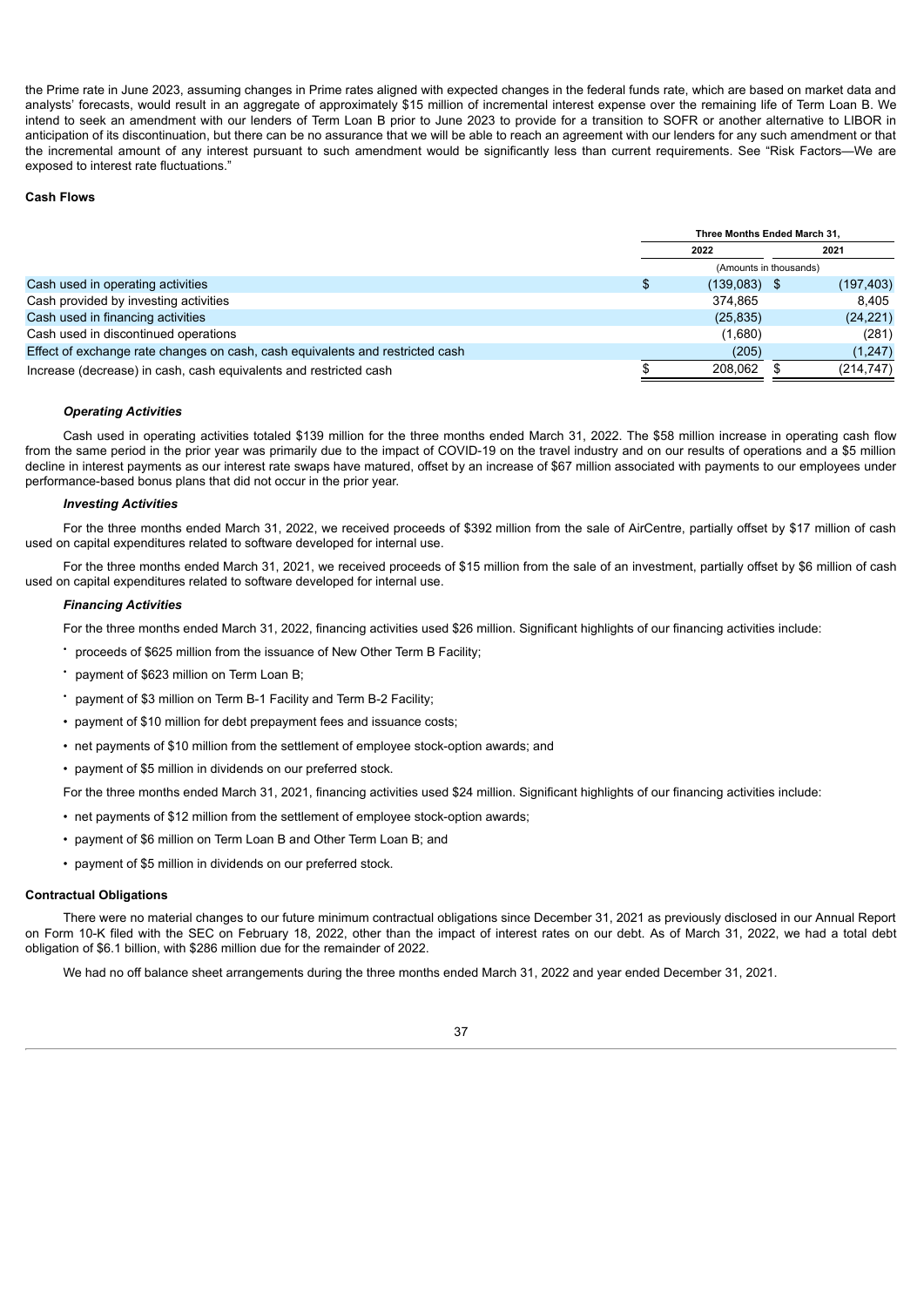#### **Recent Accounting Pronouncements**

Information related to Recent Accounting Pronouncements is included in Note 1. General Information, to our consolidated financial statements included in Part I, Item 1 in this Quarterly Report on Form 10-Q, which is incorporated herein by reference.

#### **Critical Accounting Estimates**

This discussion and analysis of our financial condition and results of operations is based on our consolidated financial statements, which have been prepared in accordance with GAAP. The preparation of these financial statements requires us to make estimates and judgments that affect our reported assets and liabilities, revenues and expenses and other financial information. Actual results may differ significantly from these estimates, and our reported financial condition and results of operations could vary under different assumptions and conditions. In addition, our reported financial condition and results of operations could vary due to a change in the application of a particular accounting standard.

We regard an accounting estimate underlying our financial statements as a "critical accounting estimate" if the accounting estimate requires us to make assumptions about matters that are uncertain at the time of estimation and if changes in the estimate are reasonably likely to occur and could have a material effect on the presentation of financial condition, changes in financial condition, or results of operations. For a discussion of the accounting policies involving material estimates and assumptions that we believe are most critical to the preparation of our financial statements, how we apply such policies and how results differing from our estimates and assumptions would affect the amounts presented in our financial statements, see "Management's Discussion and Analysis of Financial Condition and Results of Operations—Critical Accounting Estimates" included in our Annual Report on Form 10-K filed with the SEC on February 18, 2022. Since the date of the annual report on Form 10-K filed with the SEC on February 18, 2022, there have been no material changes to our critical accounting estimates.

#### <span id="page-39-0"></span>**ITEM 3. QUANTITATIVE AND QUALITATIVE DISCLOSURES ABOUT MARKET RISK**

Market risk is the potential loss from adverse changes in: (i) prevailing interest rates, (ii) foreign exchange rates, (iii) credit risk and (iv) inflation. Our exposure to market risk relates to interest payments due on our long-term debt, derivative instruments, income on cash and cash equivalents, accounts receivable and payable, and subscriber incentive liabilities and deferred revenue. We manage our exposure to these risks through established policies and procedures. We do not engage in trading, market making or other speculative activities in the derivatives markets. Our objective is to mitigate potential income statement, cash flow and fair value exposures resulting from possible future adverse fluctuations in interest and foreign exchange rates. Due to the uncertainty driven by the COVID-19 pandemic on our foreign currency exposures, we have paused entering into new cash flow hedges of forecasted foreign currency cash flows until we have more clarity regarding the recovery trajectory and its impacts on net exposures. There were no material changes in our market risk since December 31, 2021 as previously disclosed under "Quantitative and Qualitative Disclosures About Market Risk" included in our Annual Report on Form 10-K filed with the SEC on February 18, 2022.

#### <span id="page-39-1"></span>**ITEM 4. CONTROLS AND PROCEDURES**

#### *Disclosure Controls and Procedures*

Our management, with the participation of our principal executive officer and principal financial officer, has evaluated the effectiveness of our disclosure controls and procedures (as this term is defined in Rules 13a-15(e) and 15d-15(e) under the Securities Exchange Act of 1934, as amended (the "Exchange Act")) as of the end of the period covered by this report. Based on this evaluation, our principal executive officer and principal financial officer have concluded that, as of the end of this period, our disclosure controls and procedures were effective.

#### *Internal Control Over Financial Reporting*

There have not been any changes in our internal control over financial reporting (as this term is defined in Rules 13a-15(f) and 15d-15(f) under the Exchange Act) during the most recent fiscal quarter that have materially affected, or are reasonably likely to materially affect, our internal control over financial reporting. In the fourth quarter of 2021 we implemented a new billing system that impacted our control environment over a small portion of our revenue. Over the next few years, we expect to migrate the majority of our billing of revenue and processing of incentive consideration to this system, which is reasonably likely to materially affect our internal control over financial reporting.

#### **PART II. OTHER INFORMATION**

#### <span id="page-39-3"></span><span id="page-39-2"></span>**ITEM 1. LEGAL PROCEEDINGS**

<span id="page-39-4"></span>The Company and its subsidiaries are from time to time engaged in routine legal proceedings incidental to our business. For a description of our material legal proceedings, see Note 13. Contingencies, to our consolidated financial statements included in Part I, Item 1 in this Quarterly Report on Form 10-Q, which is incorporated herein by reference.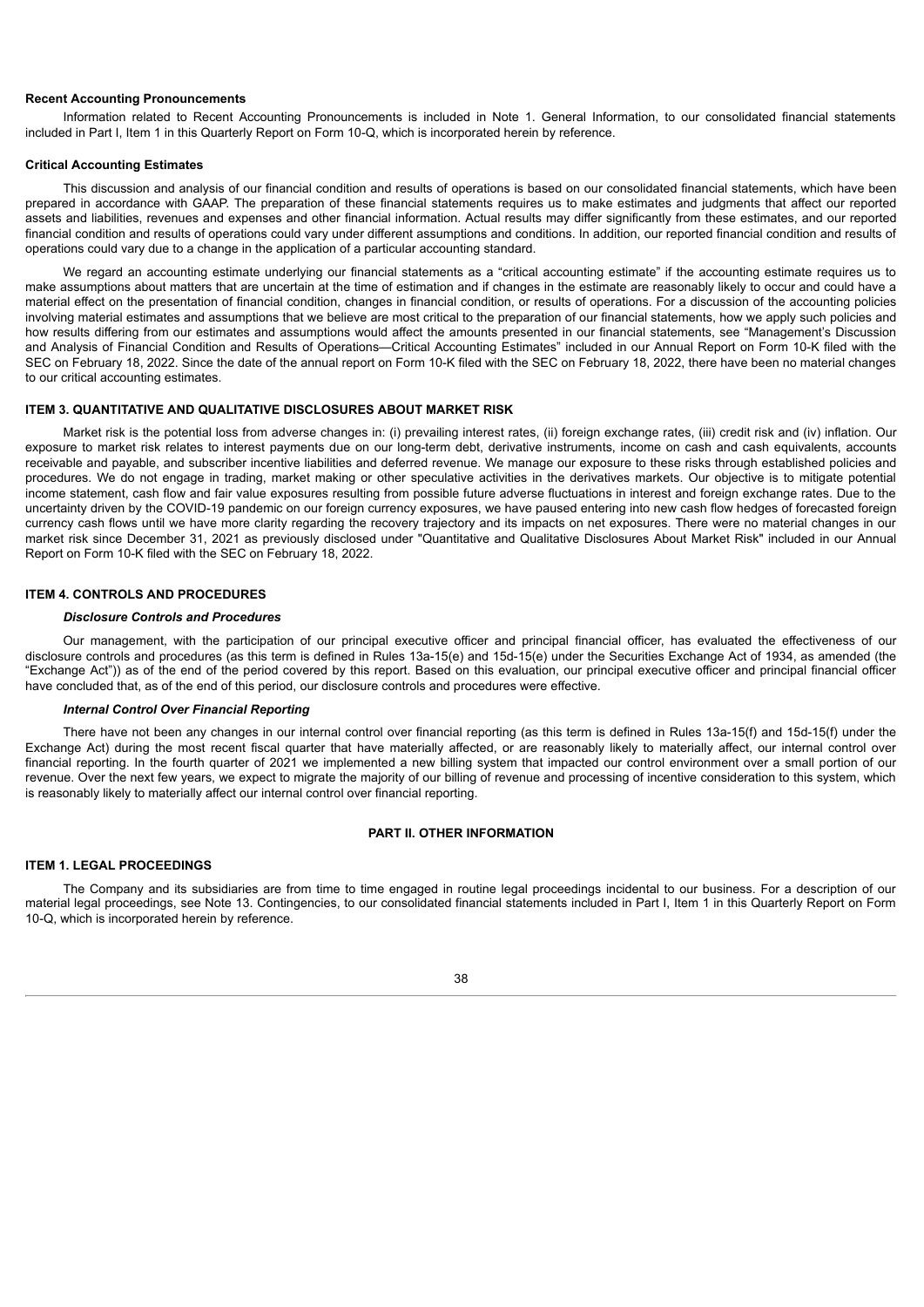#### **ITEM 1A. RISK FACTORS**

The following risk factors may be important to understanding any statement in this Quarterly Report on Form 10-Q or elsewhere. Our business, financial condition and operating results can be affected by a number of factors, whether currently known or unknown, including but not limited to those described below. Any one or more of these factors could directly or indirectly cause our actual results of operations and financial condition to vary materially from past or anticipated future results of operations and financial condition. Any of these factors, in whole or in part, could materially and adversely affect our business, financial condition, results of operations and stock price.

#### *Risks Related to the COVID-19 Pandemic*

#### **The COVID-19 pandemic has had and is expected to continue to have a significant adverse impact on our business, including our financial results and prospects, and the travel suppliers on whom our business relies.**

The spread of COVID-19 and the developments surrounding the global pandemic have had and are continuing to have significantly negative impacts on all aspects of our business. In response to the pandemic, many governments around the world have implemented a variety of measures to reduce the spread of COVID-19, including travel restrictions and bans, instructions to residents to practice social distancing, quarantine advisories, shelter-in-place orders and required closures of non-essential businesses. These government mandates have had a significant negative impact on the travel industry and many of the travel suppliers on whom our business relies, including airlines and hotels, and forced many of them, including airlines, to pursue cost reduction measures and seek financing, including government financing and support, in order to reduce financial distress and continue operating, and to curtail drastically their service offerings. The pandemic has resulted and may continue to result in the restructuring or bankruptcy of certain of those travel suppliers and the renegotiation of the terms of our agreements with them. The pandemic and these measures have significantly adversely affected, and may further affect, consumer sentiment and discretionary spending patterns, economies and financial markets, and our workforce, operations and customers. See "-Our Travel Solutions and Hospitality Solutions businesses depend on maintaining and renewing contracts with their customers and other counterparties."

The COVID-19 pandemic and the resulting economic conditions and government orders have resulted in a material decrease in consumer spending and an unprecedented decline in transaction volumes in the global travel industry. Our financial results and prospects are largely dependent on these transaction volumes. Although it is impossible to accurately predict the ultimate impact of these developments on our business, our financial results for the years ended December 31, 2020 and 2021 and for the first three months of 2022 (excluding the gain impacts from disposition activity) have been significantly and negatively impacted, with a material decline in total revenues, net income, cash flow from operations and Adjusted EBITDA as compared to 2019. This downward trend could continue for an unpredictable period. Due to the uncertain and rapidly evolving nature of current conditions around the world, including the spread of virus variants with new epidemiological characteristics, we are unable to predict accurately the impact that COVID-19 will have on our business going forward. We expect the outbreak and its effects to continue to have a significant adverse impact on our business, financial condition and operating results for the duration of the pandemic and during the subsequent recovery from the pandemic, which could be an extended period of time. To the extent the COVID-19 pandemic adversely affects our business, operations, and financial condition and results, it may also have the effect of heightening many of the other risks described in this "Risk Factors" section, such as those relating to our high level of indebtedness, our need to generate sufficient cash flows to service our indebtedness, and our ability to comply with the covenants contained in the agreements that govern our indebtedness.

#### **The COVID-19 pandemic may result in potential impairments of goodwill, long-term investments and long-lived assets; increasing provisions for bad debt including risks associated with travel agencies ability to repay us for incentive fees associated with bookings that have now cancelled; and increases in cash outlays to refund travel service providers for cancelled bookings.**

We did not record any material impairments in 2021 or in the first three months of 2022; however, future changes in our expected cash flows or other factors as a result of the COVID-19 pandemic may cause our goodwill or other assets to be impaired, resulting in a non-cash charge. As we cannot predict the duration or scope of the COVID-19 pandemic, the negative financial impact to our consolidated financial statements of potential future impairments cannot be reasonably estimated, but could be material. In addition, given the volatility in global markets and the financial difficulties faced by many of our travel suppliers, we have increased our provisions for bad debt related to certain of our airline providers and, to a lesser extent, car rental providers and hoteliers. We are continuing to closely monitor positions with travel agencies, to identify situations in which cancelled bookings exceed new bookings, resulting in refunds due to us and creating possible additional bad debt exposure. Moreover, due to the high level of cancellations of existing bookings, we have incurred, and may continue to incur, higher than normal cash outlays to refund travel service providers for cancelled bookings. Any material increase in our provisions for bad debt, and any material increase in cash outlays to travel suppliers would have a corresponding effect on our results of operations, liquidity and related cash flows.

#### **The ongoing impact of the COVID-19 outbreak on our business and the impact on our results of operations is highly uncertain.**

The extent of the effects of the COVID-19 outbreak on our business, results of operations, cash flows and growth prospects is highly uncertain and will ultimately depend on future developments. These include, but are not limited to, the severity, extent and duration of the global pandemic and its impact on the travel industry and consumer spending more broadly; actions taken by national, state and local governments to contain the disease or treat its impact, including travel restrictions and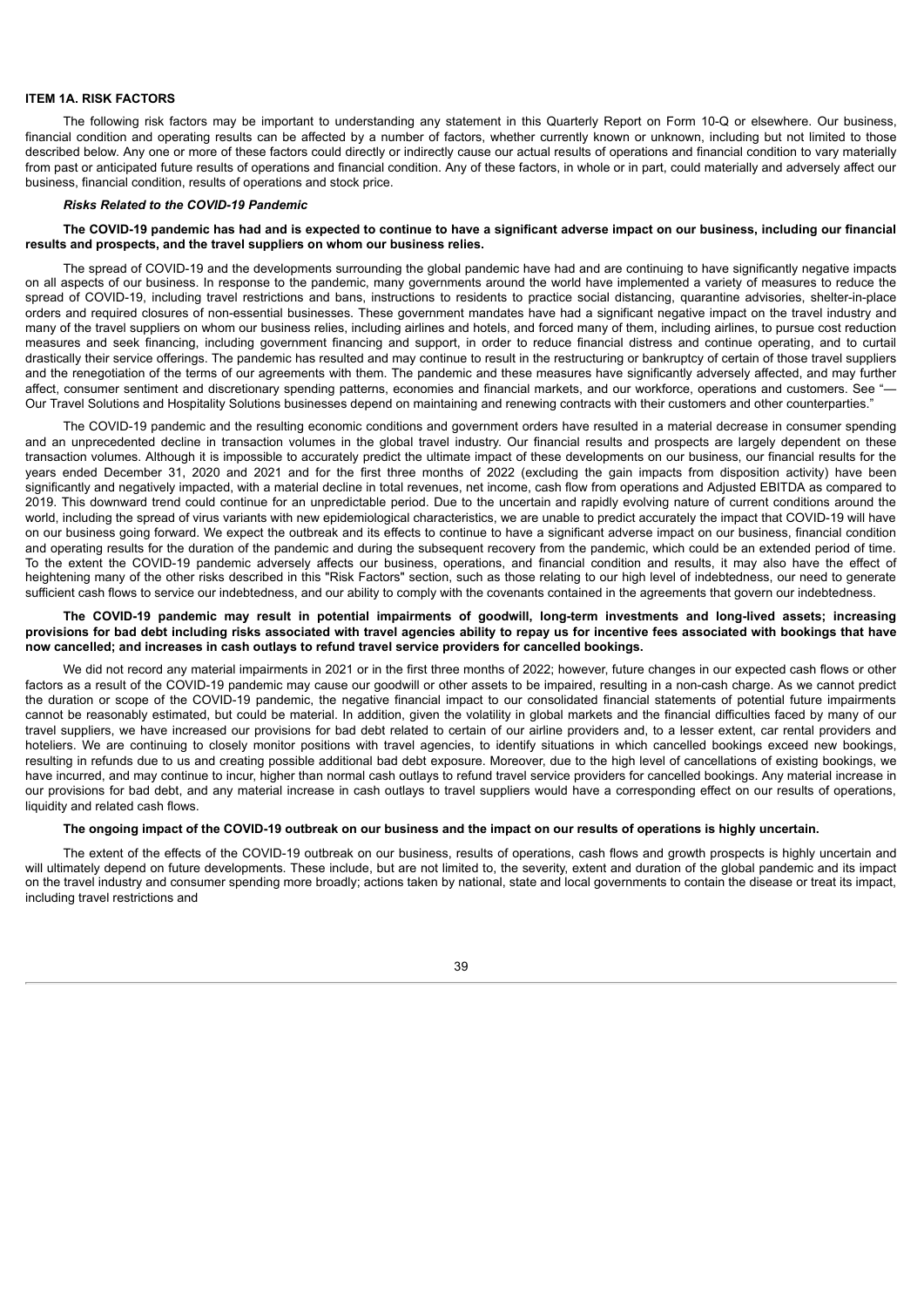bans, required closures of non-essential businesses, vaccination levels and aid and economic stimulus efforts; the effect of the changes in hiring levels and remote working arrangements that we have implemented on our operations, including the health, productivity, retention, and morale of management and our employees, and our ability to maintain our financial reporting processes and related controls; the impact on the financial condition on our partners, and any potential restructurings or bankruptcies of our partners; the impact on our contracts with our partners, including force majeure provisions and requests to renegotiate the terms of existing agreements prior to their expiration, including providing temporary concessions regarding contractual minimums; our ability to withstand increased cyberattacks; the speed and extent of the recovery across the broader travel ecosystem; short- and long-term changes in travel patterns, including business travel; and the duration, timing and severity of the impact on customer spending, including the economic recession resulting from the pandemic. The pandemic may continue to expand in regions that have not yet been affected or have been minimally affected by the COVID-19 outbreak after conditions begin to recover in currently affected regions, which could continue to affect our business. Also, existing restrictions in affected areas could be extended after the virus has been contained in order to avoid relapses, and regions that recover from the outbreak may suffer from a relapse and re-imposition of restrictions. Governmental restrictions and societal norms with respect to travel may change permanently in ways that cannot be predicted and that can change the travel industry in a manner adverse to our business. Additionally, the potential failure of travel service providers and travel agencies (or acquisition of troubled travel service providers or travel agencies) may result in further consolidation of the industry, potentially affecting market dynamics for our services.

Our business is dependent on the ability of consumers to travel, particularly by air. We do not expect economic and operating conditions for our business to improve until consumers are once again willing and able to travel, and our travel suppliers are once again able to serve those consumers. This may not occur until well after the broader global economy begins to improve. Additionally, our business is also dependent on consumer sentiment and discretionary spending patterns. Significant increases in levels of unemployment in the United States and other regions have occurred and are expected to continue due to the adoption of social distancing and other policies to slow the spread of the virus, which have had and are likely to continue to have a negative impact on consumer discretionary spending, including for the travel industry. Even when economic and operating conditions for our business improve, we cannot predict the long-term effects of the pandemic on our business or the travel industry as a whole. If the travel industry is fundamentally changed by the COVID-19 outbreak in ways that are detrimental to our operating model, our business may continue to be adversely affected even as the broader global economy recovers.

To the extent that the COVID-19 outbreak continues to adversely affect our business and financial performance, it may also have the effect of heightening many of the other risks identified in this "Risk Factors" section, such as those relating to our substantial amount of outstanding indebtedness.

#### *Risks Related to Our Business and Industry*

#### **Our ability to recruit, train and retain employees, including our key executive officers and technical employees, is critical to our results of operations and future growth.**

Our continued ability to compete effectively depends on our ability to recruit new employees and retain and motivate existing employees, particularly professionals with experience in our industry, information technology and systems, as well as our key executive officers. For example, the specialized skills we require can be difficult and time-consuming to acquire and are often in short supply. There is high demand and competition for well-qualified employees on a global basis, such as software engineers, developers and other technology professionals with specialized knowledge in software development, especially expertise in certain programming languages. This competition affects both our ability to retain key employees and to hire new ones. Similarly, uncertainty in the global political environment may adversely affect our ability to hire and retain key employees. Furthermore, the ongoing effects of COVID-19 on our business have adversely affected and may continue to affect our ability to retain key employees and hire new employees. See "—The COVID-19 pandemic has had and is expected to continue to have a significant adverse impact on our business, including our financial results and prospects, and the travel suppliers on whom our business relies." Any of our employees may choose to terminate their employment with us at any time, and a lengthy period of time is required to hire and train replacement employees when such skilled individuals leave the company. Furthermore, changes in our employee population, including our executive team, could impact our results of operations and growth. For example, we have announced modifications to our business strategies and increased long-term investment in key areas, such as technology infrastructure, that may continue to have a negative impact in the short term due to expected increases in operating expenses and capital expenditures. If we fail to attract well-qualified employees or to retain or motivate existing employees, our business could be materially hindered by, for example, a delay in our ability to deliver products and services under contract, bring new products and services to market or respond swiftly to customer demands or new offerings from competitors.

#### **We operate in highly competitive, evolving markets, and if we do not continue to innovate and evolve, our business operations and competitiveness may be harmed.**

Travel technology is rapidly evolving as travel suppliers seek new or improved means of accessing their customers and increasing value. We must continue to innovate and evolve to respond to the changing needs of travel suppliers and meet intense competition. We face increasing competition as suppliers seek IT solutions that provide the same traveler experience across all channels of distribution, whether indirectly through the GDS or directly through other channels. As travel suppliers adopt innovative solutions that function across channels, our operating results could suffer if we do not foresee the need for new products or services to meet competition either for GDS or for other distribution IT solutions.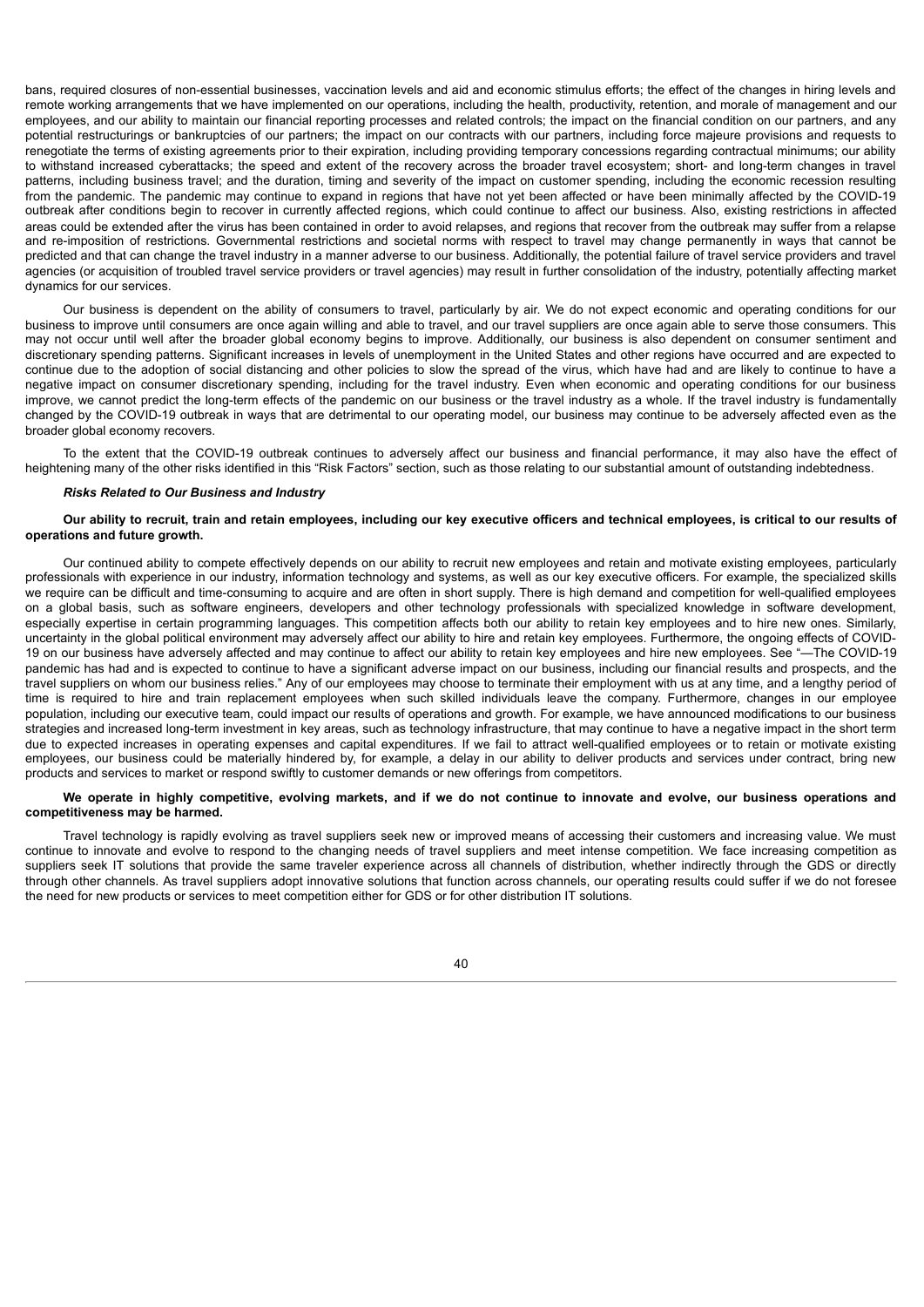Adapting to new technological and marketplace developments may require substantial expenditures and lead time and we cannot guarantee that projected future increases in business volume will actually materialize. We may experience difficulties that could delay or prevent the successful development, marketing and implementation of enhancements, upgrades and additions. Moreover, we may fail to maintain, upgrade or introduce new products, services, technologies and systems as quickly as our competitors or in a cost-effective manner. For example, we must constantly update our GDS with new capabilities to adapt to the changing technological environment and customer needs. However, this process can be costly and time-consuming, and our efforts may not be successful as compared to our competitors. Those that we do develop may not achieve acceptance in the marketplace sufficient to generate material revenue or may be rendered obsolete or non-competitive by our competitors' offerings.

In addition, our competitors are constantly evolving, including increasing their product and service offerings through organic research and development or through strategic acquisitions. As a result, we must continue to invest significant resources in research and development in order to continually improve the speed, accuracy and comprehensiveness of our services and we have made and may in the future be required to make changes to our technology platforms or increase our investment in technology, increase marketing, adjust prices or business models and take other actions, which has affected and in the future could affect our financial performance and liquidity.

We depend upon the use of sophisticated information technology and systems. Our competitiveness and future results depend on our ability to maintain and make timely and cost-effective enhancements, upgrades and additions to our products, services, technologies and systems in response to new technological developments, industry standards and trends and customer requirements. As another example, migration of our enterprise applications and platforms to other hosting environments has caused us and will continue to cause us to incur substantial costs, and has resulted in and could in the future result in instability and business interruptions, which could materially harm our business.

#### **Our Travel Solutions business is exposed to pricing pressure from travel suppliers.**

Travel suppliers continue to look for ways to decrease their costs and to increase their control over distribution. For example, consolidation in the airline industry, the growth of LCC/hybrids and macroeconomic factors, among other things, have driven some airlines to negotiate for lower fees during contract renegotiations, thereby exerting increased pricing pressure on our Travel Solutions business, which, in turn, negatively affects our revenues and margins. In addition, travel suppliers' use of multiple distribution channels may also adversely affect our contract renegotiations with these suppliers and negatively impact our revenue. For example, as we attempt to renegotiate new GDS agreements with our travel suppliers, they may withhold some or all of their content (fares and associated economic terms) for distribution exclusively through their direct distribution channels (for example, the relevant airline's website) or offer travelers more attractive terms for content available through those direct channels after their contracts expire. As a result of these sources of negotiating pressure, we may have to decrease our prices to retain their business. If we are unable to renew our contracts with these travel suppliers on similar economic terms or at all, or if our ability to provide this content is similarly impeded, this would also adversely affect the value of our Travel Solutions business as a marketplace due to our more limited content.

#### **Our revenue is highly dependent on transaction volumes in the global travel industry, particularly air travel transaction volumes.**

Our Travel Solutions and Hospitality Solutions revenue is largely tied to travel suppliers' transaction volumes rather than to their unit pricing for an airplane ticket, hotel room or other travel products. This revenue is generally not contractually committed to recur annually under our agreements with our travel suppliers. As a result, our revenue is highly dependent on the global travel industry, particularly air travel from which we derive a substantial amount of our revenue, and directly correlates with global travel, tourism and transportation transaction volumes. Our revenue is therefore highly susceptible to declines in or disruptions to leisure and business travel that may be caused by factors entirely out of our control, and therefore may not recur if these declines or disruptions occur.

Various factors may cause temporary or sustained disruption to leisure and business travel. The impact these disruptions would have on our business depends on the magnitude and duration of such disruption. These factors include, among others: (1) general and local economic conditions; (2) financial instability of travel suppliers and the impact of any fundamental corporate changes to such travel suppliers, such as airline bankruptcies, consolidations, or suspensions of service on the cost and availability of travel content; (3) factors that affect demand for travel such as outbreaks of contagious diseases, including COVID-19, influenza, Zika, Ebola and the MERS virus, increases in fuel prices, government shutdowns, changing attitudes towards the environmental costs of travel, safety concerns and movements toward remote working environments; (4) political events like acts or threats of terrorism, hostilities, and war; (5) inclement weather, natural or man-made disasters and the effects of climate change; and (6) factors that affect supply of travel, such as travel restrictions, regulatory actions, aircraft groundings, or changes to regulations governing airlines and the travel industry, like government sanctions that do or would prohibit doing business with certain state-owned travel suppliers, work stoppages or labor unrest at any of the major airlines, hotels or airports. Sustained disruptions from COVID-19 have negatively impacted our business, and we expect these negative impacts to continue. See "—The COVID-19 pandemic has had and is expected to continue to have a significant adverse impact on our business, including our financial results and prospects, and the travel suppliers on whom our business relies."

#### **Our travel supplier customers may experience financial instability or consolidation, pursue cost reductions, change their distribution model or undergo other changes.**

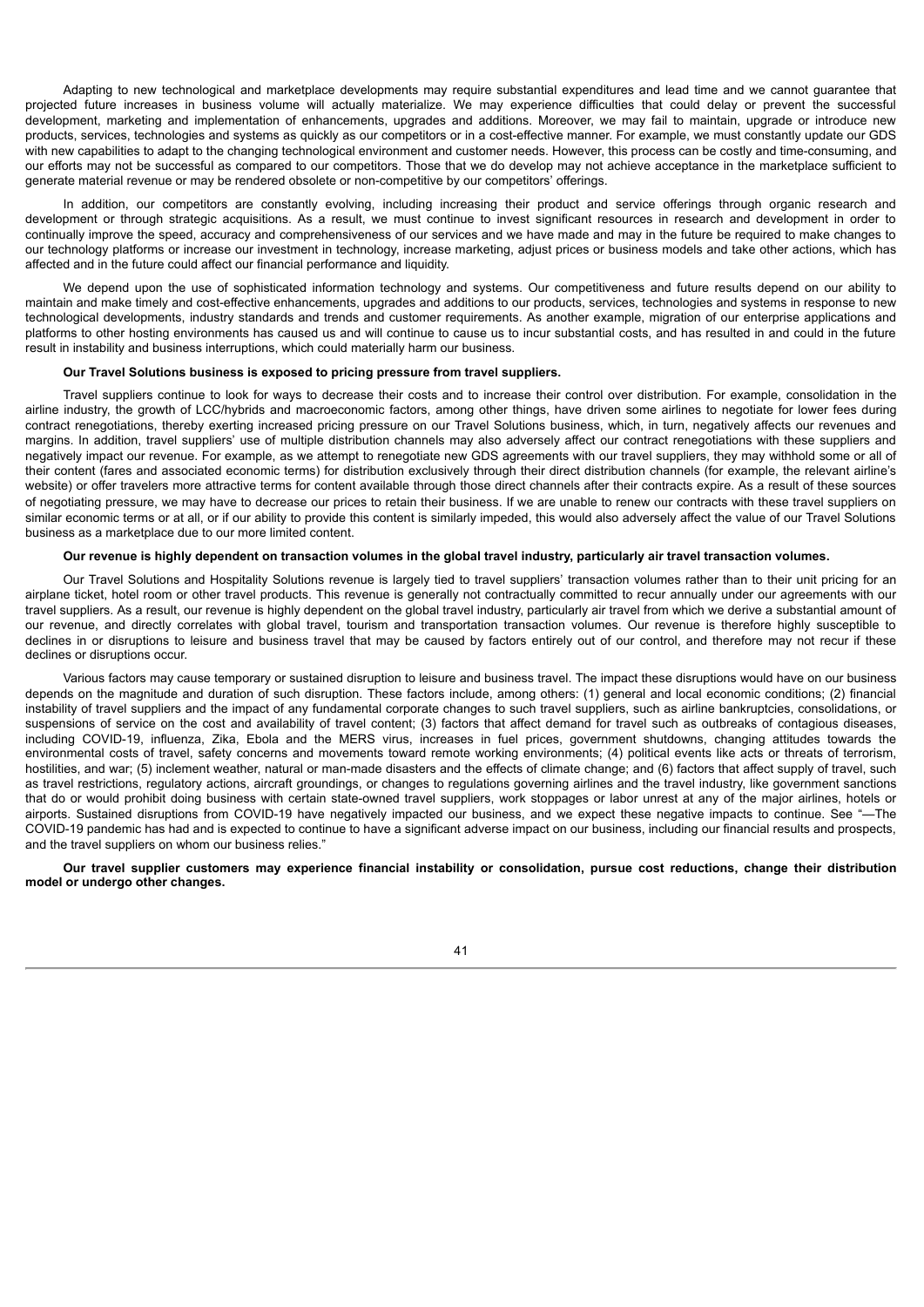We generate the majority of our revenue and accounts receivable from airlines. We also derive revenue from hotels, car rental brands, rail carriers, cruise lines, tour operators and other suppliers in the travel and tourism industries. Adverse changes in any of these relationships or the inability to enter into new relationships could negatively impact the demand for and competitiveness of our travel products and services. For example, a lack of liquidity in the capital markets or weak economic performance, including as a result of the impacts of COVID-19, may cause our travel suppliers to increase the time they take to pay, or to default, on their payment obligations, which could lead to a higher provision for expected credit losses and negatively affect our results. Any large-scale bankruptcy or other insolvency proceeding of an airline or hospitality supplier could subject our agreements with that customer to rejection or early termination, and, if applicable, result in asset impairments which could be significant. Similarly, any suspension or cessation of operations of an airline or hospitality supplier could negatively affect our results. Because we generally do not require security or collateral from our customers as a condition of sale, our revenues may be subject to credit risk more generally.

Furthermore, supplier consolidation, particularly in the airline industry, could harm our business. Our Travel Solutions business depends on a relatively small number of airlines for a substantial portion of its revenue, and all of our businesses are highly dependent on airline ticket volumes. Consolidation among airlines could result in the loss of an existing customer and the related fee revenue, decreased airline ticket volumes due to capacity restrictions implemented concurrently with the consolidation, and increased airline concentration and bargaining power to negotiate lower transaction fees. See "—Our Travel Solutions business is exposed to pricing pressure from travel suppliers."

#### **Our collection, processing, storage, use and transmission of personal data could give rise to liabilities as a result of governmental regulation, conflicting legal requirements, differing views on data privacy, or security incidents.**

We collect, process, store, use and transmit a large volume of personal data on a daily basis, including, for example, to process travel transactions for our customers and to deliver other travel-related products and services. Personal data is increasingly subject to legal and regulatory protections around the world, which vary widely in approach and which possibly conflict with one another. In recent years, for example, U.S. legislators and regulatory agencies, such as the Federal Trade Commission, as well as U.S. states, have increased their focus on protecting personal data by law and regulation, and have increased enforcement actions for violations of privacy and data protection requirements. The General Data Protection Regulation ("GDPR"), a data protection law adopted by the European Commission, went into effect on May 25, 2018, and various other country-specific and U.S. state data protection laws have gone into effect or are scheduled to go into effect. These and other data protection laws and regulations are intended to protect the privacy and security of personal data, including credit card information that is collected, processed and transmitted in or from the relevant jurisdiction. Implementation of and compliance with these laws and regulations may be more costly or take longer than we anticipate, or could otherwise adversely affect our business operations, which could negatively impact our financial position or cash flows. Additionally, media coverage of data incidents has escalated, in part because of the increased number of enforcement actions, investigations and lawsuits. As this focus and attention on privacy and data protection increases, we also risk exposure to potential liabilities and costs or face reputational risks resulting from the compliance with, or any failure to comply with applicable legal requirements, conflicts among these legal requirements or differences in approaches to privacy and security of travel data. Furthermore, various countries, including Russia, have implemented legislation requiring the storage of travel or other personal data locally. Our business could be materially adversely affected by our inability, or the inability of our vendors who receive personal data from us, to comply with legal obligations regarding the use of personal data, new data handling or localization requirements that conflict with or negatively impact our business practices. In addition, our agreements with customers may also require that we indemnify the customer for liability arising from data incidents under the terms of our agreements with these customers. These indemnification obligations could be significant and may exceed the limits of any applicable insurance policy we maintain. See "—Security incidents expose us to liability and could damage our reputation and our business.

#### **Implementation of software solutions often involves a significant commitment of resources, and any failure to deliver as promised on a significant implementation could adversely affect our business.**

In our Travel Solutions and Hospitality Solutions businesses, the implementation of software solutions often involves a significant commitment of resources and is subject to a number of significant risks over which we may or may not have control. These risks include:

- the features of the implemented software may not meet the expectations or fit the business model of the customer;
- our limited pool of trained experts for implementations cannot quickly and easily be augmented for complex implementation projects, such that resources issues, if not planned and managed effectively, could lead to costly project delays;
- customer-specific factors, such as the stability, functionality, interconnection and scalability of the customer's pre-existing information technology infrastructure, as well as financial or other circumstances could destabilize, delay or prevent the completion of the implementation process, which, for airline reservations systems, typically takes 12 to 18 months; and
- customers and their partners may not fully or timely perform the actions required to be performed by them to ensure successful implementation, including measures we recommend to safeguard against technical and business risks.

As a result of these and other risks, some of our customers may incur large, unplanned costs in connection with the purchase and installation of our software products. Also, implementation projects could take longer than planned or fail. We may not be able to reduce or eliminate protracted installation or significant additional costs. Significant delays or unsuccessful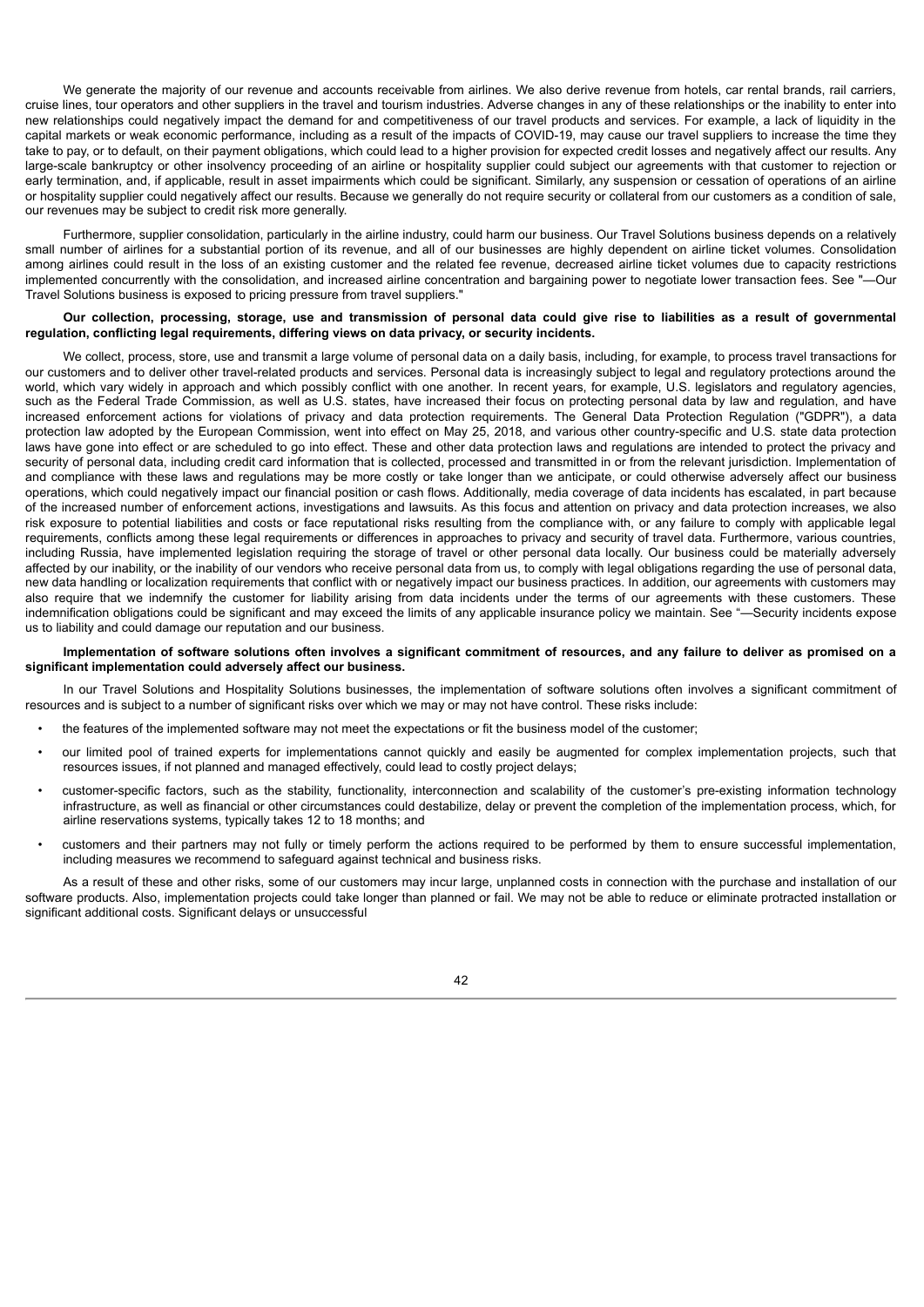customer implementation projects could result in cancellation or renegotiation of existing agreements, claims from customers, harm our reputation and negatively impact our operating results.

#### **Our Travel Solutions business depends on relationships with travel buyers.**

Our Travel Solutions business relies on relationships with several large travel buyers, including travel management companies ("TMCs") and OTAs, to generate a large portion of its revenue through bookings made by these travel companies. This revenue concentration in a relatively small number of travel buyers makes us particularly dependent on factors affecting those companies. For example, if demand for their services decreases, or if a key supplier pulls its content from us, travel buyers may stop utilizing our services or move all or some of their business to competitors or competing channels. Although our contracts with larger travel agencies often increase the incentive consideration when the travel agency processes a certain volume or percentage of its bookings through our GDS, travel buyers are not contractually required to book exclusively through our GDS during the contract term. Travel buyers also shift bookings to other distribution channels for many reasons, including to avoid becoming overly dependent on a single source of travel content or to increase their bargaining power with GDS providers. Additionally, some regulations allow travel buyers to terminate their contracts earlier.

These risks are exacerbated by increased consolidation among travel agencies and TMCs, including as a result of the impacts of COVID-19 on the travel industry, which may ultimately reduce the pool of travel agencies that subscribe to GDSs. We must compete with other GDSs and other competitors for their business by offering competitive upfront incentive consideration, which, due to the strong bargaining power of these large travel buyers, tend to increase in each round of contract renewals. See "Management's Discussion and Analysis of Financial Condition and Results of Operations-Factors Affecting our Results—Increasing travel agency incentive consideration" for more information about our incentive consideration. However, any reduction in transaction fees from travel suppliers due to supplier consolidation or other market forces could limit our ability to increase incentive consideration to travel agencies in a cost-effective manner or otherwise affect our margins.

#### **Our Travel Solutions and Hospitality Solutions businesses depend on maintaining and renewing contracts with their customers and other counterparties.**

In our Travel Solutions business, we enter into participating carrier distribution and services agreements with airlines. Our contracts with major carriers typically last for three- to five-year terms and are generally subject to automatic renewal at the end of the term, unless terminated by either party with the required advance notice. Our contracts with smaller airlines generally last for one year and are also subject to automatic renewal at the end of the term, unless terminated by either party with the required advance notice. Airlines are not typically contractually obligated to distribute exclusively through our GDS during the contract term and may terminate their agreements with us upon providing the required advance notice after the expiration of the initial term. We cannot guarantee that we will be able to renew our airline contracts in the future on favorable economic terms or at all. See "—Our Travel Solutions business is exposed to pricing pressure from travel suppliers."

We also enter into contracts with travel buyers. Although most of our travel buyer contracts have terms of one to three years, we typically have nonexclusive, five- to ten-year contracts with our major travel agency customers. We also typically have three- to five-year contracts with corporate travel departments, which generally renew automatically unless terminated with the required advance notice. A meaningful portion of our travel buyer agreements, typically representing approximately 15% to 20% of our bookings, are up for renewal in any given year. We cannot guarantee that we will be able to renew our travel buyer agreements in the future on favorable economic terms or at all. Similarly, our Travel Solutions and Hospitality Solutions businesses are based on contracts with travel suppliers for a typical duration of three to seven years for airlines and one to five years for hotels, respectively. We cannot guarantee that we will be able to renew our solutions contracts in the future on favorable economic terms or at all. Additionally, we use several third-party distributor partners and equity method investments to extend our GDS services in Europe, the Middle East, and Africa ("EMEA") and Asia-Pacific ("APAC"). The termination of our contractual arrangements with any of these third-party distributor partners and equity method investments could adversely impact our Travel Solutions business in the relevant markets. See "—We rely on third-party distributor partners and equity method investments to extend our GDS services to certain regions, which exposes us to risks associated with lack of direct management control and potential conflicts of interest." for more information on our relationships with our third-party distributor partners and equity method investments.

Our failure to renew some or all of these agreements on economically favorable terms or at all, or the early termination of these existing contracts, would adversely affect the value of our Travel Solutions business as a marketplace due to our limited content and distribution reach, which could cause some of our subscribers to move to a competing GDS or use other travel technology providers for the solutions we provide and would materially harm our business, reputation and brand. Our business therefore relies on our ability to renew our agreements with our travel buyers, travel suppliers, third-party distributor partners and equity method investments or developing relationships with new travel buyers and travel suppliers to offset any customer losses.

We are subject to a certain degree of revenue concentration among a portion of our customer base. Because of this concentration among a small number of customers, if an event were to adversely affect one of these customers, it could have a material impact on our business.

#### **We are exposed to risks associated with payment card industry data ("PCI") compliance.**

The PCI Data Security Standard ("PCI DSS") is a specific set of comprehensive security standards required by credit card brands for enhancing payment account data security, including but not limited to requirements for security management, policies, procedures, network architecture, and software design. PCI DSS compliance is required in order to maintain credit card processing services. The cost of compliance with PCI DSS is significant and may increase as the requirements change. We are

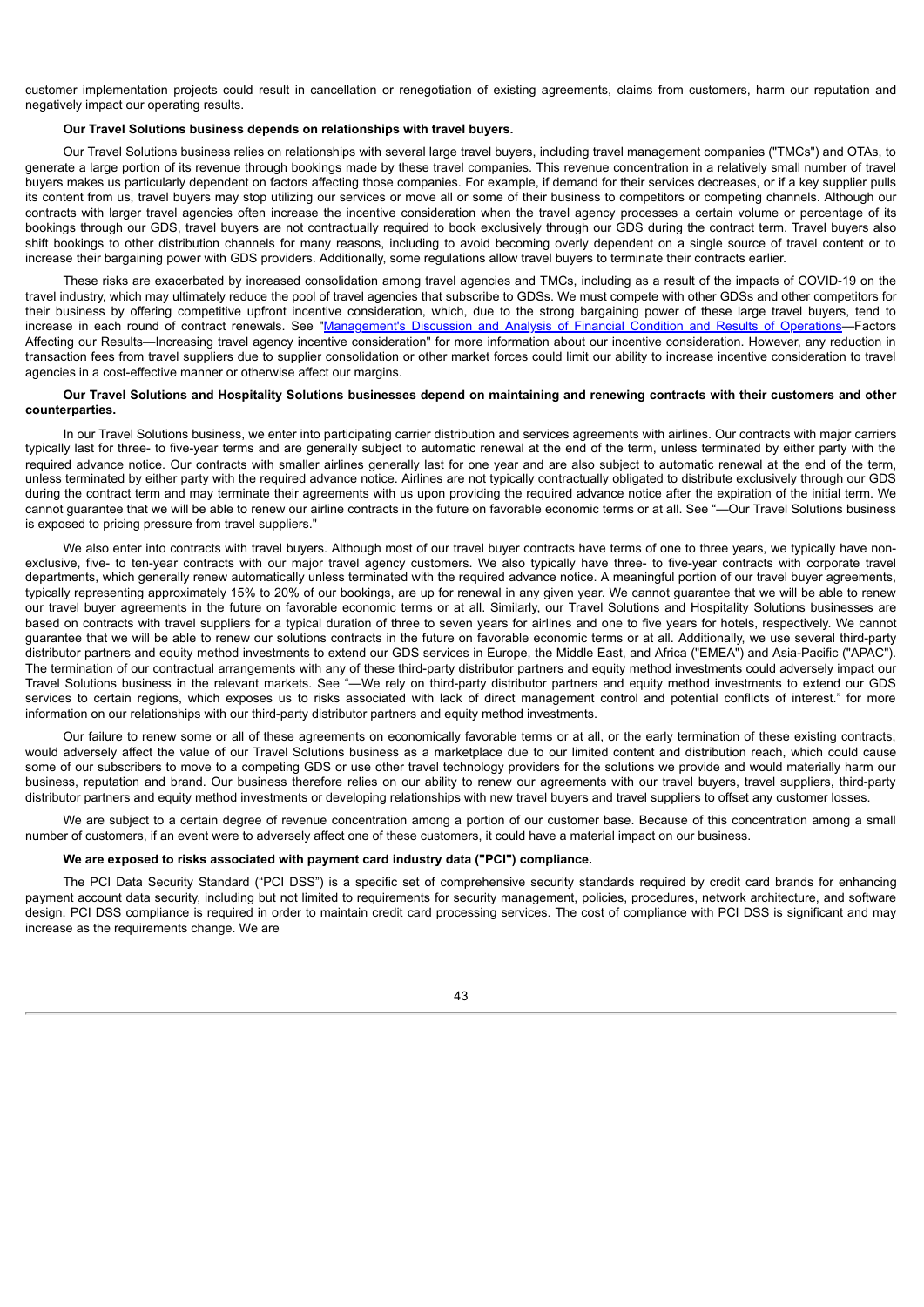tested periodically for assurance and successfully completed our last annual assessment in November 2021. Compliance does not guarantee a completely secure environment and notwithstanding the results of this assessment there can be no assurance that payment card brands will not request further compliance assessments or set forth additional requirements to maintain access to credit card processing services. See "—Security incidents expose us to liability and could damage our reputation and our business." Compliance is an ongoing effort and the requirements evolve as new threats are identified. In the event that we were to lose PCI DSS compliance status (or fail to renew compliance under a future version of the PCI DSS), we could be exposed to increased operating costs, fines and penalties and, in extreme circumstances, may have our credit card processing privileges revoked, which would have a material adverse effect on our business.

#### **We are involved in various legal proceedings which may cause us to incur significant fees, costs and expenses and may result in unfavorable outcomes.**

We are involved in various legal proceedings that involve claims for substantial amounts of money or which involve how we conduct our business. See Note 13. Contingencies, to our consolidated financial statements. For example, we are involved in antitrust litigation with US Airways. If we cannot resolve this matter favorably, we could be subject to monetary damages, including treble damages under the antitrust laws and payment of reasonable attorneys' fees and costs; depending on the amount of any such judgment, if we do not have sufficient cash on hand, we may be required to seek financing from private or public financing. Other parties might likewise seek to benefit from any unfavorable outcome by threatening to bring or actually bringing their own claims against us on the same or similar grounds or utilizing the litigation to seek more favorable contract terms.

Additionally and by way of example, on June 29, 2021, American Airlines filed suit against us in state district court in Tarrant County, Texas, alleging that our New Airline Storefront, a modern retailing experience designed to enhance comparison shopping of airline offers in the GDS, and a new valuebased incentive model with agencies breach our contract with American Airlines. American Airlines sought a temporary and is seeking a permanent injunction preventing the alleged breach of contract. We strongly deny the allegations and have filed our response denying American Airlines' allegations and seeking a declaratory judgment that, among other things, New Airline Storefront does not violate the contract and that the contract does not prohibit Sabre's value-based fee arrangements. In October 2021, the court heard arguments to determine whether to grant a temporary injunction preventing the alleged breach of contract, and on October 27, 2021, the court issued a ruling denying the temporary injunction. The court also denied American Airlines' subsequent motion seeking reconsideration of the court's denial of the temporary injunction. If we cannot resolve this matter favorably, we could be limited in our ability to utilize New Airline Storefront and make the value-based incentive payments until our contract with American Airlines terminates. Furthermore, if this dispute were to result in the termination of our distribution contract with American Airlines, we may be unable to negotiate a new contract with American Airlines on as favorable terms or at all, which could have a material adverse effect on our business, financial condition and results of operations.

Depending on the outcome of any of these matters, and the scope of the outcome, the manner in which our airline distribution business is operated could be affected and could potentially force changes to the existing airline distribution business model.

The defense of these actions, as well as any of the other actions described under Note 13. Contingencies, to our consolidated financial statements or elsewhere in this Quarterly Report on Form 10-Q, and any other actions brought against us in the future, is time consuming and diverts management's attention. Even if we are ultimately successful in defending ourselves in such matters, we are likely to incur significant fees, costs and expenses as long as they are ongoing. Any of these consequences could have a material adverse effect on our business, financial condition and results of operations.

#### **Any failure to comply with regulations or any changes in such regulations governing our businesses could adversely affect us.**

Parts of our business operate in regulated industries and could be adversely affected by unfavorable changes in or the enactment of new laws, rules or regulations applicable to us, which could decrease demand for our products and services, increase costs or subject us to additional liabilities. Moreover, regulatory authorities have relatively broad discretion to grant, renew and revoke licenses and approvals and to implement or interpret regulations. Accordingly, these regulatory authorities could prevent or temporarily suspend us from carrying on some or all of our activities or otherwise penalize us if our practices were found not to comply with the applicable regulatory or licensing requirements or any interpretation of such requirements by the regulatory authority. In addition, we are subject to or affected by international, federal, state and local laws, regulations and policies, which are constantly subject to change. These include data protection and privacy legislation and regulations, as well as legislation and regulations affecting issues such as: trade sanctions, exports of technology, antitrust, anticorruption, telecommunications and e-commerce. Our failure to comply with any of these requirements, interpretations, legislation or regulations could have a material adverse effect on our operations.

Further, the United States has imposed economic sanctions, and could impose further sanctions in the future, that affect transactions with designated countries, including but not limited to, Cuba, Iran, the Crimea, Donetsk and Luhansk regions of Ukraine, North Korea and Syria, and nationals and others of those countries, and certain specifically targeted individuals and entities engaged in conduct detrimental to U.S. national security interests. These sanctions are administered by the Office of Foreign Assets Control ("OFAC") and are typically known as the OFAC regulations. These regulations are extensive and complex, and they differ from one sanctions regime to another. Failure to comply with these regulations could subject us to legal and reputational consequences, including civil and criminal penalties.

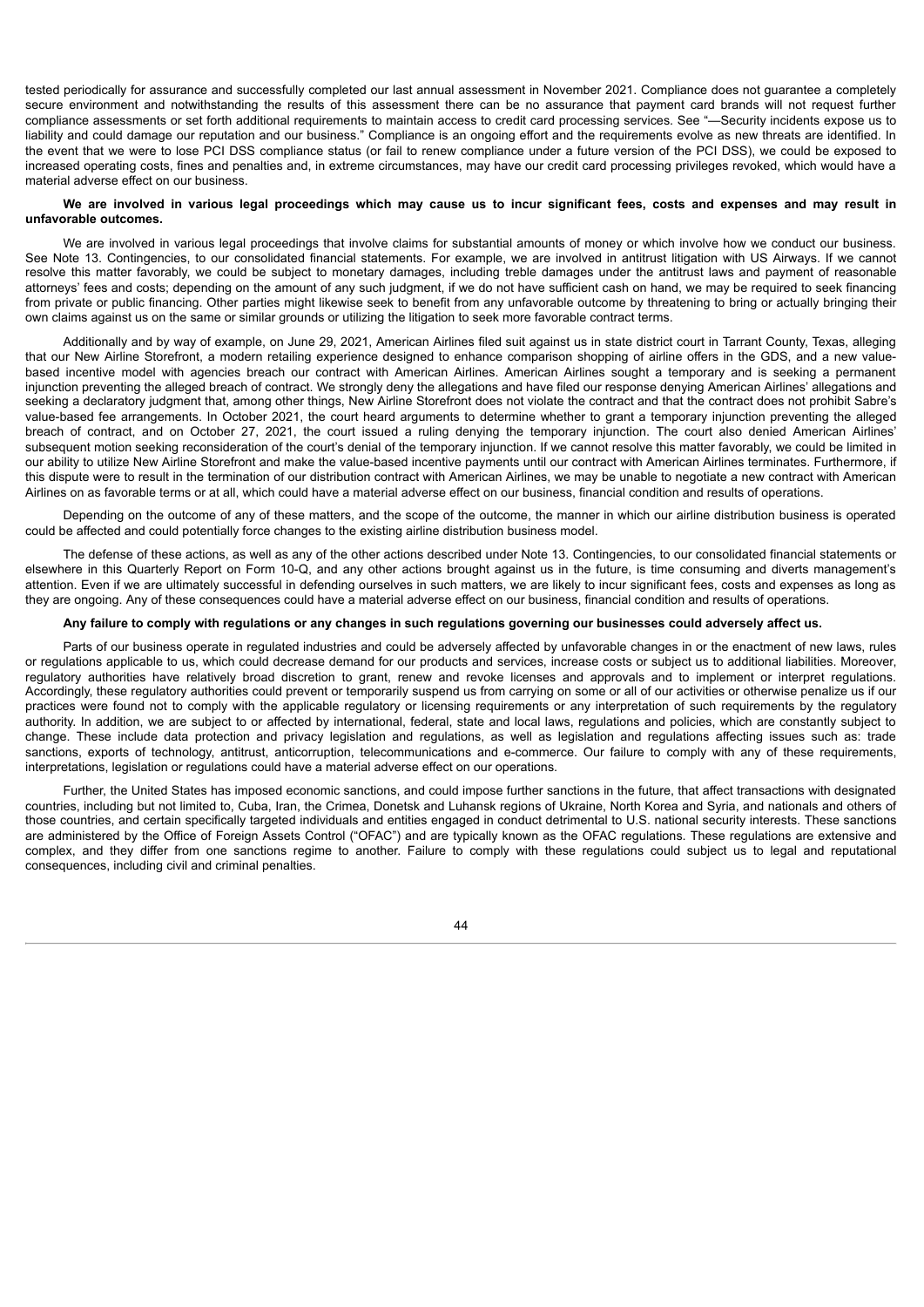We have GDS contracts with carriers that fly to Cuba, Iran, the Crimea, Donetsk and Luhansk regions of Ukraine, North Korea and Syria but are based outside of those countries and are not owned by those governments or nationals of those governments. With respect to Iran, Sudan, North Korea and Syria we believe that our activities are designed to comply with certain information and travel-related exemptions. With respect to Cuba, we have advised OFAC that customers outside the United States we display on the Sabre GDS flight information for, and support booking and ticketing of, services of non-Cuban airlines that offer service to Cuba. Based on advice of counsel, we believe these activities to fall under an exemption from OFAC regulations applicable to the transmission of information and informational materials and transactions related thereto. We believe that our activities with respect to these countries are known to OFAC. We note, however, that OFAC regulations and related interpretive guidance are complex and subject to varying interpretations. Due to this complexity, OFAC's interpretation of its own regulations and guidance vary on a case to case basis. As a result, we cannot provide any guarantees that OFAC will not challenge any of our activities in the future, which could have a material adverse effect on our results of operations.

In Europe, GDS regulations or interpretations thereof may increase our cost of doing business or lower our revenues, limit our ability to sell marketing data, impact relationships with travel buyers, airlines, rail carriers or others, impair the enforceability of existing agreements with travel buyers and other users of our system, prohibit or limit us from offering services or products, or limit our ability to establish or change fees. Although regulations specifically governing GDSs have been lifted in the United States, they remain subject to general regulation regarding unfair trade practices by the U.S. Department of Transportation ("DOT"). In addition, continued regulation of GDSs in the E.U. and elsewhere could also create the operational challenge of supporting different products, services and business practices to conform to the different regulatory regimes. We do not currently maintain a central database of all regulatory requirements affecting our worldwide operations and, as a result, the risk of non-compliance with the laws and regulations described above is heightened. Our failure to comply with these laws and regulations may subject us to fines, penalties and potential criminal violations. Any changes to these laws or regulations or any new laws or regulations may make it more difficult for us to operate our business.

In addition, in connection with the current military conflict in Ukraine, the United States, the United Kingdom, the European Union and other governments have developed coordinated sanctions and export-control measure packages impacting Russia and certain regions of Ukraine and Belarus and may implement additional sanctions and export controls in the future. The conflict and these sanctions and export controls could prevent or discourage us from performing existing contracts with or receiving payments from customers in those countries. In addition, the conflict or these sanctions and export controls could prevent or discourage third parties on whom we may rely from continuing to perform in those countries. Any of these sanctions, export controls and related items, as well actions taken by us or others in response to them or otherwise in connection with the military conflict, could adversely our business, results of operations and financial condition.

#### **We are exposed to risks associated with acquiring or divesting businesses or business operations.**

We have acquired, and, as part of our growth strategy, may in the future acquire, businesses or business operations. We may not be able to identify suitable candidates for additional business combinations and strategic investments, obtain financing on acceptable terms for such transactions, obtain necessary regulatory approvals or otherwise consummate such transactions on acceptable terms, or at all. For example, we previously announced that we had entered into an agreement to acquire Farelogix, which was subject to customary closing conditions and regulatory approvals. On August 20, 2019, the DOJ filed a complaint in federal court in the District of Delaware, seeking a permanent injunction to prevent Sabre from acquiring Farelogix. Although the trial court did not grant the DOJ's request, the U.S. Court of Appeals for the Third Circuit granted the DOJ's motion to vacate the judgment as moot, following the termination of the acquisition agreement as described below. In addition, the U.K. Competition and Markets Authority ("CMA") blocked our proposed acquisition of Farelogix, and the U.K. Competition Appeal Tribunal has confirmed the CMA's decision. Sabre and Farelogix agreed to terminate the acquisition agreement on May 1, 2020 and we paid Farelogix aggregate termination fees of \$21 million in the second quarter of 2020 pursuant to the acquisition agreement.

Any acquisitions that we are able to identify and complete may also involve a number of risks, including our inability to successfully or profitably integrate, operate, maintain and manage our newly acquired operations or employees; the diversion of our management's attention from our existing business to integrate operations and personnel; possible material adverse effects on our results of operations during the integration process; becoming subject to contingent or other liabilities, including liabilities arising from events or conduct predating the acquisition that were not known to us at the time of the acquisition; and our possible inability to achieve the intended objectives of the acquisition, including the inability to achieve anticipated business or financial results, cost savings and synergies. Acquisitions may also have unanticipated tax, regulatory and accounting ramifications, including recording goodwill and nonamortizable intangible assets that are subject to impairment testing on a regular basis and potential periodic impairment charges and incurring amortization expenses related to certain intangible assets. To consummate any of these acquisitions, we may need to raise external funds through the sale of equity or the issuance of debt in the capital markets or through private placements, which may affect our liquidity and may dilute the value of our common stock. See "—We have a significant amount of indebtedness, which could adversely affect our cash flow and our ability to operate our business and to fulfill our obligations under our indebtedness."

We have also divested, and may in the future divest, businesses or business operations, including the sale of our AirCentre portfolio on February 28, 2022. Any divestitures may involve a number of risks, including the diversion of management's attention, significant costs and expenses, failure to obtain necessary regulatory approvals, implementation of transition services related to such divestitures, the loss of customer relationships and cash flow, and the disruption of the affected business or business operations. Failure to timely complete or to consummate a divestiture may negatively affect the valuation of the affected business or business operations or result in restructuring charges.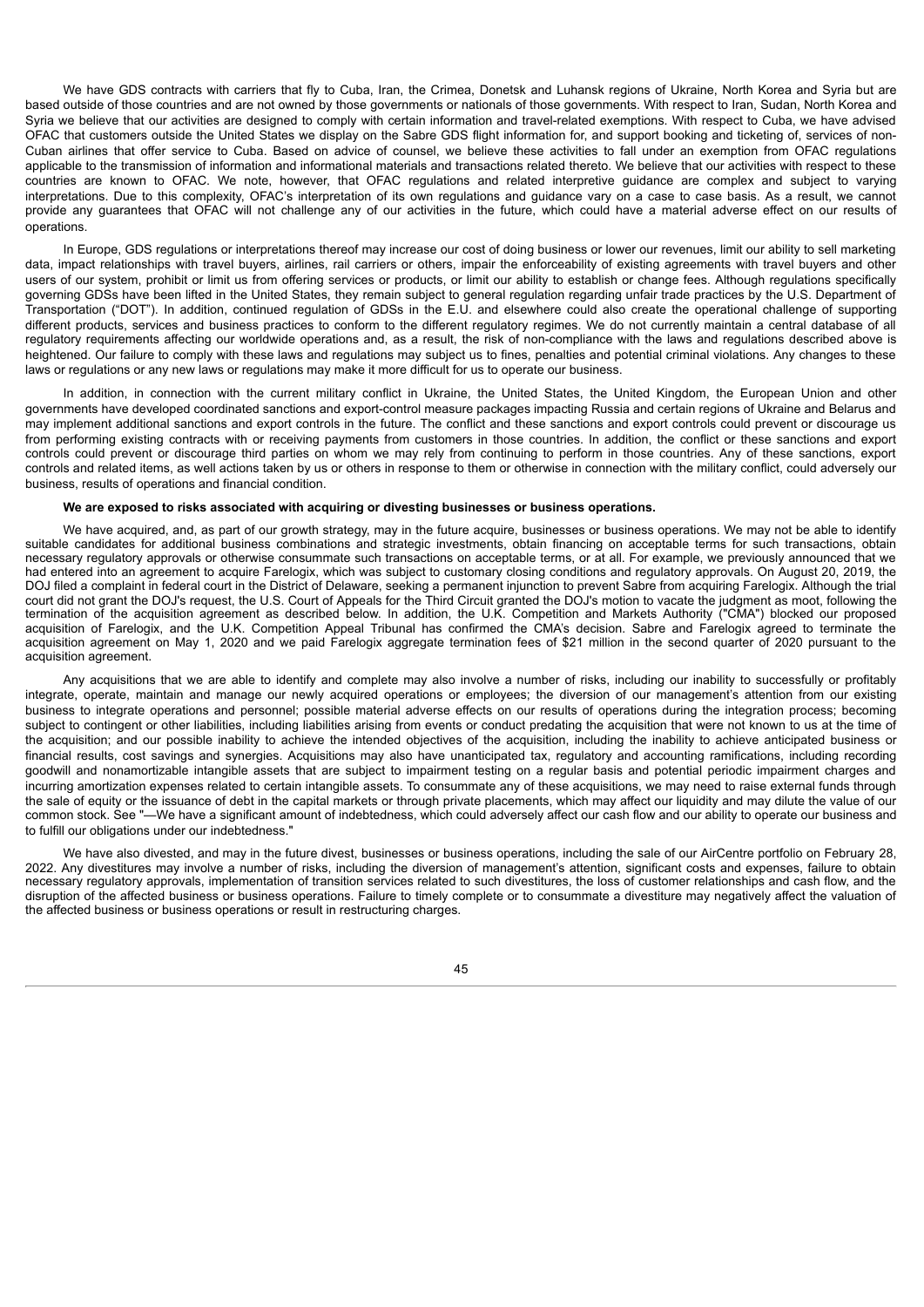#### **We rely on the value of our brands, which may be damaged by a number of factors, some of which are out of our control.**

We believe that maintaining and expanding our portfolio of product and service brands are important aspects of our efforts to attract and expand our customer base. Our brands may be negatively impacted by, among other things, unreliable service levels from third-party providers, customers' inability to properly interface their applications with our technology, the loss or unauthorized disclosure of personal data, including PCI or personally identifiable information ("PII"), or other bad publicity due to litigation, regulatory concerns or otherwise relating to our business. See "—Security incidents expose us to liability and could damage our reputation and our business." Any inability to maintain or enhance awareness of our brands among our existing and target customers could negatively affect our current and future business prospects.

#### **We rely on third-party distributor partners and equity method investments to extend our GDS services to certain regions, which exposes us to risks associated with lack of direct management control and potential conflicts of interest.**

Our Travel Solutions business utilizes third-party distributor partners and equity method investments to extend our GDS services in EMEA and APAC. We work with these partners to establish and maintain commercial and customer service relationships with both travel suppliers and travel buyers. Since, in many cases, we do not exercise full management control over their day-to-day operations, the success of their marketing efforts and the quality of the services they provide are beyond our control. If these partners do not meet our standards for distribution, our reputation may suffer materially, and sales in those regions could decline significantly. Any interruption in these third-party services, deterioration in their performance or termination of our contractual arrangements with them could negatively impact our ability to extend our GDS services in the relevant markets. In addition, our business may be harmed due to potential conflicts of interest with our equity method investments.

#### *Risks Related to Technology and Intellectual Property*

#### **We rely on the availability and performance of information technology services provided by third parties, including DXC and other network, cloud and SaaS providers.**

Our businesses are dependent on IT infrastructure and applications operated for us by DXC and other network, cloud and SaaS providers. The commercial services we offer to our customers generally run on infrastructure provided by third parties such as DXC and cloud providers, and DXC provides significant operational support for our mainframe platforms. We also use multiple third-party SaaS platforms to operate our services, run our business, and support our customers, including IT service management (ITSM), enterprise resource planning (ERP), customer relationship management (CRM) and human resource information systems (HRIS).

Our success is dependent on our ability to maintain effective relationships with these third-party technology and service providers. Some of our agreements with third-party technology and service providers are terminable for cause on short notice and often provide limited recourse for service interruptions. For example, our agreement with DXC provides us with limited indemnification rights. We could face significant additional cost or business disruption if:

- Any of these providers fail to enable us to provide our customers and suppliers with reliable, real-time access to our systems. For example, in 2013, we experienced a significant outage of the Sabre platform due to a failure on the part of one of our service providers. This outage, which affected our Travel Solutions business, lasted several hours and caused significant problems for our customers. Any such future outages could cause damage to our reputation, customer loss and require us to pay compensation to affected customers for which we may not be indemnified or compensated.
- Our arrangements with such providers are terminated or impaired and we cannot find alternative sources of technology or systems support on commercially reasonable terms or on a timely basis. For example, our substantial dependence on DXC for many of our systems makes it difficult for us to switch vendors and makes us more sensitive to changes in DXC's pricing for its services.

#### **Our success depends on maintaining the integrity of our systems and infrastructure, which may suffer from failures, capacity constraints, business interruptions and forces outside of our control.**

We may be unable to maintain and improve the efficiency, reliability and integrity of our systems. Unexpected increases in the volume of our business could exceed system capacity, resulting in service interruptions, outages and delays. These constraints could also lead to the deterioration of our services or impair our ability to process transactions. We occasionally experience system interruptions that make certain of our systems unavailable including, but not limited to, our GDS and the services that our Travel Solutions and Hospitality Solutions businesses provide to airlines and hotels. In addition, we have experienced in the past and may in the future occasionally experience system interruptions as we execute our technology strategy, including our cloud migration and mainframe offload activities. System interruptions prevent us from efficiently providing services to customers or other third parties, and could cause damage to our reputation and result in the loss of customers and revenues or cause us to incur litigation and liabilities. Although we have contractually limited our liability for damages caused by outages of our GDS (other than damages caused by our gross negligence or willful misconduct), we cannot guarantee that we will not be subject to lawsuits or other claims for compensation from our customers in connection with such outages for which we may not be indemnified or compensated.

Our systems are also susceptible to external damage or disruption. Much of the computer and communications hardware upon which we depend is located across multiple data center facilities in a single geographic region. Our systems have in the past been and at any time, including in the future, could be damaged or disrupted by events such as power, hardware, software

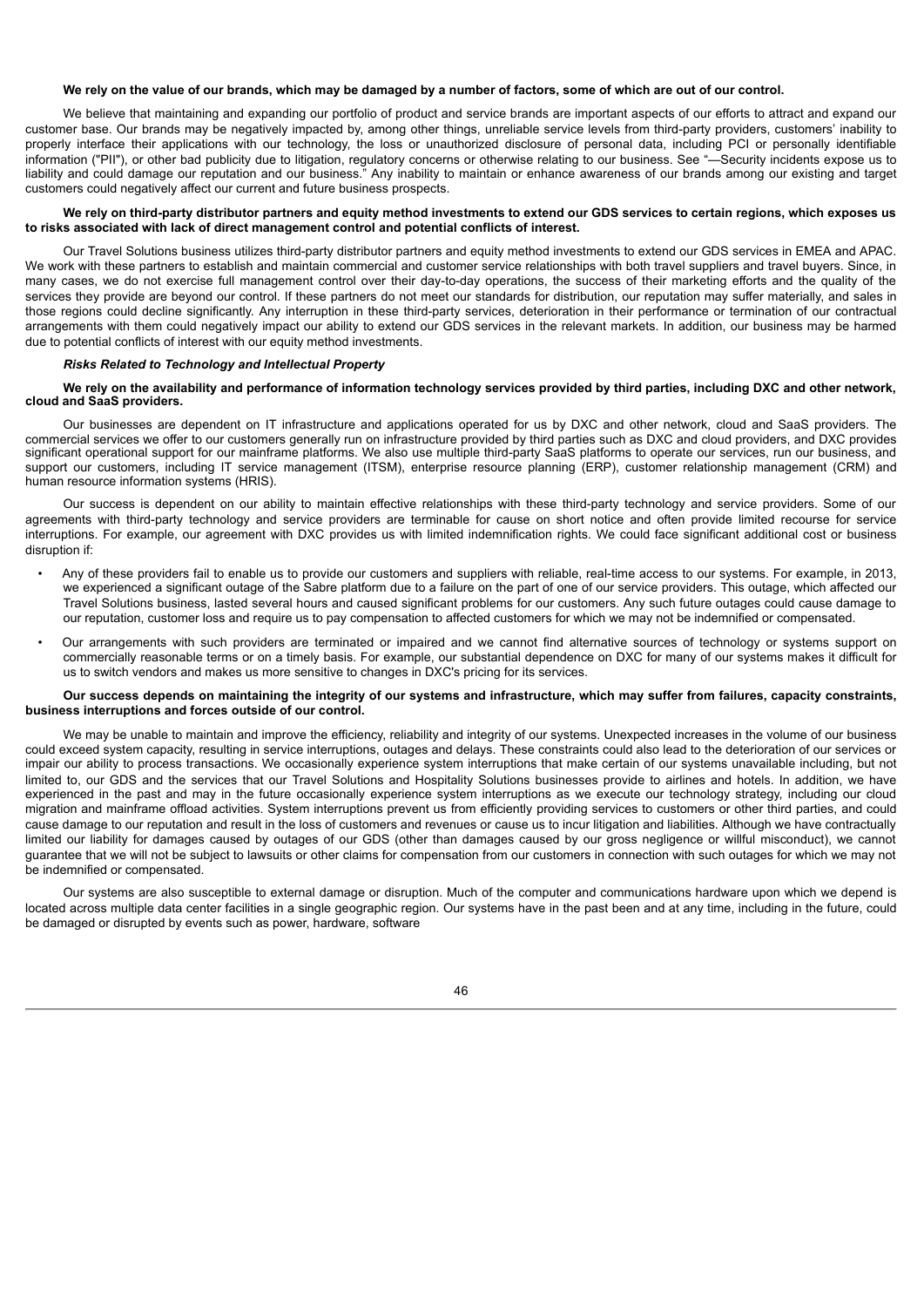or telecommunication failures, human errors, natural events including floods, hurricanes, fires, winter storms, earthquakes and tornadoes, terrorism, breakins, hostilities, war or similar events. Computer viruses, malware, denial of service attacks, ransomware attacks, attacks on, or exploitations of, hardware or software vulnerabilities, physical or electronic break-ins, phishing attacks, cybersecurity incidents or other security incidents, and similar disruptions affecting the Internet, telecommunication services or our systems have caused in the past and could at any time, including in the future, cause service interruptions or the loss of critical data, preventing us from providing timely services. For example, in April 2021 our subsidiary Radixx announced an event impacting its Radixx reservation system. See "—Security incidents expose us to liability and could damage our reputation and our business." Failure to efficiently provide services to customers or other third parties could cause damage to our reputation and result in the loss of customers and revenues, asset impairments, significant recovery costs or litigation and liabilities. Moreover, such risks are likely to increase as we expand our business and as the tools and techniques involved become more sophisticated.

Although we have implemented measures intended to protect certain systems and critical data and provide comprehensive disaster recovery and contingency plans for certain customers that purchase this additional protection, these protections and plans are not in place for all systems. Furthermore, several of our existing critical backup systems are located in the same metropolitan area as our primary systems and we may not have sufficient disaster recovery tools or resources available, depending on the type or size of the disruption. Disasters affecting our facilities, systems or personnel might be expensive to remedy and could significantly diminish our reputation and our brands, and we may not have adequate insurance to cover such costs.

Customers and other end-users who rely on our software products and services, including our SaaS and hosted offerings, for applications that are integral to their businesses may have a greater sensitivity to product errors and security vulnerabilities than customers for software products generally. Additionally, security incidents that affect third parties upon which we rely, such as travel suppliers, may further expose us to negative publicity, possible liability or regulatory penalties. Events outside our control could cause interruptions in our IT systems, which could have a material adverse effect on our business operations and harm our reputation.

#### **Security incidents expose us to liability and could damage our reputation and our business.**

We process, store, and transmit large amounts of data, including PII and PCI of our customers, and it is critical to our business strategy that our facilities and infrastructure, including those provided by DXC Technology ("DXC"), cloud providers or other vendors, remain secure and are perceived by the marketplace to be secure. Our infrastructure may be vulnerable to physical or electronic break-ins, computer viruses, or similar disruptive problems.

In addition, we, like most technology companies, are the target of cybercriminals who attempt to compromise our systems. We are subject to and experience threats and intrusions that have to be identified and remediated to protect sensitive information along with our intellectual property and our overall business. To address these threats and intrusions, we have a team of experienced security experts and support from firms that specialize in data security and cybersecurity. We are periodically subject to these threats and intrusions, and sensitive information has in the past been, and could at any time, including in the future, be compromised as a result. The costs of investigation of such incidents, as well as remediation related to these incidents, may be material. As previously disclosed, we became aware of an incident involving unauthorized access to payment information contained in a subset of hotel reservations processed through the Sabre Hospitality Solutions SynXis Central Reservation System (the "HS Central Reservation System"). In December 2020, we entered into settlement agreements with certain state Attorneys General to resolve their investigation into this incident. As part of these agreements, we paid \$2 million to the states represented by the Attorneys General in the first quarter of 2021 and agreed to implement certain security controls and processes. See Note 13. Contingencies, to our consolidated financial statements for additional information. In addition, in April 2021, our subsidiary, Radixx, announced that it had experienced an event that impacted its Radixx Res™ reservation system. An investigation indicated that malware on the Radixx Res™ reservation system caused the activity. Based on the investigation, Sabre's systems, including GDS, Airline IT, SabreSonic passenger service system and Hospitality Solutions systems, were not impacted, and the investigation indicated that the Radixx database containing customer information was not compromised in this event. The costs related to these incidents, including any additional associated penalties assessed by any other governmental authority or payment card brand or indemnification or other contractual obligations to our customers, as well as any other impacts or remediation related to them, may be material.

Any computer viruses, malware, denial of service attacks, ransomware attacks, attacks on, or exploitations of, hardware or software vulnerabilities, physical or electronic break-ins, phishing attacks, cybersecurity incidents such as the items described above, or other security incident or compromise of the information handled by us or our service providers may jeopardize the security or integrity of information in our computer systems and networks or those of our customers and cause significant interruptions in our and our customers' operations.

Any systems and processes that we have developed that are designed to protect customer information and prevent data loss and other security incidents cannot provide absolute security. In addition, we may not successfully implement remediation plans to address all potential exposures. It is possible that we may have to expend additional financial and other resources to address these problems. Failure to prevent or mitigate data loss or other security incidents could expose us or our customers to a risk of loss or misuse of such information, cause customers to lose confidence in our data protection measures, damage our reputation, adversely affect our operating results or result in litigation or potential liability for us. While we maintain insurance coverage that may, subject to policy terms and conditions, cover certain aspects of cyber risks, this insurance coverage is subject to a retention amount and may not be applicable to a particular incident or otherwise may be insufficient to cover all our

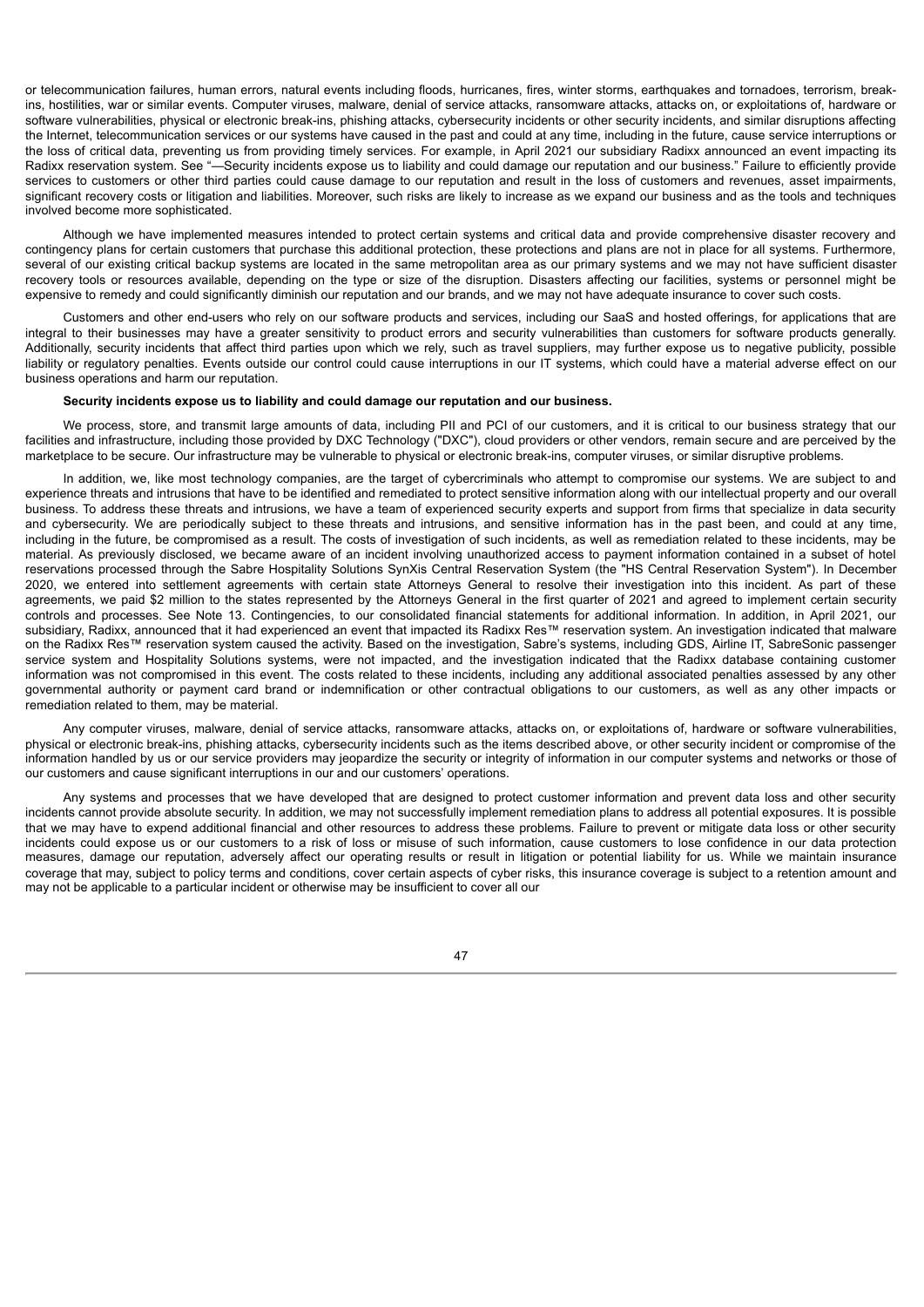losses beyond any retention. Similarly, we expect to continue to make significant investments in our information technology infrastructure. The implementation of these investments may be more costly or take longer than we anticipate, or could otherwise adversely affect our business operations, which could negatively impact our financial position, results of operations or cash flows.

#### **Intellectual property infringement actions against us could be costly and time consuming to defend and may result in business harm if we are unsuccessful in our defense.**

Third parties may assert, including by means of counterclaims against us as a result of the assertion of our intellectual property rights, that our products, services or technology, or the operation of our business, violate their intellectual property rights. We are currently subject to such assertions, including patent infringement claims, and may be subject to such assertions in the future. These assertions may also be made against our customers who may seek indemnification from us. In the ordinary course of business, we enter into agreements that contain indemnity obligations whereby we are required to indemnify our customers against these assertions arising from our customers' usage of our products, services or technology. As the competition in our industry increases and the functionality of technology offerings further overlaps, these claims and counterclaims could become more common. We cannot be certain that we do not or will not infringe third parties' intellectual property rights.

Legal proceedings involving intellectual property rights are highly uncertain and can involve complex legal and scientific questions. Any intellectual property claim against us, regardless of its merit, could result in significant liabilities to our business, and can be expensive and time consuming to defend. Depending on the nature of such claims, our businesses may be disrupted, our management's attention and other company resources may be diverted and we may be required to redesign, reengineer or rebrand our products and services, if feasible, to stop offering certain products and services or to enter into royalty or licensing agreements in order to obtain the rights to use necessary technologies, which may not be available on terms acceptable to us, if at all, and may result in a decrease of our capabilities. Our failure to prevail in such matters could result in loss of intellectual property rights, judgments awarding substantial damages, including possible treble damages and attorneys' fees, and injunctive or other equitable relief against us. If we are held liable, we may be unable to use some or all of our intellectual property rights or technology. Even if we are not held liable, we may choose to settle claims by making a monetary payment or by granting a license to intellectual property rights that we otherwise would not license. Further, judgments may result in loss of reputation, may force us to take costly remediation actions, delay selling our products and offering our services, reduce features or functionality in our services or products, or cease such activities altogether. Insurance may not cover or be insufficient for any such claim.

#### **We may not be able to protect our intellectual property effectively, which may allow competitors to duplicate our products and services.**

Our success and competitiveness depend, in part, upon our technologies and other intellectual property, including our brands. Among our significant assets are our proprietary and licensed software and other proprietary information and intellectual property rights. We rely on a combination of copyright, trademark and patent laws, laws protecting trade secrets, confidentiality procedures and contractual provisions to protect these assets both in the United States and in foreign countries. The laws of some jurisdictions may provide less protection for our technologies and other intellectual property assets than the laws of the United States.

There is no certainty that our intellectual property rights will provide us with substantial protection or commercial benefit. Despite our efforts to protect our intellectual property, some of our innovations may not be protectable, and our intellectual property rights may offer insufficient protection from competition or unauthorized use, lapse or expire, be challenged, narrowed, invalidated, or misappropriated by third parties, or be deemed unenforceable or abandoned, which could have a material adverse effect on our business, financial condition and results of operations and the legal remedies available to us may not adequately compensate us. We cannot be certain that others will not independently develop, design around, or otherwise acquire equivalent or superior technology or intellectual property rights.

- While we take reasonable steps to protect our brands and trademarks, we may not be successful in maintaining or defending our brands or preventing third parties from adopting similar brands. If our competitors infringe our principal trademarks, our brands may become diluted or if our competitors introduce brands or products that cause confusion with our brands or products in the marketplace, the value that our consumers associate with our brands may become diminished, which could negatively impact revenue.
- Our patent applications may not be granted, and the patents we own could be challenged, invalidated, narrowed or circumvented by others and may not be of sufficient scope or strength to provide us with any meaningful protection or commercial advantage. Once our patents expire, or if they are invalidated, narrowed or circumvented, our competitors may be able to utilize the technology protected by our patents which may adversely affect our business.
- Although we rely on copyright laws to protect the works of authorship created by us, we do not generally register the copyrights in our copyrightable works where such registration is permitted. Copyrights of U.S. origin must be registered before the copyright owner may bring an infringement suit in the United States. Accordingly, if one of our unregistered copyrights of U.S. origin is infringed by a third party, we will need to register the copyright before we can file an infringement suit in the United States, and our remedies in any such infringement suit may be limited.
- We use reasonable efforts to protect our trade secrets. However, protecting trade secrets can be difficult and our efforts may provide inadequate protection to prevent unauthorized use, misappropriation, or disclosure of our trade secrets, know how, or other proprietary information.

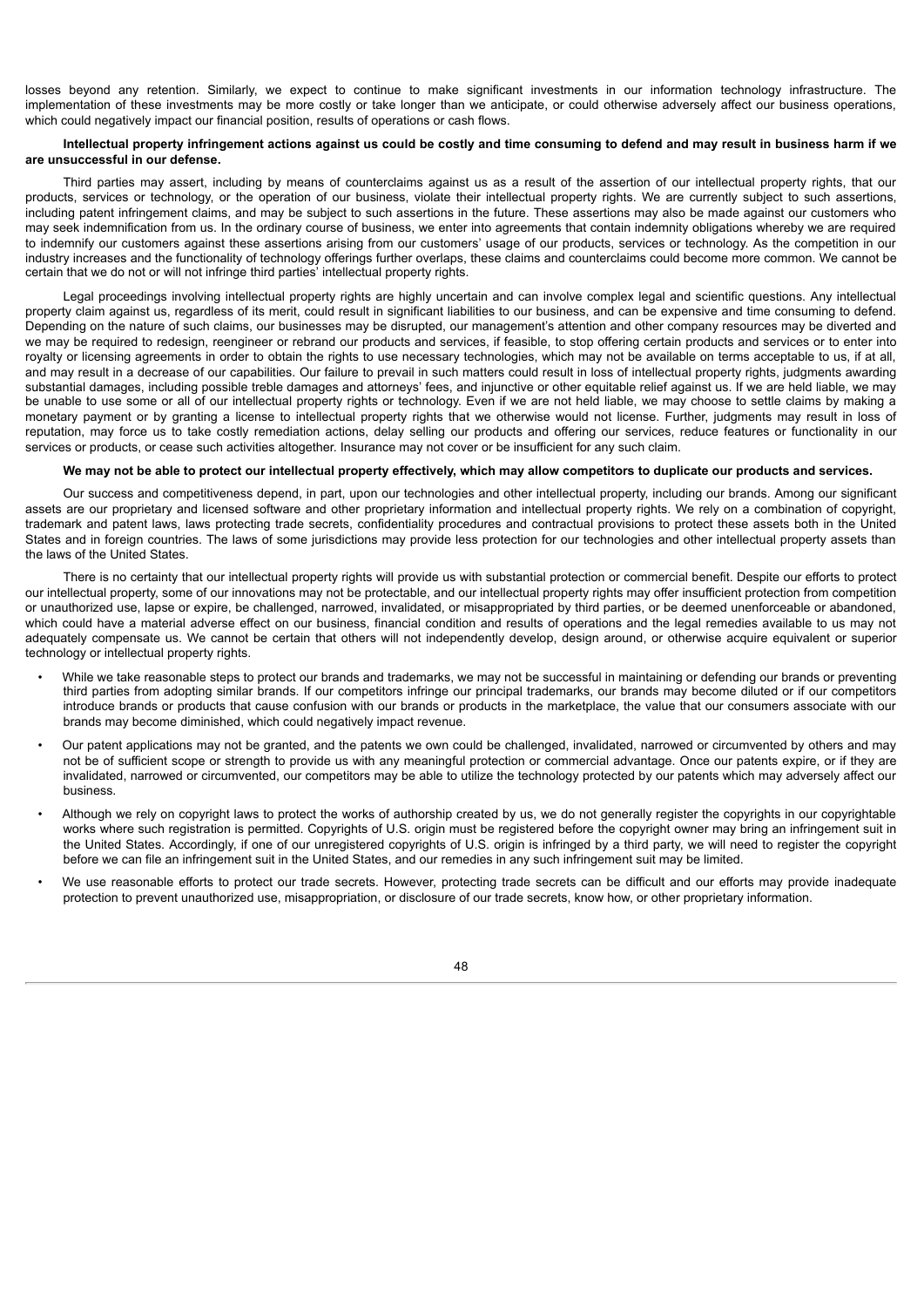• We also rely on our domain names to conduct our online businesses. While we use reasonable efforts to protect and maintain our domain names, if we fail to do so the domain names may become available to others. Further, the regulatory bodies that oversee domain name registration may change their regulations in a way that adversely affects our ability to register and use certain domain names.

We license software and other intellectual property from third parties. These licensors may breach or otherwise fail to perform their obligations or claim that we have breached or otherwise attempt to terminate their license agreements with us. We also rely on license agreements to allow third parties to use our intellectual property rights, including our software, but there is no guarantee that our licensees will abide by the terms of our license agreements or that the terms of our agreements will always be enforceable. In addition, policing unauthorized use of and enforcing intellectual property can be difficult and expensive. The fact that we have intellectual property rights, including registered intellectual property rights, may not guarantee success in our attempts to enforce these rights against third parties. Besides general litigation risks, changes in, or interpretations of, intellectual property laws may compromise our ability to enforce our rights. We may not be aware of infringement or misappropriation or elect not to seek to prevent it. Our decisions may be based on a variety of factors, such as costs and benefits of taking action, and contextual business, legal, and other issues. Any inability to adequately protect our intellectual property on a cost-effective basis could harm our business.

#### **We use open source software in our solutions that may subject our software solutions to general release or require us to re-engineer our solutions.**

We use open source software in our solutions and may use more open source software in the future. From time to time, there have been claims by companies claiming ownership of software that was previously thought to be open source and that was incorporated by other companies into their products. As a result, we could be subject to suits by parties claiming ownership of what we believe to be open source software. Some open source licenses contain requirements that we make available source code for modifications or derivative works we create based upon the open source software and that we license these modifications or derivative works under the terms of a particular open source license or other license granting third parties certain rights of further use. If we combine or, in some cases, link our proprietary software solutions with or to open source software in a certain manner, we could, under certain of the open source licenses, be required to release the source code of our proprietary software solutions or license such proprietary solutions under the terms of a particular open source license or other license granting third parties certain rights of further use. In addition to risks related to license requirements, usage of open source software can lead to greater risks than use of third-party commercial software, as open source licensors generally do not provide warranties or controls on origin of the software. In addition, open source license terms may be ambiguous and many of the risks associated with usage of open source cannot be eliminated, and could, if not properly addressed, negatively affect our business. If we were found to have inappropriately used open source software, we may be required to seek licenses from third parties in order to continue offering our software, to re-engineer our solutions, to discontinue the sale of our solutions in the event re-engineering cannot be accomplished on a timely basis or take other remedial action that may divert resources away from our development efforts, any of which could adversely affect our business, operating results and financial condition.

#### *Risks Related to Economic, Political and Global Conditions*

#### **Our business could be harmed by adverse global and regional economic and political conditions.**

Travel expenditures are sensitive to personal and business discretionary spending levels and grow more slowly or decline during economic downturns. We derive the majority of our revenue from the United States and Europe, and we have expanded Travel Solutions' presence in APAC. Our geographic concentration in the United States and Europe, as well as our expanded focus in APAC, makes our business potentially vulnerable to economic and political conditions that adversely affect business and leisure travel originating in or traveling to these regions.

The COVID-19 outbreak has significantly and negatively impacted the global economy, including increased unemployment, inflation and supply constraints, reduced financial capacity of both business and leisure travelers, diminished liquidity and credit availability, declines in consumer confidence and discretionary income and general uncertainty about economic stability. Furthermore, recent changes in the U.S. political environment have resulted in additional uncertainties with respect to travel restrictions, and the regulatory, tax and economic environment in the United States, which could adversely impact travel demand, our business operations or our financial results. We cannot predict the magnitude, length or recurrence of these impacts to the global economy, which have impacted, and may continue to impact, demand for travel and lead to reduced spending on the services we provide.

We derive the remainder of our revenues from Latin America, the Middle East and Africa and APAC. Any unfavorable economic, political or regulatory developments in these regions could negatively affect our business, such as delays in payment or non-payment of contracts, delays in contract implementation or signing, carrier control issues and increased costs from regulatory changes particularly as parts of our growth strategy involve expanding our presence in these emerging markets. For example, markets that have traditionally had a high level of exports to China, or that have commodities-based economies, have continued to experience slowing or deteriorating economic conditions. These adverse economic conditions may negatively impact our business results in those regions.

The U.K. has exited from the E.U. ("Brexit"). Brexit and related processes have created significant economic uncertainty in the U.K. and in EMEA, which may negatively impact our business results in those regions. In addition, the terms of the U.K.'s withdrawal from the E.U. could potentially disrupt the markets we serve and the tax jurisdictions in which we operate and adversely change tax benefits or liabilities in these or other jurisdictions, including our ability to obtain Value Added Tax ("VAT")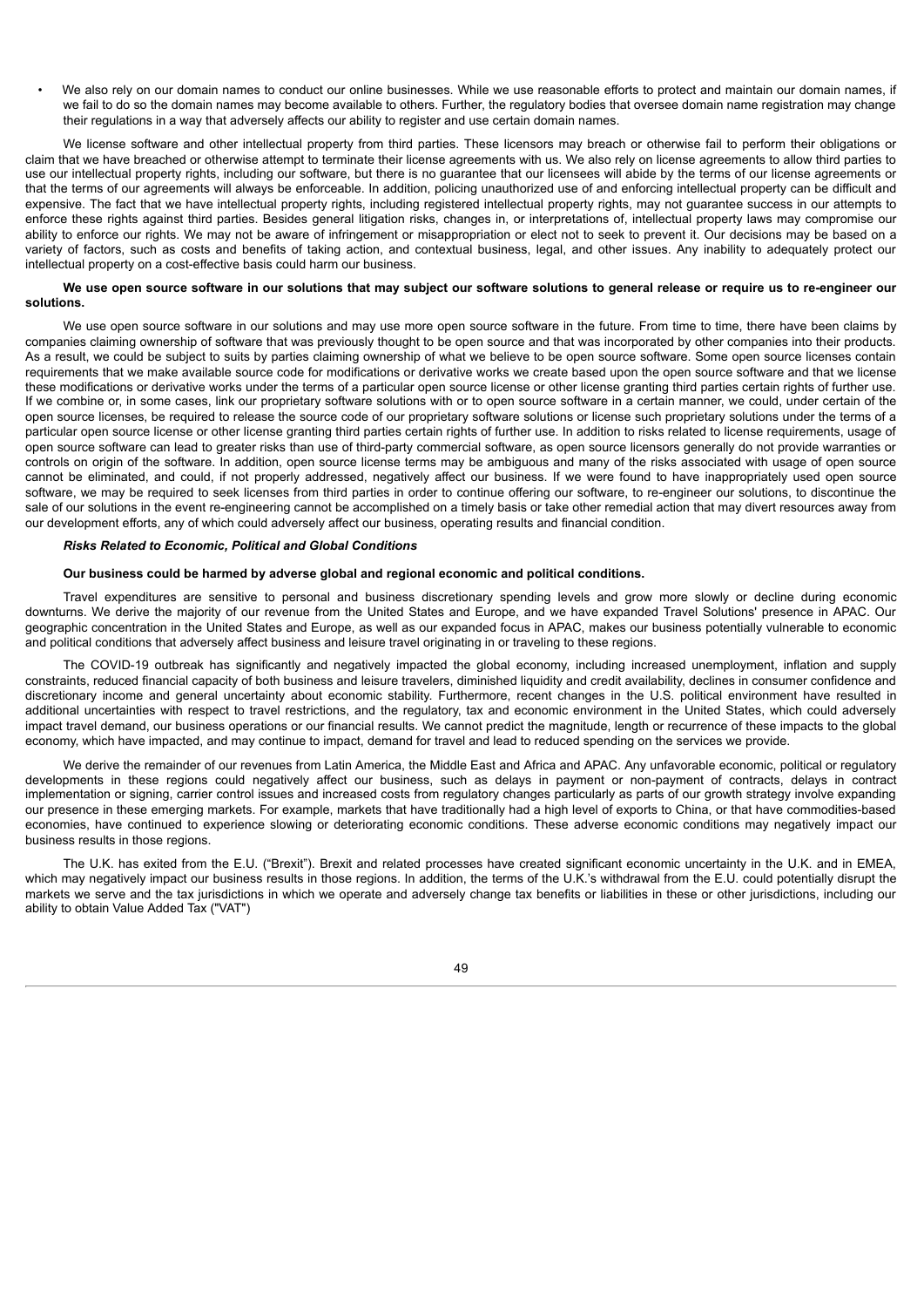refunds on transactions between the U.K. and the E.U., and may cause us to lose customers, suppliers, and employees. In addition, Brexit could lead to legal uncertainty and potentially divergent national laws and regulations as the U.K. determines which E.U. laws to replace or replicate.

In addition, the current military conflict in Ukraine and the related imposition of sanctions and export controls on Russia and Belarus has created global economic uncertainty and contributed to inflationary pressures, including fuel prices. A significant escalation or expansion of economic disruption, the conflict's current scope or additional sanctions and export controls and actions taken in response to these sanctions and export controls could disrupt our business, broaden inflationary costs, and have a material adverse effect on our results of operations.

#### **We operate a global business that exposes us to risks associated with international activities.**

Our international operations involve risks that are not generally encountered when doing business in the United States. These risks include, but are not limited to: (1) business, political and economic instability in foreign locations, including actual or threatened terrorist activities, and military action; (2) adverse laws and regulatory requirements, including more comprehensive regulation in the E.U. and the continued effects of Brexit; (3) changes in foreign currency exchange rates and financial risk arising from transactions in multiple currencies; (4) difficulty in developing, managing and staffing international operations because of distance, language and cultural differences; (5) disruptions to or delays in the development of communication and transportation services and infrastructure; (6) more restrictive data privacy requirements, including the GDPR; (7) consumer attitudes, including the preference of customers for local providers; (8) increasing labor costs due to high wage inflation in foreign locations, differences in general employment conditions and regulations, and the degree of employee unionization and activism; (9) export or trade restrictions or currency controls; (10) governmental policies or actions, such as consumer, labor and trade protection measures, travel restrictions, sanctions and export controls; (11) taxes, restrictions on foreign investment and limits on the repatriation of funds; (12) diminished ability to legally enforce our contractual rights; and (13) decreased protection for intellectual property. Any of the foregoing risks may adversely affect our ability to conduct and grow our business internationally.

#### *Risks Related to Our Indebtedness, Financial Condition and Common Stock*

#### **We have a significant amount of indebtedness, which could adversely affect our cash flow and our ability to operate our business and to fulfill our obligations under our indebtedness.**

We have a significant amount of indebtedness. As of March 31, 2022, we had \$4.7 billion of indebtedness outstanding. Our substantial level of indebtedness increases the possibility that we may not generate enough cash flow from operations to pay, when due, the principal of, interest on or other amounts due in respect of, these obligations. Other risks relating to our long-term indebtedness include: (1) increased vulnerability to general adverse economic and industry conditions; (2) higher interest expense if interest rates increase on our floating rate borrowings and our hedging strategies do not effectively mitigate the effects of these increases; (3) need to divert a significant portion of our cash flow from operations to payments on our indebtedness, thereby reducing the availability of cash to fund working capital, capital expenditures, acquisitions, investments and other general corporate purposes; (4) limited ability to obtain additional financing, on terms we find acceptable, if needed, for working capital, capital expenditures, expansion plans and other investments, which may adversely affect our ability to implement our business strategy; (5) limited flexibility in planning for, or reacting to, changes in our businesses and the markets in which we operate or to take advantage of market opportunities; and (6) a competitive disadvantage compared to our competitors that have less debt.

In addition, it is possible that we may need to incur additional indebtedness in the future in the ordinary course of business. The terms of our Amended and Restated Credit Agreement allow us to incur additional debt subject to certain limitations. If new debt is added to current debt levels, the risks described above could intensify. In addition, our inability to maintain certain leverage ratios could result in acceleration of a portion of our debt obligations and could cause us to be in default if we are unable to repay the accelerated obligations.

#### **The terms of our debt covenants could limit our discretion in operating our business and any failure to comply with such covenants could result in the default of all of our debt.**

The agreements governing our indebtedness contain and the agreements governing our future indebtedness will likely contain various covenants, including those that restrict our or our subsidiaries' ability to, among other things: (1) incur liens on our property, assets and revenue; (2) borrow money, and guarantee or provide other support for the indebtedness of third parties; (3) pay dividends or make other distributions on, redeem or repurchase our capital stock; (4) prepay, redeem or repurchase certain of our indebtedness; (5) enter into certain change of control transactions; (6) make investments in entities that we do not control, including equity method investments and joint ventures; (7) enter into certain asset sale transactions, including divestiture of certain company assets and divestiture of capital stock of wholly-owned subsidiaries; (8) enter into certain transactions with affiliates; (9) enter into secured financing arrangements; (10) enter into sale and leaseback transactions; (11) change our fiscal year; and (12) enter into substantially different lines of business. These covenants may limit our ability to effectively operate our businesses or maximize stockholder value. Any failure to comply with the restrictions of our Amended and Restated Credit Agreement or any agreement governing our other indebtedness may result in an event of default under those agreements. Such default may allow the creditors to accelerate the related debt, which may trigger cross-acceleration or cross-default provisions in other debt. In addition, lenders may be able to terminate any commitments they had made to supply us with further funds.

#### **We may require more cash than we generate in our operating activities, and additional funding on reasonable terms or at all may not be available.**

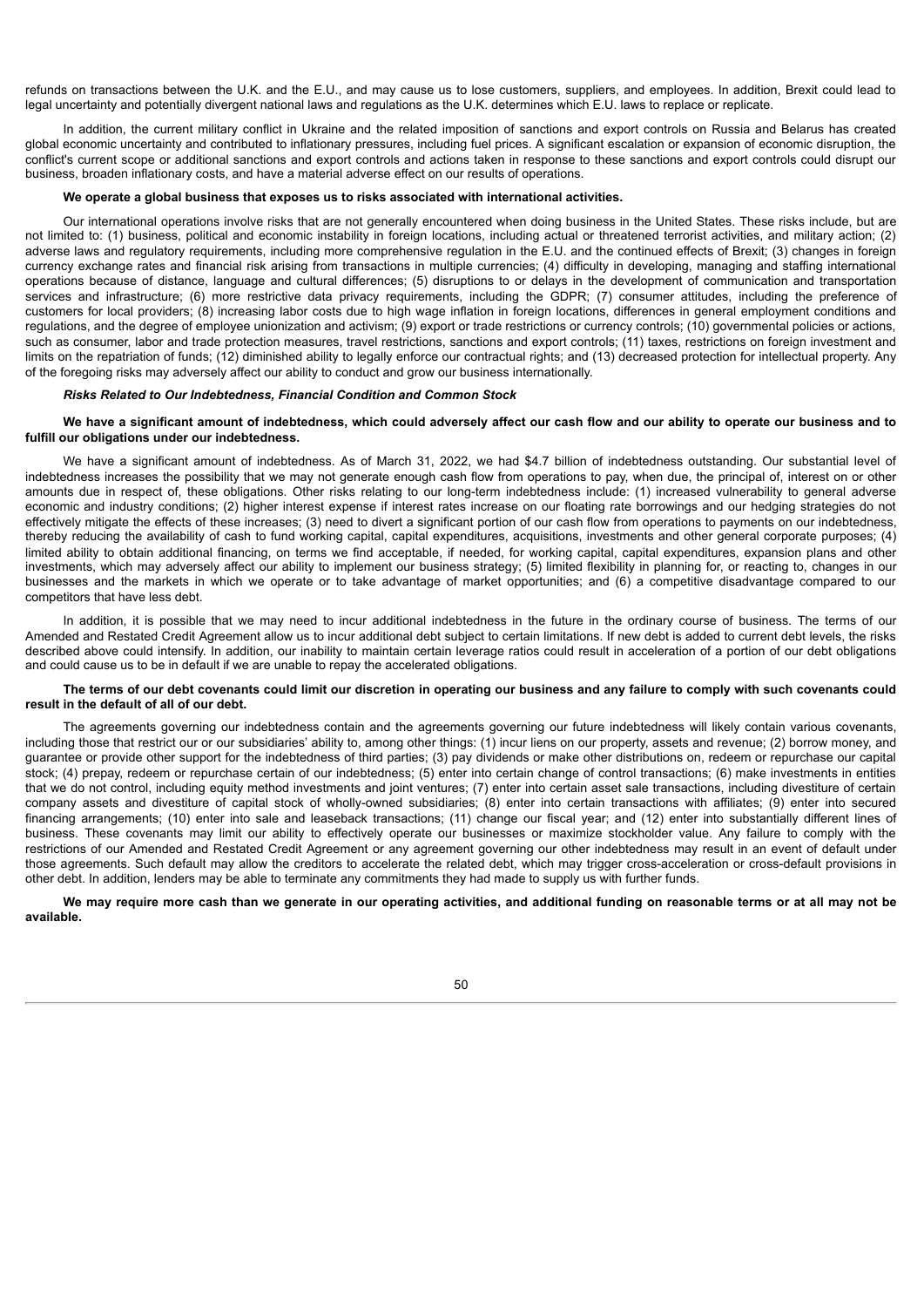We cannot guarantee that our business will generate sufficient cash flow from operations to fund our capital investment requirements or other liquidity needs, particularly following the COVID-19 outbreak. See "—The COVID-19 pandemic has had and is expected to continue to have a significant adverse impact on our business, including our financial results and prospects, and the travel suppliers on whom our business relies." Moreover, because we are a holding company with no material direct operations, we depend on loans, dividends and other payments from our subsidiaries to generate the funds necessary to meet our financial obligations. Our subsidiaries are legally distinct from us and may be prohibited or restricted from paying dividends or otherwise making funds available to us under certain conditions. As a result, we may be required to finance our cash needs through bank loans, additional debt financing, public or private equity offerings or otherwise. Our ability to arrange financing and the cost of such financing are dependent on numerous factors, including but not limited to general economic and capital market conditions, the availability of credit from banks or other lenders, investor confidence in us, and our results of operations.

There can be no assurance that financing will be available on terms favorable to us or at all, which could force us to delay, reduce or abandon our growth strategy, increase our financing costs, or both. Additional funding from debt financings may make it more difficult for us to operate our business because a portion of our cash generated from internal operations would be used to make principal and interest payments on the indebtedness and we may be obligated to abide by restrictive covenants contained in the debt financing agreements, which may, among other things, limit our ability to make business decisions and further limit our ability to pay dividends. In addition, any downgrade of our debt ratings by Standard & Poor's, Moody's Investor Service or similar ratings agencies, increases in general interest rate levels and credit spreads or overall weakening in the credit markets could increase our cost of capital. Furthermore, raising capital through public or private sales of equity to finance acquisitions or expansion could cause earnings or ownership dilution to your shareholding interests in our company.

#### **We are exposed to interest rate fluctuations.**

Our floating rate indebtedness exposes us to fluctuations in prevailing interest rates. To reduce the impact of large fluctuations in interest rates, we typically hedge a portion of our interest rate risk by entering into derivative agreements with financial institutions. Our exposure to interest rates relates primarily to our borrowings under the Amended and Restated Credit Agreement.

The derivative agreements that we use to manage the risk associated with fluctuations in interest rates may not be able to eliminate the exposure to these changes. Interest rates are sensitive to numerous factors outside of our control, such as government and central bank monetary policy in the jurisdictions in which we operate. Depending on the size of the exposures and the relative movements of interest rates, if we choose not to hedge or fail to effectively hedge our exposure, we could experience a material adverse effect on our results of operations and financial condition.

As of March 31, 2022, we had outstanding approximately \$2.2 billion of variable debt that is indexed to the London Interbank Offered Rate ("LIBOR") consisting of Term Loan B for \$1.2 billion, Term Loan B-1 for \$400 million and Term Loan B-2 for \$634 million. In July 2017, the Financial Conduct Authority [announced its intention to phase out LIBOR by the end of 2021, and subsequently extended the phase-out date to June 30, 2023. See "Management's](#page-23-0) Discussion and Analysis of Financial Condition and Results of Operations—Liquidity and Capital Resources —Senior Secured Credit Facilities" for the estimated impacts of this change. We intend to seek an amendment with our lenders of Term Loan B prior to June 2023 to provide for a transition to the Secured Overnight Financing Rate ("SOFR") or another alternative to LIBOR in anticipation of its discontinuation, but there can be no assurance that we will be able to reach an agreement with our lenders for any such amendment or that the incremental amount of any interest pursuant to such amendment would be significantly less than current requirements.

#### **The market price of our common stock could decline due to the large number of outstanding shares of our common stock eligible for future sale.**

Sales of substantial amounts of our common stock in the public market in future offerings, or the perception that these sales could occur, could cause the market price of our common stock to decline. These sales could also make it more difficult for us to sell equity or equity-related securities in the future, at a time and price that we deem appropriate. In addition, the additional sale of our common stock by our officers or directors in the public market, or the perception that these sales may occur, could cause the market price of our common stock to decline. We may issue shares of our common stock or other securities from time to time as consideration for, or to finance, future acquisitions and investments or for other capital needs. We cannot predict the size of future issuances of our shares or the effect, if any, that future sales and issuances of shares would have on the market price of our common stock. If any such acquisition or investment is significant, the number of shares of common stock or the number or aggregate principal amount, as the case may be, of other securities that we may issue may in turn be substantial and may result in additional dilution to our stockholders. We may also grant registration rights covering shares of our common stock or other securities that we may issue in connection with any such acquisitions and investments. To the extent that any of us, our executive officers or directors sell, or indicate an intent to sell, substantial amounts of our common stock in the public market, the trading price of our common stock could decline significantly.

#### **We may recognize impairments on long-lived assets, including goodwill and other intangible assets, or recognize impairments on our equity method investments.**

Our consolidated balance sheets at March 31, 2022 contained goodwill and intangible assets, net totaling \$2.9 billion. Future acquisitions that result in the recognition of additional goodwill and intangible assets would cause an increase in these types of assets. We do not amortize goodwill and intangible assets that are determined to have indefinite useful lives, but we amortize definite-lived intangible assets on a straight-line basis over their useful economic lives, which range from four to thirty years, depending on classification. We evaluate goodwill for impairment on an annual basis or earlier if impairment indicators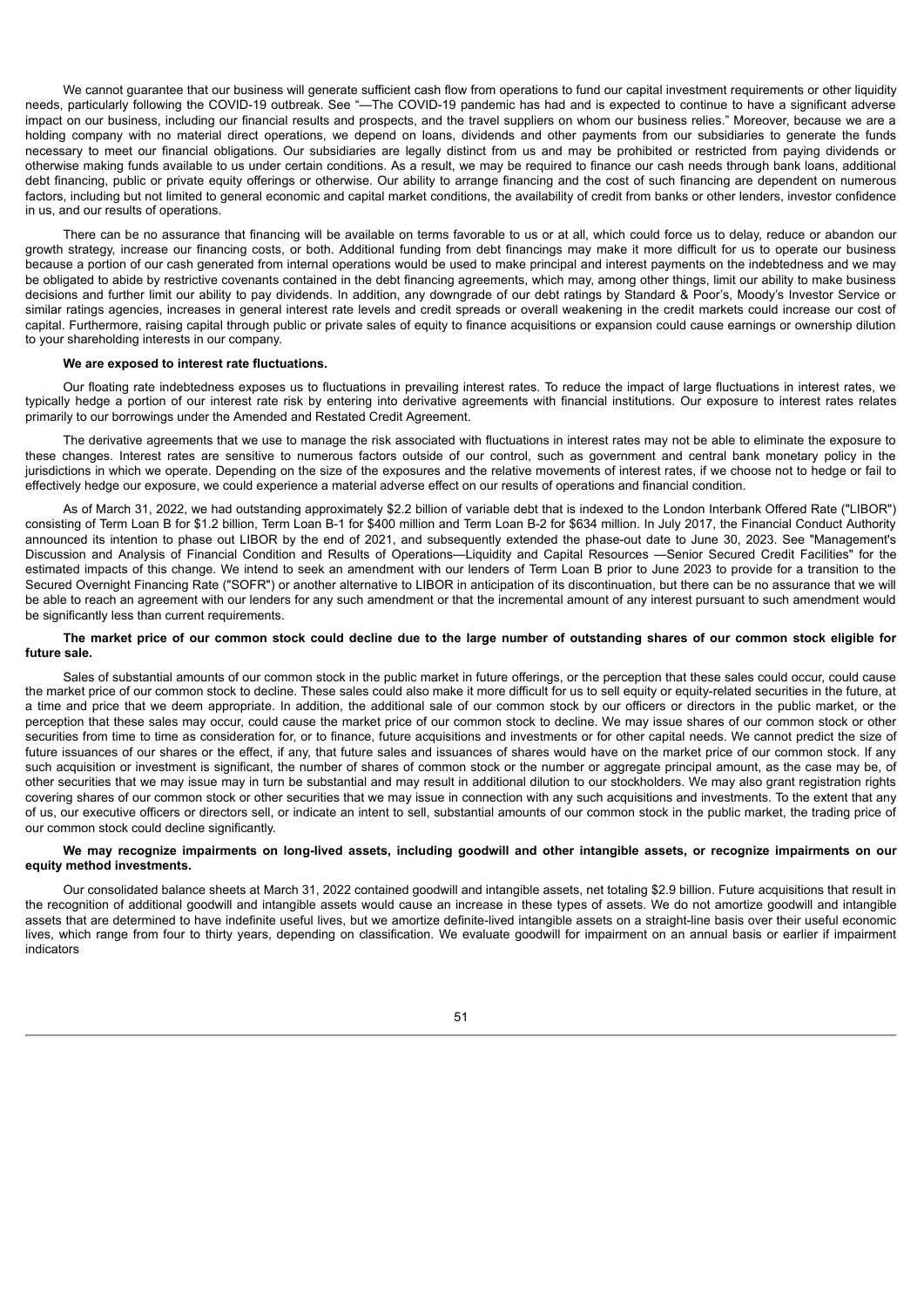exist and we evaluate definite-lived intangible assets for impairment whenever events or changes in circumstances indicate that the carrying amount of definite-lived intangible assets used in combination to generate cash flows largely independent of other assets may not be recoverable. We record an impairment charge whenever the estimated fair value of our reporting units or of such intangible assets is less than its carrying value. The fair values used in our impairment evaluation are estimated using a combined approach based upon discounted future cash flow projections and observed market multiples for comparable businesses. Changes in estimates based on changes in risk-adjusted discount rates, future booking and transaction volume levels, travel supplier capacity and load factors, future price levels, rates of growth including long-term growth rates, rates of increase in operating expenses, cost of revenue and taxes, and changes in realization of estimated cost-saving initiatives could result in material impairment charges.

#### **Maintaining and improving our financial controls and the requirements of being a public company may strain our resources, divert management's attention and affect our ability to attract and retain qualified board members.**

As a public company, we are subject to the reporting requirements of the Exchange Act, the Sarbanes-Oxley Act of 2002 (the "Sarbanes-Oxley Act"), the Dodd-Frank Wall Street Reform and Consumer Protection Act of 2010 (the "Dodd-Frank Act") and The NASDAQ Stock Market ("NASDAQ") rules. The requirements of these rules and regulations have increased and will continue to significantly increase our legal and financial compliance costs, including costs associated with the hiring of additional personnel, making some activities more difficult, time-consuming or costly, and may also place undue strain on our personnel, systems and resources. The Exchange Act requires, among other things, that we file annual, quarterly and current reports with respect to our business and financial condition. The Sarbanes-Oxley Act requires, among other things, that we maintain disclosure controls and procedures and internal control over financial reporting. Ensuring that we have adequate internal financial and accounting controls and procedures in place, as well as maintaining these controls and procedures, is a costly and time-consuming effort that needs to be re-evaluated frequently. Section 404 of the Sarbanes-Oxley Act ("Section 404") requires that we annually evaluate our internal control over financial reporting to enable management to report on, and our independent auditors to audit as of the end of each fiscal year the effectiveness of those controls. In connection with the Section 404 requirements, both we and our independent registered public accounting firm test our internal controls and could, as part of that documentation and testing, identify material weaknesses, significant deficiencies or other areas for further attention or improvement.

Implementing any appropriate changes to our internal controls may require specific compliance training for our directors, officers and employees, require the hiring of additional finance, accounting and other personnel, entail substantial costs to modify our existing accounting systems, or any manual systems or processes, and take a significant period of time to complete. These changes may not, however, be effective in maintaining the adequacy of our internal controls, and any failure to maintain that adequacy, or consequent inability to produce accurate financial statements on a timely basis, could increase our operating costs and could materially impair our ability to operate our business. Moreover, adequate internal controls are necessary for us to produce reliable financial reports and are important to help prevent fraud. As a result, our failure to satisfy the requirements of Section 404 on a timely basis could result in the loss of investor confidence in the reliability of our financial statements, which in turn could cause the market value of our common stock to decline. Various rules and regulations applicable to public companies make it more difficult and more expensive for us to maintain directors' and officers' liability insurance, and we may be required to accept reduced coverage or incur substantially higher costs to maintain coverage. If we are unable to maintain adequate directors' and officers' liability insurance, our ability to recruit and retain qualified officers and directors, especially those directors who may be deemed independent for purposes of the NASDAQ rules, will be significantly curtailed.

#### **We may have higher than anticipated tax liabilities.**

We are subject to a variety of taxes in many jurisdictions globally, including income taxes in the United States at the federal, state, and local levels, and in many other countries. Significant judgment is required in determining our worldwide provision for income taxes. In the ordinary course of our business, there are many transactions and calculations where the ultimate tax determination is uncertain. We operate in numerous countries where our income tax returns are subject to audit and adjustment by local tax authorities. Because we operate globally, the nature of the uncertain tax positions is often very complex and subject to change, and the amounts at issue can be substantial. It is inherently difficult and subjective to estimate such amounts, as we must determine the probability of various possible outcomes. We re-evaluate uncertain tax positions on a quarterly basis. This evaluation is based on factors including, but not limited to, changes in facts or circumstances, changes in tax law, effectively settled issues under audit and new audit activity. Although we believe our tax estimates are reasonable, the final determination of tax audits could be materially different from our historical income tax provisions and accruals. Our effective tax rate may change from year to year based on changes in the mix of activities and income allocated or earned among various jurisdictions, tax laws in these jurisdictions, tax treaties between countries, our eligibility for benefits under those tax treaties, and the estimated values of deferred tax assets and liabilities, including the estimation of valuation allowances. Such changes could result in an increase or decrease in the effective tax rate applicable to all or a portion of our income or losses which would impact our profitability. We consider the undistributed capital investments in our foreign subsidiaries to be indefinitely reinvested as of March 31, 2022, and, accordingly, have not provided deferred taxes on any outside basis differences for most subsidiaries.

We establish reserves for our potential liability for U.S. and non-U.S. taxes, including sales, occupancy and VAT, consistent with applicable accounting principles and considering all current facts and circumstances. We also establish reserves when required relating to the collection of refunds related to valueadded taxes, which are subject to audit and collection risks in various countries. Historically our right to recover certain value-added tax receivables associated with our European businesses has been questioned by tax authorities. These reserves represent our best estimate of our contingent liability for taxes. The interpretation of tax laws and the determination of any potential liability under those laws are complex, and the amount of our liability may exceed our established reserves.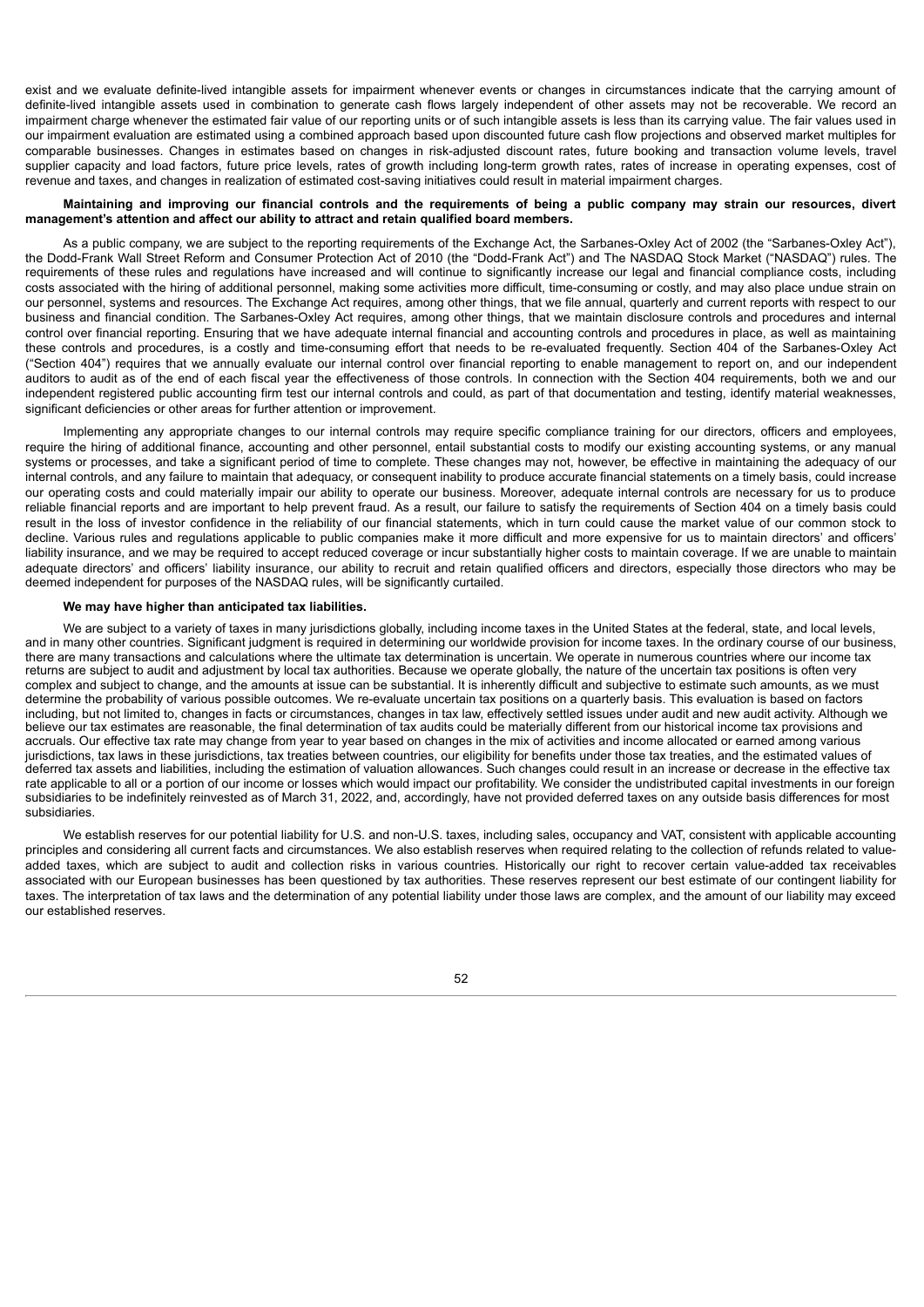New tax laws, statutes, rules, regulations or ordinances could be enacted at any time and existing tax laws, statutes, rules, regulations and ordinances could be interpreted, changed, modified or applied adversely to us. These events could require us to pay additional tax amounts on a prospective or retroactive basis, as well as require us to pay fees, penalties or interest for past amounts deemed to be due. New, changed, modified or newly interpreted or applied laws could also increase our compliance, operating and other costs, as well as the costs of our products and services. Several countries, primarily in Europe, and the European Commission have proposed or adopted taxes on revenue earned by multinational corporations in certain "digital economy" sectors from activities linked to the user-based activity of their residents. These proposals have generally been labeled as "digital services taxes" ("DSTs"). We continue to evaluate the potential effects that the DST may have on our operations, cash flows and results of operations. The future impact of the DST, including on our global operations, is uncertain, and our business and financial condition could be adversely affected.

#### **Our pension plan obligations are currently unfunded, and we may have to make significant cash contributions to our plans, which could reduce the cash available for our business.**

Our pension plans in the aggregate are estimated to be unfunded by \$84 million as of December 31, 2021. With approximately 4,000 participants in our pension plans, we incur substantial costs relating to pension benefits, which can vary substantially as a result of changes in healthcare laws and costs, volatility in investment returns on pension plan assets and changes in discount rates used to calculate related liabilities. Our estimates of liabilities and expenses for pension benefits require the use of assumptions, including assumptions relating to the rate used to discount the future estimated liability, the rate of return on plan assets, inflation and several assumptions relating to the employee workforce (medical costs, retirement age and mortality). Actual results may differ, which may have a material adverse effect on our business, prospects, financial condition or results of operations. Future volatility and disruption in the stock markets could cause a decline in the asset values of our pension plans. In addition, a decrease in the discount rate used to determine minimum funding requirements could result in increased future contributions. If either occurs, we may need to make additional pension contributions above what is currently estimated, which could reduce the cash available for our businesses.

#### **We may not have sufficient insurance to cover our liability in pending litigation claims and future claims either due to coverage limits or as a result of insurance carriers seeking to deny coverage of such claims, which in either case could expose us to significant liabilities.**

We maintain third-party insurance coverage against various liability risks, including securities, stockholders, derivative, ERISA, and product liability claims, as well as other claims that form the basis of litigation matters pending against us. We believe these insurance programs are an effective way to protect our assets against liability risks. However, the potential liabilities associated with litigation matters pending against us, or that could arise in the future, could exceed the coverage provided by such programs. In addition, our insurance carriers have in the past sought or may in the future seek to rescind or deny coverage with respect to pending claims or lawsuits, completed investigations or pending or future investigations and other legal actions against us. If we do not have sufficient coverage under our policies, or if the insurance companies are successful in rescinding or denying coverage, we may be required to make material payments in connection with third-party claims.

#### **Defects in our products may subject us to significant warranty liabilities or product liability claims and we may have insufficient product liability insurance to pay material uninsured claims.**

Our business exposes us to the risk of product liability claims that are inherent in software development. We may inadvertently create defective software or supply our customers with defective software or software components that we acquire from third parties, which could result in personal injury, property damage or other liabilities, and may result in warranty or product liability claims brought against us, our travel supplier customers or third parties. Under our customer agreements, we generally must indemnify our customers for liability arising from intellectual property infringement claims with respect to our software. These indemnifications could be significant and we may not have adequate insurance coverage to protect us against all claims. The combination of our insurance coverage, cash flows and reserves may not be adequate to satisfy product liabilities we may incur in the future. Even meritless claims could subject us to adverse publicity, hinder us from securing insurance coverage in the future, require us to incur significant legal fees, decrease demand for any products that we successfully develop, divert management's attention, and force us to limit or forgo further development and commercialization of these products. The cost of any product liability litigation or other proceedings, even if resolved in our favor, could be substantial.

#### <span id="page-54-0"></span>**ITEM 2. UNREGISTERED SALES OF EQUITY SECURITIES AND USE OF PROCEEDS**

<span id="page-54-1"></span>Share repurchases are made pursuant to a multi-year share repurchase program (the "Share Repurchase Program") authorized by our board of directors on February 6, 2017. This program was announced on February 7, 2017 and allows for the purchase of up to \$500 million of outstanding shares of our common stock in privately negotiated transactions or in the open market, or otherwise. There were no shares repurchased during the first quarter of 2022. On March 16, 2020, we announced the suspension of share repurchases under the Share Repurchase Program in conjunction with certain cash management measures we undertook as a result of the market conditions caused by COVID-19. Approximately \$287 million remains authorized for repurchases under the Share Repurchase Program as of March 31, 2022.

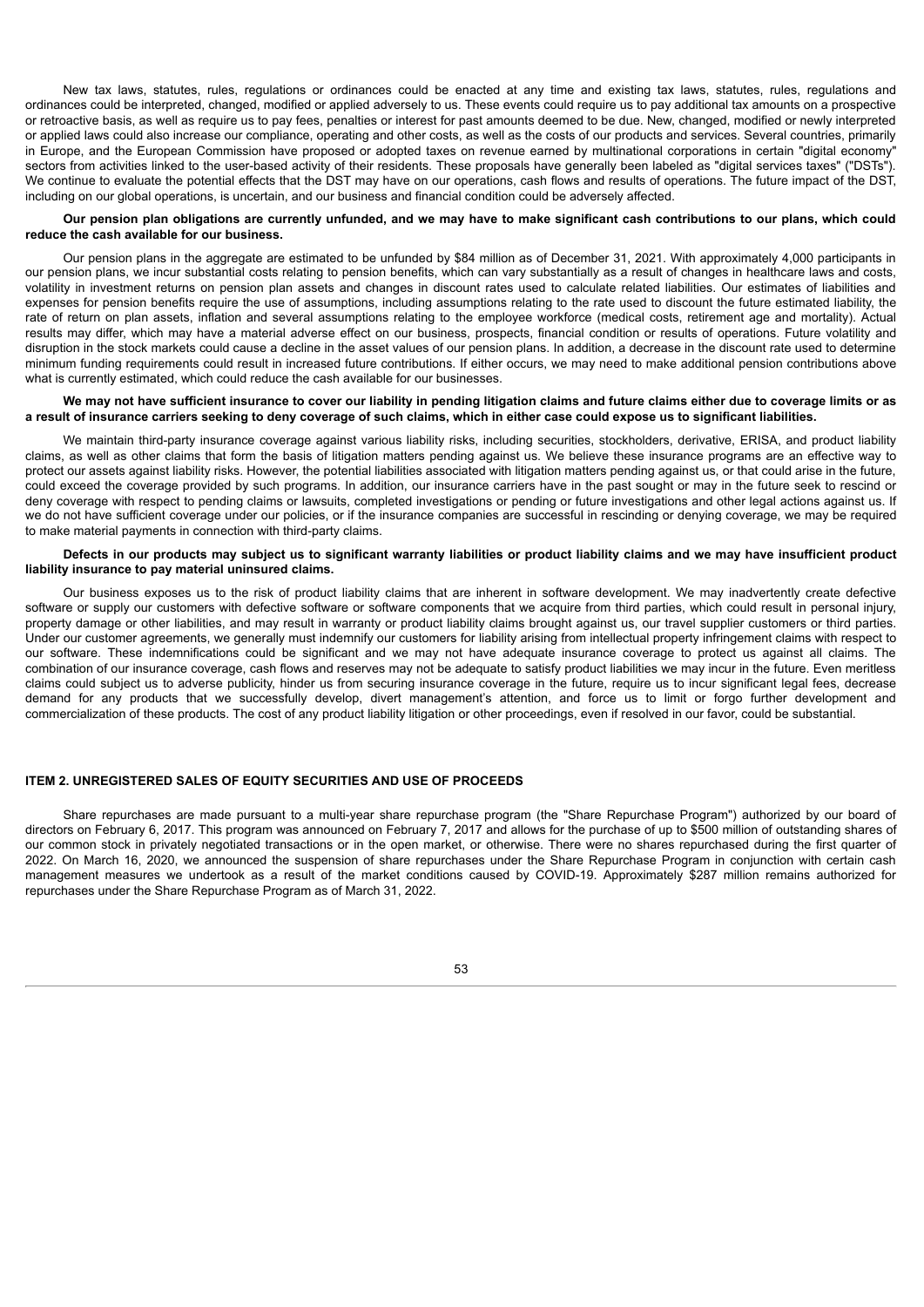# **ITEM 6. EXHIBITS**

The following exhibits are filed as part of this Quarterly Report on Form 10-Q.

| <b>Exhibit</b><br><b>Number</b> | <b>Description of Exhibit</b>                                                                                                                                                                                                                                                                                                                                                                                                                                                                                                                                         |
|---------------------------------|-----------------------------------------------------------------------------------------------------------------------------------------------------------------------------------------------------------------------------------------------------------------------------------------------------------------------------------------------------------------------------------------------------------------------------------------------------------------------------------------------------------------------------------------------------------------------|
| $31.1*$                         | <u>Certification of Chief Executive Officer pursuant to Section 302 of the Sarbanes-Oxley Act of 2002</u>                                                                                                                                                                                                                                                                                                                                                                                                                                                             |
| $31.2*$                         | Certification of Chief Financial Officer pursuant to Section 302 of the Sarbanes-Oxley Act of 2002                                                                                                                                                                                                                                                                                                                                                                                                                                                                    |
| $32.1*$                         | Certification of Chief Executive Officer pursuant to Section 906 of the Sarbanes-Oxley Act of 2002                                                                                                                                                                                                                                                                                                                                                                                                                                                                    |
| $32.2*$                         | Certification of Chief Financial Officer pursuant to Section 906 of the Sarbanes-Oxley Act of 2002                                                                                                                                                                                                                                                                                                                                                                                                                                                                    |
| 10.108                          | First Term Loan B Extension Amendment and Eighth Term Loan B Refinancing Amendment to Amended and Restated Credit Agreement,<br>dated March 9, 2022, among Sabre GLBL Inc., as Borrower, Sabre Holdings Corporation, as Holdings, each of the other Loan Parties party<br>thereto, Bank of America, N.A., as Administrative Agent and Bank of America, N.A., as the 2022 Other Term B Lender (incorporated by<br>reference to Exhibit 10.1 of Sabre Corporation's Current Report on Form 8-K filed with the Securities and Exchange Commission on March<br>14, 2022). |
| 101.INS*                        | Inline XBRL Instance Document - the instance document does not appear in the Interactive Data File because its XBRL tags are<br>embedded within the Inline XBRL document.                                                                                                                                                                                                                                                                                                                                                                                             |
| 101.SCH*                        | Inline XBRL Taxonomy Extension Schema                                                                                                                                                                                                                                                                                                                                                                                                                                                                                                                                 |
| 101.CAL*                        | Inline XBRL Taxonomy Extension Calculation Linkbase                                                                                                                                                                                                                                                                                                                                                                                                                                                                                                                   |
| 101.DEF*                        | Inline XBRL Taxonomy Extension Definition Linkbase                                                                                                                                                                                                                                                                                                                                                                                                                                                                                                                    |
| 101.LAB*                        | Inline XBRL Taxonomy Extension Label Linkbase                                                                                                                                                                                                                                                                                                                                                                                                                                                                                                                         |
| 101.PRE*                        | Inline XBRL Taxonomy Extension Presentation Linkbase                                                                                                                                                                                                                                                                                                                                                                                                                                                                                                                  |
| $104*$                          | Cover Page Interactive Data File - the cover page interactive data file does not appear in the Interactive Data File because its XBRL tags<br>are embedded within the Inline XBRL document.                                                                                                                                                                                                                                                                                                                                                                           |

\_\_\_\_\_\_\_\_\_\_\_\_\_\_\_\_\_ † Indicates management contract or compensatory plan or arrangement.

\* Filed herewith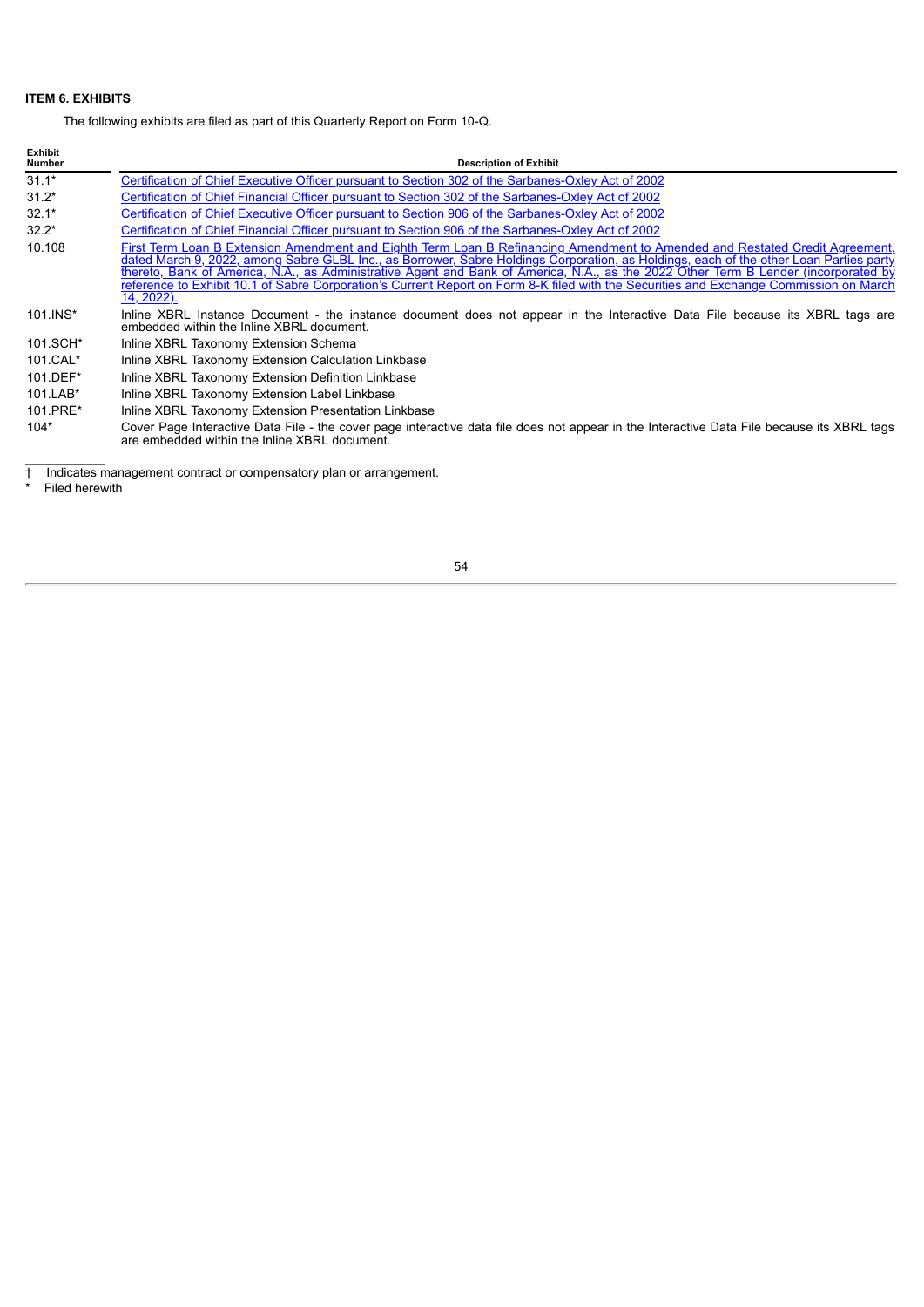# **SIGNATURE**

Pursuant to the requirements of the Securities Exchange Act of 1934, the registrant has duly caused this report to be signed on its behalf by the undersigned thereunto duly authorized.

**SABRE CORPORATION**

(Registrant)

Date: May 3, 2022 **By:** /s/ Douglas E. Barnett

Douglas E. Barnett Executive Vice President and Chief Financial Officer (principal financial officer of the registrant)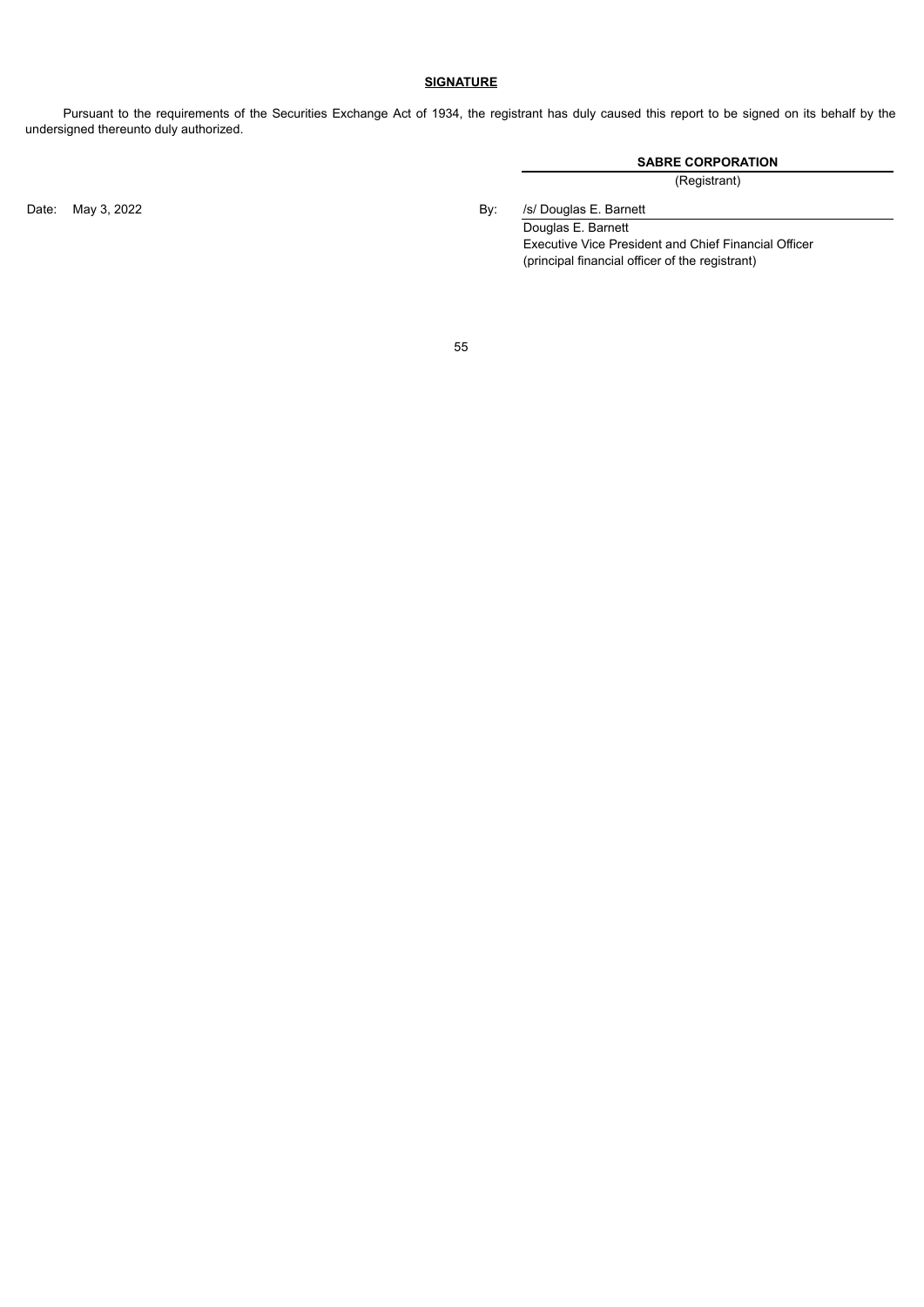#### **CERTIFICATION OF CHIEF EXECUTIVE OFFICER PURSUANT TO SECTION 302 OF THE SARBANES-OXLEY ACT OF 2002**

<span id="page-57-0"></span>I, Sean Menke, certify that:

- 1. I have reviewed this quarterly report on Form 10-Q of Sabre Corporation;
- 2. Based on my knowledge, this report does not contain any untrue statement of a material fact or omit to state a material fact necessary to make the statements made, in light of the circumstances under which such statements were made, not misleading with respect to the period covered by this report;
- 3. Based on my knowledge, the financial statements, and other financial information included in this report, fairly present in all material respects the financial condition, results of operations and cash flows of the registrant as of, and for, the periods presented in this report;
- 4. The registrant's other certifying officer and I are responsible for establishing and maintaining disclosure controls and procedures (as defined in Exchange Act Rules 13a-15(e) and 15d-15(e)) and internal control over financial reporting (as defined in Exchange Act Rules 13a-15(f) and 15d-15(f)) for the registrant and have:
	- a. Designed such disclosure controls and procedures, or caused such disclosure controls and procedures to be designed under our supervision, to ensure that material information relating to the registrant, including its consolidated subsidiaries, is made known to us by others within those entities, particularly during the period in which this report is being prepared;
	- b. Designed such internal control over financial reporting, or caused such internal control over financial reporting to be designed under our supervision, to provide reasonable assurance regarding the reliability of financial reporting and the preparation of financial statements for external purposes in accordance with generally accepted accounting principles;
	- c. Evaluated the effectiveness of the registrant's disclosure controls and procedures and presented in this report our conclusions about the effectiveness of the disclosure controls and procedures, as of the end of the period covered by this report based on such evaluation; and
	- d. Disclosed in this report any change in the registrant's internal control over financial reporting that occurred during the registrant's most recent fiscal quarter (the registrant's fourth fiscal quarter in the case of an annual report) that has materially affected, or is reasonably likely to materially affect, the registrant's internal control over financial reporting; and
- 5. The registrant's other certifying officer and I have disclosed, based on our most recent evaluation of internal control over financial reporting, to the registrant's auditors and the audit committee of the registrant's board of directors (or persons performing the equivalent functions):
	- a. All significant deficiencies and material weaknesses in the design or operation of internal control over financial reporting which are reasonably likely to adversely affect the registrant's ability to record, process, summarize and report financial information; and
	- b. Any fraud, whether or not material, that involves management or other employees who have a significant role in the registrant's internal control over financial reporting.

Date: May 3, 2022 By: /s/ Sean Menke

Sean Menke Chief Executive Officer (principal executive officer of the registrant)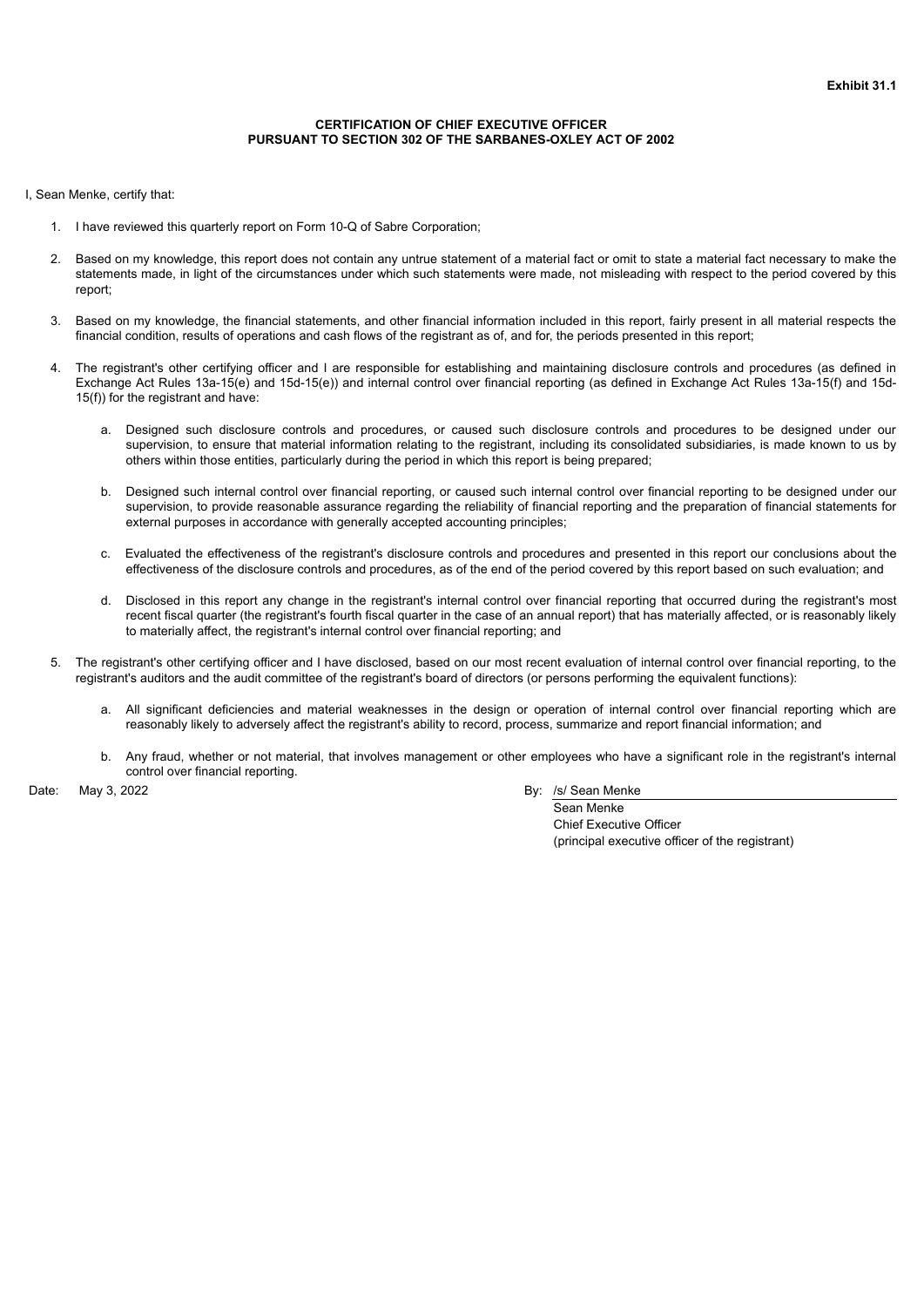#### **CERTIFICATION OF CHIEF FINANCIAL OFFICER PURSUANT TO SECTION 302 OF THE SARBANES-OXLEY ACT OF 2002**

- <span id="page-58-0"></span>I, Douglas E. Barnett, certify that:
	- 1. I have reviewed this quarterly report on Form 10-Q of Sabre Corporation;
	- 2. Based on my knowledge, this report does not contain any untrue statement of a material fact or omit to state a material fact necessary to make the statements made, in light of the circumstances under which such statements were made, not misleading with respect to the period covered by this report;
	- 3. Based on my knowledge, the financial statements, and other financial information included in this report, fairly present in all material respects the financial condition, results of operations and cash flows of the registrant as of, and for, the periods presented in this report;
	- 4. The registrant's other certifying officer and I are responsible for establishing and maintaining disclosure controls and procedures (as defined in Exchange Act Rules 13a-15(e) and 15d-15(e)) and internal control over financial reporting (as defined in Exchange Act Rules 13a-15(f) and 15d-15(f)) for the registrant and have:
		- a. Designed such disclosure controls and procedures, or caused such disclosure controls and procedures to be designed under our supervision, to ensure that material information relating to the registrant, including its consolidated subsidiaries, is made known to us by others within those entities, particularly during the period in which this report is being prepared;
		- b. Designed such internal control over financial reporting, or caused such internal control over financial reporting to be designed under our supervision, to provide reasonable assurance regarding the reliability of financial reporting and the preparation of financial statements for external purposes in accordance with generally accepted accounting principles;
		- c. Evaluated the effectiveness of the registrant's disclosure controls and procedures and presented in this report our conclusions about the effectiveness of the disclosure controls and procedures, as of the end of the period covered by this report based on such evaluation; and
		- d. Disclosed in this report any change in the registrant's internal control over financial reporting that occurred during the registrant's most recent fiscal quarter (the registrant's fourth fiscal quarter in the case of an annual report) that has materially affected, or is reasonably likely to materially affect, the registrant's internal control over financial reporting; and
	- 5. The registrant's other certifying officer and I have disclosed, based on our most recent evaluation of internal control over financial reporting, to the registrant's auditors and the audit committee of the registrant's board of directors (or persons performing the equivalent functions):
		- a. All significant deficiencies and material weaknesses in the design or operation of internal control over financial reporting which are reasonably likely to adversely affect the registrant's ability to record, process, summarize and report financial information; and
		- b. Any fraud, whether or not material, that involves management or other employees who have a significant role in the registrant's internal control over financial reporting.

Date: May 3, 2022 **By: /s/ Douglas E. Barnett** 

Douglas E. Barnett Chief Financial Officer (principal financial officer of the registrant)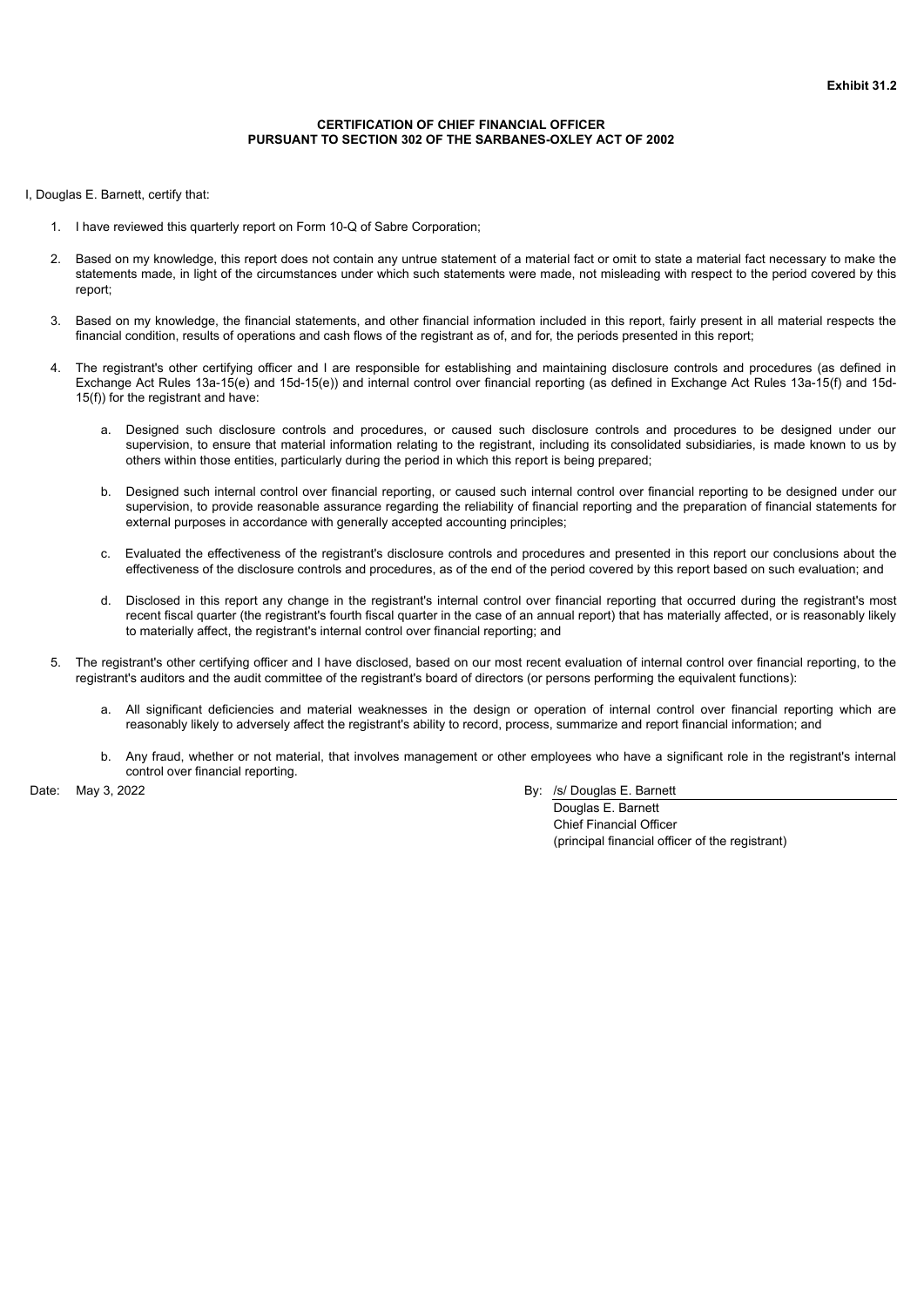#### **CERTIFICATION OF CHIEF EXECUTIVE OFFICER PURSUANT TO 18 U.S.C. SECTION 1350, AS ADOPTED PURSUANT TO SECTION 906 OF THE SARBANES-OXLEY ACT OF 2002**

<span id="page-59-0"></span>The undersigned, the Chief Executive Officer of Sabre Corporation, hereby certifies that to his knowledge, on the date hereof:

- a. The Form 10-Q of Sabre Corporation for the quarter ended March 31, 2022 (the "Report"), filed on the date hereof with the Securities and Exchange Commission fully complies with the requirements of Section 13(a) or 15(d) of the Securities Exchange Act of 1934; and
- b. The information contained in the Report fairly presents, in all material respects, the financial condition and results of operations of Sabre Corporation.

Date: May 3, 2022 **By: /s/ Sean Menke** 

Sean Menke Chief Executive Officer (principal executive officer of the registrant)

This certification accompanies the Form 10-Q to which it relates, is not deemed filed with the Securities and Exchange Commission and is not to be incorporated by reference into any filing of Sabre Corporation under the Securities Act of 1933, as amended, or the Securities Exchange Act of 1934, as amended (whether made before or after the date of the Form 10-Q), irrespective of any general incorporation language contained in such filing.